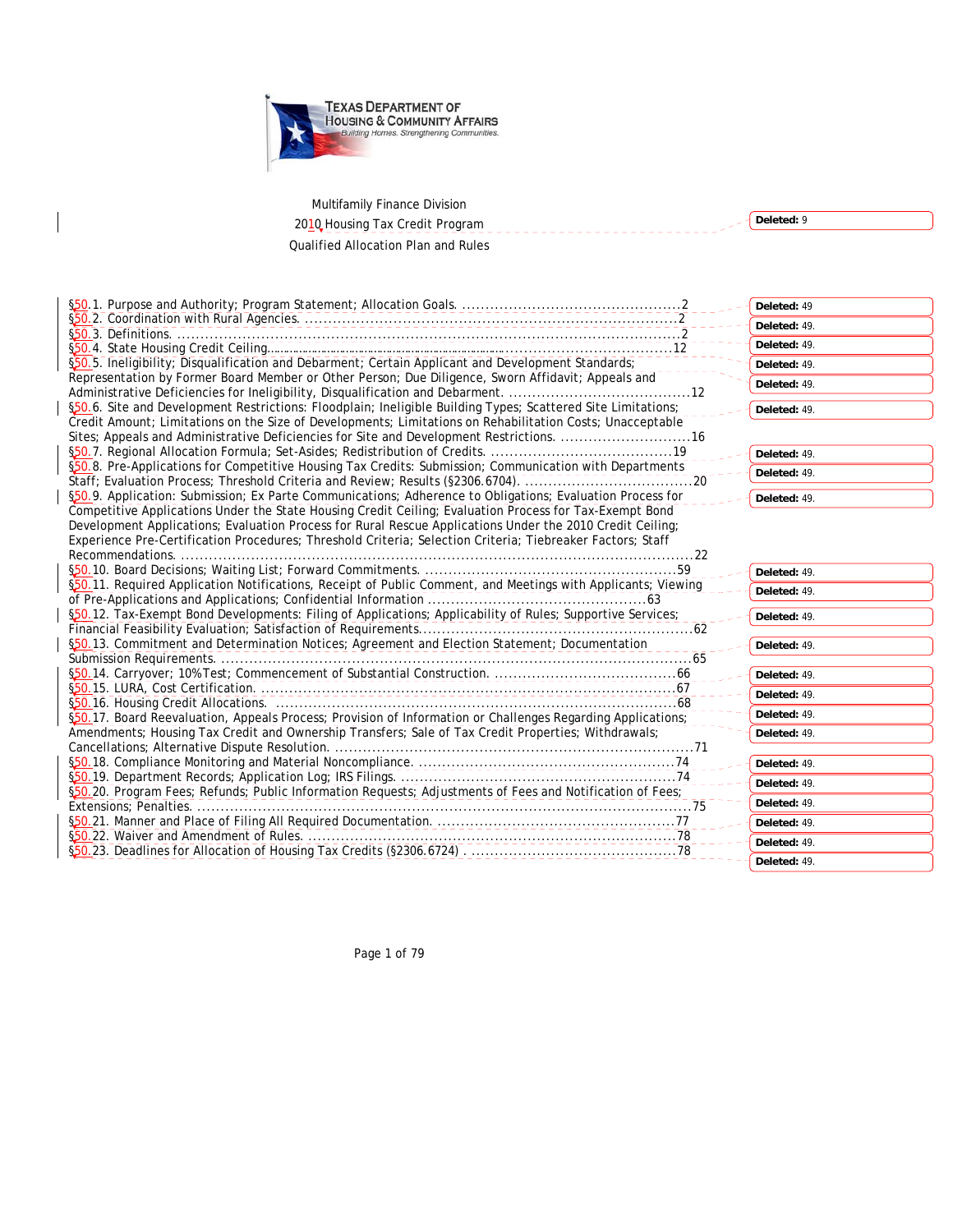# **§50.1. Purpose and Authority; Program Statement; Allocation Goals.**

**(a) Purpose and Authority**. The rules in this chapter apply to the allocation by the Texas Department of Housing and Community Affairs (the "Department") of Housing Tax Credits authorized by applicable federal income tax laws. The Internal Revenue Code of 1986, §42 (the "Code"), as amended, provides for credits against federal income taxes for owners of qualified low-income rental housing Developments. That section provides for the allocation of the available tax credit amount by state housing credit agencies. Pursuant to Chapter 2306, Subchapter DD, of the Texas Government Code, the Department is authorized to make Housing Credit Allocations for the State of Texas. As required by the Internal Revenue Code, §42(m)(1), the Department developed this Qualified Allocation Plan (QAP) which is set forth in §§50.1 - 50.23 of this chapter. Sections in this chapter establish procedures for applying for and obtaining an allocation of Housing Tax Credits, along with ensuring that the proper Threshold Criteria, Selection Criteria, priorities and preferences are followed in making such allocations.

**(b) Program Statement**. The Department shall administer the program to encourage the development and preservation of appropriate types of rental housing for households that have difficulty finding suitable, accessible, affordable rental housing in the private marketplace; maximize the number of suitable, accessible, affordable residential rental units added to the state's housing supply; prevent losses for any reason to the state's supply of suitable, accessible, affordable residential rental units by enabling the Rehabilitation of rental housing or by providing other preventive financial support; and provide for the participation of for-profit organizations and provide for and encourage the participation of nonprofit organizations in the acquisition, development and operation of accessible affordable housing developments in rural and urban communities. (§2306.6701)

(c) Allocation Goals. It *is the policy of this Department and the Board, as expressed through these provisions,* to encourage diversity through broad geographic allocation of tax credits within the state, and in accordance with the regional allocation formula; to promote maximum utilization of the available tax credit amount; and to allocate credits among as many different entities as practicable without diminishing the quality of the housing that is being built. The processes and criteria utilized to *implement this policy* are described in §§50.7 50.8 and 50.9 of this chapter, without in any way limiting the effect or applicability of all other provisions of this title. (General Appropriation Act, Article VII, Rider 8(e))

# **§50.2. Coordination with Rural Agencies.**

To ensure maximum utilization and optimum geographic distribution of tax credits in rural areas, and to provide for sharing of information, efficient procedures, and fulfillment of Development requirements in rural areas, the Department will coordinate on existing, Rehabilitation, and New Construction housing Developments financed by TRDO-USDA; and will administer the Rural Regional Allocation with the Texas Department of Rural Affairs (TDRA), formerly known as the Office of Rural and Community Affairs. Through participation in hearings and meetings, **TDRA** will assist in developing all Threshold, Selection and Underwriting Criteria applied to Applications eligible for the Rural Regional Allocation. The Criteria will be approved by that Agency. To ensure that the Rural Regional Allocation receives a sufficient volume of eligible Applications, the Department and TDRA shall coordinate the implementation outreach, training, and rural area capacity building efforts. (§2306.6723)

## **§50.3. Definitions.**

The following words and terms, when used in this chapter, shall have the following meanings, unless the context clearly indicates otherwise.

(1) **Adaptive Reuse--**The renovation or rehabilitation of an existing non-residential building or structure (e.g., school, warehouse, office, hospital, etc.), including physical alterations that modify the building's previous or original intended use. If any Units are built outside the original building footprint or foundation, the Development will be considered New Construction and not Adaptive Reuse. A clubhouse or nonresidential building may be outside the original footprint or foundation and still be considered Adaptive Reuse. The number of floors or stories may be increased in a building as long as the total number of Units for the Development does not exceed 80 Units in a Rural Area or 252 Units in an Urban Area.

Page 2 of 79

**Deleted: 49.**

**Deleted:** ,

**Deleted:** 49. **Deleted:** 49.

**Deleted:** shall be

| Deleted: goal              |  |
|----------------------------|--|
|                            |  |
| Deleted: realize this goal |  |
| Deleted: 49                |  |
| Deleted: 49.               |  |

**Deleted:** Office of Rural Community Affairs (ORCA)

**Deleted:** ORCA

**Deleted:** 49. **Deleted: 49.**

**Deleted:** ORCA **Deleted:** jointly

**Deleted: 49.**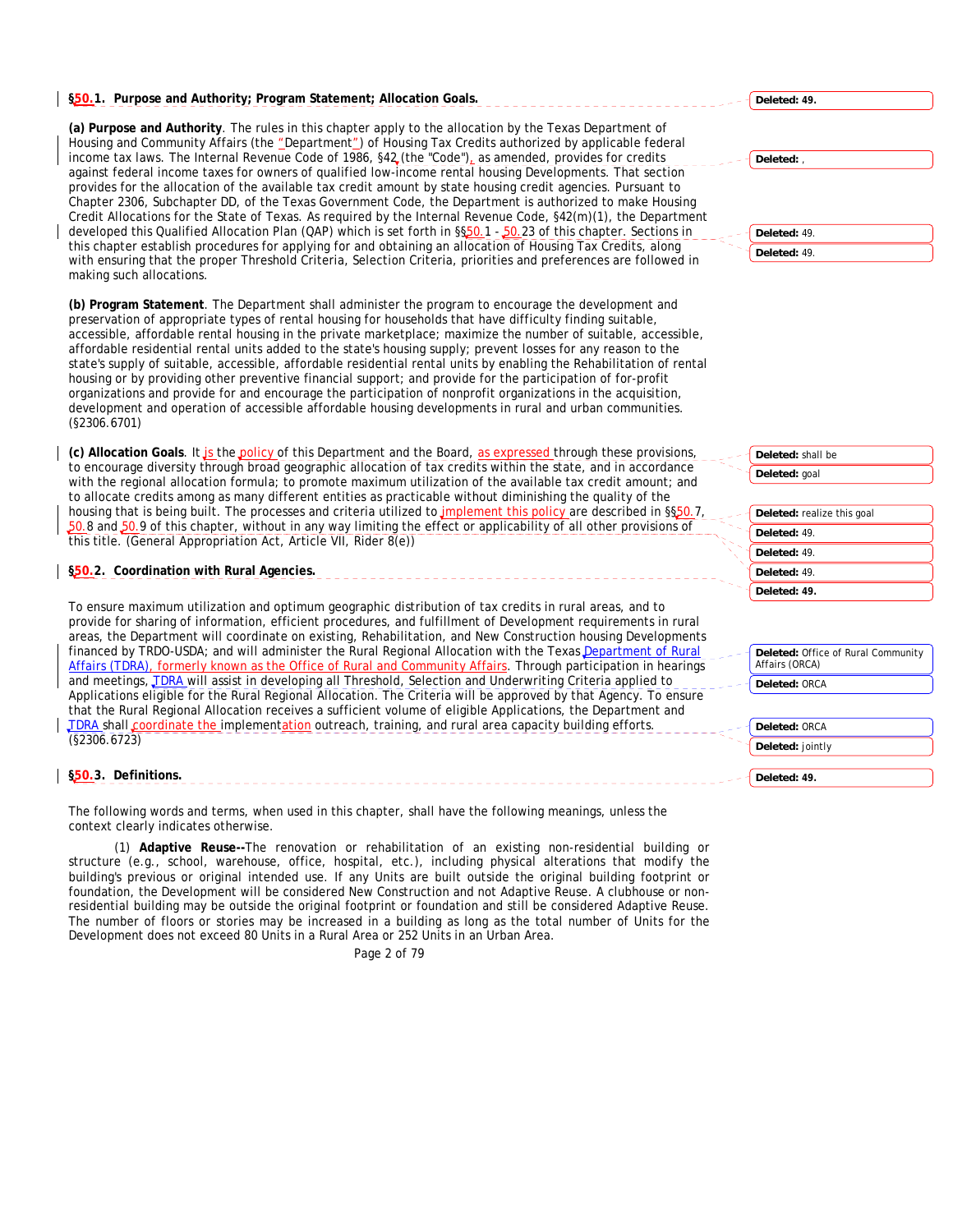(2) Administrative Deficiencies--**As referenced in §§50.5**, 50.6, 50.8 and 50.9 of this defined as information requested by the Department that is required to clarify or correct inconsistencies in an Application. An Administrative Deficiency is a deficiency or inconsistency, in the Department's reasonable judgement, that may be cured by supplemental information or explanation which will not necessitate a substantial reassessment or re-evaluation of the Application.

(3) **Affiliate--**An individual, corporation, partnership, joint venture, limited liability company, trust, estate, association, cooperative or other organization or entity of any nature whatsoever that directly, or indirectly through one or more intermediaries, Controls, is Controlled by, or is under common Control with any other Person, and specifically shall include parents or subsidiaries. Affiliates also include all General Partners, Special Limited Partners and Principals with an ownership interest unless the entity is an experienced Developer as described in §50.9(h)(9)(D) of this chapter.

(4) **Agreement and Election Statement--**A document in which the Development Owner elects, irrevocably, to fix the Applicable Percentage with respect to a building or buildings, as that in effect for the month in which the Department and the Development Owner enter into a binding agreement as to the housing credit dollar amount to be allocated to such building or buildings.

(5) **Applicable Fraction--**The fraction used to determine the Qualified Basis of the qualified lowincome building, which is the smaller of the Unit fraction or the floor space fraction, all determined as provided in the Code, §42(c)(1).

(6) **Applicable Percentage--**The percentage used to determine the amount of the Housing Tax Credit for any Development (New Construction, Reconstruction, and/or Rehabilitation), as defined more fully in the Code, §42(b).

(A) For purposes of the Application, the Applicable Percentage will be projected at:

(i) the greater of 9% or the current applicable percentage for 70% present value credits for new buildings, pursuant to §42(b) of the Code for the month in which the Application is submitted to the Department; or

(ii) 15 basis points over the current applicable percentage for 30% present value credits associated with acquisition and with qualified Tax-Exempt Bond Developments, pursuant to §42(b) of the Code for the month in which the Application is submitted to the Department.

(B) For purposes of making a credit recommendation at any other time, the Applicable Percentage will be based in order of priority on:

(i) The percentage indicated in the Agreement and Election Statement, if executed; or

(ii) The actual applicable percentage as determined by the Code, §42(b), if all or part of the Development has been placed in service and for any buildings not placed in service the percentage will be the actual percentage as determined by the Code, §42(b) for the most current month; or

(iii) The percentage as calculated in subparagraph (A) of this paragraph if the Agreement and Election Statement has not been executed and no buildings have been placed in service.

(7) **Applicant--**Any Person or Affiliate of a Person who files a Pre-Application or an Application with the Department requesting a Housing Credit Allocation. (§2306.6702)

(8) **Application--**An application, in the form prescribed by the Department, filed with the Department by an Applicant, including any exhibits or other supporting material. (§2306.6702)

(9) **Application Acceptance Period--**That period of time during which Applications for a Housing Credit Allocation from the State Housing Credit Ceiling may be submitted to the Department, December 7, 2009 through March 1, 2010, as more fully described in §§50.8 - 50.12 of this chapter. For Tax-Exempt Bond Developments this period is the date the Volumes 1 and 2 are submitted or the date the reservation is issued by the Texas Bond Review Board, whichever is earlier.

(10) **Application Round--**The period beginning on the date the Department begins accepting Applications and continuing until all available Housing Tax Credits are allocated, but not extending past the last day of the calendar year. (§2306.6702). For purposes of this section, this definition applies to Housing Tax Credits allocated with the State Housing Credit Ceiling.

(11) **Application Submission Procedures Manual--**The manual produced and amended from time to time by the Department which sets forth procedures, forms, and guidelines for the filing of Pre-Applications and Applications for Housing Tax Credits.

(12) **Area--**

(A) The geographic area contained within the boundaries of:

(i) An incorporated place; or

(ii) Census Designated Place (CDP) as established by the U.S. Census Bureau for the most recent Decennial Census.

Page 3 of 79

| <b>Deleted:</b> The absence of<br>information or inconsistent<br>information in the Application as is<br>required under §§ |
|----------------------------------------------------------------------------------------------------------------------------|
| Deleted: 49.                                                                                                               |
| <b>Deleted: 50.5,</b>                                                                                                      |
| Deleted: 49.                                                                                                               |
| Deleted: 50.6,                                                                                                             |
| Deleted: 49.                                                                                                               |
| Deleted: 50.8 and                                                                                                          |
| Deleted: 49.                                                                                                               |
| Deleted: 50.9 of this chapter                                                                                              |
| Deleted: that can be corrected by<br>an additional submission to the<br>Department,                                        |
| <b>Deleted:</b> unless determined by the<br>Department as unable to be<br>corrected.                                       |

**Deleted:** 49.

**Deleted:** December 8, 2008 **Deleted:** February 27, 2009 **Deleted:** 49. **Deleted:** 49.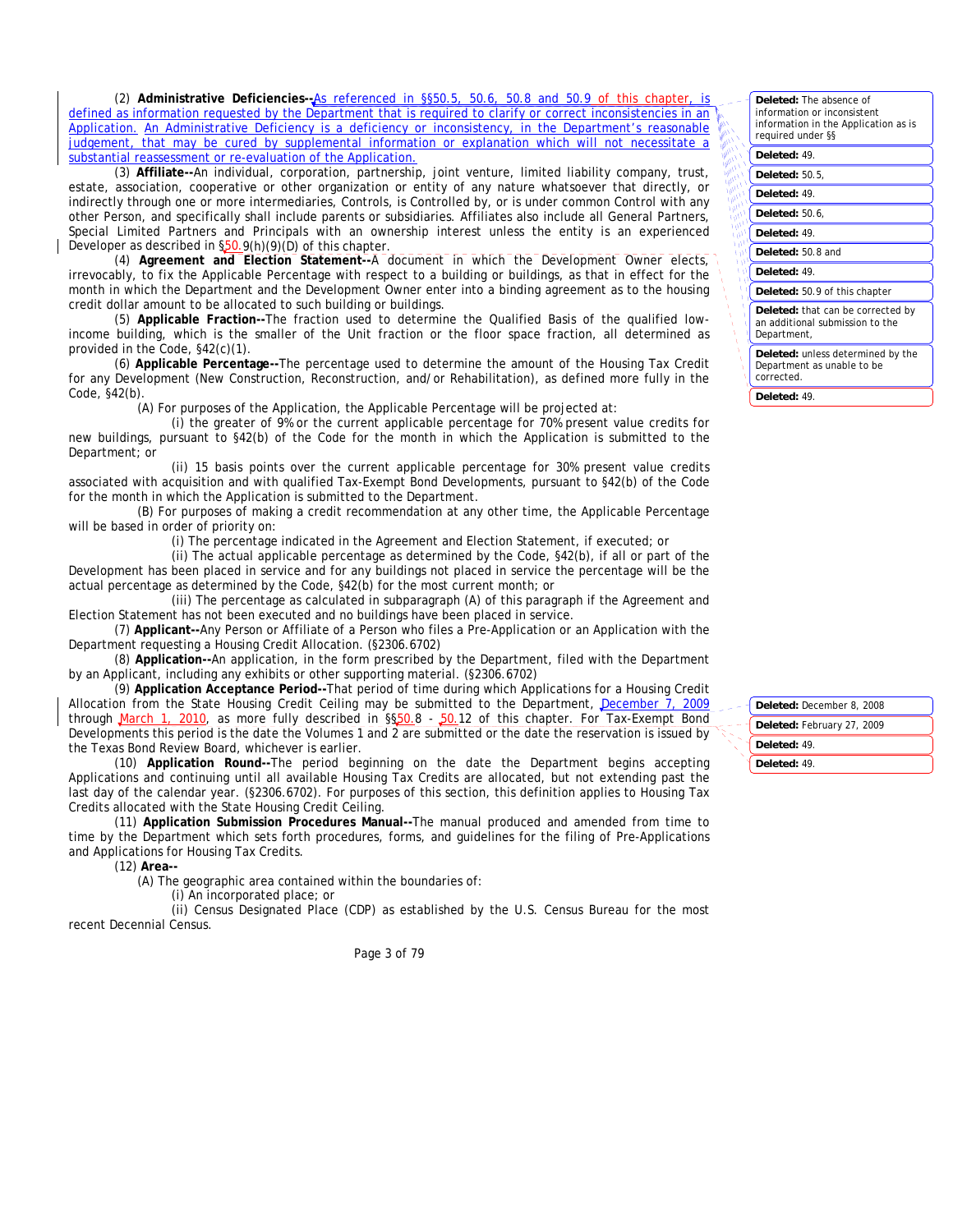(B) For Developments located outside the boundaries of an incorporated place or CDP, the Development shall take up the Area characteristics of the incorporated place or CDP whose boundary is nearest to the Development site.

(13) **Area Median Gross Income (AMGI)--**Area median gross household income, as determined for all purposes under and in accordance with the requirements of the Code, §42.

(14) **At-Risk Development--**A Development that: (§2306.6702)

(A) Has received the benefit of a subsidy in the form of a below-market interest rate loan, interest rate reduction, rental subsidy, Section 8 housing assistance payment, rental supplement payment, rental assistance payment, or equity incentive under at least one of the following federal laws, as applicable:

(i) Sections 221(d)(3) and (5), National Housing Act (12 U.S.C. §17151);

(ii) Section 236, National Housing Act (12 U.S.C. §1715z-1);

(iii) Section 202, Housing Act of 1959 (12 U.S.C. §1701q);

(iv) Section 101, Housing and Urban Development Act of 1965 (12 U.S.C. §1701s);

(v) The Section 8 Additional Assistance Program for housing Developments with HUD-Insured and HUD-Held Mortgages administered by the United States Department of Housing and Urban Development;

(vi) The Section 8 Housing Assistance Program for the Disposition of HUD-Owned Projects administered by the United States Department of Housing and Urban Development;

(vii) Sections 514, 515, and 516, Housing Act of 1949 (42 U.S.C. §§1484, 1485, and 1486); or

(viii) Section 42, of the Internal Revenue Code of 1986 (26 U.S.C. §42); and

(B) Is subject to the following conditions:

(i) The stipulation to maintain affordability in the contract granting the subsidy is nearing expiration (expiration will occur within two calendar years of July 31 of the year the Application is submitted); or

(ii) The federally insured mortgage on the Development is eligible for prepayment or is nearing the end of its mortgage term (the term will end within two calendar years of July 31 of the year the Application is submitted).

(C) An Application for a Development that includes the demolition of the existing Units which have received the financial benefit described in subparagraph (A) of this paragraph will not qualify as an At-Risk Development unless the redevelopment will include the same site.

(D) Developments must be at risk of losing all affordability from all of the financial benefits available on the Development, provided such benefit constitutes a subsidy, described in subparagraph (A) of this paragraph on the site. However, Developments that have an opportunity to retain or renew any of the financial benefit described in subparagraph (A) of this paragraph must retain or renew all possible financial benefit to qualify as an At-Risk Development.

(E) Nearing expiration on a requirement to maintain affordability includes Developments eligible to request a qualified contract under §42 of the Code. Evidence must be provided in the form of a copy of the recorded LURA, the first years' IRS Forms 8609 for all buildings showing Part II completed and, if applicable, documentation from the original application regarding the right of first refusal.

 (15) **Bedroom--**A portion of a Unit which is no less than 100 square feet; has no width or length less than 8 feet; is self contained with a door (or the unit is a "loft" design with an open sleeping area of 100 square feet or more); has at least one window that provides exterior access; and has at least one closet that is not less than 2 feet deep and 3 feet wide and high enough to accommodate 5 feet of hanging space. A den, study or other similar space that could reasonably function as a bedroom and meets this definition is considered a bedroom.

(16) **Board--**The governing Board of the Department. (§2306.004)

 (17) **Carryover Allocation--**An allocation of current year tax credit authority by the Department pursuant to the provisions of the Code, §42(h)(1)(C) and Treasury Regulations, §1.42-6.

 (18) **Carryover Allocation Document--**A document issued by the Department, and executed by the Development Owner, pursuant to §50.14(a) of this chapter.

 (19) **Carryover Allocation Procedures Manual--**The manual produced and amended from time to time by the Department which sets forth procedures, forms, and guidelines for filing Carryover Allocation requests.

 (20) **Code--**The Internal Revenue Code of 1986, as amended from time to time, together with any applicable regulations, rules, rulings, revenue procedures, information statements or other official pronouncements issued thereunder by the United States Department of the Treasury or the Internal Revenue Service.

Page 4 of 79

**Deleted:** h

**Deleted:** 49.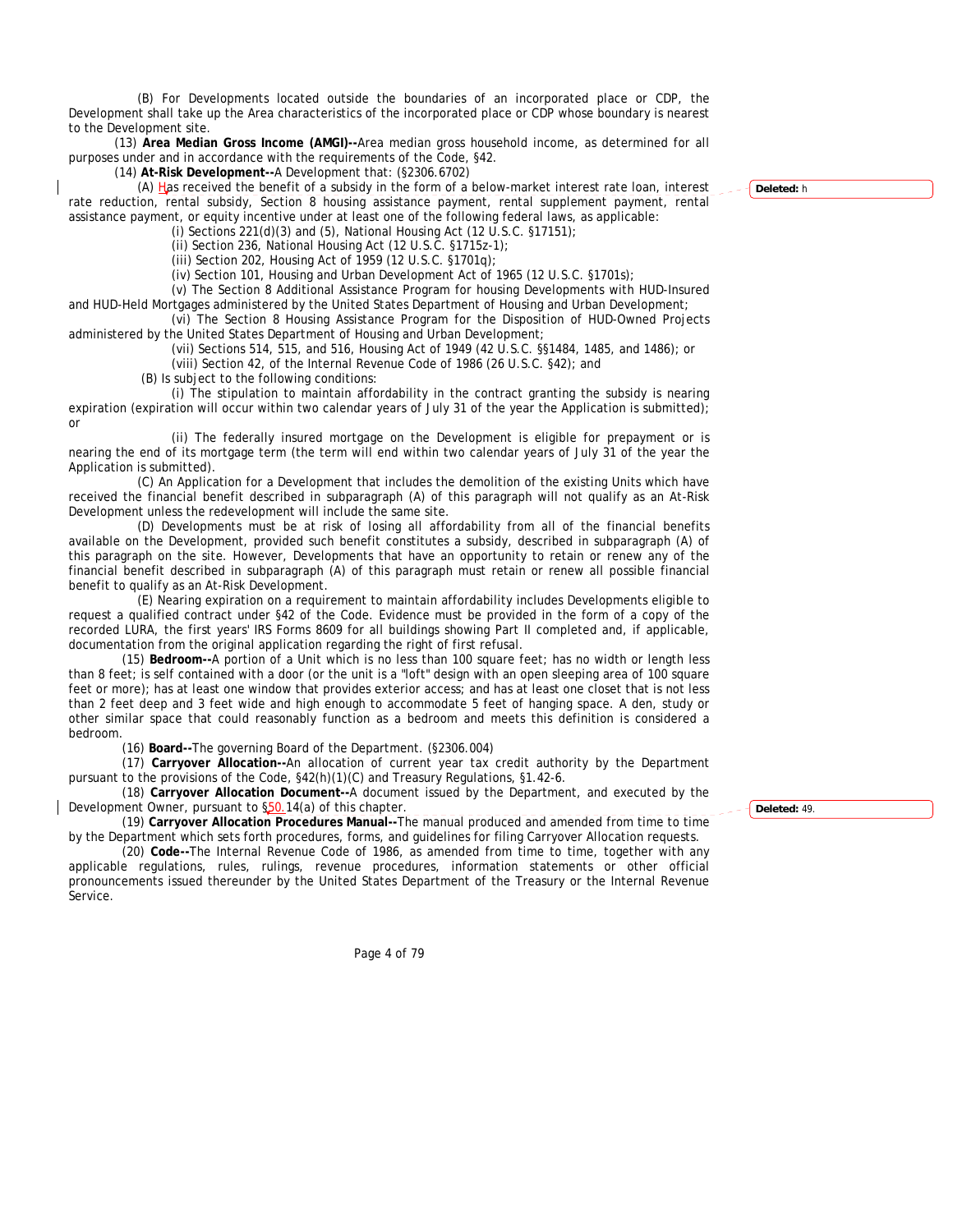(21) **Colonia--**A geographic Area that is located in a county some part of which is within 150 miles of the international border of this state, that consists of 11 or more dwellings that are located in close proximity to each other in an area that may be described as a community or neighborhood, and that (§2306.581):

(A) Has a majority population composed of individuals and families of low-income and very lowincome, based on the federal Office of Management and Budget poverty index, and meets the qualifications of an economically distressed Area under §17.921, Texas Water Code; or

(B) Has the physical and economic characteristics of a colonia, as determined by the Department. (22) **Commitment Notice--**A notice issued by the Department to a Development Owner pursuant to §50.13 of this chapter and also referred to as the "commitment."

(23) **Community Revitalization Plan--**A published document under any name, approved and adopted by the local Governing Body by ordinance, resolution, or vote that targets specific geographic areas for revitalization and development of residential developments.

(24) **Competitive Housing Tax Credits--**Tax credits available from the State Housing Credit Ceiling.

(25) **Compliance Period--**With respect to a building, the period of fifteen (15) taxable years, beginning with the first taxable year of the Credit Period pursuant to the Code, §42(i)(1).

(26) **Control (including the terms "Controlling," "Controlled by," and/or "under common Control with")--**The possession, directly or indirectly, of the power to direct or cause the direction of the management and policies of any Person, whether through the ownership of voting securities, by contract or otherwise, including specifically ownership of more than 50% of the General Partner interest in a limited partnership, or designation as a managing member of a limited liability company.

(27) **Cost Certification Procedures Manual--**The manual produced, and amended from time to time, by the Department which sets forth procedures, forms, and guidelines for filing requests for IRS Form(s) 8609 for Developments placed in service under the Housing Tax Credit Program.

(28) **Credit Period--**With respect to a building within a Development, the period of ten (10) taxable years beginning with the taxable year the building is placed in service or, at the election of the Development Owner, the succeeding taxable year, as more fully defined in the Code, §42(f)(1).

(29) **Department--**The Texas Department of Housing and Community Affairs, an agency of the State of Texas, established by Chapter 2306, Texas Government Code, including Department employees and/or the Board. (§2306.004)

(30) **Determination Notice--**A notice issued by the Department to the Development Owner of a Tax-Exempt Bond Development which states that the Development may be eligible to claim Housing Tax Credits without receiving an allocation of Housing Tax Credits from the State Housing Credit Ceiling because it satisfies the requirements of this QAP; sets forth conditions which must be met by the Development before the Department will issue the IRS Form(s) 8609 to the Development Owner; and specifies the Department's determination as to the amount of tax credits necessary for the financial feasibility of the Development and its viability as a rent restricted Development throughout the extended use period. (§42(m)(1)(D))

(31) **Developer--**Any Person entering into a contract with the Development Owner to provide development services with respect to the Development and receiving a fee for such services (which fee cannot exceed the limits identified in §50.9(d)(6)(B) of this chapter) and any other Person receiving any portion of such fee, whether by subcontract or otherwise.

(32) **Development--**A proposed qualified and/or approved low-income housing project, as defined by the Code, §42(g), for Adaptive Reuse, New Construction, reconstruction, or Rehabilitation, that consists of one or more buildings containing multiple Units, and that, if the Development shall consist of multiple buildings, is financed under a common plan and is owned by the same Person for federal tax purposes, and the buildings of which are either:

(A) Located on a single site or contiguous site; or

(B) Located on scattered sites and contain only rent-restricted units. (§2306.6702)

(33) **Development Consultant--**Any Person (with or without ownership interest in the Development) who provides professional services relating to the filing of an Application, Carryover Allocation Document, and/or cost certification documents.

# (34) **Development Funding--**

(A)  $\underline{A}$  loan or grant; or

(B) An in-kind contribution, including a donation of real property, a fee waiver for a building permit or for water or sewer service, or a similar contribution that:

(i) provides an economic benefit; and

(ii) results in a quantifiable cost reduction for the applicable Development. (§2306.004(4-a))

Page 5 of 79

**Deleted:** 49.

**Deleted:** 49.

**Deleted:** a **Deleted:** a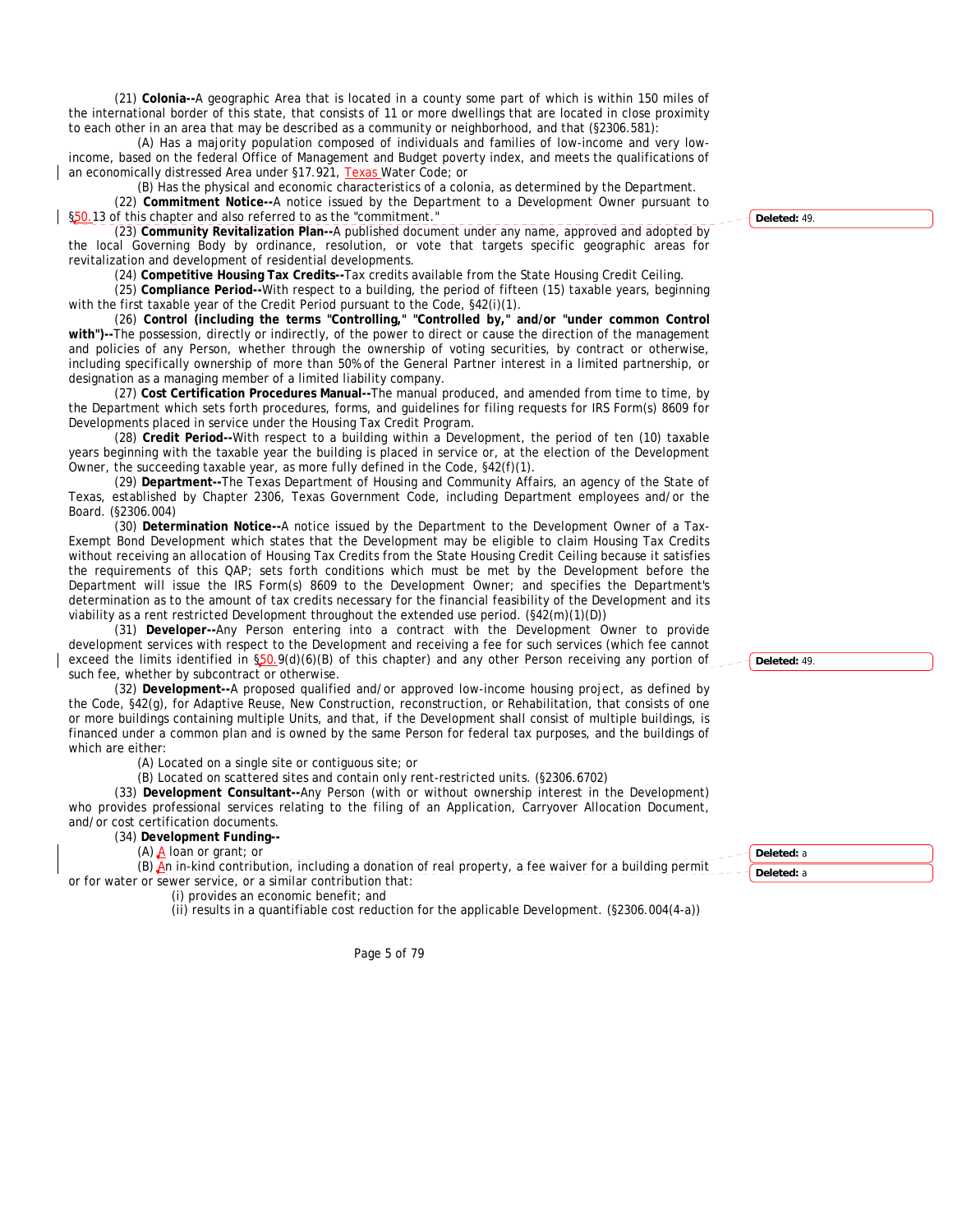(35) **Development Owner--**Any Person, General Partner, or Affiliate of a Person who owns or proposes a Development or expects to acquire Control of a Development under a purchase contract or ground lease approved by the Department. (§2306.6702)

(36) **Development Site--**The area, or if scattered site areas, for which the Development is proposed to be located and which is to be under the Applicant's control pursuant to §50.9(h)(7)(A) of this chapter.

(37) **Development Team--**All Persons or Affiliates thereof that play a role in the Development, construction, Rehabilitation, management and/or continuing operation of the subject Property, which will include any Development Consultant and Guarantor.

(38) **Disaster Area--**An area that has been declared as a disaster pursuant to §418.014 of the Texas Government Code.

(39) **Economically Distressed Area--**Consistent with §17.921 of the Texas Water Code, an Area in which:

(A) Water supply or sewer services are inadequate to meet minimal needs of residential users as defined by Texas Water Development Board rules;

(B) Financial resources are inadequate to provide water supply or sewer services that will satisfy those needs; and

(C) An established residential subdivision was located on June 1, 1989, as determined by the Texas Water Development Board.

(40) **Eligible Basis--**With respect to a building within a Development, the building's Eligible Basis as defined in the Code, §42.

(41) **Executive Award and Review Advisory Committee ("The Committee")--**A Departmental committee as set forth in Chapter 2306 of the Texas Government Code. (§2306.1112)

(42) **Existing Residential Development--**Any Development Site which contains four (4) or more existing residential Units at the time the Volume I is submitted to the Department.

(43) **Extended Housing Commitment--**An agreement between the Department, the Development Owner and all successors in interest to the Development Owner concerning the extended housing use of buildings within the Development throughout the extended use period as provided in the Code, §42(h)(6). The Extended Housing Commitment with respect to a Development is expressed in the LURA applicable to the Development.

(44) **General Contractor--**One who contracts for the construction or Rehabilitation of an entire Development, rather than a portion of the work. The General Contractor hires subcontractors, such as plumbing contractors, electrical contractors, etc., coordinates all work, and is responsible for payment to the subcontractors. This party may also be referred to as the "contractor."

(45) **General Partner--**That partner, or collective of partners, identified as the general partner of the partnership that is the Development Owner and that has general liability for the partnership. In addition, unless the context shall clearly indicate the contrary, if the Development Owner in question is a limited liability company, the term "General Partner" shall also mean the managing member or other party with management responsibility for the limited liability company.

(46) Governing Body-<sub>-</sub> The elected body of public officials, responsible for the enactment, implementation and enforcement of local rules and the implementation and enforcement of applicable laws for ective jurisdi

(47) **Governmental Entity--**Includes federal or state agencies, departments, boards, bureaus, commissions, authorities, and political subdivisions, special districts, tribal governments and other similar entities.

(48) **Governmental Instrumentality--**A legal entity such as a housing authority of a city or county, a housing finance corporation, or a municipal utility, or a tribal designated housing entity, which is created by a local political subdivision under statutory authority and which instrumentality is authorized to transact business for the political subdivision.

(49) **Grant--**Financial assistance that is awarded in the form of money to a housing sponsor or Development for a specific purpose and that is not required to be repaid. A Grant includes a forgivable loan. (§2306.004)

(50) **Guarantor--**Any Person that provides, or is anticipated to provide, a guaranty for the equity or debt financing for the Development.

(51) **High Opportunity Area--**An area that includes:

(A) eExisting major bus transfer centers and/or regional or local commuter rail transportation stations that are accessible to all residents including Persons with Disabilities; or

Page 6 of 79

**Deleted:** 49.

| Deleted: An elected city, county or<br>tribal entity that is |  |
|--------------------------------------------------------------|--|
| <b>Deleted:</b> creation                                     |  |

**Deleted:** /or

**Deleted:** .

**Deleted:** a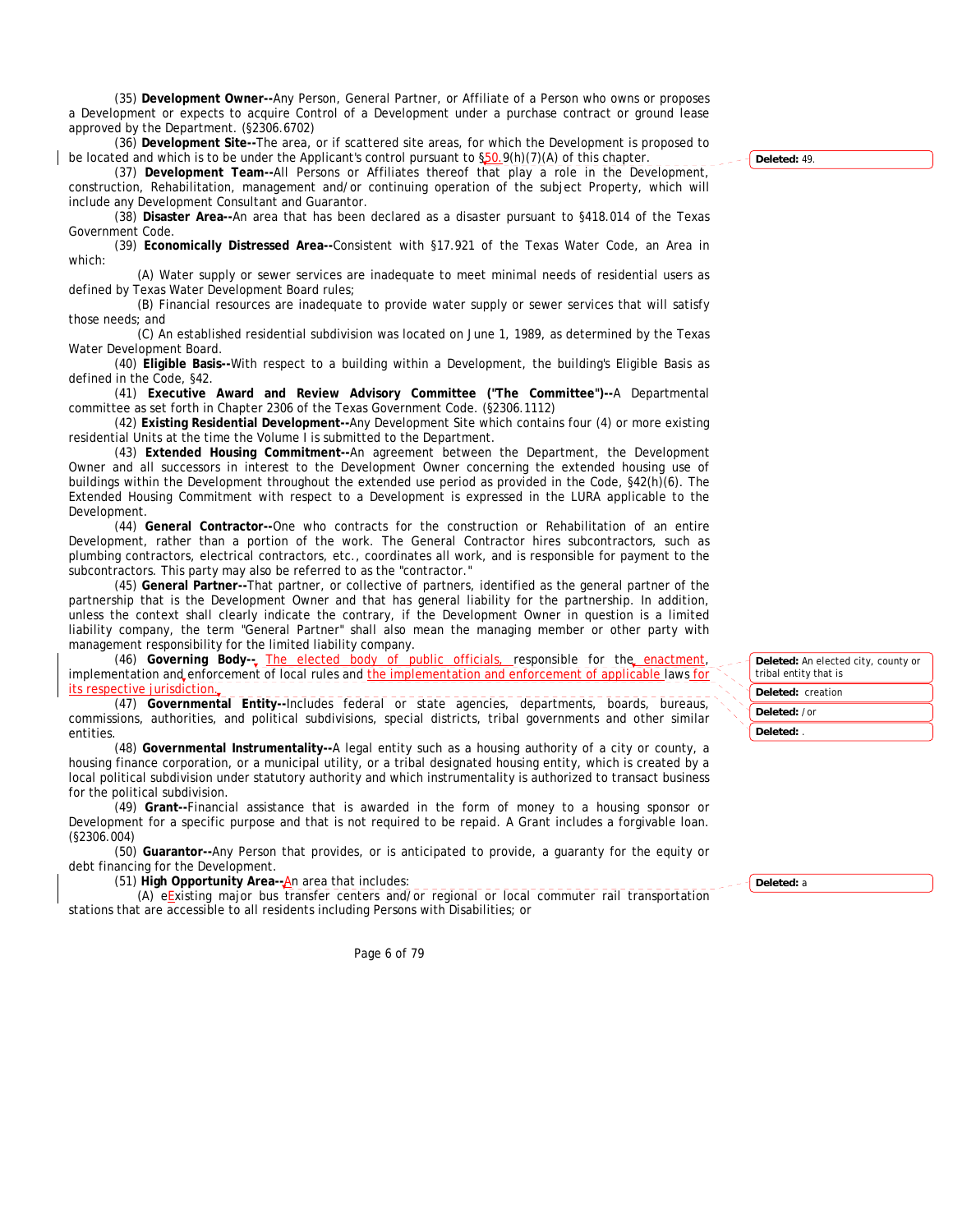(B) A census tract which has an AMGI that is higher than the AMGI of the county or place in which the census tract is located; or

(C) A school attendance zone that has an academic rating of "Exemplary" or "Recognized" rating (as determined by the Texas Education Agency) as of the first day of the Application Submission Acceptance Period; or

(D)  $\triangle$  census tract that has no greater than 10% poverty population according to the most recent census data (these census tracts are designated in the 2010 Housing Tax Credit Site Demographic Characteristics Report).

(52) **Historically Underutilized Businesses (HUB)--**Any entity defined as a historically underutilized business with its principal place of business in the State of Texas in accordance with Chapter 2161, Texas Government Code.

(53) **Housing Credit Agency--**A Governmental Entity charged with the responsibility of allocating Housing Tax Credits pursuant to the Code, §42. For the purposes of this chapter, the Department is the sole "Housing Credit Agency" of the State of Texas.

(54) **Housing Credit Allocation--**An allocation by the Department to a Development Owner for a specific Application of Housing Tax Credits in accordance with the provisions of this chapter.

(55) **Housing Credit Allocation Amount--**With respect to a Development or a building within a Development, that amount the Department determines to be necessary for the financial feasibility of the Development and its viability as a Development throughout the affordability period and which it allocates to the Development.

(56) **Housing Tax Credit ("tax credits")--**A tax credit allocated, or for which a Development may qualify, under the Housing Tax Credit Program, pursuant to the Code, §42. (§2306.6702)

(57) **HUD--**The United States Department of Housing and Urban Development, or its successor.

(58) **Ineligible Building Types--**Those Developments which are ineligible, pursuant to this QAP, for funding under the Housing Tax Credit Program, as follows:

(A) Hospitals, nursing homes, trailer parks, dormitories (or other buildings that will be predominantly occupied by students) or other facilities which are usually classified as transient housing (other than certain specific types of transitional housing for the homeless and Single Room Occupancy units, as provided in the Code, §42(i)(3)(B)(iii) and (iv)) are not eligible. However, structures formerly used as hospitals, nursing homes or dormitories are eligible for Housing Tax Credits if the Development involves the conversion of the building to a non-transient multifamily residential Development. Refer to IRS Revenue Ruling 98-47 for clarification of assisted living:

(B) Any Qualified Elderly Development or age restricted buildings in Intergenerational Housing Developments of two stories or more that does not include elevator service for any Units or living space above the first floor;

(C) Any Qualified Elderly Development or age restricted buildings in Intergenerational Housing Developments with any Units having more than two bedrooms with the exception of up to three employee Units reserved for the use of the manager, maintenance, and/or security officer. These employee Units must be specifically designated as such:

(D) Any Development with building(s) with four or more stories that does not include an elevator; (E) Any Qualified Elderly Development or age restricted buildings in Intergenerational Housing

Developments proposing more than 70% two-bedroom Units;

(F) Any Development that violates the Integrated Housing Rule of the Department, §1.15 of this

title; (G) Any Development located in an Urban Area involving any New Construction of additional Units (other than a Qualified Elderly Development, a Development composed entirely of single family dwellings, and certain specific types of transitional housing for the homeless and Single Room Occupancy units, as provided in the Code,  $\S42(i)(3)(B)(iii)$  and (iv)) in which any of the designs in clauses (i) - (iv) of this subparagraph are proposed. For Applications involving a combination of single family detached dwellings and multifamily dwellings, the percentages in this subparagraph do not apply to the single family detached dwellings, but they do apply to the multifamly dwellings. For Intergenerational Housing Applications, the percentages in this subparagraph do not apply to buildings that are restricted by the age requirements of a Qualified Elderly Development, but they do apply to the other multifamily buildings. An Application may reflect a total of Units for a given bedroom size greater than the percentages in clauses (i) - (iv) of this subparagraph to the extent that the increase is only to reach the next highest number divisible by four

(i) More than 30% of the total Units are one bedroom Units; or (ii) More than 55% of the total Units are two bedroom Units; or **Deleted:** a

**Deleted:** a

**Deleted:** a **Deleted:** 2009

| Deleted: . |
|------------|
|            |
| Deleted: . |
| Deleted: . |
| Deleted: . |
| Deleted: . |
|            |
|            |

**Deleted:** .

| Deleted:   |  |
|------------|--|
| Deleted: : |  |

Page 7 of 79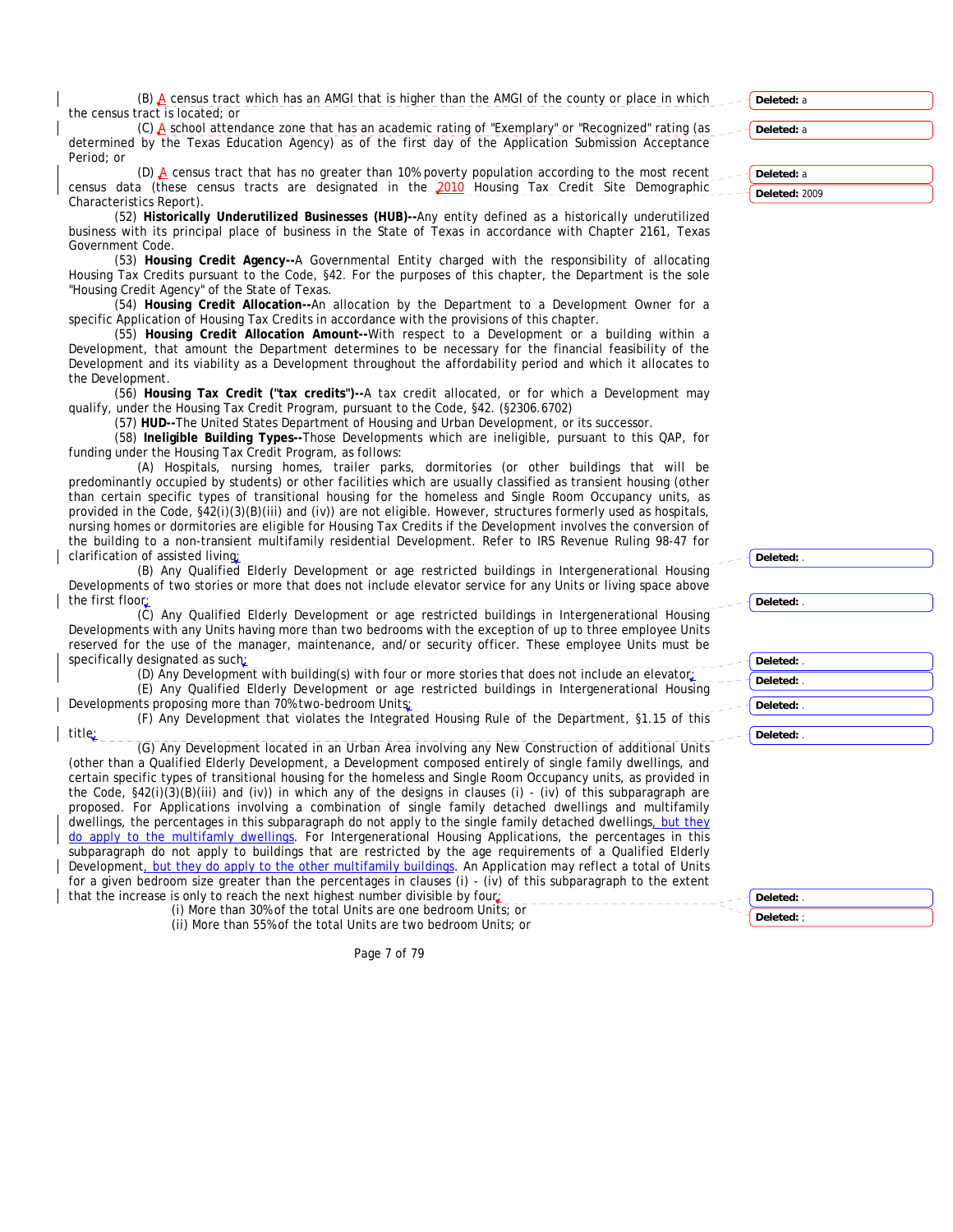(iii) More than 40% of the total Units are three bedroom Units; or

(iv) More than 5% of the total Units in the Development with four or more bedrooms. (H) Any Development that includes age restricted units that are not consistent with the

Intergenerational Housing definition and policy or the definition of a Qualified Elderly Development; or (I) Any Development that contains residential Units that violates the general public use

requirement under Treasury Regulation §1.42-9. (59) **Intergenerational Housing--**Housing that includes specific Units that are restricted to the age requirements of a Qualified Elderly Development and specific Units that are not age restricted in the same Development that:

(A) Have separate and specific buildings exclusively for the age restricted Units;

(B) Have specific leasing offices and leasing personnel for the age restricted Units;

(C) Have separate and specific entrances, and other appropriate security measures for the age restricted Units;

(D) Provide shared social service programs that encourage intergenerational activities but also provide separate amenities for each age group;

(E) Share the same Development Site;

(F) Are developed and financed under a common plan and owned by the same Person for federal tax purposes; and

(G) Meet the requirements of the federal Fair Housing Act.

(60**) IRS--**The Internal Revenue Service, or its successor.

(61) **Land Use Restriction Agreement (LURA)--**An agreement between the Department and the Development Owner which is binding upon the Development Owner's successors in interest, that encumbers the Development with respect to the requirements of this chapter, Chapter 2306, Texas Government Code, and the requirements of the Code, §42. (§2306.6702)

(62) **Local Political Subdivision--**A county or municipality (city or tribal reservation) in Texas. For purposes of §50.9(i)(5) of this chapter, a local political subdivision may act through a Government Instrumentality such as a housing authority, housing finance corporation, or municipal utility even if the Government Instrumentality's creating statute states that the entity is not itself a "political subdivision."

(63) **Low-Income Unit--**Sometimes referred to as a tax credit Unit, that is a Unit that is income and rent restricted at no greater than 60% of AMGI and is included in the Applicable Fraction for the Housing Tax Credit program.

(64) **Managing General Partner--**A general partner of a partnership that is vested with the authority to take actions that are binding on behalf of the partnership and the other partners.

(65) **Material Deficiency--**As referenced in §§50.5, 50.6, 50.8 and 50.9 of this chapter, is defined as any individual Administrative Deficiency or group of Administrative Deficiencies which, if addressed, would require, in the Department's reasonable judgement, a substantial reassessment or re-evaluation of the Application or which, are so numerous and pervasive that they indicate a failure by the Applicant to submit a substantively complete and accurate Application. (§2306.6708)

(66) **Material Noncompliance--**As defined in Chapter 60, Subchapter A of this title.

(67) **Minority Owned Business--**A business entity at least 51% of which is owned by members of a minority group or, in the case of a corporation, at least 51% of the shares of which are owned by members of a minority group, and that is managed and Controlled by members of a minority group in its daily operations. Minority group includes women, African Americans, American Indians, Asian Americans, and Mexican Americans and other Americans of Hispanic origin. (§2306.6734)

(68) **Neighborhood Organization--**An organization that is composed of persons living near one another within the organization's defined boundaries for the neighborhood and that has a primary purpose of working to maintain or improve the general welfare of the neighborhood. A neighborhood organization includes a homeowners' association or a property owners' association. (§2306.001(23-a))

(69**) Net Rentable Area (NRA)--**The unit space that is available exclusively to the tenant and is typically heated and cooled by a mechanical HVAC system. NRA is measured to the outside of the studs of a unit or to the middle of walls in common with other units. NRA does not include common hallways, stairwells, elevator shafts, janitor closets, electrical closets, balconies, porches, patios, or other areas not actually available to the tenants for their furnishings, nor does NRA include the enclosing walls of such areas.

(70**) New Construction--**Any construction of a Development or a portion of a Development that does not meet the definition of Rehabilitation (which includes Reconstruction).

(71) **Person--**Without limitation, any natural person, corporation, partnership, limited partnership, joint venture, limited liability company, trust, estate, association, cooperative, government, political

Page 8 of 79

**Deleted:** .

**Deleted:** 49.

**Deleted:** s

| Formatted: Font: Not Bold |
|---------------------------|
| Formatted: Font: Not Bold |
| Formatted: Font: Bold     |

**Deleted:** 64 **Deleted:** 65

**Deleted:** 66

**Deleted:** 67

#### **Deleted:** 68

**Deleted:** (69) **ORCA--**Office of Rural Community Affairs, as established by Chapter 487 of the Texas Government Code. ¶

**Deleted:** 70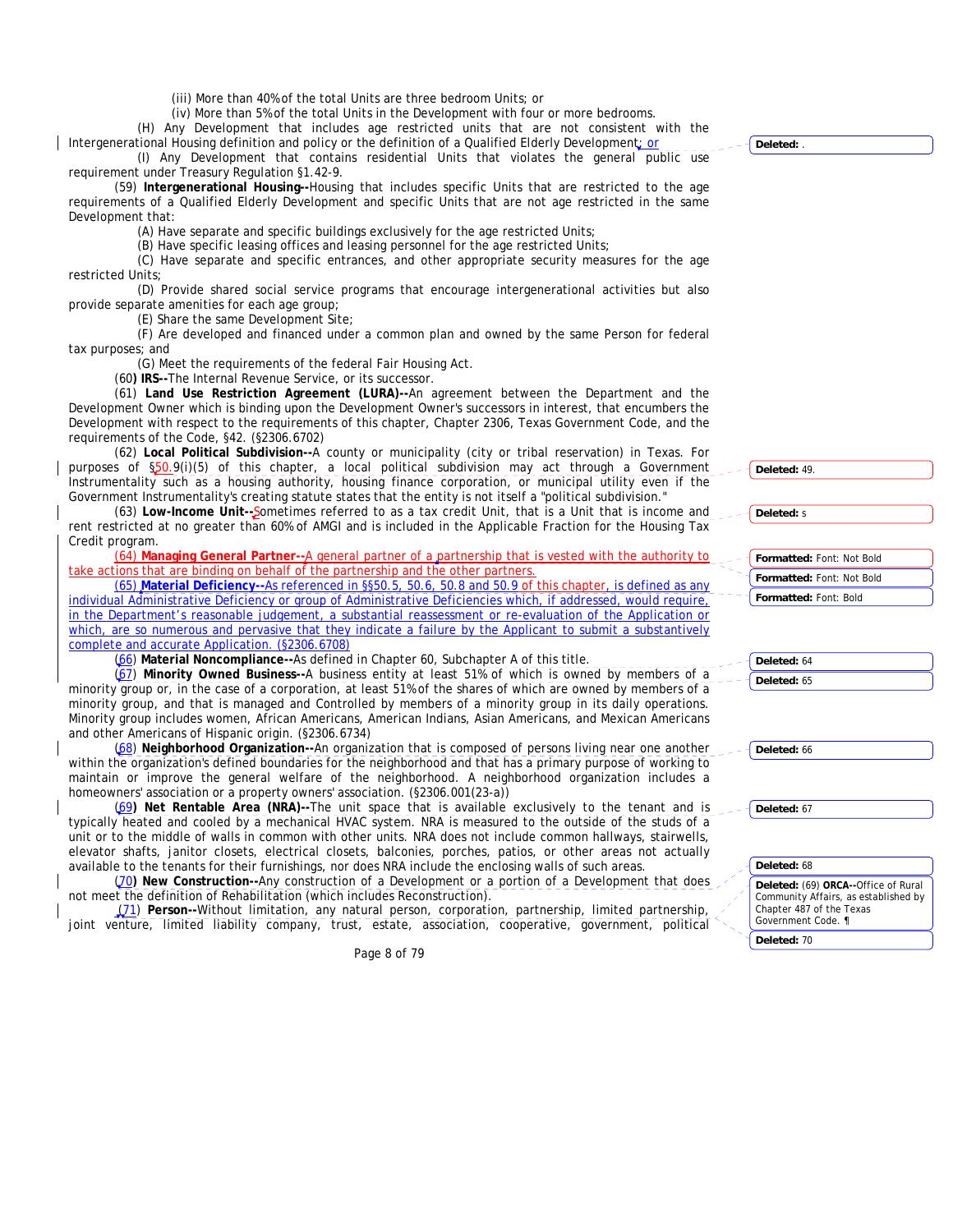subdivision, agency or instrumentality or other organization or entity of any nature whatsoever and shall include any group of Persons acting in concert toward a common goal, including the individual members of the group.  $(72)$  Pe (72) **Persons with Disabilities--**A person who:

| (72) Persons with Disabilities--A person who:                                                                      | Deleted: 71  |
|--------------------------------------------------------------------------------------------------------------------|--------------|
| (A) Has a physical, mental or emotional impairment that:                                                           |              |
| (i) Is expected to be of a long, continued and indefinite duration;                                                |              |
| (ii) Substantially impedes his or her ability to live independently; and                                           |              |
| (iii) Is of such a nature that the disability could be improved by more suitable housing                           |              |
| conditions;                                                                                                        |              |
| (B) Has a developmental disability, as defined in the Developmental Disabilities Assistance and Bill               |              |
| of Rights Act (42 U.S.C. §15002); or                                                                               |              |
| (C) Has a disability, as defined in 24 CFR §5.403.                                                                 |              |
| (73) Persons with Special Needs--Persons with alcohol and/or drug addictions, Colonia residents,                   | Deleted: 72  |
| Persons with Disabilities, victims of domestic violence, persons with HIV/AIDS, homeless populations and           |              |
| migrant farm workers.                                                                                              |              |
| (74) Pre-Application--A preliminary application, in a form prescribed by the Department, filed with the            | Deleted: 73  |
| Department by an Applicant prior to submission of a Competitve Housing Tax Credit Application, for an              | Deleted: the |
| allocation from the State Housing Credit Ceiling, including any required exhibits or other supporting material,    |              |
| as more fully described in this chapter. (§2306.6704)                                                              |              |
| (75) Pre-Application Acceptance Period--That period of time during which Competitive Housing Tax                   | Deleted: 74  |
| Credit Pre-Applications for a Housing Credit Allocation from the State Housing Credit Ceiling may be submitted     |              |
| to the Department.                                                                                                 |              |
| (76) Principal--The term Principal is defined as Persons that will exercise Control over a partnership,            | Deleted: 75  |
| corporation, limited liability company, trust, or any other private entity. In the case of:                        |              |
| (A) Partnerships, Principals include all General Partners, Special Limited Partners and Principals                 |              |
| with ownership interest;                                                                                           |              |
| (B) Corporations, Principals include any officer authorized by the board of directors to act on                    |              |
| behalf of the corporation, including the president, vice president, secretary, treasurer and all other executive   |              |
| officers, and each stock holder having a 10% or more interest in the corporation; and                              |              |
| (C) Limited liability companies, Principals include all managing members, members having a 10% or                  |              |
| more interest in the limited liability company or any officer authorized to act on behalf of the limited liability |              |
| company.                                                                                                           |              |
| (77) Property--The real estate and all improvements thereon which are the subject of the Application               | Deleted: 76  |
| (including all items of personal property affixed or related thereto), whether currently existing or proposed to   |              |
| be built thereon in connection with the Application.                                                               |              |
| (78) Qualified Allocation Plan (QAP)--This Plan as adopted.                                                        | Deleted: 77  |
| (79) Qualified Basis--With respect to a building within a Development, the building's Eligible Basis               | Deleted: 78  |
| multiplied by the Applicable Fraction, within the meaning of the Code, §42(c)(1).                                  |              |
| (80) Qualified Census Tract--Any census tract which is so designated by the Secretary of HUD in                    | Deleted: 79  |
| accordance with the Code, $\S42(d)(5)(C)(ii)$ .                                                                    |              |
| (81) Qualified Elderly Development--A Development which meets the requirements of the federal Fair                 | Deleted: 80  |
| Housing Act and:                                                                                                   |              |
| (A) Is intended for, and solely occupied by, individuals sixty-two (62) years of age or older; or                  |              |
| (B) Is intended and operated for occupancy by at least one individual fifty-five (55) years of age or              |              |
| older per Unit, where at least 80% of the total housing Units are occupied by at least one individual who is       |              |
| fifty-five (55) years of age or older; and where the Development Owner publishes and adheres to policies and       |              |
| procedures which demonstrate an intent by the owner and manager to provide housing for individuals fifty-five      |              |
| (55) years of age or older. (See 42 U.S.C. §3607(b))                                                               |              |
| (82) Qualified Market Analyst--A real estate appraiser certified or licensed by the Texas Appraiser                | Deleted: 81  |
| Licensing and Certification Board, a real estate consultant, or other professional currently active in the subject |              |
| property's market area who demonstrates competency, expertise, and the ability to render a high quality            |              |
| written report. The individual's performance, experience, and educational background will provide the general      |              |
| basis for determining competency as a Market Analyst. Competency will be determined by the Department, in          |              |
| its sole discretion. The Qualified Market Analyst must be a Third Party.                                           |              |
| (83) Qualified Nonprofit Organization--An organization that is described in the Code, §501(c)(3) or (4),           | Deleted: 82  |
| as these cited provisions may be amended from time to time, that is exempt from federal income taxation            |              |
| under the Code, §501(a), that is not affiliated with or Controlled by a for profit organization, and includes as   |              |
| Page 9 of 79                                                                                                       |              |
|                                                                                                                    |              |
|                                                                                                                    |              |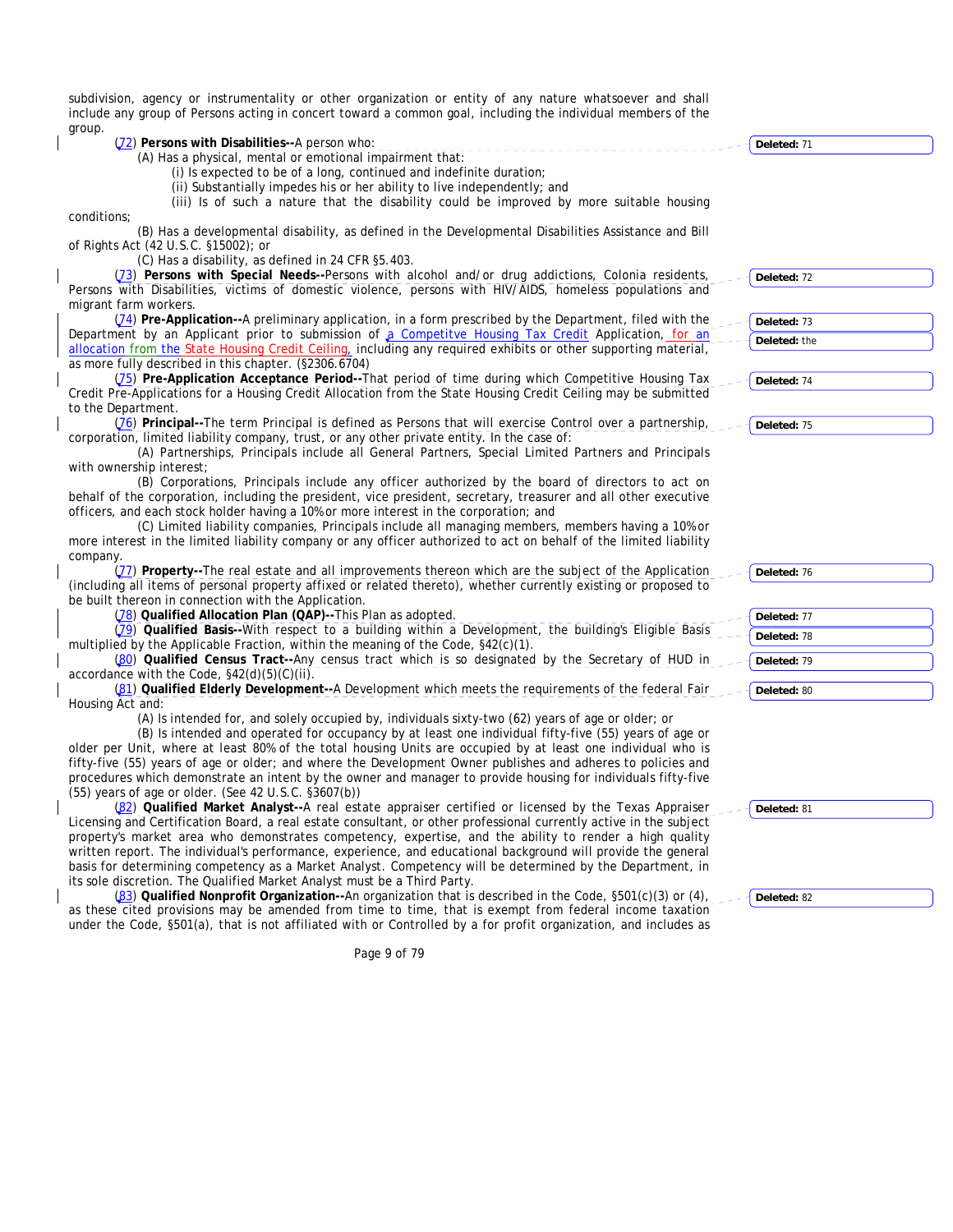one of its exempt purposes the fostering of low-income housing within the meaning of the Code, §42(h)(5)(C). A Qualified Nonprofit Organization may select to compete in one or more of the Set-Asides, including, but not limited to, the nonprofit Set-Aside, the At-Risk Development Set-Aside and the TRDO-USDA Allocation. (§2306.6729)

(84) **Qualified Nonprofit Development--**A Development in which a Qualified Nonprofit Organization (directly or through a partnership or wholly-owned subsidiary):

(A) Holds a controlling interest in the Development proposed to be financed from the nonprofit allocation pool (§2306.6729); and

(B) Owns an interest in the Development and materially participates (within the meaning of the Code, §469(h), as it may be amended from time to time) in its development and operation throughout the Compliance Period, and otherwise meets the requirements of the Code, §42(h)(5). (§2306.6729)

(85) **Reference Manual--**That certain manual, and any amendments thereto, produced by the Department which sets forth reference material pertaining to the Housing Tax Credit Program.

(86) **Rehabilitation--**The improvement or modification of an Existing Residential Development through alteration, incidental addition or enhancement. The term includes the demolition of an Existing Residential Development and the reconstruction of a Development on the Development Site, but does not include Adaptive Reuse. Rehabilitation includes repairs necessary to correct the results of deferred maintenance, the replacement of principal fixtures and components, improvements to increase the efficient use of energy, and installation of security devices. Reconstruction, for these purposes, includes the demolition of one or more residential buildings in an Existing Residential Development and the re-construction of the Units on the Development Site. Developments proposing Adaptive Reuse or proposing to increase the total number of Units in the Existing Residential Development are not considered Rehabilitation or reconstruction.

(87) **Related Party--**As defined, (§2306.6702)

(A) The following individuals or entities: (i) The brothers, sisters, spouse, ancestors, and descendants of a person within the third degree of consanguinity, as determined by Chapter 573 of the Texas Government Code;

(ii) A person and a corporation, if the person owns more than 50% of the outstanding stock of the corporation;

(iii) Two or more corporations that are connected through stock ownership with a common parent possessing more than 50% of:

(I) The total combined voting power of all classes of stock of each of the corporations that can vote;

(II) The total value of shares of all classes of stock of each of the corporations; or

(III) The total value of shares of all classes of stock of at least one of the corporations, excluding, in computing that voting power or value, stock owned directly by the other corporation;

(iv) A grantor and fiduciary of any trust;

(v) A fiduciary of one trust and a fiduciary of another trust, if the same person is a grantor of

both trusts;

(vi) A fiduciary of a trust and a beneficiary of the trust;

(vii) A fiduciary of a trust and a corporation if more than 50% of the outstanding stock of the corporation is owned by or for:

(I) The trust; or

(II) A person who is a grantor of the trust;

(viii) A person or organization and an organization that is tax-exempt under the Code, §501(a), and that is controlled by that person or the person's family members or by that organization;

(ix) A corporation and a partnership or joint venture if the same persons own more than:

(I) 50% of the outstanding stock of the corporation; and

(II) 50% of the capital interest or the profits' interest in the partnership or joint

venture;

(x) An S corporation and another S corporation if the same persons own more than 50% of the outstanding stock of each corporation;

(xi) An S corporation and a C corporation if the same persons own more than 50% of the outstanding stock of each corporation;

(xii) A partnership and a person or organization owning more than 50% of the capital interest or the profits' interest in that partnership; or

(xiii) Two partnerships, if the same person or organization owns more than 50% of the capital interests or profits' interests.

Page 10 of 79

**Deleted:** 83

**Formatted:** Font: Bold **Formatted:** Font: Bold **Deleted:** 84 **Deleted:** 85

**Formatted:** Font: Bold **Deleted:** 86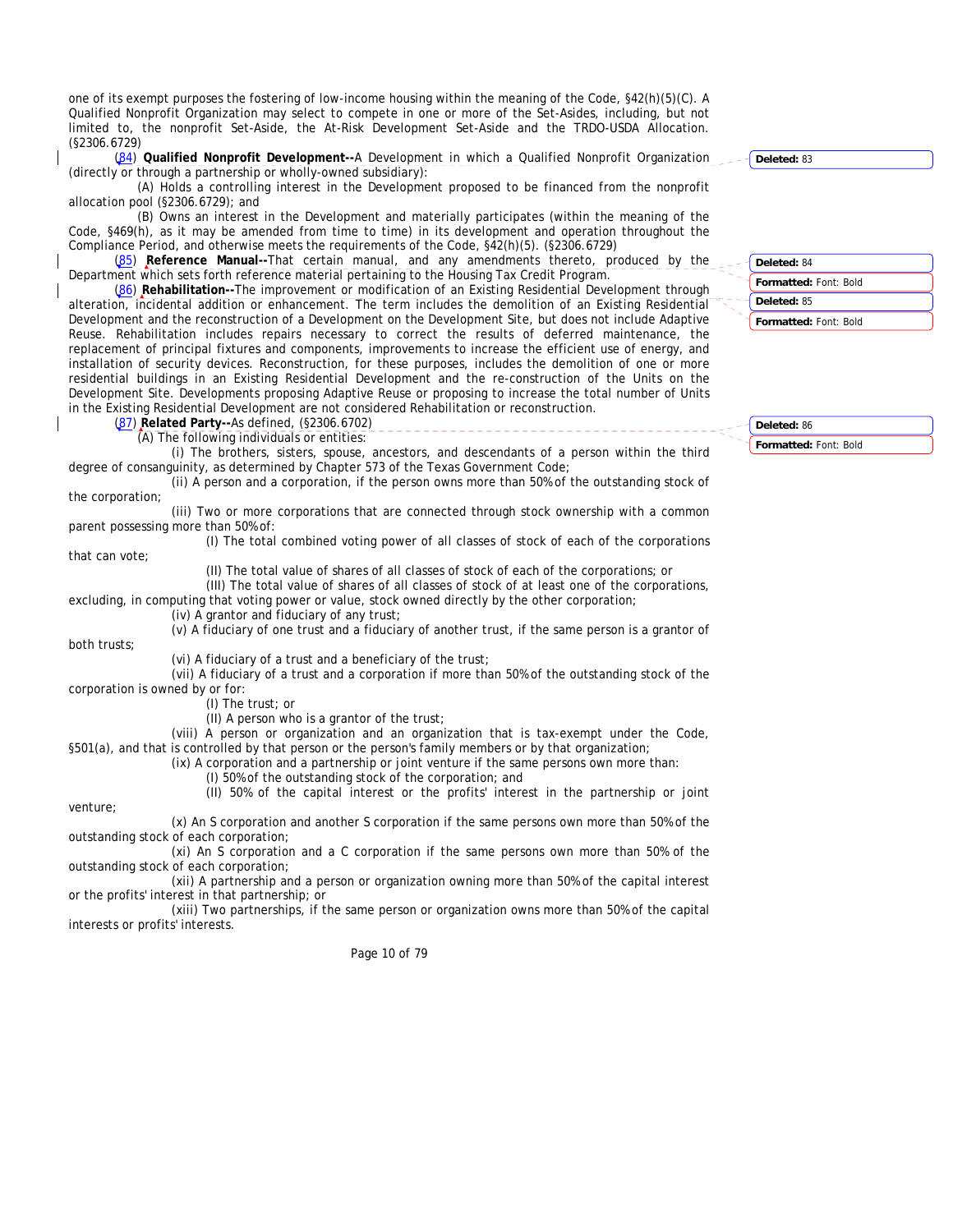(B) Nothing in this definition is intended to constitute the Department's determination as to what relationship might cause entities to be considered "related" for various purposes under the Code.

(88) **Residential Rental Development--**For purposes of this definition, Residential Rental Development does not include: hotels, motels dormitories, fraternity or sorority houses, rooming houses, hospitals, nursing homes, sanitariums, rest homes, trailer parks and courts for use on a transient basis. Residential Rental Development means:

 $(A)$  A property that meets specific requirements including occupancy of Low-Income Tenants during the affordability period when Units must be continually rented or available for rent;

(B) A building or structure, together with functionally related and subordinate facilities, containing one or more Units that are available to members of the general public; and

(C) A property that does not provide continual or frequent nursing, medical or psychiatric services. (89) **Rules--**The Department's Housing Tax Credit Program Qualified Allocation Plan and Rules as presented in this chapter.

(90) **Rural Area--**An Area that is located (this definition is not the same as Rural Projects as defined in §520 of the Housing Act of 1949 for purposes of determining rural income as described in H.R 3221):

(A) Outside the boundaries of a primary metropolitan statistical area or a metropolitan statistical area;

(B) Within the boundaries of a primary metropolitan statistical area or a metropolitan statistical area, if the statistical area has a population of 25,000 or less and does not share a boundary with an Urban Area; or

(C) In an Area that is eligible for funding by Texas Rural Development Office or the United States Department of Agriculture (TRDO-USDA), other than an Area that is located in a municipality with a population of more than 50,000. (§2306.004)

(91) **Rural Development--**A Development or proposed Development that is located in a Rural Area, other than rural New Construction Developments with more than 80 Units.

(92) **Selection Criteria--**Criteria used to determine housing priorities of the State under the Housing Tax Credit Program as specifically defined in §50.9(i) of this chapter.

(93) **Set-Aside--**A reservation of a portion of the available Housing Tax Credits under the State Housing Credit Ceiling to provide financial support for specific types of housing or geographic locations or serve specific types of Applications or Applicants as permitted by the Qualified Allocation Plan on a priority basis. (§2306.6702)

(94) **Single Room Occupancy (SRO)--**A single efficiency unit that contains sanitary facilities but may or may not include food preparation facilities and is intended for occupancy by one person.

(95) **Special Management Districts--**Those districts named under Chapters 3801 to 3853, Texas Special District Local Laws Code, Subtitle C.

(96) **State Housing Credit Ceiling--**The limitation on the aggregate amount of Housing Credit Allocations that may be made by the Department during any calendar year, as determined from time to time by the Department in accordance with the Code,  $\frac{642(h)(3)(C)}{2h}$  and/or additional ceiling provided by The Housing and Economic Recovery Act of 2008, H.R 3221.

(97) **Student Eligibility--**Per the Code, §42(i)(3)(D), A Unit shall not fail to be treated as a low-income Unit merely because it is occupied:

(A) By an individual who is:

(i) A student and receiving assistance under Title IV of the Social Security Act (42 U.S.C. §§601 et seq.); or

(ii) Enrolled in a job training program receiving assistance under the Job Training Partnership Act (29 U.S.C.S. §§1501 et seq., generally; for full classification, consult U.S.C.S. Tables volumes) or under other similar federal, state, or local laws; or

(B) Entirely by full-time students if such students are:

(i) Single parents and their children and such parents and children are not dependents (as defined by the Code §152) of another individual; or

(ii) Married and file a joint return.

(98) **Supportive Housing--**Residential Rental Developments intended for occupancy by individuals or households transitioning from homelessness, at risk of homelessness, or in need of specialized and specific social services.

(99) **Tax-Exempt Bond Development--**A Development requesting or having been awarded Housing Tax Credits and which receives a portion of its financing from the proceeds of tax-exempt bonds which are subject

Page 11 of 79

**Deleted:** 87

**Formatted:** Font color: Auto, **Formatted:** Normal (Web), Justified, Indent: First line: 54 pt

| Formatted: Font color: Auto, |  |
|------------------------------|--|
| Deleted: 88                  |  |
| <b>Formatted</b>             |  |
| Deleted: 89                  |  |
| Formatted                    |  |
| Formatted: Font color: Auto, |  |

| Formatted: Font color: Auto, |              |
|------------------------------|--------------|
| Deleted: 90                  |              |
| Formatted                    | $\ldots$ [3] |
| Deleted: 91                  |              |
| Formatted                    | $\ldots$ [4] |
| Deleted: 49.                 |              |
| Formatted: Font color: Auto, |              |
| Deleted: 92                  |              |
| Formatted                    | $\dots$ [5]  |
| Deleted: 93                  |              |
| Formatted                    | [6]          |
| Deleted: 94                  |              |
| Formatted                    | $\ldots$ [7] |
| Deleted: 95                  |              |
| Formatted                    | [8]          |
| Deleted: 96                  |              |
| Formatted                    | Γ9           |

| Deleted: 97      |       |
|------------------|-------|
| <b>Formatted</b> | .1101 |
| Deleted: 98      |       |
| <b>Formatted</b> | [11]  |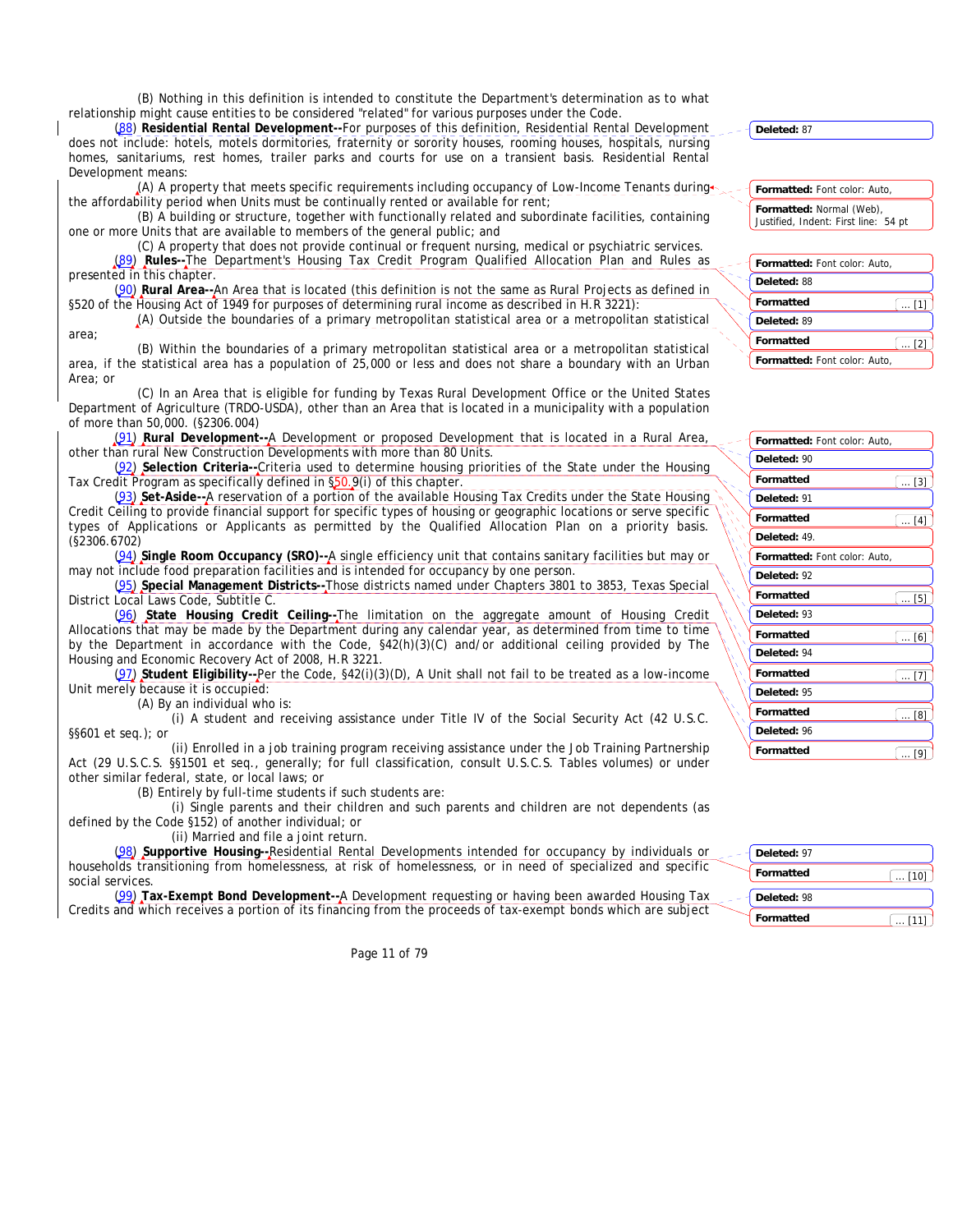to the state volume cap as described in the Code, §42(h)(4), such that the Development does not receive an allocation of tax credit authority from the State Housing Credit Ceiling.

(100) **Texas Department of Rural Affairs (TDRA)--**as established by Chapter 487 of the Texas Government Code.

(101) **Third Party--**A Third Party is a Person who is not:

(A) An Applicant, General Partner, Developer, or General Contractor; or

(B) An Affiliate or a Related Party to the Applicant, General Partner, Developer or General Contractor; or

(C) Receiving any portion of the fees from the Development.

(102) **Threshold Criteria--**Criteria used to determine whether the Development satisfies the minimum level of acceptability for consideration as specifically defined in §50.9(h) of this chapter. (§2306.6702)

(103) **Total Housing Development Cost--**The total of all costs incurred or to be incurred by the Development Owner in acquiring, constructing, rehabilitating and financing a Development, as determined by the Department based on the information contained in the Application. Such costs include reserves and any expenses attributable to commercial areas. Costs associated with the sale or use of Housing Tax Credits to raise equity capital shall also be included in the Total Housing Development Cost. Such costs include but are not limited to syndication and partnership organization costs and fees, filing fees, broker commissions, related attorney and accounting fees, appraisal, engineering, and the environmental site assessment.

(104) **TRDO-USDA--**Texas Rural Development Office (TRDO) of the United States Department of Agriculture (USDA) serving the State of Texas (also known as USDA Rural Development and formerly known as TxFmHA) or its successor.

(105) **Unit--**Any residential rental unit consisting of an accommodation including a single room used as an accommodation on a non-transient basis, that contains complete physical facilities and fixtures for living, sleeping, eating, cooking (such as a microwave), and sanitation. (§2306.6702)

(106) **Urban Area--**The Area that is located within the boundaries of a primary metropolitan statistical area or a metropolitan statistical area other than an Area described in paragraph (90)(B) of this section or eligible for funding as described in paragraph  $(90)(C)$  of this section.

(107) **Urban Core--**A compact and contiguous geographical area that is located in a Metropolitan Statistical Area within the city limits of a city with a population of no less than 250,000 composed of adjacent block groups in which at least 90% of the land not in public ownership is zoned to accommodate a mix of medium or high density residential and commercial uses and at least 50% of such land is actually being used for such purposes based on high density residential structures and/or commercial structures already constructed.

# **§50.4. State Housing Credit Ceiling.**

The Department shall determine the State Housing Credit Ceiling for each calendar year as provided in the Code, §42(h)(3)(C), using such information and guidance as may be made available by the Internal Revenue Service and/or The Housing and Economic Recovery Act of 2008, H.R. 3221 and H.R. 1424. The Department shall publish each such determination in the *Texas Register* within thirty (30) days after the receipt of such information as is required for that purpose by the Internal Revenue Service. The aggregate amount of commitments of Housing Credit Allocations made by the Department during any calendar year shall not exceed the State Housing Credit Ceiling for such year as provided in the Code, §42. As permitted by the Code, §42(h)(4), Housing Credit Allocations made to Tax-Exempt Bond Developments are not included in the State Housing Credit Ceiling.

**§50.5. Ineligibility; Disqualification and Debarment; Certain Applicant and Development Standards; Representation by Former Board Member or Other Person; Due Diligence, Sworn Affidavit; Appeals and Administrative Deficiencies for Ineligibility, Disqualification and Debarment** 

(a) Ineligibility. An Application is ineligible if:

(1) The Applicant, Development Owner, Developer or Guarantor has been or is barred, suspended, or terminated from procurement in a state or federal program or listed in the List of Parties Excluded from Federal Procurement or Non-Procurement Programs; or (§2306.6721(c)(2))

Page 12 of 79 (2) The Applicant, Development Owner, Developer or Guarantor has been convicted of a state or federal felony crime involving fraud, bribery, theft, misrepresentation of material fact, misappropriation of funds, or other similar criminal offenses within fifteen (15) years preceding the Application deadline; or

| <b>Formatted: Font: Bold</b>                       |
|----------------------------------------------------|
|                                                    |
| Deleted: 99                                        |
| <b>Formatted:</b> Font color: Auto.                |
| <b>Formatted:</b> Font color: Auto.                |
| <b>Formatted:</b> Font: Bold, Font color:<br>Auto. |
| <b>Formatted:</b> Font color: Auto.                |
| Deleted: 100                                       |
| Deleted: 49.                                       |
| Deleted: 101                                       |

**Deleted:** 102

**Deleted:** 103

**Deleted:** 104 **Deleted:** 8 **Deleted:** 8 **Deleted:** 105

**Deleted:** within the same zoning district

**Deleted: 49.**

**Deleted: 49.**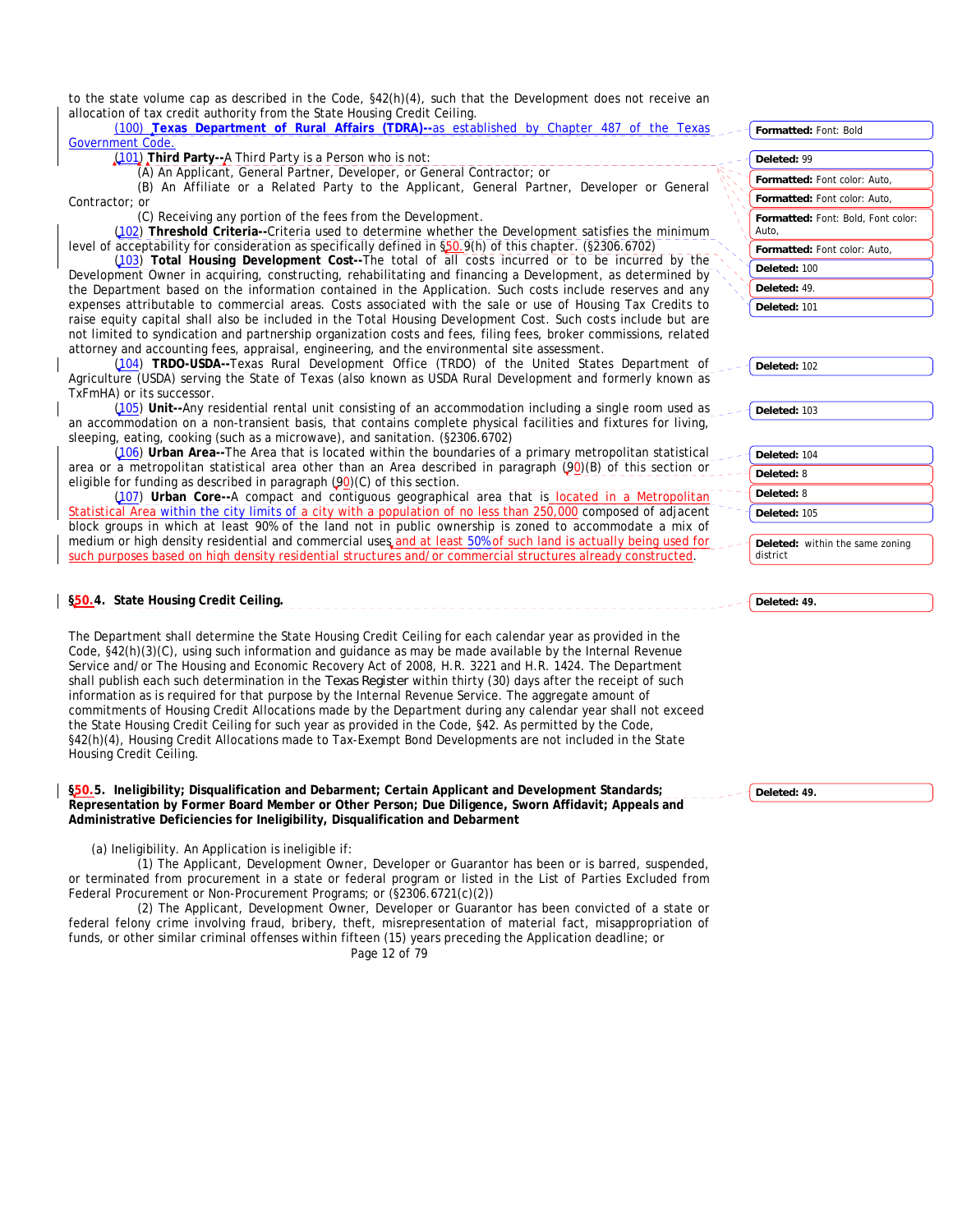(3) The Applicant, Development Owner, Developer or Guarantor at the time of Application is: subject to an enforcement or disciplinary action under state or federal securities law or by the NASD; is subject to a federal tax lien; or is the subject of an enforcement proceeding with any Governmental Entity; or

(4) The Applicant, Development Owner, Developer or Guarantor with any past due audits has not submitted those past due audits to the Department in a satisfactory format. A Person is not eligible to receive a commitment of Housing Tax Credits from the Department if any audit finding or questioned or disallowed cost is unresolved as of June 1 of each year, or for Tax-Exempt Bond Developments or other Applications not applying for Housing Tax Credits, but applying only under other Multifamily Programs (HOME, Housing Trust Fund, etc.) no later than thirty (30) days after Volume III of the Application is submitted; or (§2306.6703(a)(1))

(5) At the time of Application or at any time during the two-year period preceding the date the Application Round begins (or for Tax-Exempt Bond Developments any time during the two-year period preceding the date the Application is submitted to the Department), the Applicant or a Related Party is or has been:

(A) A member of the Board; or

(B) The Executive Director, a Deputy Executive Director, the Director of Multifamily Finance Production, the Director of Portfolio Management and Compliance, the Director of Real Estate Analysis, or a manager over Housing Tax Credits employed by the Department; or (§2306.6703(a)(2))

(6) The Applicant proposes to replace in less than fifteen (15) years any private activity bond financing of the Development described by the Application, unless:

(A) The Applicant proposes to maintain for a period of thirty (30) years or more 100% of the Development Units supported by Housing Tax Credits as rent-restricted and exclusively for occupancy by individuals and families earning not more than 50% of the Area Median Gross Income, adjusted for family size; and

(B) At least one-third of all the units in the Development are public housing units or Section 8 Development-based units; or

(C) The applicable private activity bonds will be redeemed only in an amount consistent with their proportionate amortization; or

(D) If the redemption of the applicable private activity bonds will occur in the first five years of the operation of the development and complies with Section 429h)(4), Internal Revenue Code of 1986:

(i) on the date the certificate of reservation is issued, the Texas Bond Review Board determines that there is not a waiting list for private activity bonds in the same priority level established under §1372.0321 Texas Government Code or, if applicable, in the same uniform state service region, as referenced in §1372.0231 Texas Government Code, that is served by the proposed development; and

 (ii) the applicable private activity bonds will be redeemed according to underwriting, if any, established by the Department. (2306.6703)

(7) The Development is located in a municipality or in a valid Extra Territorial Jurisdiction (ETJ) of a municipality, or if located completely outside a municipality, a county, that has more than twice the state average of units per capita supported by Housing Tax Credits or private activity bonds at the time the Application Round begins (or for Tax-Exempt Bond Developments at the time the reservation is made by the Texas Bond Review Board) unless the Applicant: (§2306.6703(a)(4))

(A) Has obtained prior approval of the Development from the Governing Body of the appropriate municipality or county containing the Development; and

(B) Has included in the Application a written statement of support from that Governing Body. This statement must reference this rule and authorize an allocation of Housing Tax Credits for the Development;

(C) For purposes of this paragraph, evidence under subparagraphs (A) and (B) of this paragraph must be received by the Department no later than April 1, 2010 (or for Tax-Exempt Bond Developments no later than fourteen (14) days before the Board meeting where the credits will be considered) and may not be more than one year old from the date the Volume 1 is submitted to the Department; or

(8) The Applicant proposes to construct a new Development proposing New Construction or Adaptive Reuse (excluding New Construction of non-residential buildings) that is located one linear mile (measured by a straight line on a map) or less from a Development that: (§2306.6703(a)(3))

(A) Serves the same type of household as the new Development, regardless of whether the Development serves families, elderly individuals, or another type of household (Intergenerational Housing is not a type of household as it relates to this restriction); and

(B) Has received an allocation of Housing Tax Credits (including Tax-Exempt Bond Developments) for any New Construction at any time during the three-year period preceding the date the

Page 13 of 79

**Deleted:** nd

**Deleted:** 2009

**Deleted:** s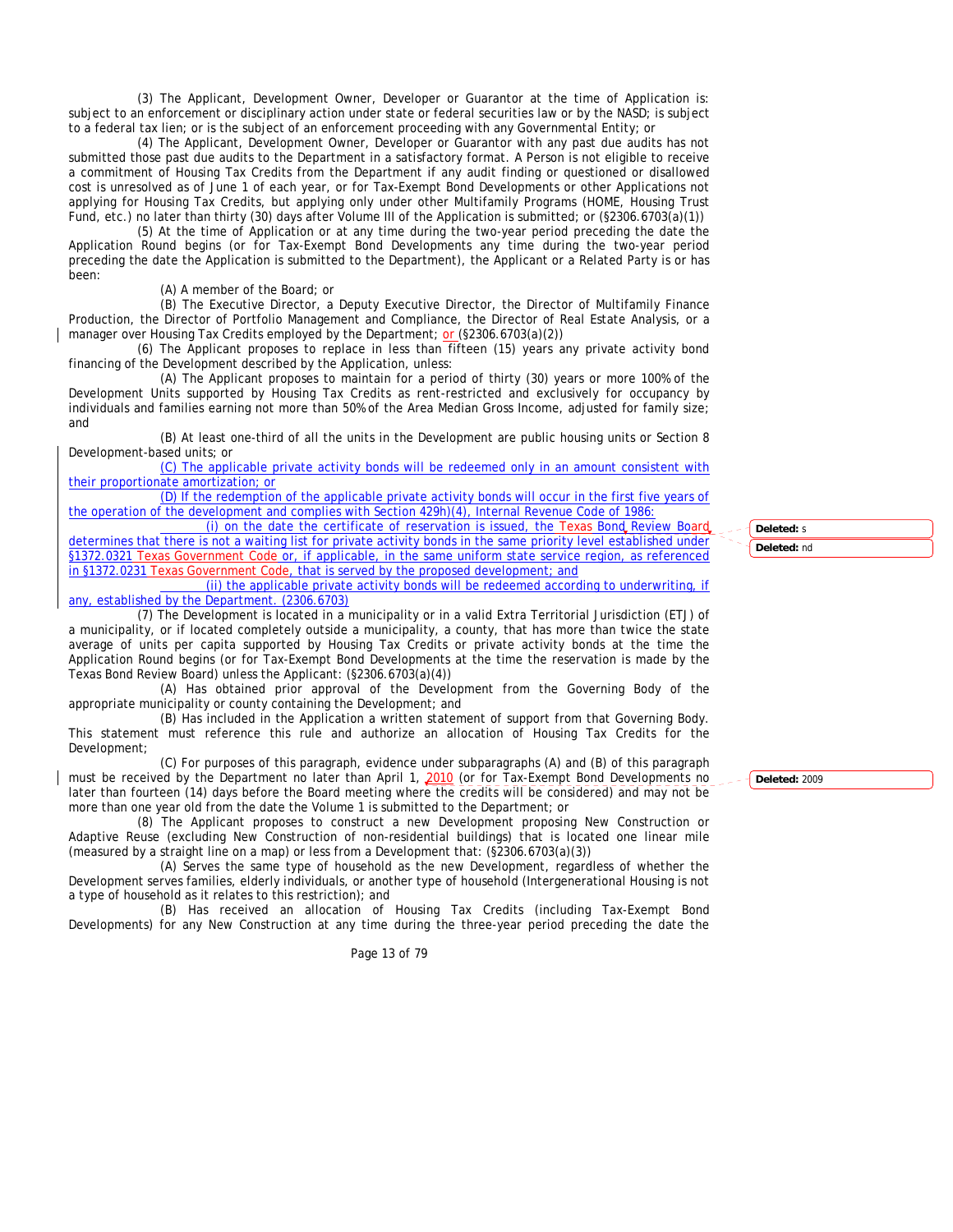Application Round begins (or for Tax-Exempt Bond Developments the three-year period preceding the date the Volume I is submitted); and

(C) Has not been withdrawn or terminated from the Housing Tax Credit Program;

(D) An Application is not ineligible under this paragraph if:

(i) The Development is using federal HOPE VI funds received through the United States Department of Housing and Urban Development; locally approved funds received from a public improvement district or a tax increment financing district; funds provided to the state under the Cranston-Gonzalez National Affordable Housing Act (42 U.S.C. §§12701 et seq.); or funds provided to the state and participating jurisdictions under the Housing and Community Development Act of 1974 (42 U.S.C. §§5301 et seq.); or

(ii) The Development is located in a county with a population of less than one million; or

(iii) The Development is located outside of a metropolitan statistical area; or

(iv) The Governing Body, of the Local Political Subdivision where the Development is to be located has by vote specifically allowed the construction of a new Development located within one linear mile or less from a Development described under subparagraphs (A) - (C) of this paragraph. For purposes of this clause, evidence of the Governing Body vote or evidence required by this subparagraph must be received by the Department no later than April 1, 2010 (or for Tax-Exempt Bond Developments no later than fourteen (14) days before the Board meeting where the credits will be committed) and may not be more than one year old.

(E) In determining when an existing Development received an allocation as it relates to the application of the three-year period, the Development will be considered from the date the Board took action on approving the allocation of tax credits. In dealing with ties between two or more Developments as it relates to this rule, refer to §50.9(j) of this chapter.

(9) A Development is proposed to be located adjacent to or within 300 feet of a sexually-oriented business. For purposes of this paragraph, a sexually-oriented business shall be defined as stated in §243.002 of the Texas Government Code.

(10) The Application is submitted after the Application submission deadline (time or date); includes an electronic submission that is unreadable by the Department's computer system; has an entire Volume of the Application missing; or has a Material Deficiency as defined under §50.3(65) of this chapter. If an Application is determined ineligible pursuant to this subsection, the Application will be terminated without further consideration and the Applicant will be notified of such termination. To the extent that a review was able to be performed, specific reasons for the Department's determination of ineligibly will be included in the termination letter to the Applicant.

(11) An Applicant has requested more than \$2 million in annual competitive housing tax credits.

(b) **Disqualification and Debarment**. The Department will disqualify an Application, and/or debar a Person, if it is determined by the Department that any issues identified in the paragraphs of this subsection exist. The Department may debar a Person for one year from the date of debarment, or until the violation causing the debarment has been remedied, whichever term is longer, if the Department determines the facts warrant it. Causes for disqualification and debarment include: (§2306.6721)

(1) The provision of fraudulent information, knowingly falsified documentation, or other intentional or negligent material misrepresentation in the Application or other information submitted to the Department at any stage of the evaluation or approval process; or

(2) The Applicant, Development Owner, Developer or Guarantor or anyone that has Controlling ownership interest in the Development Owner, Developer or Guarantor, or any Affiliate of such entities that is active in the ownership or Control of one or more other rent restricted rental housing properties in the state of Texas administered by the Department is in Material Noncompliance with the LURA (or any other document containing an Extended Housing Commitment) or the program rules in effect for such property as further described in Chapter 60 of this title (§2306.6721(c)(3)); or

(3) The Applicant, Development Owner, Developer, or any Guarantor, anyone that has Controlling ownership interest in the Development Owner, Developer or Guarantor, or any Affiliate of such entity that is active in the ownership or Control has been a Principal of any entity that failed to make all loan payments to the Department in accordance with the terms of the loan, as amended, or was otherwise in default with any provisions of any loans from the Department; or

(4) The Applicant or the Development Owner that is active in the ownership or Control of one or more tax credit properties in the state of Texas has failed to pay in full any fees or penalties within thirty (30) days of when they were billed by the Department, as further described in §50.20 of this chapter; or

(5) An Applicant or a Related Party and any Person who is active in the construction, Rehabilitation, ownership, or Control of the proposed Development, including a General Partner or contractor,

Page 14 of 79

**Deleted:** 2009

**Deleted:** 49.

#### **Deleted:** A submitted

### **Deleted:** disc

**Deleted:** has excessive omissions of documentation from the Threshold Criteria or Uniform Application documentation; or is so unclear, disjointed or incomplete that a thorough review cannot reasonably be performed by the Department, as determined by the Department

#### **Deleted:** qualifies

**Deleted:** being processed as an Administrative Deficiency

**Deleted:** on May

- **Deleted:** 1
- **Deleted:** 3,

# **Deleted:** 2009

**Deleted:** 2010 for Competitive Housing Tax Credit Applications or for Tax-Exempt Bond Development Applications or other Applications not applying for Housing Tax Credits, but applying only under other Multifamily Programs (HOME, Housing Trust Fund, etc.) no later than thirty (30) days after Volume III of the Application is submitted

**Deleted:** 49.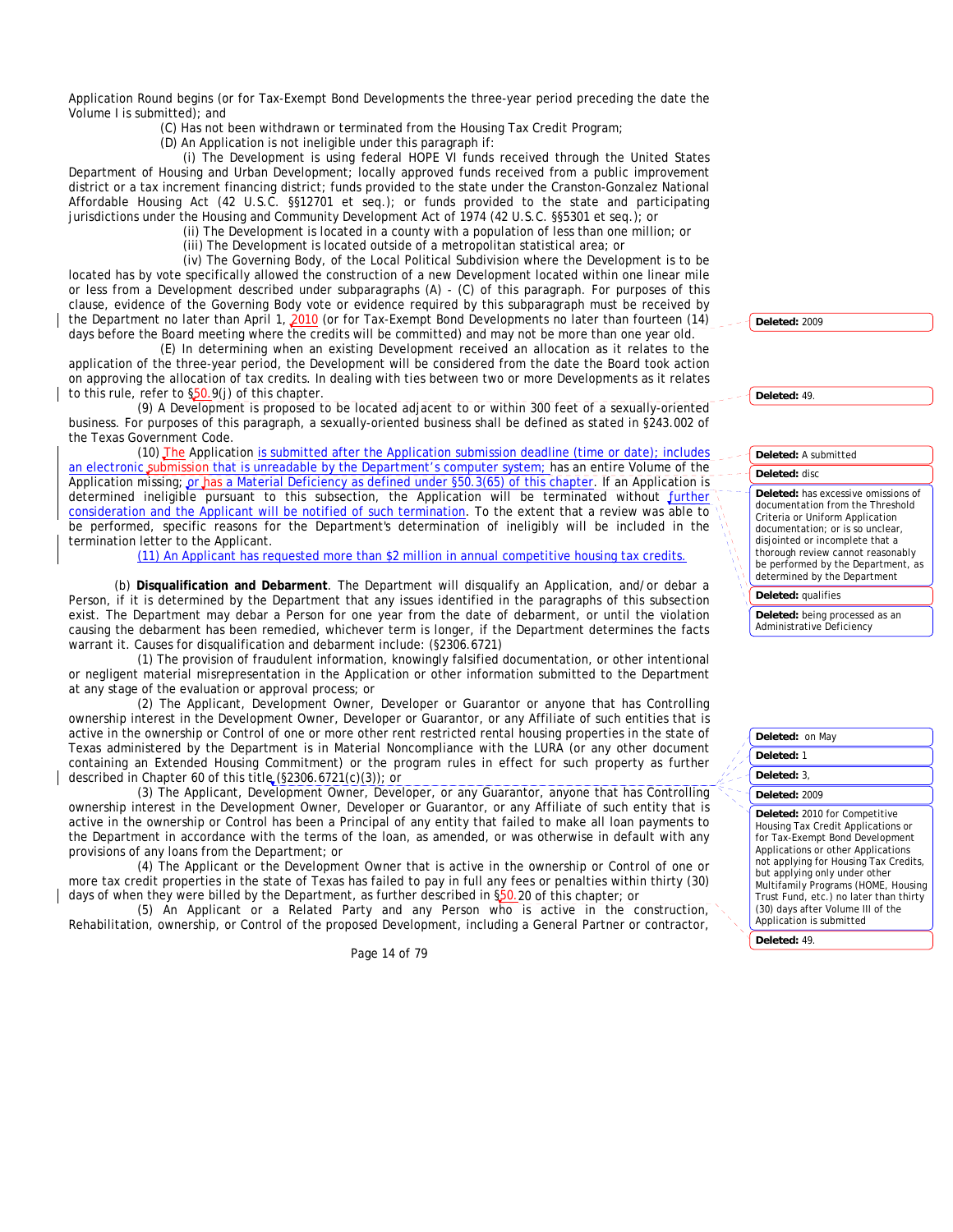and a Principal or Affiliate of a General Partner or contractor, or an individual employed as a consultant, lobbyist or attorney by an Applicant or a Related Party, communicates with any Board member during the period of time beginning on the date Applications are filed in an Application Round and ending on the date the Board makes a final decision with respect to the approval of any Application in that Application Round, unless the communication takes place at any board meeting or public hearing held with respect to that Application but not during a recess or other non-record portion of the meeting or hearing. Communication with Department staff must be in accordance with §50.9(b) of this chapter; violation of the communication restrictions of §50.9(b) of this chapter is also a basis for disqualification and/or debarment; (§2306.1113)

(6) It is determined by the Department's General Counsel that there is evidence that establishes probable cause to believe that an Applicant, Development Owner, Developer, or any of their employees or agents has violated a state revolving door or other standard of conduct or conflict of interest statute, including §2306.6733, Texas Government Code, or a section of Chapter 572, Texas Government Code, in making, advancing, or supporting the Application;

(7) Applicants may be ineligible as further described in this section;

(8) The Applicant, Development Owner, Developer, Guarantor, or any Affiliate of such entity whose previous funding contracts or commitments have been partially or fully deobligated during the twelve (12) months prior to the submission of the Application and through the date of final allocation due to a failure to meet contractual obligations;

(9) The Applicant, Development Owner, Developer, Guarantor, or any Affiliate of such entity whose pre-development award of non-tax credit funds from the Department has not been repaid for the Development at the time of Carryover Allocation or Bond closing.

(c) **Certain Applicant and Development Standards**. Notwithstanding any other provision of this chapter, the Department may not allocate tax credits to a Development proposed by an Applicant if the Department determines that: (§2306.223)

(1) The Development is not necessary to provide needed decent, safe, and sanitary housing at rental prices that individuals or families of low and very low-income or families of moderate income can afford;

(2) The Development Owner undertaking the proposed Development will not supply well-planned and well-designed housing for individuals or families of low and very low-income or families of moderate income;

(3) The Development Owner is not financially responsible;

(4) The Development Owner has contracted, or will contract for the proposed Development with, a Developer that:

(A) Is on the Department's debarred list, including any parts of that list that are derived from the debarred list of the United States Department of Housing and Urban Development;

(B) Has breached a contract with a public agency and failed to cure that breach; or

(C) Misrepresented to a subcontractor the extent to which the Developer has benefited from contracts or financial assistance that has been awarded by a public agency, including the scope of the Developer's participation in contracts with the agency and the amount of financial assistance awarded to the Developer by the agency;

(5) The financing of the housing Development is not a public purpose and will not provide a public benefit; and/or

(6) The Development will be undertaken outside the authority granted by this chapter to the Department and the Development Owner.

(d) **Representation by Former Board Member or Other Person**. (§2306.6733)

(1) A former Board member or a former executive director, deputy executive director, director of multifamily finance production, director of portfolio management and compliance, director of real estate analysis or manager over Housing Tax Credits previously employed by the Department may not:

(A) For compensation, represent an Applicant or one of its Related Parties for an allocation of tax credits before the second anniversary of the date that the Board member's, director's, or manager's service in office or employment with the Department ceased; or

(B) Represent any Applicant or a Related Party of an Applicant or receive compensation for services rendered on behalf of any Applicant or Related Party regarding the consideration of an Application in which the former board member, director, or manager participated during the period of service in office or employment with the Department, either through personal involvement or because the matter was within the scope of the board member's, director's, or manager's official responsibility; or for compensation, communicate

Page 15 of 79

**Deleted:** 49.

**Deleted:** 49.

**Deleted:** §49.5 of

**Deleted:** chapter

**Deleted:** during the twelve (12) months prior to the submission of the applications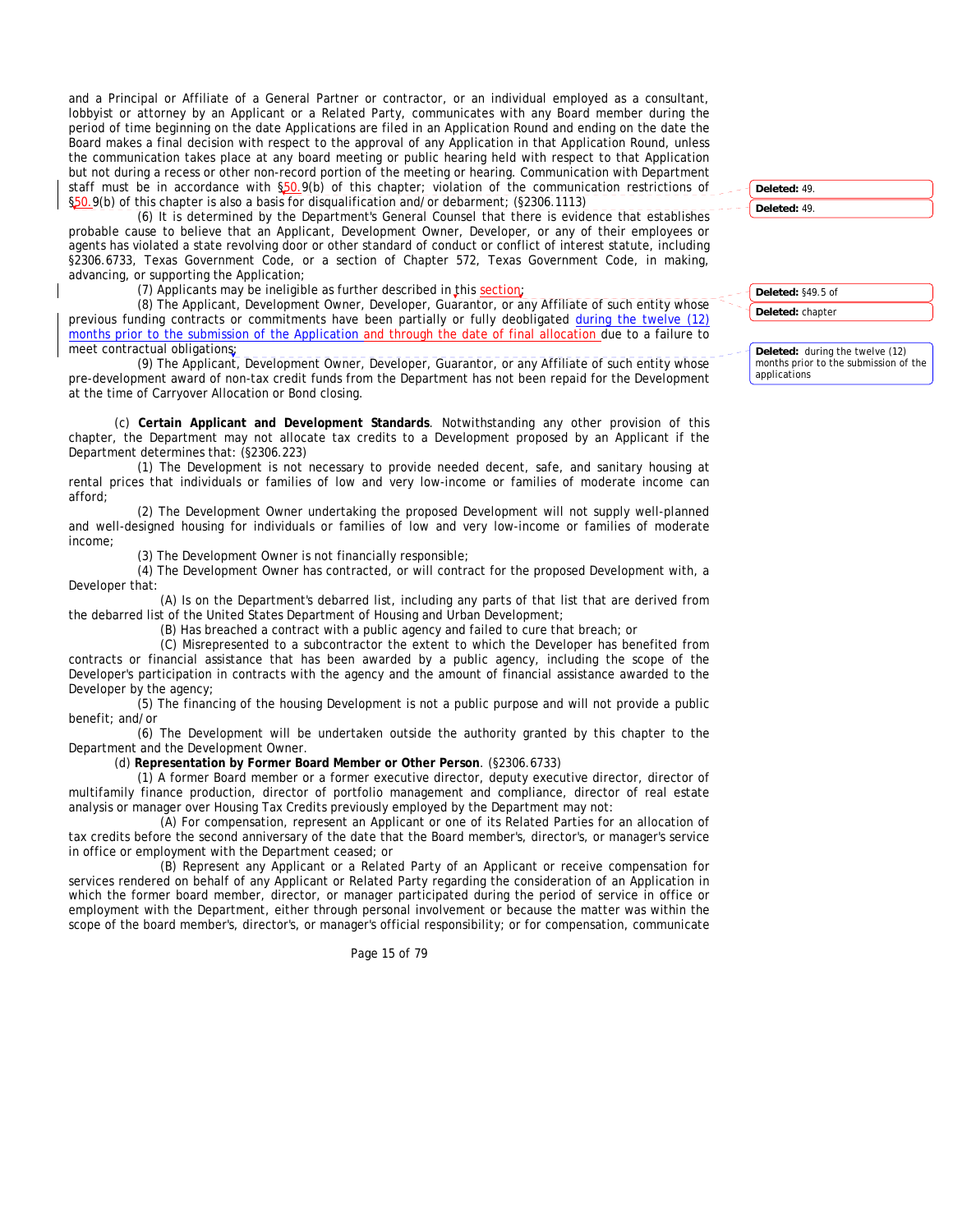directly with a member of the legislative branch to influence legislation on behalf of an Applicant or Related Party before the second anniversary of the date that the board member's, director's, or manager's service in office or employment with the Department ceased.

(2) A Person commits a criminal offense if the Person violates §2306.6733 Texas Government Code. An offense under this section is a Class A misdemeanor.

(e) **Due Diligence, Sworn Affidavit**. In exercising due diligence in considering information of possible ineligibility, possible grounds for disqualification and debarment, Applicant and Development standards, possible improper representation or compensation, or similar matters, the Department may request a sworn affidavit or affidavits from the Applicant, Development Owner, Developer, Guarantor, or other Persons addressing the matter. If an affidavit determined to be sufficient by the Department is not received by the Department within seven (7) business days of the date of the request by the Department, the Department may terminate the Application.

(f) **Appeals and Administrative Deficiencies for Ineligibility, Disqualification and Debarment**. An Applicant or Person found ineligible, disqualified, debarred or otherwise terminated under subsections (a) - (e) of this section will be notified in accordance with the Administrative Deficiency process described in §50.9(d)(4) of this chapter. They may also utilize the appeals process described in §50.17(b) of this chapter. (§2306.6721(d))

§50.6. Site and Development Restrictions: Floodplain; Ineligible Building Types; Scattered Site Limitations; **Credit Amount; Limitations on the Size of Developments; Limitations on Rehabilitation Costs; Unacceptable Sites; Appeals and Administrative Deficiencies for Site and Development Restrictions.** 

(a) **Floodplain**. Any Development proposing New Construction or Reconstruction and located within the one-hundred (100) year floodplain as identified by the Federal Emergency Management Agency (FEMA) Flood Insurance Rate Maps must develop the site so that all finished ground floor elevations are at least one foot above the flood plain and parking and drive areas are no lower than six inches below the floodplain, subject to more stringent local requirements. If no FEMA Flood Insurance Rate Maps are available for the proposed Development, flood zone documentation must be provided from the local government with jurisdiction identifying the one-hundred (100) year floodplain. No buildings or roads that are part of a Development proposing Rehabilitation or Adaptive Reuse, with the exception of Developments with federal funding assistance from HUD or TX USDA-RHS, will be permitted in the one-hundred (100) year floodplain unless they already meet the requirements established in this subsection for New Construction.

(b) **Ineligible Building Types**. Applications involving Ineligible Building Types as defined in §50.3(58) of this chapter will not be considered for allocation of tax credits.

(c) **Scattered Site Limitations**. Consistent with §50.3(32) of this chapter, a Development must be financed under a common plan, be owned by the same Person for federal tax purposes, and the buildings may be either located on a single site or contiguous site, or be located on scattered sites and contain only rentrestricted units. Tax-Exempt Bond Developments are permitted to be located on multiple sites consistent with Chapter 1372 of the Texas Government Code and as further clarified by the Texas Bond Review Board.

(d) **Credit Amount**. The Department shall issue tax credits only in the amount needed for the financial feasibility and viability of a Development throughout the affordability period. The issuance of tax credits or the determination of any allocation amount in no way represents or purports to warrant the feasibility or viability of the Development by the Department, or that the Development will qualify for and be able to claim Housing Tax Credits. An Applicant may not request more than \$2 million in annual tax credits for any given Application. The Department shall not allocate more than \$2 million of tax credits in any given Application Round to any Applicant, Developer, Related Party or Guarantor; Competitive Housing Tax Credits approved by the Board during the 2010 calendar year, including commitments from the 2010 Credit Ceiling and forward commitments from the 2010 Credit Ceiling, are applied to the credit cap limitation for the 2010 Application Round. In order to evaluate this \$2 million limitation, Nonprofit entities, public housing authorities, publicly traded corporations, individual board members, and executive directors must provide the documentation required in the Application with regard to this requirement. In order to encourage the capacity enhancement of

**Deleted:** 49. **Deleted:** 49. **Deleted: 49.**

**Deleted:** 49. **Deleted:** 56 **Deleted:** 49.

**Deleted:** 2009 **Deleted:** 2009 **Deleted:** 2009

Page 16 of 79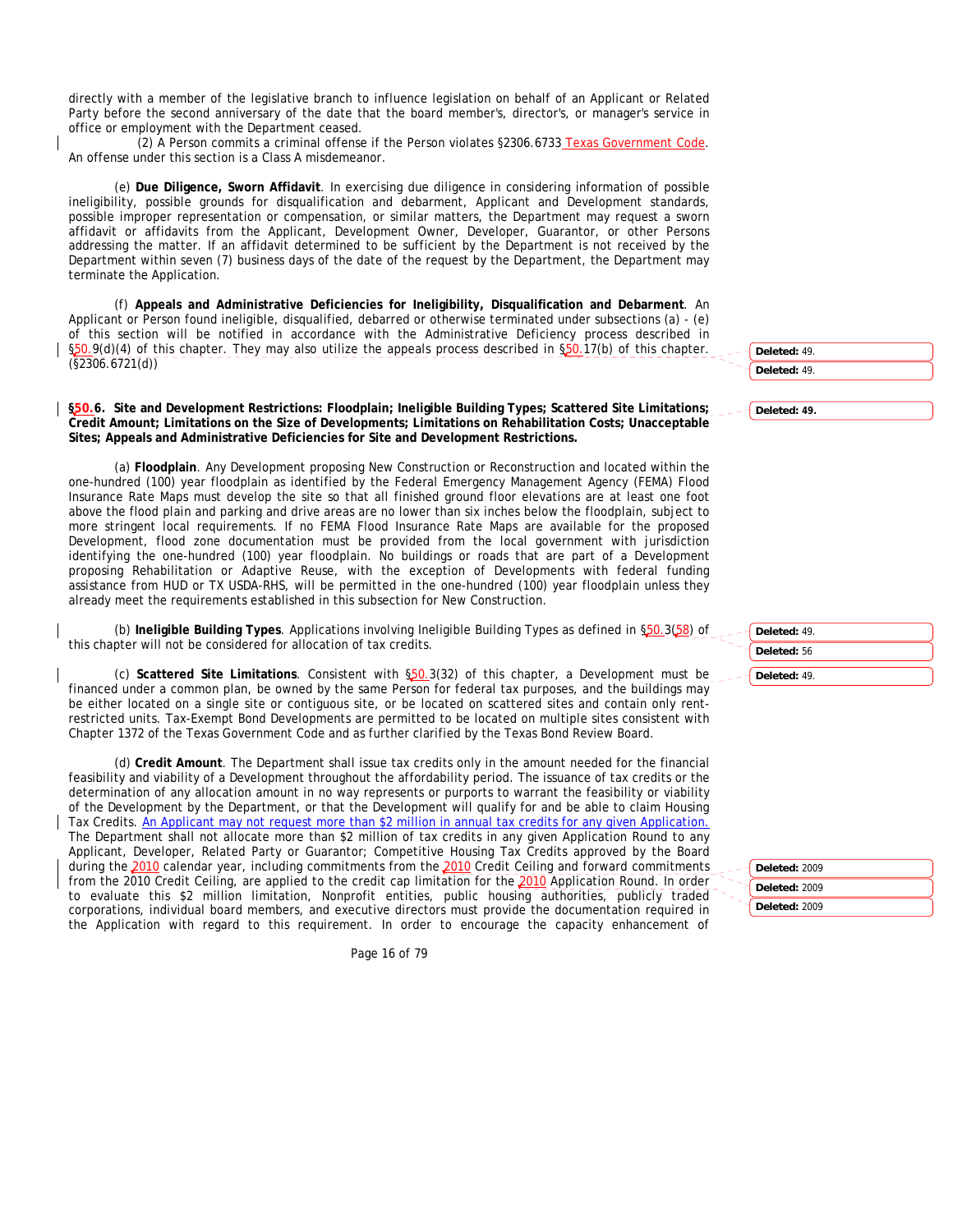Developers with less capacity the Department will prorate the credit amount allocated in situations where a Developer partners with another Developer. The Department will prorate the credits ascribed to each developer based on the higher of: the percentage ownership of the General Partner, if there is an ownership interest by the experienced Developer, or the proportional percentage of the Developer fee received, if this applies to a Developer without an ownership interest. To be considered for this provision, a copy of a Joint Venture Agreement or similar document between the Developers must be provided, and a completed credit limit form describing the structural decision making process for the Development. Tax-Exempt Bond Development Applications are not subject to these Housing Tax Credit limitations, and Tax-Exempt Bond Development Applications will not count towards the total limit on tax credits per Applicant. The limitation does not apply (§2306.6711(b)):

(1) To an entity which raises or provides equity for one or more Developments, solely with respect to its actions in raising or providing equity for such Developments (including syndication related activities as agent on behalf of investors);

(2) To the provision by an entity of "qualified commercial financing" within the meaning of the Code (without regard to the 80% limitation thereof);

(3) To a Qualified Nonprofit Organization or other not-for-profit entity, to the extent that the participation in a Development by such organization consists only of the provision of loan funds, grants or social services; and

(4) To a Development Consultant with respect to the provision of consulting services, provided the Development Consultant fee received for such services does not exceed 10% of the fee to be paid to the Developer (or 20% for Qualified Nonprofit Developments), or \$150,000, whichever is greater.

## (e) **Limitations on the Size of Developments**.

(1) The minimum Development size will be 16 Units if the Development involves Housing Tax Credits. The minimum Development size will be 4 Units if the funding source only involves the Housing Trust Fund or HOME Program.

(2) Rural Developments involving any New Construction or Adaptive Reuse (excluding New Construction of non-residential buildings) will be limited to 80 Units (this includes individual Tax-Exempt Bond Developments). Rural Developments involving only Rehabilitation (excluding reconstruction) do not have a limitation as to the number of Units.

(3) Urban Developments involving any New Construction or Adaptive Reuse (excluding New Construction of non-residential buildings), in the Competitive Housing Tax Credit Application Round will be limited to 252 total Units, wherein the maximum Department administered Units will be limited to 200 Units. Tax-Exempt Bond Developments will be limited to 252 restricted and total Units. These maximum Unit limitations also apply to those Developments which involve a combination of Rehabilitation, Reconstruction, and New Construction. Only Developments that consist solely of acquisition/Rehabilitation or Rehabilitation may exceed the maximum Unit restrictions.

(4) For Applications that are proposing an additional phase to an existing tax credit Development; that are otherwise adjacent to an existing tax credit Development; or that are proposing a Development on a contiguous site to another Application awarded in the same program year, the combined Unit total for the existing and proposed Developments may not exceed the maximum allowable Development size set forth in this subsection unless:

(A) the first phase of the Development has been completed and has attained Sustaining Occupancy (as defined in §1.31 of this title) for at least six (6) months; or

(B) a resolution from the Governing Body of the city or county, in which the proposed Development is located, dated on or before the date the Application is submitted, is submitted with the Application. Such resolution must state that there is a need for additional Units and that the Governing Body has reviewed a market study, the conclusion of which supports the need for additional Units; or

(C) the proposed Development is intended to provide replacement of previously existing affordable Units on the Development Site or that were originally located within a one mile radius from the Development Site; provided, however, the combined number of Units in the proposed Development may not exceed the number of Units being replaced. Documentation of such replacement units must be provided.

(f) **Limitations on the Location of Developments**. Staff will only recommend, and the Board may only allocate, Housing Tax Credits from the State Housing Credit Ceiling to more than one Development from the State Housing Credit Ceiling in the same calendar year if the Developments are, or will be, located more than one linear mile apart as determined by the Department. If the Board forward commits credits from the

Page 17 of 79

## **Deleted:** inexperienced

**Deleted:** an Application is submitted in the either the Rural Regional Allocation or the Urban Regional Allocation

**Deleted:** , whichever is greater

#### **Deleted:** and

**Deleted:** narrative on how this builds the capacity of the inexperienced Developers

**Deleted:** is required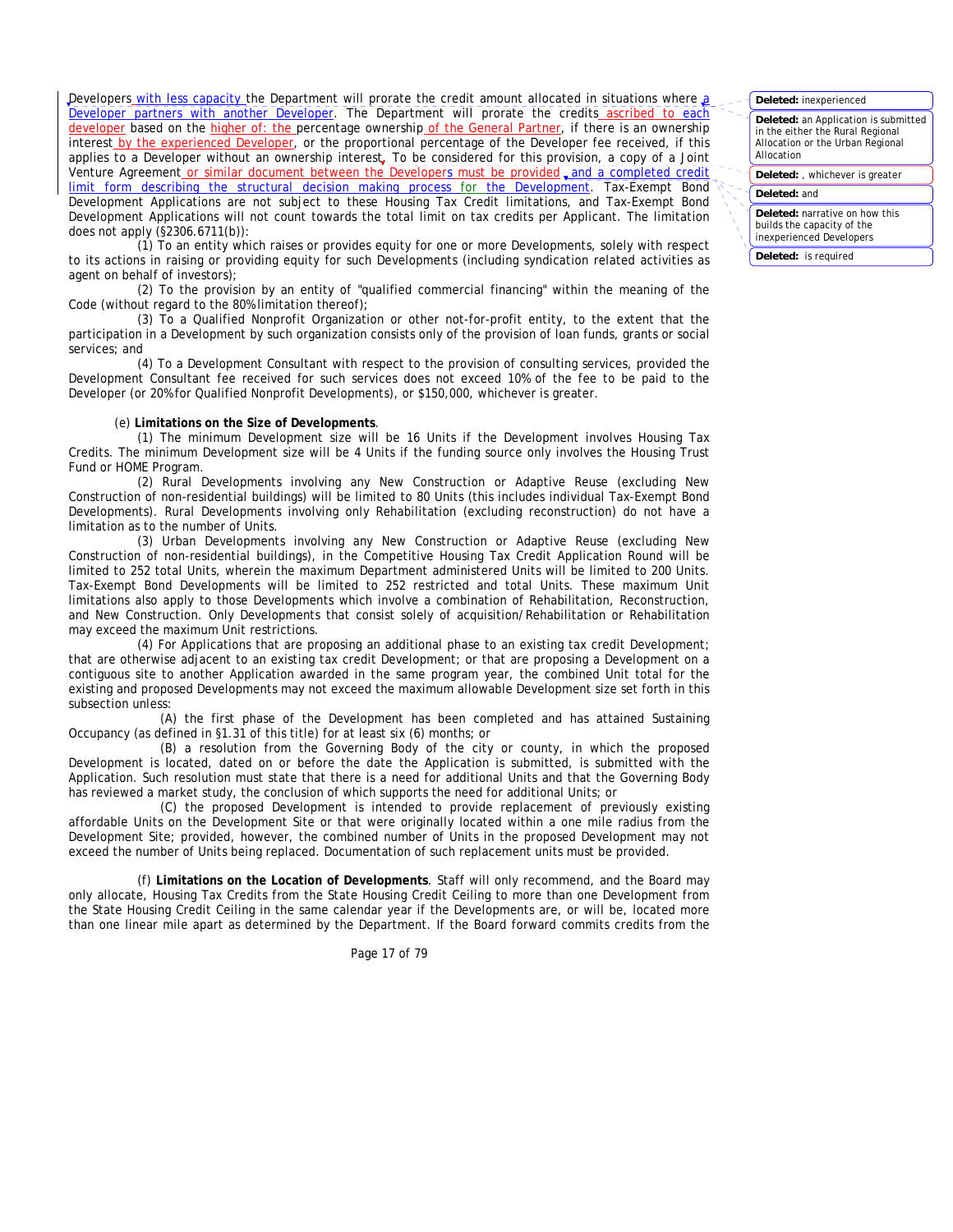following year's State Housing Credit Ceiling, the Development is considered to be in the calendar year in which the Board votes, not in the year of the State Housing Credit Ceiling. This limitation applies only to communities contained within counties with populations exceeding one million (which for calendar year 2010 are Harris, Dallas, Tarrant and Bexar Counties). For purposes of this chapter, any two sites not more than one linear mile apart are deemed to be "in a single community." (§2306.6711(f)). This restriction does not apply to the allocation of Housing Tax Credits to Developments financed through the Tax-Exempt Bond program, including the Tax-Exempt Bond Development Applications under review and existing Tax-Exempt Bond Developments in the Department's portfolio. (§2306.67021)

(g) **Limitations of Development in Certain Census Tracts**. Staff will not recommend and the Board will not allocate Housing Tax Credits for a Competitive Housing Tax Credit or Tax-Exempt Bond Development located in a census tract that has more than 30% Housing Tax Credit Units per total households in the census tract as established by the U.S. Census Bureau for the most recent Decennial Census unless the Applicant:

(1) In an Area whose population is less than 100,000;

(2) Proposes only reconstruction or Rehabilitation (excluding New Construction of non-residential buildings); or

(3) Submits to the Department an approval of the Development referencing this rule in the form of a resolution from the Governing Body of the appropriate municipality or county containing the Development. For purposes of this paragraph, evidence of the local government approval must be received by the Department no later than April 3, 2010 for Competitive Housing Tax Credit Applications (or for Tax-Exempt Bond Development Applications no later than fourteen (14) days before the Board meeting where the credits will be committed). These ineligible census tracts are outlined in the 2010 Housing Tax Credit Site Demographic Characteristics Report.

(h) **Developments Proposing to Qualify for a 30% increase in Eligible Basis**. Staff will only recommend a 30% increase in Eligible Basis (paragraphs (3) and (4) of this subsection only apply to Competitive Housing Tax Credits allocated from the State Credit Ceiling) if:

(1) The Development proposing to build in a Hurricane Rita Gulf Opportunity Zone (Rita GO Zone), which was designated as a Difficult to Develop Area as determined by H.B. 4440, is able to be placed in service by December 31, 2010 (or date as revised by the Internal Revenue Service) as certified in the Application;

(2) The Development is located in a Qualified Census Tract that has less than 40% Housing Tax Credit Units per households in the tract as established by the U.S. Census Bureau for the most recent Decennial Census. Developments located in a Qualified Census Tract that has in excess of 40% Housing Tax Credit Units per households in the tract are not eligible to qualify for a 30% increase in Eligible Basis, which would otherwise be available for the Development Site pursuant to the Code, §42(d)(5)(C), unless the Development is proposing only Reconstruction or Rehabilitation (excluding New Construction of non-residential buildings). These ineligible Qualified Census Tracts are outlined in the 2010 Housing Tax Credit Site Demographic Characteristics Report;

(3) The Development qualifies for and receives Renewable Energy Tax Credits. For purposes of this paragraph, the Application will be required to include an architect's letter or contractor bid as evidence that the Applicant will be eligible to request Renewable Energy Tax Credits in its income tax filings. Applicant will be required to show proof of receipt of the Renewable Energy Tax Credits at the time of Cost Certification; or

(4) Pursuant to the authority granted by H.R. 3221, the Development meets one of the criteria described in subparagraphs (A) - (D) of this paragraph:

(A) **Any Rural Development**;

(B) Developments proposing at least 50% of the total number of Units for Supportive Housing;

(C) Developments proposing to provide 10% of the Low-Income Units, that will serve individuals and families at or below 30% of AMGI, in excess of those that are proposed in §50.9(i)(3) of this chapter; or

(D) Developments proposed in High Opportunity Areas as provided in clauses (i) - (iv) of this subparagraph:

(i) A Development that is proposed to be located within one-quarter mile of existing major bus transfer centers and/or regional or local commuter rail transportation stations that are accessible to all residents including Persons with Disabilities;

(ii) A Development that is proposed to be located in a census tract which has an AMGI that is higher than the AMGI of the county or place in which the census tract is located as of the first day of the Application Acceptance Period;

Page 18 of 79

**Deleted:** 2009

**Deleted:** April 1, 2009

**Deleted:** 2009

**Deleted:** 2009

**Deleted:** s located in a census tract that has not received an award of Housing Tax Credits or Tax-Exempt Bonds (serving the same population type as proposed) in the last five (5) years from the date of the Application Acceptance Period

**Deleted:** 49.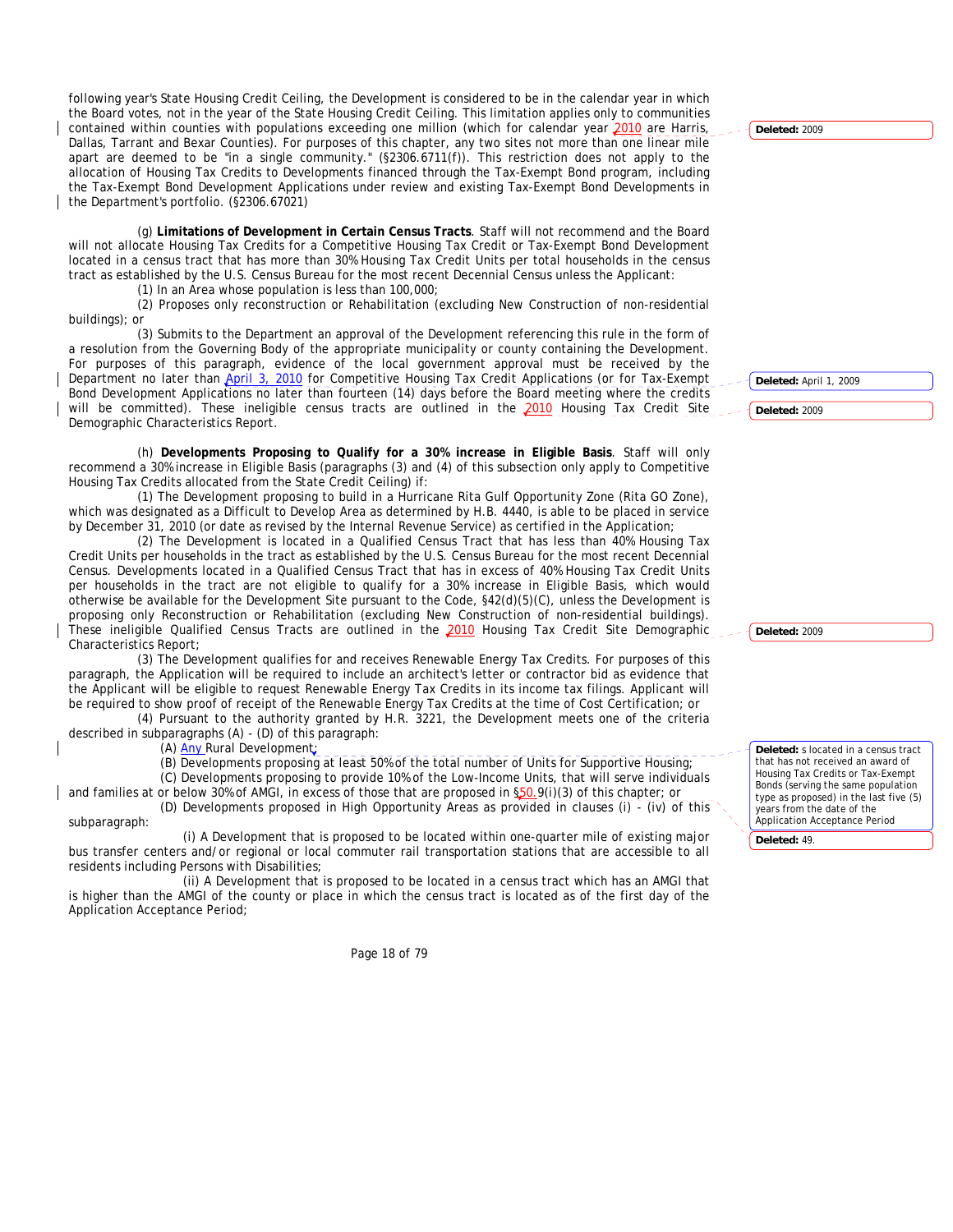(iii) A Development (serving families with children) that is proposed to be located in a school attendance zone that has an academic rating of "Exemplary" or "Recognized" rating (as determined by the Texas Education Agency) as of the first day of the Application Submission Acceptance Period; or

(iv) A Development that is proposed in a census tract that has no greater than 10% poverty population according to the most recent census data (these census tracts are designated in the 2010 Housing Tax Credit Site Demographic Characteristics Report).

 (5) The Development proposing to build in a Hurricane Ike eligible county as designated by the Emergency Economic Stabilization Act of 2008, H.R. 1424 and Presidential Declaration FEMA-1791-DR and is able to place in service by December 31, 2012 (or the date as revised by the Internal Revenue Service) as certified in the Application.

(i) **Rehabilitation Costs**. Developments involving Rehabilitation must establish that the Rehabilitation will substantially improve the condition of the housing and will involve at least \$15,000 per Unit in direct hard costs (including site work, contingency, contractor profit, overhead and general requirements) unless financed with TRDO-USDA in which case the minimum is \$9,000.

(j) **Unacceptable Sites**. Developments will be ineligible if the Development is located on a site that is determined to be unacceptable by the Department. This determination will be made at the sole discretion of the Department, but only after discussion with the Application regarding the features of the site considered to be unacceptable.

(k) **Appeals and Administrative Deficiencies for Site and Development Restrictions**. An Application or Development found to be in violation under subsections (a) - (j) of this section will be notified in accordance with the Administrative Deficiency process described in  $\S50.9(d)(4)$  of this chapter. They may also utilize the appeals process described in \$50.17(b) of this chapter.

**§50.7. Regional Allocation Formula; Set-Asides; Redistribution of Credits.** 

(a) **Regional Allocation Formula**. (§2306.1115 as required by §2306.111(d) of the Texas Government Code) The Department uses a regional distribution formula developed by the Department and commented on by the public to distribute credits from the State Housing Credit Ceiling to all Urban Areas and Rural Areas. This formula establishes separate targeted tax credit amounts for Rural Areas and Urban Areas within each of the Uniform State Service Regions. Each Uniform State Service Region's targeted tax credit amount will be published on the Department's website. The regional allocation for Rural Areas is referred to as the Rural Regional Allocation and the regional allocation for Urban Areas is referred to as the Urban Regional Allocation. Developments qualifying for the Rural Regional Allocation must meet the Rural Development definition. The Regional Allocation target will reflect that at least 20% of the State Housing Credit Ceiling for each calendar year shall be allocated to Developments in Rural Areas with a minimum of \$500,000 for each Uniform State Service Region. (§2306.111(d)(3))

(b) **Set-Asides**. An Applicant may elect to compete in as many of the following Set-Asides for which the proposed Development qualifies (§2306.111(d)):

(1) At least 10% of the State Housing Credit Ceiling for each calendar year shall be allocated to Qualified Nonprofit Developments which meet the requirements of the Code, §42(h)(5). Qualified Nonprofit Organizations must have the Controlling interest in the Development Owner applying for this Set-Aside. If the Application is filed on behalf of a limited partnership, the Qualified Nonprofit Organization must be the Managing General Partner. If the Application is filed on behalf of a limited liability company, the Qualified Nonprofit Organization must be the controlling Managing Member. Additionally, a Qualified Nonprofit Development submitting an Application in the nonprofit Set-Aside must have the nonprofit entity or its nonprofit Affiliate or subsidiary be the Developer or a co-Developer as evidenced in the development agreement; (§2306.6729 and §2306.6706(b))

(2) At least 5% of the State Housing Credit Ceiling for each calendar year shall be allocated to Developments which are financed through TRDO-USDA, that meet the definition of a Rural Development, do not exceed 80 Units if proposing any New Construction (excluding New Construction of non-residential buildings), and have filed an "Intent to Request 2010 Housing Tax Credits" form by the Pre-Application submission deadline. (§2306.111(d)(2)). If an Application in this Set-Aside involves Rehabilitation it will be attributed to, and come from the, At-Risk Development Set-Aside; if an Application in this Set-Aside involves New

Page 19 of 79

**Deleted:** 2009

**Deleted:** 49.

**Deleted:** 49. **Deleted: 49.**

**Deleted:** controlling

**Deleted:** m

**Deleted:** 2009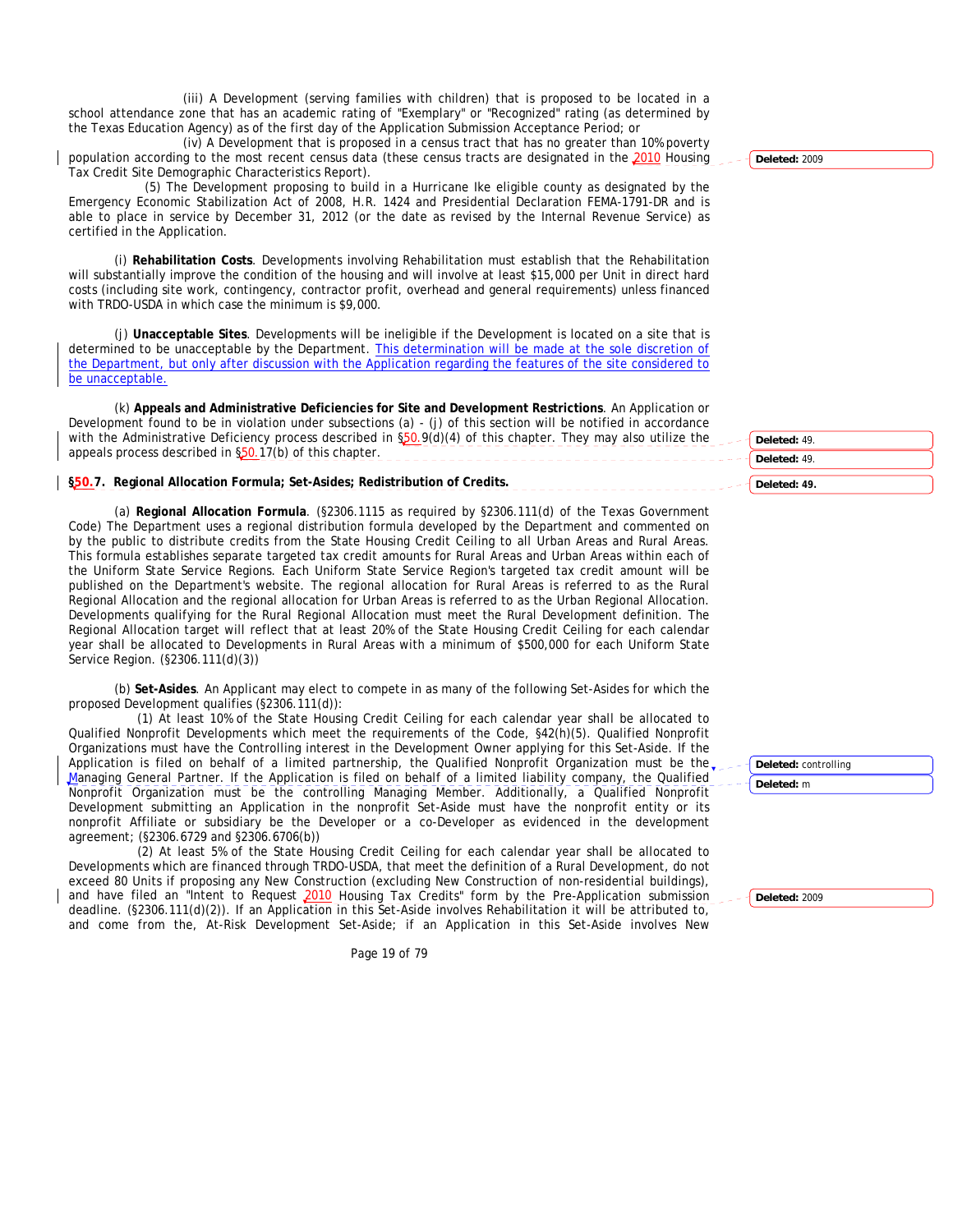Construction it will be attributed to and come from the applicable Uniform State Service Region. Developments financed through TRDO-USDA's §538 Guaranteed Rural Rental Housing Program, in whole or in part, will not be considered under this Set-Aside. Any Rehabilitation or Reconstruction of an existing §515 Development that retains the §515 loan and restrictions will be considered under the At-Risk Development and TRDO-USDA Set-Asides, unless such Development is also financed through TRDO-USDA's §538 Guaranteed Rural Rental Housing Program. Commitments of 2010 Competitive Housing Tax Credits issued by the Board in 2010 will be applied to each Set-Aside, Rural Regional Allocation, Urban Regional Allocation and/or TRDO-USDA Set-Aside for the 2010 Application Round as appropriate;

(3) At least 15% of the State Housing Credit Ceiling for each calendar year will be allocated under the At-Risk Development Set-Aside and will be deducted from the State Housing Credit Ceiling prior to the application of the regional formula required under subsection (a) of this section. Through this Set-Aside, the Department, to the extent possible, shall allocate credits to Applications involving the preservation of Developments designated as At-Risk Developments as defined in §50.3(14) of this chapter. (§2306.6714). To qualify as an At-Risk Development, the Applicant must provide evidence that it either is not eligible to renew, retain or preserve any portion of the financial benefit described in \$50.3(14)(A) of this chapter, or provide evidence that it will renew, retain or preserve the financial benefit described in  $\S50.3(14)(A)$  of this chapter; and must have filed an "Intent to Request 2010 Housing Tax Credits" form by the Pre-Application submission deadline. Up to 5% of the State Credit Ceiling associated with this Set-Aside may be given priority to Rehabilitation Developments funded with TRDO.

(c) **Redistribution of Credits**. (§2306.111(d)). If any amount of Housing Tax Credits remain after the initial commitment of Housing Tax Credits among the Set-Asides, Rural Regional Allocation and Urban Regional Allocation, the Department may redistribute the credits amongst the different regions and Set-Asides depending on the quality of Applications submitted as evaluated under the factors described in §50.9(d) of this chapter, the need to most closely achieve regional allocation goals and then the level of demand exhibited in the Uniform State Service Regions during the Application Round, except that, if there are any tax credits set aside for Developments in a Rural Area in a specific Uniform State Service Region that remain after the allocation under §50.9(d)(5)(C) of this chapter, those tax credits shall be made available in any other Rural Area in the state, first, and then to Developments in Urban areas of any uniform state service region. (§2306.111(d)(3)). As described in subsection (b)(1) and (2) of this section, no more than 90% of the State's Housing Credit Ceiling for the calendar year may go to Developments which are not Qualified Nonprofit Developments. If credits will be transferred from a Uniform State Service Region which does not have enough qualified Applications to meet its regional credit distribution amount, then those credits will be apportioned to the other Uniform State Service Regions.

## **§50.8. Pre-Applications for Competitive Housing Tax Credits: Submission; Communication with Departments Staff; Evaluation Process; Threshold Criteria and Review; Results (§2306.6704).**

(a) **Pre-Application Submission**. Any Applicant requesting a Housing Credit Allocation may submit a Pre-Application to the Department during the Pre-Application Acceptance Period along with the required Pre-Application Fee as described in §50.20 of this chapter. Only one Pre-Application may be submitted by an Applicant for each site under the State Housing Credit Ceiling. The Pre-Application submission is a voluntary process. While the Pre-Application Acceptance Period is open, Applicants may withdraw their Pre-Application and subsequently file a new Pre-Application utilizing the original Pre-Application Fee that was paid as long as no evaluation was performed by the Department. The Department is authorized though not required to request the Applicant to provide additional information it deems relevant to clarify information contained in the Pre-Application or to submit documentation for items it considers to be Administrative Deficiencies. The rejection of a Pre-Application shall not preclude an Applicant from submitting an Application with respect to a particular Development or site at the appropriate time.

(b) **Communication with the Department**. Applicants that submit a Pre-Application are restricted from communication with Department staff as provided in §50.9(b) of this chapter. (§2306.1113)

(c) **Pre-Application Evaluation Process**. Eligible Pre-Applications will be evaluated for Pre-Application Threshold Criteria. Applications that are associated with a TRDO-USDA Development are not exempt from Pre-Application and are eligible to compete for the Pre-Application points further outlined in §50.9(i)(14) of this chapter. Pre-Applications that are found to have Administrative Deficiencies will be handled in accordance

**Deleted:** 2009 **Deleted:** 2009

**Deleted:** 2009

**Deleted:** 49. **Deleted:** 49. **Deleted:** 49. **Deleted:** 2009

**Deleted:** 49.

**Deleted:** 49.

**Deleted: 49.**

**Deleted:** 49.

**Deleted:** 49.

**Deleted:** 49.

Page 20 of 79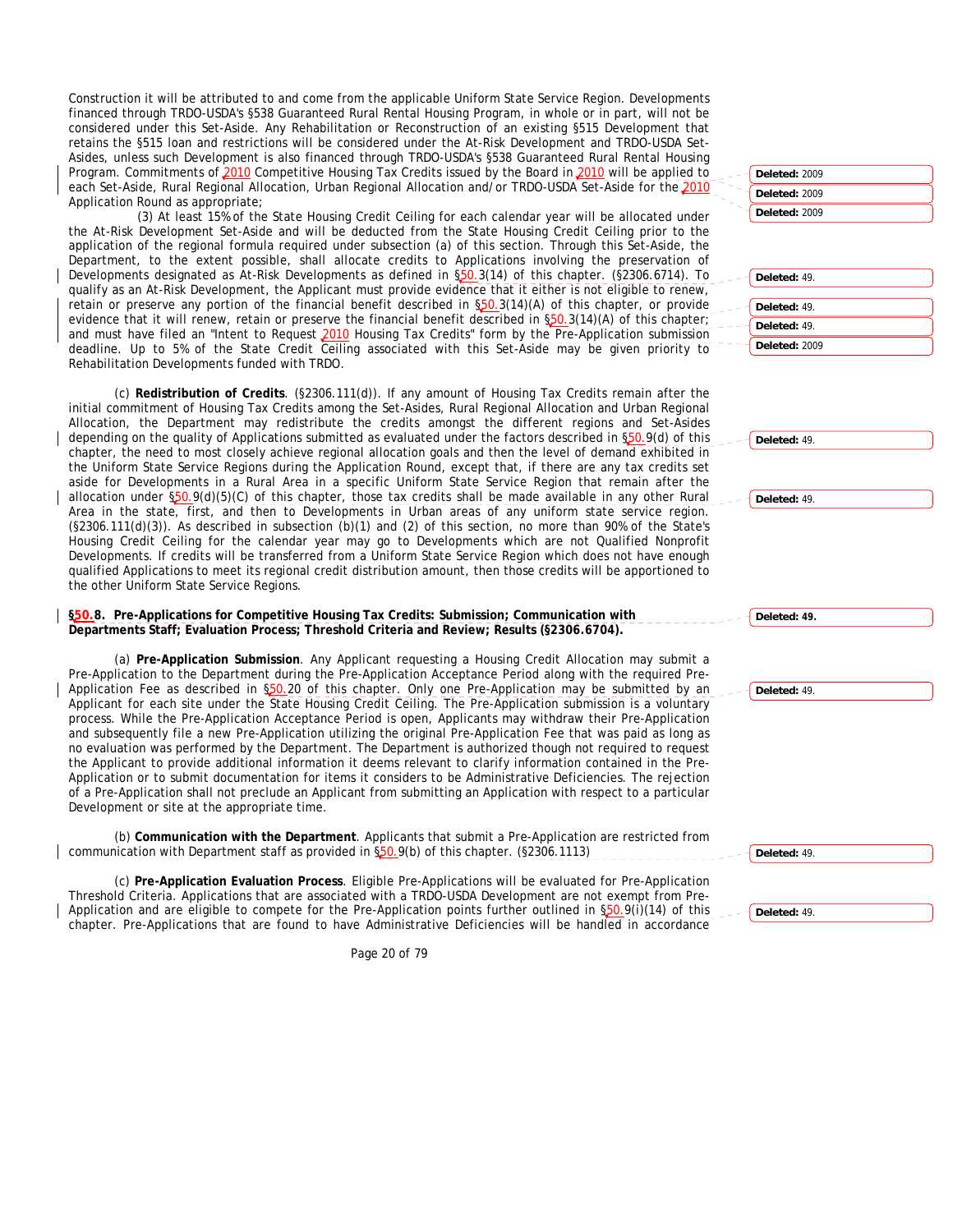with  $\S50.9(d)(4)$  of this chapter. Department review at this stage is limited and not all issues of eligibility and threshold are reviewed at Pre-Application. Acceptance by staff of a Pre-Application does not ensure that an Applicant satisfies all Application eligibility, Threshold or documentation requirements. The Department is not responsible for notifying an Applicant of potential areas of ineligibility or threshold deficiencies at the time of Pre-Application.

(d) **Pre-Application Threshold Criteria and Review**. Applicants submitting a Pre-Application will be required to submit information demonstrating their satisfaction of the Pre-Application Threshold Criteria. The Pre-Applications not meeting the Pre-Application Threshold Criteria will be terminated and the Applicant will receive a written notice to the effect that the Pre-Application Threshold Criteria have not been met. The Department shall not be responsible for the Applicant's failure to meet the Pre-Application Threshold Criteria and any failure of the Department's staff to notify the Applicant of such inability to satisfy the Pre-Application Threshold Criteria shall not confer upon the Applicant any rights to which it would not otherwise be entitled. The Pre-Application Threshold Criteria include:

(1) Submission of a "Pre-Application Submission Form" and "Certification of Pre-Application Itemized Self-Score." The Applicant may not change the Self-Score unless requested by the Department in a Deficiency Notice;

(2) Evidence of property control through  $March 1$ , 2010 as evidenced by the documentation required under §50.9(h)(7)(A) of this chapter; and

(3) Evidence in the form of a certification that all of the notifications required under this paragraph have been made. Requests for Neighborhood Organizations under subparagraph (A) of this paragraph must be made by the deadlines described in subparagraph (A)(i) of this paragraph; notifications under subparagraph (C) of this paragraph must be made prior to the close of the Pre-Application Acceptance Period. (§2306.6704). Evidence of notification must meet the requirements identified in subparagraph (B) of this paragraph to all of the individuals and entities identified in subparagraph (B) of this paragraph. (§2306.6704)

(A) The Applicant must request a list of Neighborhood Organizations on record with the county and state whose boundaries include the proposed Development Site as follows:

(i) No later than December 7, 2009, the Applicant must e-mail, fax or mail with registered receipt cemail or fax to be "receipt confirmed"> a completed "Neighborhood Organization Request" letter as provided in the Pre-Application to the local elected official for the city and county where the Development is proposed to be located. If the Development is located in an Area that has district based local elected officials, or both at-large and district based local elected officials, the request must be made to the city council member or county commissioner representing that district; if the Development is located an Area that has only at-large local elected officials, the request must be made to the mayor or county judge for the jurisdiction. If the Development is not located within a city or is located in the Extra Territorial Jurisdiction (ETJ) of a city, the county local elected official must be contacted. In the event that local elected officials refer the Applicant to another source, the Applicant must request Neighborhood Organizations from that source in the same format;

(ii) If no reply letter is received from the local elected officials by January 1, 2010, then the Applicant must certify to that fact in the "Pre-Application Notification Certification Form" provided in the Pre-Application;

(iii) The Applicant must list all Neighborhood Organizations on record with the county or state whose boundaries include the proposed Development Site as provided by the local elected officials, or that the Applicant has knowledge of (irrespective of whether the organization is on record with the county or state) as of the Pre-Application Submission in the "Pre-Application Notification Certification Form" provided in the Pre-Application.

(B) Not later than the date the Pre-Application is submitted, notification must be sent to all of the following individuals and entities by e-mail, fax or mail with registered receipt return or similar tracking mechanism in the format required in the "Pre-Application Notification Template" provided in the Pre-Application. Developments located in an Extra Territorial Jurisdiction (ETJ) of a city are not required to notify city officials, however, are required to notify county officials. Evidence of Notification is required in the form of a certification in the "Pre-Application Notification Certification Form" provided in the Pre-Application, although it is encouraged that Applicants retain proof of delivery of the notifications, to the persons or entities prescribed in clauses (i) - (ix) of this subparagraph, in the event that the Department requires proof of Notification. Evidence of proof of delivery is demonstrated by signed receipt for mail or courier delivery and confirmation of receipt by the recipient for facsimile and electronic mail. Officials to be notified are those officials in office at the time the Pre-Application is submitted.

Page 21 of 79

**Deleted:** 49.

**Deleted:** February 27, 2009 **Deleted:** 49.

**Deleted:** December 8, 2008

**Deleted:** January 1, 2009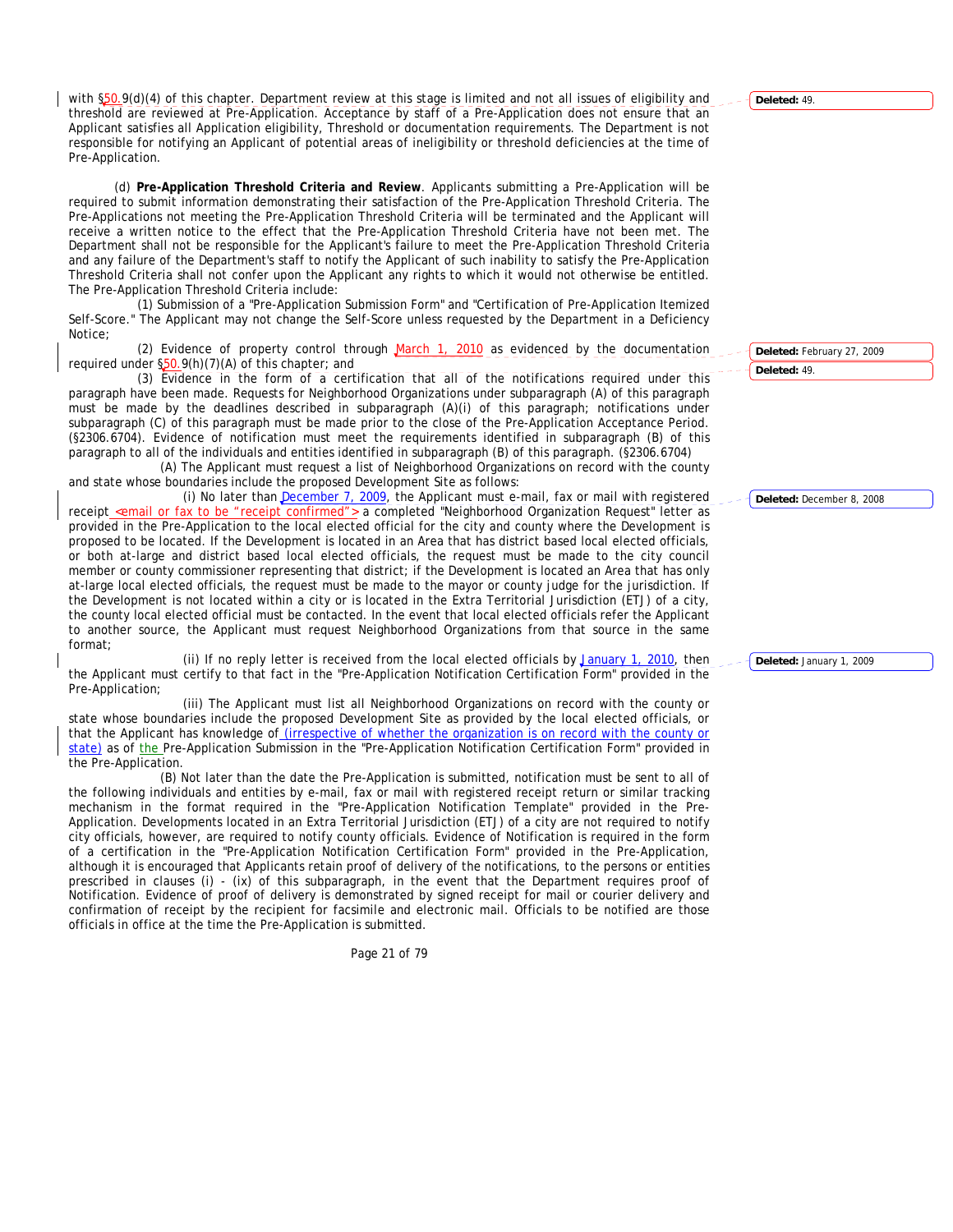(i) Neighborhood Organizations on record with the state or county whose boundaries include the proposed Development Site as identified in subparagraph (A)(iii) of this paragraph; (ii) Superintendent of the school district containing the Development; (iii) Presiding officer of the board of trustees of the school district containing the Development; (iv) Mayor of any municipality containing the Development; (v) All elected members of the Governing Body of any municipality containing the Development; (vi) Presiding officer of the Governing Body of the county containing the Development; (vii) All elected members of the Governing Body of the county containing the Development; (viii) State senator of the district containing the Development; and (ix) State representative of the district containing the Development. (C) Each such notice must include, at a minimum, all of the following: (i) The Applicant's name, address, individual contact name and phone number; (ii) The Development name, address, city and county; (iii) A statement informing the entity or individual being notified that the Applicant is submitting a request for Housing Tax Credits with the Texas Department of Housing and Community Affairs; (iv) Statement of whether the Development proposes New Construction, reconstruction, Adaptive Reuse or Rehabilitation; (v) The type of Development being proposed (single family homes, duplex, apartments, townhomes, high-rise etc.) and population being served (family, Intergenerational Housing, or elderly); (vi) The approximate total number of Units and approximate total number of low-income Units; (vii) The approximate percentage of Units serving each level of AMGI (e.g. 20% at 50% of AMGI, etc.) and the approximate percentage of Units that are market rate; (viii) The number of Units and proposed rents (less utility allowances) for the low-income **Formatted:** Font color: Auto,

Units and the number of Units and the proposed rents for any market rate Units. Rents to be provided are those that are effective at the time of the Pre-Application, which are subject to change as annual changes in the area median income occur;

(ix) The amount of housing tax credits requested; and (x) The expected completion date if credits are awarded.

(e) **Pre-Application Results**. Only Pre-Applications which have satisfied all of the Pre-Application Threshold Criteria requirements set forth in subsection (d) of this section and  $\S50.9$ (i)(14) of this chapter, will be eligible for Pre-Application points. The order and scores of those Developments released on the Pre-Application Submission Log do not represent a commitment on the part of the Department or the Board to allocate tax credits to any Development and the Department bears no liability for decisions made by Applicants based on the results of the Pre-Application Submission Log. Inclusion of a Development on the Pre-Application Submission Log does not ensure that an Applicant will receive points for a Pre-Application.

**§50.9. Application: Submission; Communication with Department Employees; Adherence to Obligations; Evaluation Process for Competitive Applications Under the State Housing Credit Ceiling; Evaluation Process for Tax-Exempt Bond Development Applications; Evaluation Process for Rural Rescue Applications Under the 2008 Credit Ceiling; Experience Pre-Certification Procedures; Threshold Criteria; Selection Criteria; Tiebreaker Factors; Staff Recommendations; American Recovery and Reinvestment Act.** 

(a) Application Submission. Any Applicant requesting a Housing Credit Allocation or a Determination Notice must submit an Application, and the required Application fee as described in §50.20 of this chapter, to the Department during the Application Acceptance Period. Only complete Applications will be accepted. All required volumes must be submitted as required by the Application Submission Procedures Manual and fully complete for submission with all required copies and received by the Department not later than 5:00 p.m. on the date the Application is due. A bookmarked electronic copy of all required volumes and exhibits, unless otherwise indicated in the Application Submission Procedures Manual, must be submitted in the format of a single file presented in the order as required by the Application Submission Procedures Manual on a CD-R (nonrewritable) clearly labeled with the report type, Development name, and Development location is required for submission and must be received by the Department not later than 5:00 p.m. on the date the Application is

Page 22 of 79

**Formatted:** Font color: Auto, **Formatted:** Font color: Auto, **Formatted:** Font: Bold, Font color: Auto, **Formatted:** Font color: Auto, **Formatted:** Font color: Auto, **Deleted:** i **Deleted:** 49.

**Formatted:** Justified **Deleted: 49.**

**Deleted:** 49.

**Formatted:** Normal (Web), Justified, Indent: First line: 72 pt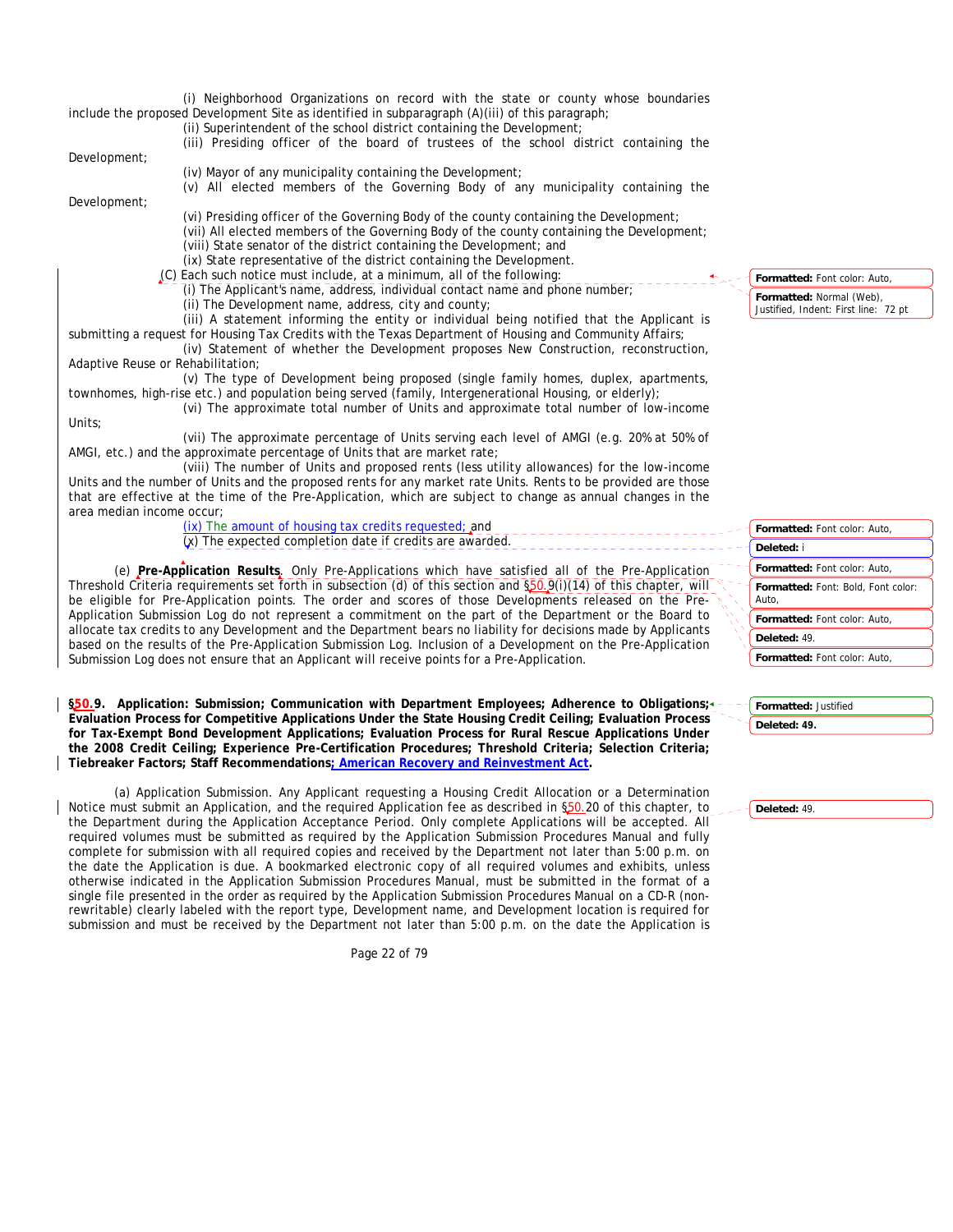due. Only one Application may be submitted for a site in an Application Round. While the Application Acceptance Period is open, an Applicant may withdraw an Application and subsequently file a new Application utilizing the original Pre-Application Fee that was paid as long as no evaluation was performed by the Department. The Department is authorized, but not required, to request the Applicant to provide additional information it deems relevant to clarify information contained in the Application or to submit documentation for items it considers to be an Administrative Deficiency, including ineligibility criteria, site and development restrictions, and threshold and selection criteria documentation. (§2306.6708). An Applicant may not change or supplement any part of an Application in any manner after the filing deadline, and may not add any Set-Asides, increase the requested credit amount, or revise the Unit mix (both income levels and bedroom mixes), except in response to a direct request from the Department to remedy an Administrative Deficiency as further described in §50.3(2) of this chapter or by amendment of an Application after a commitment or allocation of tax credits as further described in §50.17(d) of this chapter.

**Deleted:** 49. **Deleted:** 49.

## (b) **Ex Parte Communications**.

Contractor; or

(1) During the period beginning on the first date of the Application Acceptance Period and ending on the date the Board makes a final decision with respect to the approval of any Application in that Application Round, a member of the Board may not communicate with the following Persons:

(A) an Applicant or Related Party; and

(B) any Person who is:

(i) active in the construction, rehabilitation, ownership, or Control of the proposed Development, including:

(I) a General Contractor; and

(II) a Developer; and

(III) a General Partner, Principal or Affiliate of a General Partner or General

(ii) employed as a consultant, lobbyist, or attorney by an Applicant or a Related Party.

(2) During the period beginning on the first date of the Application Acceptance Period and ending on the date the Board makes a final decision with respect to the approval of any Application in that Application Round, an employee of the Department may communicate about any Application with the following Persons: (A) the Applicant or a Related Party; and

(B) any Person who is:

(i) active in the construction, rehabilitation, ownership, or Control of the proposed Development, including:

(I) a General Partner or General Contractor; and

(II) a Developer; and

(III) a Principal or Affiliate of a General Partner or General Contractor; or

(ii) employed as a consultant, lobbyist or attorney by the Applicant or a Related Party.

(3) A communication under paragraph (2) of this subsection may be oral or in any written form, including electronic communication through the Internet, and must satisfy the following conditions:

(A) the communication must be restricted to technical or administrative matters directly affecting the Application;

(B) the communication must occur or be received on the premises of the Department during established business hours; and

(C) a record of the communication must be maintained and included with the Application for purposes of Board review and must contain the following information:

(i) the date, time, and means of communication;

(ii) the names and position titles of the Persons involved in the communication and, if applicable, the Person's relationship to the Applicant;

(iii) the subject matter of the communication; and

(iv) a summary of any action taken as a result of the communication.

(4) Notwithstanding paragraph (1) or (2) of this subsection, a Board member or Department employee may communicate without restriction with a Person listed in paragraph (1) or (2) of this subsection during any Board meeting or public hearing held with respect to the Application, but not during a recess or other non-record portion of the meeting or hearing.

(5) Paragraph (1) of this subsection does not prohibit the Board from participating in social events at which a Person with whom communications are prohibited may or will be present, provided that all matters related to Applications to be considered by the Board will not be discussed.

Page 23 of 79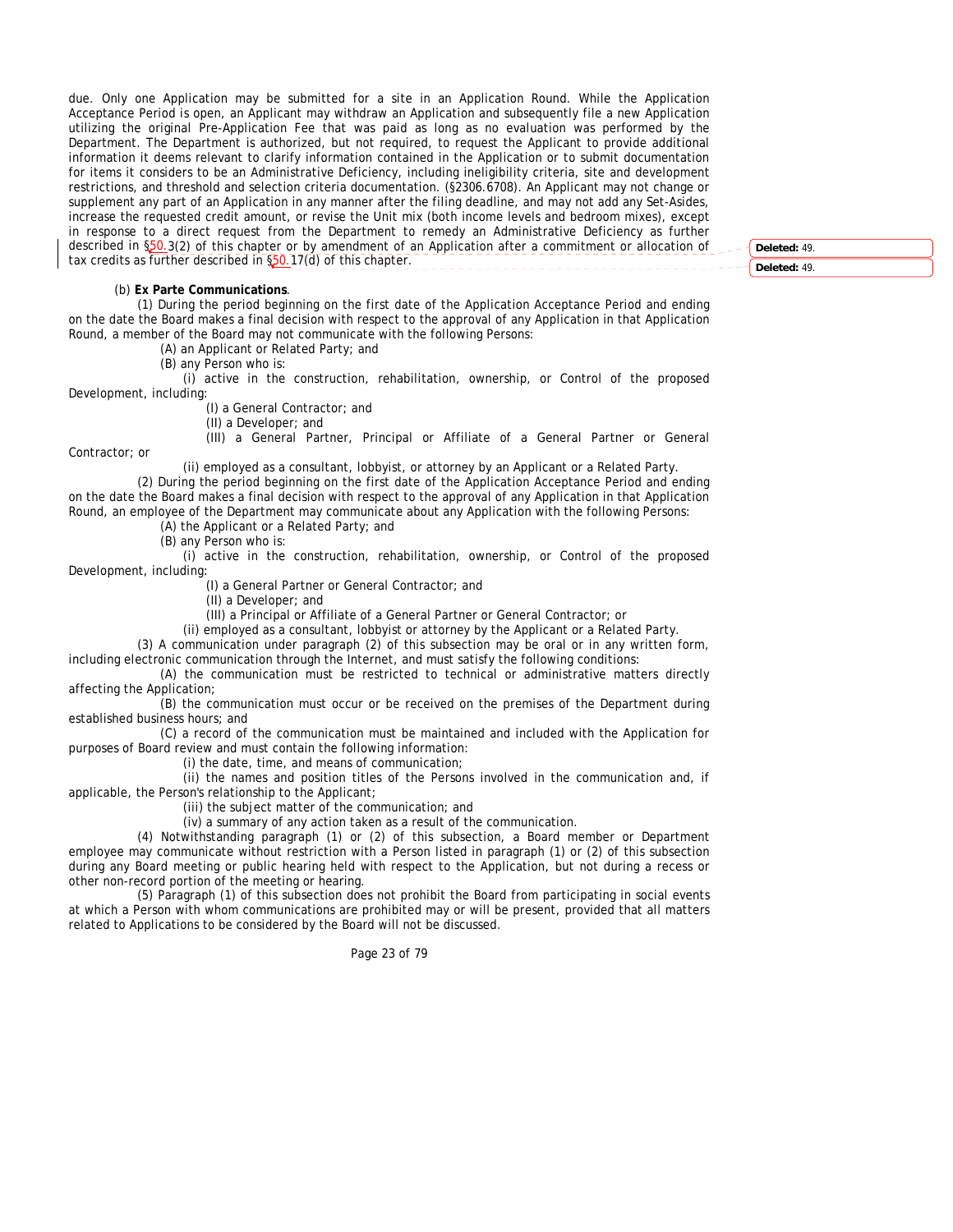(c) **Adherence to Obligations.** (§2306.6720, General Appropriation Act, Article VII, Rider 8(a)). All representations, undertakings and commitments made by an Applicant in the Application process for a Development, whether with respect to Threshold Criteria, Selection Criteria or otherwise, shall be deemed to be a condition to any Commitment Notice, Determination Notice, or Carryover Allocation for such Development, the violation of which shall be cause for cancellation of such Commitment Notice, Determination Notice, or Carryover Allocation by the Department, and if concerning the ongoing features or operation of the Development, shall be enforceable even if not reflected in the LURA. All such representations are enforceable by the Department and the tenants of the Development, including enforcement by administrative penalties for failure to perform, as stated in the representations and in accordance with the LURA. If a Development Owner does not produce the Development as represented in the Application; does not receive approval for an amendment to the Application by the Department prior to implementation of such amendment; or does not provide the necessary evidence for any points received by the required deadline:

(1) The Development Owner must provide a plan to the Department, for approval and subsequent implementation, that incorporates additional amenities to compensate for the non-conforming components; and

(2) The Board will opt either to terminate the Application and rescind the Commitment Notice, Determination Notice or Carryover Allocation Agreement as applicable or the Department must:

(A) Reduce the score for Applications for Competitive Housing Tax Credits that are submitted by an Applicant or Affiliate related to the Development Owner of the non-conforming Development by up to ten points for the two Application Rounds concurrent to, or following, the date that the non-conforming aspect, or lack of financing, was recognized by the Department of the need for the amendment; the placed in service date; or the date the amendment is accepted by the Board;

(B) Prohibit eligibility to apply for Housing Tax Credits for a Tax-Exempt Bond Development that are submitted by an Applicant or Affiliate related to the Development Owner of the non-conforming Development for up to twenty-four (24) months from the date that the non-conforming aspect, or lack of financing, was recognized by the Department of the need for the amendment; the placed in service date; or the date the amendment is accepted by the Board, less any time delay caused by the Department;

(C) In addition to, or in lieu of, the penalty in subparagraph (A) or (B) of this paragraph, the Board may assess a penalty fee of up to \$1,000 per day for each violation.

(3) For amendments approved administratively by the Executive Director, the penalties in paragraph (2) of this subsection will not be imposed.

(d) **Evaluation Process for Competitive Applications Under the State Housing Credit Ceiling**. Applications submitted for competitive consideration under the State Housing Credit Ceiling will be reviewed according to the process outlined in this subsection. An Application, during any of these stages of review, may be determined to be ineligible as further described in \$50.5 of this chapter; Applicants will be promptly notified in these instances.

(1) Set-Aside and Selection Criteria Review. All Applications will first be reviewed as described in this paragraph. Applications will be confirmed for eligibility for Set-Asides. Then, each Application will be preliminarily scored according to the Selection Criteria listed in subsection (i) of this section. When a particular scoring criterion involves multiple points, the Department will award points to the proportionate degree, in its determination, to which a proposed Development complied with that criterion. As necessary to complete this process only, Administrative Deficiencies may be issued to the Applicant. This process will generate a preliminary Department score for every Application.

(2) Application Review Assessment. Each Application will be assessed based on either the Applicant's self-score or the Department's preliminary score, region, and any Set-Asides that the Application indicates it is eligible for, consistent with paragraph (5) of this subsection. Those Applications that appear to be most competitive will be reviewed in detail for Eligibility and Threshold Criteria during the Application Round.

(3) Eligibility and Threshold Criteria Review. Applications that appear to be most competitive will be evaluated for eligibility under §50.5(a)(7) - (9), (b) - (f) and §50.6 of this chapter. The remaining portions of the Eligibility Review under §50.5 of this chapter will be performed in the Compliance Evaluation and Eligibility Review as described under paragraph (7) of this subsection. The most competitive Applications will also be evaluated against the Threshold Criteria under subsection (h) of this section. The same portions of the Threshold Criteria review may be performed in the Underwriting Evaluation and Criteria review for financial feasibility by the Department's Real Estate Analysis Division as described under paragraph (6) of this

Page 24 of 79

**Deleted:** 49.

**Deleted:** 49. **Deleted:** 49. **Deleted:** 49.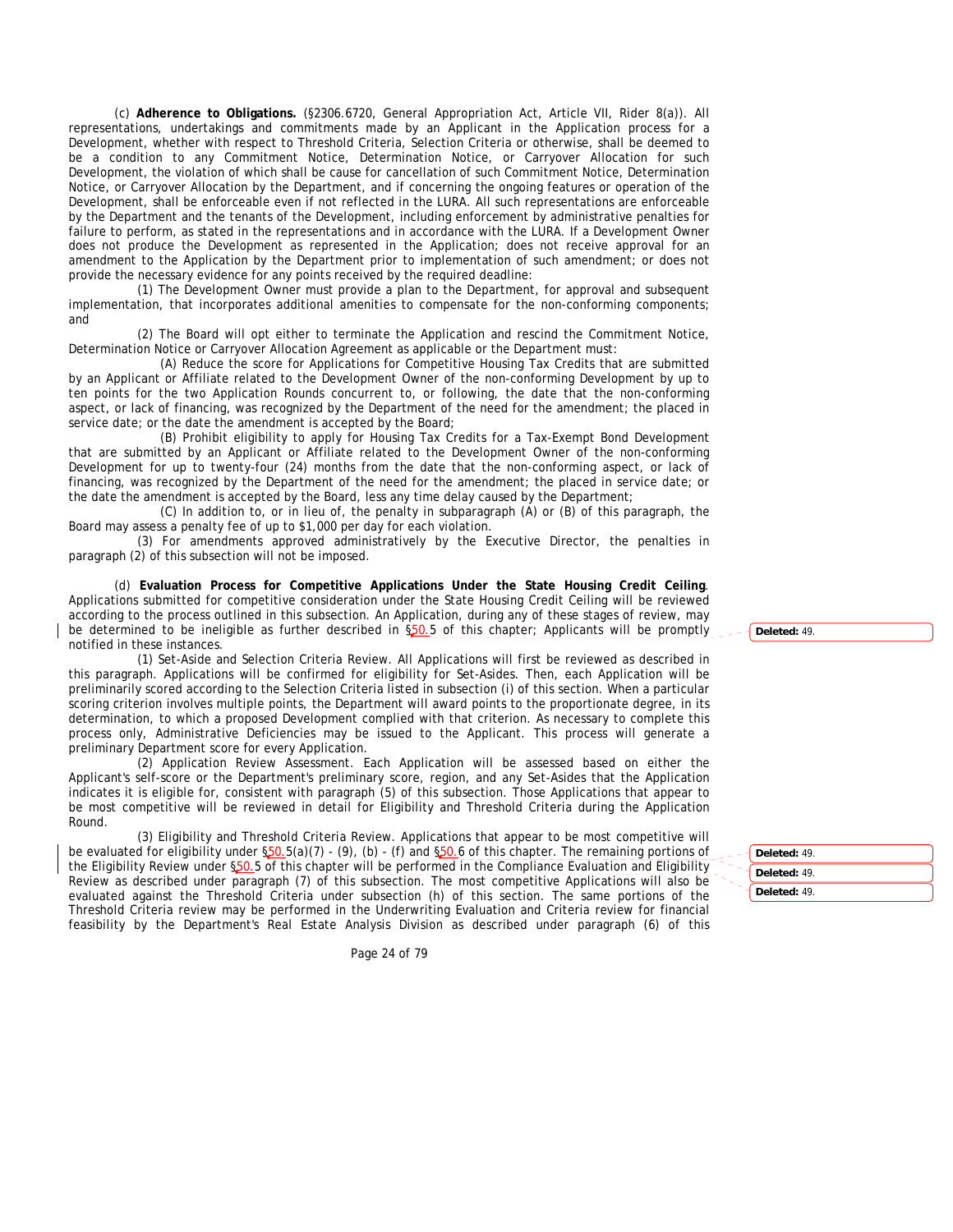subsection. Applications not meeting Threshold Criteria will be notified of any Administrative Deficiencies, in each event the Applicant will be given an opportunity to correct such deficiencies. Applications not meeting Threshold Criteria after receipt and review of the Administrative Deficiency response will be terminated and the Applicant will be provided a written notice to that effect. The Department shall not be responsible for the Applicant's failure to meet the Threshold Criteria, and any failure of the Department's staff to notify the Applicant of such inability to satisfy the Threshold Criteria shall not confer upon the Applicant any rights to which it would not otherwise be entitled. Not all Applications will be reviewed in detail for Threshold Criteria. To the extent that the review of Threshold Criteria documentation, or submission of Administrative Deficiency documentation, alters the score assigned to the Application, an Applicant will be notified of its final score.

(4) Administrative Deficiencies. If an Application contains Administrative Deficiencies pursuant to §50.3(2) of this chapter which, in the determination of the Department staff, require clarification or correction of information submitted at the time of the Application, the Department staff may request clarification or correction of such Administrative Deficiencies. Because the review for Eligibility, Selection, Threshold Criteria, and review for financial feasibility by the Department's Real Estate Analysis Division may occur separately, Administrative Deficiency requests may be made during any of these reviews. The Department staff will request clarification or correction in a deficiency notice in the form of an e-mail, or if an e-mail address is not provided in the Application, by facsimile, and a telephone call (only if there has not been confirmation of the receipt of the e-mail within twenty-four (24) hours) to the Applicant and one other party identified by the Applicant in the Application advising that such a request has been transmitted. If Administrative Deficiencies are not clarified or corrected to the satisfaction of the Department by 5:00 p.m. on the fifth business day following the date of the deficiency notice, then for competitive Applications under the State Housing Credit Ceiling, five points shall be deducted from the Selection Criteria score for each additional day the deficiency remains unresolved. If Administrative Deficiencies are not clarified or corrected by 5:00 p.m. on the seventh business day following the date of the deficiency notice, then the Application shall be terminated. The time period for responding to a deficiency notice begins at the start of the business day following the deficiency notice date. Deficiency notices may be sent to an Applicant prior to or after the end of the Application Acceptance Period. This Administrative Deficiency process applies to requests for information made by the Real Estate Analysis Division review.

(5) Subsequent Evaluation of Applications and Methodology for Award Recommendations to the Board. The Department will assign, as herein described, Developments for review for financial feasibility by the Department's Real Estate Analysis Division--in general these will be those Applications identified as most competitive and that meet the requirements of Eligibility and Threshold. However, an Application may be reviewed by the Real Estate Analysis Division prior to the completion of the Eligibility and Threshold reviews. This procedure will also be used in making recommendations to the Board as follows:

(A) Assignments will be determined by separately selecting the Applications with the highest scores in the At-Risk Set-Aside Statewide until the minimum requirements stated in §50.7(b) of this chapter are attained;

(B) Assignments will then be determined by selecting the Applications with the highest scores in the TRDO-USDA Allocation until the minimum requirements stated in  $\S50.7(b)$  of this chapter are attained. If an Application in this Set-Aside involves Rehabilitation it will be attributed to, and come from the, At-Risk Set-Aside; if an Application in this Set-Aside involves New Construction it will be attributed to and come from the applicable Uniform State Service Region;

(C) Remaining funds within each Uniform State Service Region will then be selected based on the highest scoring Developments in each of the 26 sub-regions, regardless of Set-Aside, in accordance with the requirements under §50.7(a) of this chapter, without exceeding the credit amounts available for a Rural Regional Allocation and Urban Regional Allocation in each region. To the extent that Applications in the At-Risk and TRDO-USDA Set-Asides are not competitive enough within their respective Set-Asides, they will also be able to compete, with no Set-Aside preference, within their appropriate sub-region;

(D) If there are any tax credits set-aside for Developments in a Rural Area in a specific Uniform State Service Region that remain after allocation under subparagraph (C) of this paragraph those tax credits shall then be made available in any other Rural Area in the state to the Application in the most underserved Rural sub-region as compared to the Region's Rural Allocation. (§2306.111(d)(3)). This will be referred to as the Rural collapse;

(E) If there are any tax credits remaining in any sub-region after the Rural collapse, in the Rural Regional Allocation or Urban Regional Allocation, they then will be combined and made available to the Application in the most underserved sub-region as compared to the sub-region's allocation. This will be referred to as the statewide collapse;

Page 25 of 79

**Deleted:** 49.

**Deleted:** several times

**Deleted:** 49.

**Deleted:** 49.

**Deleted:** 49.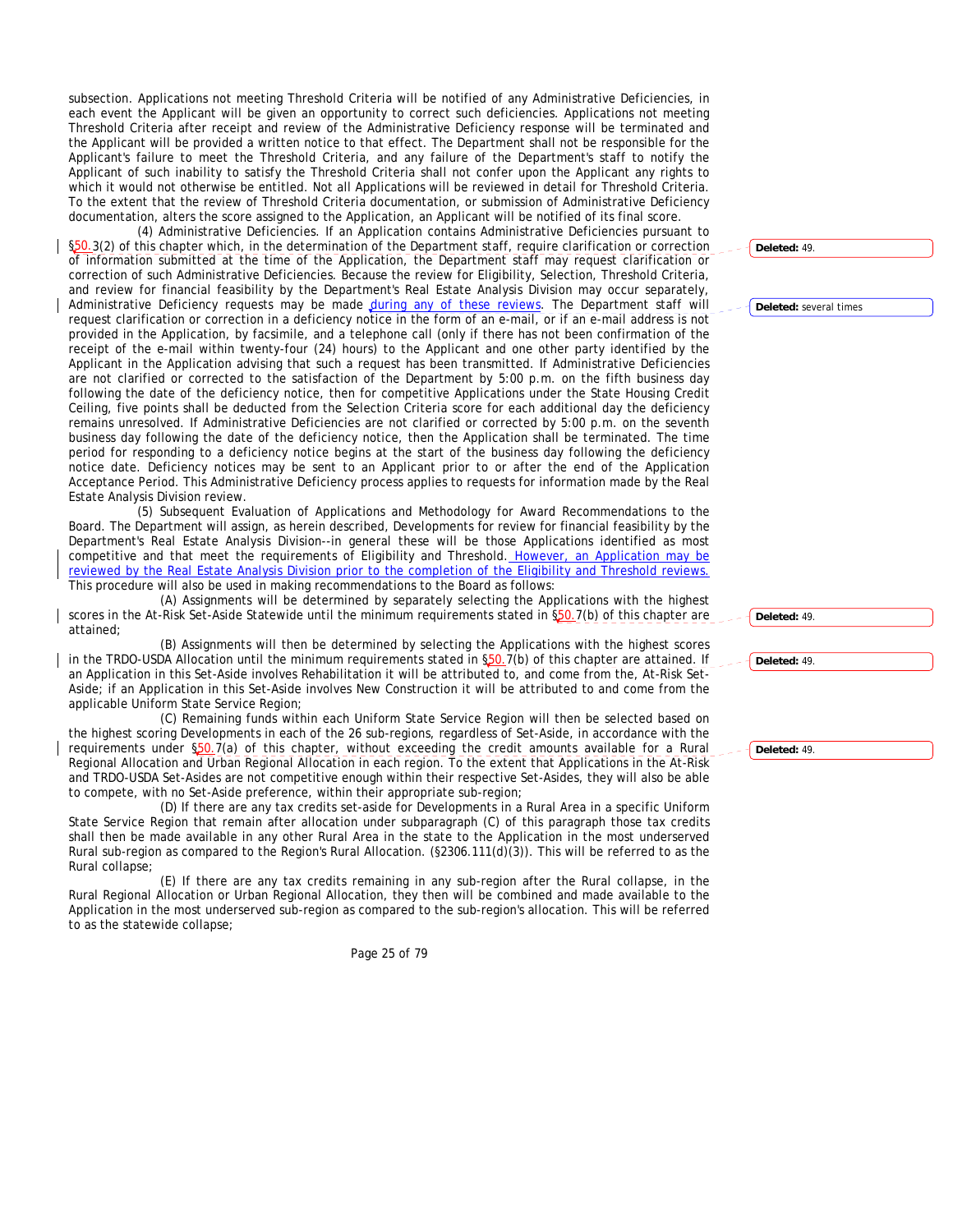(F) Staff will ensure that at least 10% of the State Housing Credit Ceiling is allocated to Qualified Nonprofit Organizations to satisfy the Nonprofit Set-Aside. If 10% is not met through the existing competitive process, then the Department will add the highest scoring Application by a Qualified Nonprofit Organization statewide until the 10% Nonprofit Set-Aside is met. Staff will ensure that at least 20% of the State Housing Credit Ceiling is allocated to Rural Developments. If this 20% minimum is not met through the existing competitive process, then the Department will add the highest scoring Rural Development Application statewide until the 20% Rural Development Set-Aside is met. Selection for each of the Set-Asides will take precedence over selection for the Rural Regional Allocation and Urban Regional Allocation. Funds for the Rural Regional Allocation or Urban Regional Allocation within a region, for which there are no eligible feasible Applications, will be redistributed as provided in §50.7(c) of this chapter, Redistribution of Credits. If the Department determines that an allocation recommendation would cause a violation of the \$2 million limit described in §50.6(d) of this chapter, the Department will make its recommendation by selecting the Development(s) that most effectively satisfies(y) the Department's goals in meeting Set-Aside and regional allocation goals. Based on Application rankings, the Department shall continue to underwrite Applications until the Department has processed enough Applications satisfying the Department's underwriting criteria to enable the allocation of all available Housing Tax Credits according to regional allocation goals and Set-Aside categories. To enable the Board to establish a Waiting List, the Department shall underwrite as many additional Applications as necessary to ensure that all available Competitive Housing Tax Credits are allocated within the period required by law. (§2306.6710(a) - (f); §2306.111)

(6) Underwriting Evaluation and Criteria. The Department shall underwrite an Application to determine the financial feasibility of the Development and an appropriate level of Housing Tax Credits. In determining an appropriate level of Housing Tax Credits, the Department shall, at a minimum, evaluate the cost of the Development based on acceptable cost parameters as adjusted for inflation and as established by historical final cost certifications of all previous Housing Tax Credit allocations for the county in which the Development is to be located; if certifications are unavailable for the county, then the metropolitan statistical area in which the Development is to be located; or if certifications are unavailable under the county or the metropolitan statistical area, then the Uniform State Service Region in which the Development is to be located. Underwriting of a Development will include a determination by the Department, pursuant to the Code §42, that the amount of Housing Tax Credits recommended for commitment to a Development is necessary for the financial feasibility of the Development and its long-term viability as a qualified rent restricted housing property. In making this determination, the Department will use the Underwriting Rules and Guidelines, §1.32 of this title. An Applicant may not change or supplement any part of an Application in any manner after the filing deadline, and may not add any set-asides, *change* their credit amount, or revise their unit mix (both income levels and bedroom mixes), except in response to a direct request from **Department staff** to remedy an Administrative Deficiency as further described in §50.3(2) of this chapter or by amendment of an Application after a commitment or allocation of tax credits as further described in §50.17(d) of this chapter. To the extent that the review of Administrative Deficiency documentation during this review alters the score assigned to the Application, Applicants will be re-notified of their final score. Receipt of feasibility points under subsection (i)(1) of this section does not ensure that an Application will be considered feasible during the feasibility evaluation by the Real Estate Analysis Division and conversely, a Development may be found feasible during the feasibility evaluation by the Real Estate Analysis Division even if it did not receive points under subsection (i)(1) of this section. (§2306.6710 and §2306.11)

(A) The Department may have an external party perform the underwriting evaluation to the extent it determines appropriate. The expense of any external underwriting evaluation shall be paid by the Applicant prior to the commencement of the aforementioned evaluation.

(B) The Department will reduce the Applicant's estimate of Developer's and/or General Contractor fees in instances where these exceed the fee limits determined by the Department. In the instance where the General Contractor is an Affiliate of the Development Owner and both parties are claiming fees, General Contractor's overhead, profit, and general requirements, the Department shall be authorized to reduce the total fees estimated to a level that it determines to be reasonable under the circumstances. Further, the Department shall deny or reduce the amount of Housing Tax Credits allocated with respect to any portion of costs which it deems excessive or unreasonable. Excessive or unreasonable costs may include Developer fee attributable to Related Party acquisition costs. The Department also may require bids or Third Party estimates in support of the costs proposed by any Applicant. The Developer's fee limits will be calculated as follows:

(i) New construction, the Developer fee cannot exceed 15% of the project's Total Eligible Basis, less Developer fees, or 20% of the project's Total Eligible Basis, less Developer fees if the Development proposes 49 total Units or less; and

Page 26 of 79

**Deleted:** 49.

**Deleted:** 49.

**Deleted:** increase **Deleted:** the Real Estate Analysis Division

**Deleted:** 49. **Deleted:** 49.

**Deleted:** pursuant to §42(b)(1)(A) U.S.C. **Deleted:** ,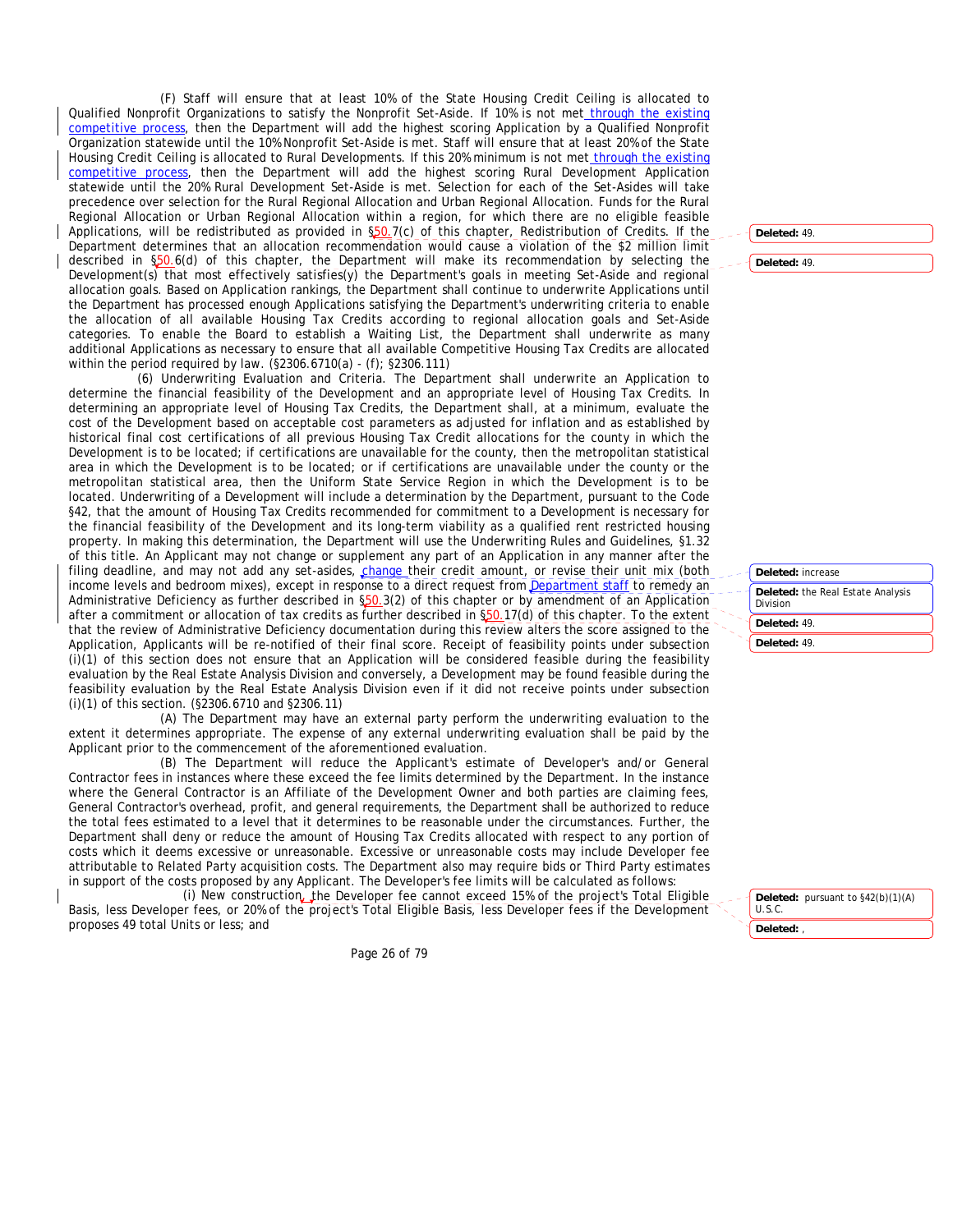(ii) Acquisition/rehabilitation Developments, the acquisition portion of the Developer fee cannot exceed 15% of the existing structures acquisition basis, less Developer fee if the Development proposes 50 total Units or more, or 20% of the project's Total Eligible Basis, less Developer fees if the Development proposes 49 total Units or less, and will be limited to 4% credits. The rehabilitation portion of the Developer fee cannot exceed 15% of the total rehabilitation basis, less Developer fee if the Development proposes 50 total Units or more, or 20% of the project's Total Eligible Basis, less Developer fees if the Development proposes 49 total Units or less.

(7) Compliance Evaluation and Eligibility Review. After the Department has determined which Developments will be reviewed for financial feasibility, those same Developments will be reviewed for evaluation of the compliance status by the Department's Portfolio Management and Compliance Division, in accordance with Chapter 60 of this title, and will be evaluated in detail for eligibility under §50.5(a) - (f) of this chapter.

(8) Site Evaluation. Site conditions shall be evaluated through a physical site inspection by the Department or its assigns. Such inspection will evaluate the Development Site based upon the criteria set forth in the Site Evaluation form provided in the Application and the inspector shall provide a written report of such site evaluation. The evaluations shall be based on the condition of the surrounding neighborhood, including appropriate environmental and aesthetic conditions and proximity to retail, medical, recreational, and educational facilities, and employment centers. The site's appearance to prospective tenants and its accessibility via the existing transportation infrastructure and public transportation systems shall be considered. "Unacceptable" sites include, without limitation, those containing a non-mitigable environmental factor that may adversely affect the health and safety of the residents. For Developments applying under the TRDO-USDA Set-Aside, the Department may rely on the physical site inspection performed by TRDO-USDA.

(e) **Evaluation Process for Tax-Exempt Bond Development Applications**. Applications submitted for consideration as Tax-Exempt Bond Developments will be reviewed according to the process outlined in this subsection. An Application, during any of these stages of review, may be determined to be ineligible as further described in \$50.5 of this chapter; Applicants will be promptly notified in these instances.

(1) Eligibility and Threshold Criteria Review. All Tax-Exempt Bond Development Applications will first be reviewed as described in this paragraph. Tax-Exempt Bond Development Applications will be confirmed for eligibility under \$50.5 and \$50.6 of this chapter and Applications will be evaluated in detail against the Threshold Criteria. Tax-Exempt Bond Development Applications found to be ineligible and/or not meeting Threshold Criteria will be notified of any Administrative Deficiencies, in each event the Applicant will be given an opportunity to correct such deficiencies. Applications not meeting the Threshold Criteria after receipt and review of the Administrative Deficiency response will be terminated and the Applicant will be provided a written notice to that effect. The Department shall not be responsible for the Applicant's failure to meet the Threshold Criteria, and any failure of the Department's staff to notify the Applicant of such inability to satisfy the Threshold Criteria shall not confer upon the Applicant any rights to which it would not otherwise be entitled.

(2) Administrative Deficiencies. If an Application contains deficiencies which, in the determination of the Department staff, require clarification or correction of information submitted at the time of the Application, the Department staff may request clarification or correction of such Administrative Deficiencies. The Administrative Deficiency process may not be used by an Applicant or the Department to change the initial application proposal. Because the review for Eligibility, Threshold Criteria, and review for financial feasibility by the Department's Real Estate Analysis Division may occur separately, Administrative Deficiency requests may be made during any of these reviews. The Department staff will request clarification or correction in a deficiency notice in the form of an e-mail, or if an e-mail address is not provided in the Application, by facsimile, and a telephone call (only if there has not been confirmation of the receipt of the e-mail within twenty-four (24) hours) to the Applicant and one other party identified by the Applicant in the Application advising that such a request has been transmitted. All Administrative Deficiencies shall be clarified or corrected to the satisfaction of the Department within five (5) business days. Failure to resolve all outstanding deficiencies by 5:00 p.m. on the fifth business day following the date of the deficiency notice will result in a penalty fee of \$500 for each business day the deficiency remains unresolved. Applications with unresolved deficiencies after 5:00 p.m. on the tenth day following the date of the deficiency notice will be terminated. The Applicant will be responsible for the payment of fees accrued pursuant to this paragraph regardless of any termination pursuant to §50.5(b)(4) of this chapter. The time period for responding to a deficiency notice begins at the start of the business day following the deficiency notice date. Deficiency notices may be sent to an Applicant prior to or after the end of the Application Acceptance Period. The Application will not be

**Deleted:** that are eligible for acquisition credits pursuant to §42(b)(1)(B) U.S.C.

**Deleted:** 49.

**Deleted:** 49. **Deleted:** 49. **Deleted:** 49.

**Deleted:** several times

**Deleted:** 49.

Page 27 of 79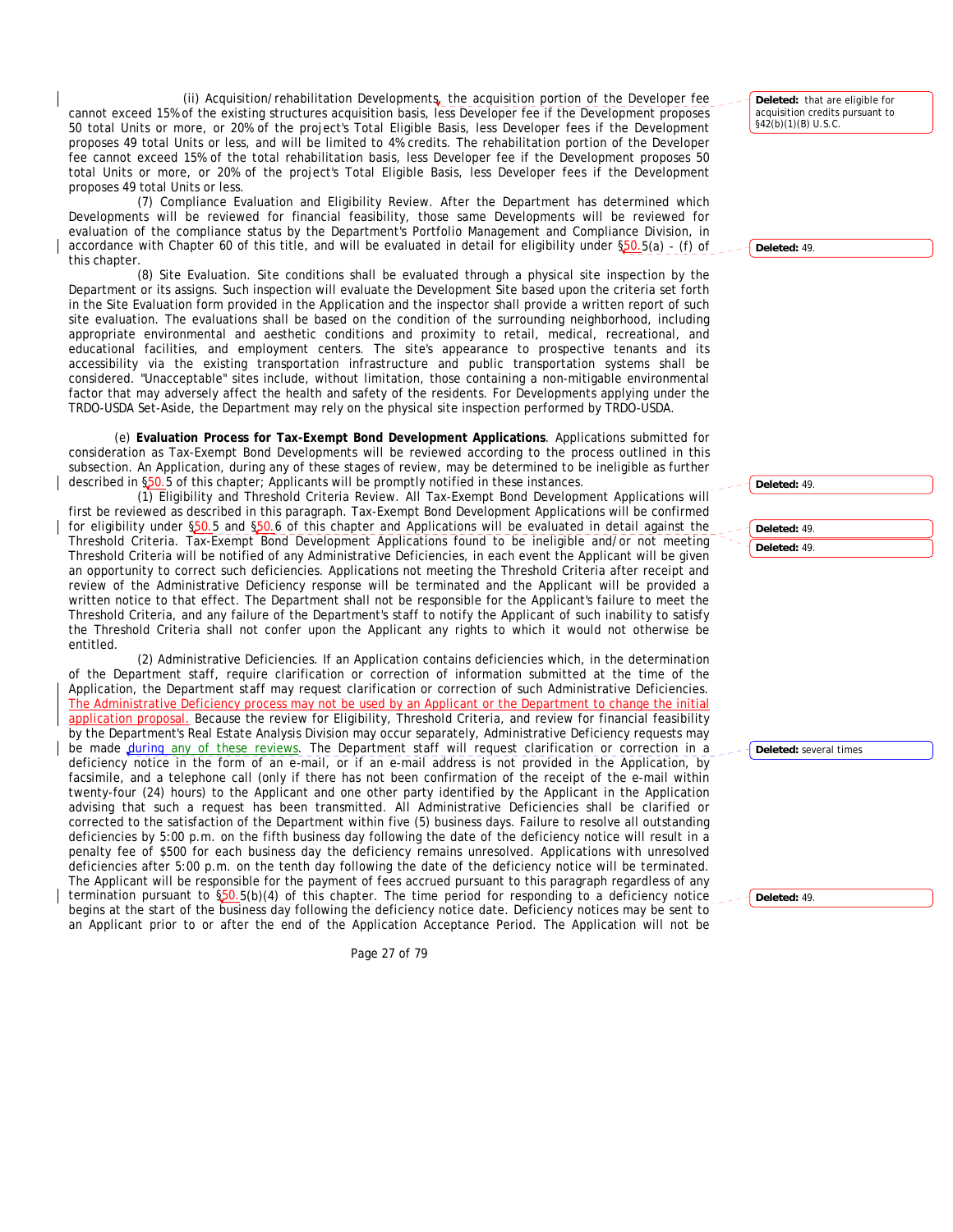presented to the Board for consideration until all outstanding fees have been paid. This Administrative Deficiency process applies equally to the Real Estate Analysis Division review and feasibility evaluation and the same penalty and termination will be assessed.

(3) Underwriting and Compliance Evaluation and Criteria. The Department will assign all eligible Tax-Exempt Bond Development Applications meeting the eligibility and threshold requirements for review for financial feasibility by the Department's Real Estate Analysis Division, or the Department may have an external party perform the underwriting evaluation to the extent it determines appropriate. The expense of any external underwriting evaluation shall be paid by the Applicant prior to the commencement of the aforementioned evaluation. The Department or external party shall underwrite an Application to determine the financial feasibility of the Development and an appropriate level of Housing Tax Credits as further described in subsection (d)(6) of this section. Tax-Exempt Bond Development Applications will also be reviewed for evaluation of the compliance status by the Department's Portfolio Management and Compliance Division in accordance with Chapter 60, Subchapter A of this title.

(4) Site Evaluation. Site conditions shall be evaluated through a physical site inspection by the Department or its assigns as further described in subsection (d)(8) of this section.

**(f) Evaluation Process for Rural Rescue Applications Under the 2011 Credit Ceiling.** Applications submitted for consideration as Rural Rescue Applications pursuant to §50.10(c) of this chapter under the 2010 Credit Ceiling will be reviewed according to the process outlined in this subsection. A Rural Rescue Application, during any of these stages of review, may be determined to be ineligible as further described in §50.5 of this chapter; Applicants will be promptly notified in these instances.

(1) Procedures for Intake and Review.

(A) Applications for Rural Rescue deals may be submitted between March 2, 2010 and November 15, 2010 and must be submitted in accordance with §50.21 of this chapter. A complete Application must be submitted at least forty (40) days prior to the date of the Board meeting at which the Applicant would like the Board to act on the proposed Development. Applications must include the full Application Fee as further described in §50.20(c) of this chapter. Applicants must submit documents in accordance with the procedures set out in the 2010 Application Submission Procedures Manual for Volumes I, II, III and IV. Volume IV, evidencing Selection Criteria, MUST be submitted.

(B) Applicants do not need to participate in the Pre-Application process outlined in §50.8 of this chapter, nor will they need to submit pre-certification documents identified in subsection (g) of this section.

(C) Applications will be processed on a first-come, first-served basis. Applications unable to meet all deficiency and underwriting requirements within thirty (30) days of the request by the Department, will remain under consideration, but will lose their submission status and the next Application in line will be moved ahead in order to expedite those Applications most able to proceed. Applications for Rural Rescue will be processed and evaluated as described in this paragraph. Applications will be reviewed to ensure that the Application is eligible as a rural "rescue" Development as described in paragraph (2) of this subsection.

(D) Prior to the Development being recommended to the Board, TRDO-USDA must provide the Department with a copy of the physical site inspection report performed by TRDO-USDA, as provided in subsection (d)(8) of this section.

(2) Eligibility Review. All Rural Rescue Applications will first be reviewed as described in this paragraph and eligibility will be confirmed pursuant to \$50.5 and \$50.6 of this chapter and the criteria listed in subparagraphs (A) - (C) of this paragraph. Applications found to be ineligible will be notified.

(A) Applications must be funded through TRDO-USDA;

(B) Applications must able to provide evidence that the loan:

(i) has been foreclosed and is in the TRDO-USDA inventory; or

(ii) is being foreclosed; or

(iii) is being accelerated; or

(iv) is in imminent danger of foreclosure or acceleration; or

(v) is for an Application in which two adjacent parcels are involved, of which at least one parcel qualifies under clauses (i) - (iv) of this subparagraph and for which the Application is submitted under one ownership structure, one financing plan and for which there are no market rate units; and

(C) Applicants must be identified as in compliance with TRDO-USDA regulations.

(3) Threshold Review. Applications will be evaluated in detail against the Threshold Criteria. Applications found to be ineligible and/or not meeting Threshold Criteria will be notified of any Administrative Deficiencies, in which event the Applicant is given an opportunity to correct such deficiencies. Applications not meeting Threshold Criteria after receipt and review of the Administrative Deficiency response will be

Page 28 of 79

| <b>Formatted: Font: Bold</b>                       |  |  |
|----------------------------------------------------|--|--|
| Formatted: Justified, Indent: First<br>line: 36 pt |  |  |
| Deleted: 2010                                      |  |  |
| Deleted: 49.                                       |  |  |
| Deleted: 49.                                       |  |  |
| Deleted: 2009                                      |  |  |
| Deleted: 2009                                      |  |  |
| Deleted: 49.                                       |  |  |
| Deleted: 49.                                       |  |  |
| Deleted: 2009                                      |  |  |
| Deleted: 49.                                       |  |  |
|                                                    |  |  |

**Deleted:** 49. **Deleted:** 49.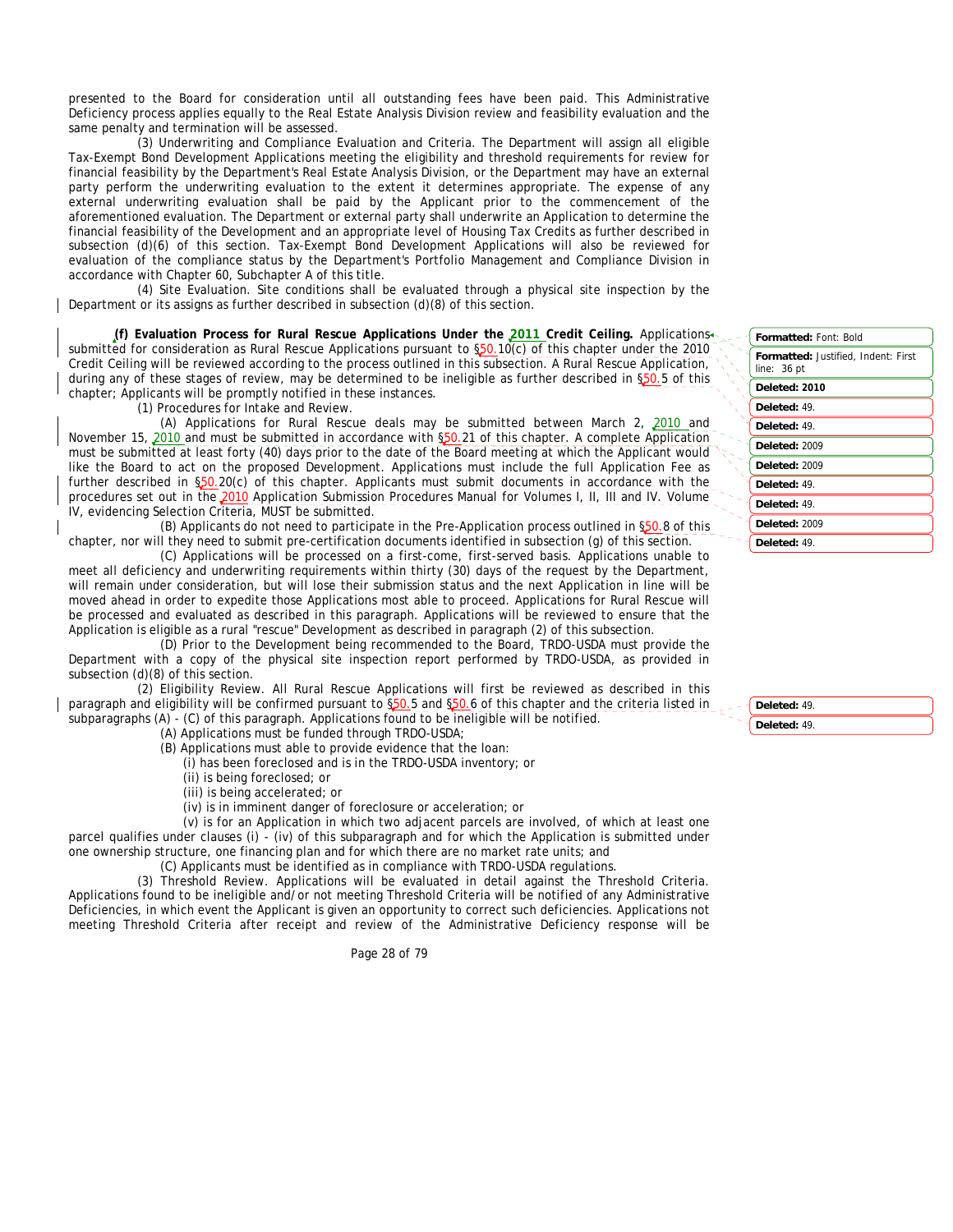terminated and the Applicant will be provided a written notice to that effect. The Department shall not be responsible for the Applicant's failure to meet the Threshold Criteria, and any failure of the Department's staff to notify the Applicant of such inability to satisfy the Threshold Criteria shall not confer upon the Applicant any rights to which it would not otherwise be entitled. Not all Applications will be reviewed in detail for Threshold Criteria.

(4) Selection Criteria Review. All Rural Rescue Applications will be evaluated against the Selection Criteria and a score will be assigned to the Application. The minimum score for Selection Criteria is not required to be achieved to be eligible.

(5) Administrative Deficiencies. If an Application contains deficiencies which, in the determination of the Department staff, require clarification or correction of information submitted at the time of the Application, the Department staff may request clarification or correction of such Administrative Deficiencies as further described in subsection (d)(4) of this section.

(6) Underwriting and Compliance Evaluation and Criteria. The Department will further review all eligible Rural Rescue Applications for financial feasibility by the Department's Real Estate Analysis Division, or the Department may have an external party perform the underwriting evaluation to the extent it determines appropriate and in accordance with the underwriting rules in §§1.31 through 1.36 of this title. The expense of any external underwriting evaluation shall be paid by the Applicant prior to the commencement of the aforementioned evaluation. The Department or external party shall underwrite an Application to determine the financial feasibility of the Development and an appropriate level of Housing Tax Credits as further described in subsection (d)(6) of this section. Rural Rescue Development Applications will also be reviewed for evaluation of the previous participation by the Department's Portfolio Management and Compliance Division in accordance with Chapter 60 of this title.

(7) Site Evaluation. Site conditions shall be evaluated through a physical site inspection by the Department or its assigns as further described in subsection (d)(8) of this section.

(8) Credit Ceiling and Applicability of this chapter. All Rural Rescue Applicants will receive their credit allocation out of the 2010 Credit Ceiling and therefore, will be required to follow the rules and guidelines identified in the 2010 Qualified Allocation Plan and Rules (QAP). However, because the 2010 QAP will not be in effect during the time period that the Rural Rescue Applications can be submitted, Applications submitted and eligible under the Rural Rescue Set-Aside will be considered by the Board to have satisfied the requirements of the 2010 QAP and are waived from 2010 QAP requirements that are changes from the 2010 QAP, to the extent permitted by statute.

(9) Procedures for Recommendation to the Board. Consistent with subsection (k) of this section, staff will make its recommendation to the Committee. The Committee will make commitment recommendations to the Board. Staff will provide the Board with a written, documented recommendation which will address at a minimum the financial and programmatic viability of each Application and a breakdown of which Selection Criteria were met by the Applicant. The Board will make its decision based on §50.10(a) of this chapter. Any award made to a Rural Rescue Development will be credited against the TRDO-USDA Set-Aside for the 2010 Application Round, as required under subsection (d)(5) of this section.

(10) Limitation on Allocation. No more than \$350,000 in credits will be forward committed from the 2010 State Housing Credit Ceiling. To the extent Applications are received that exceed the maximum limitation; staff will prepare the award for Board consideration noting for the Board that the award would require a waiver of this limitation.

(g) **Experience Pre-Certification Procedures**. No later than fourteen (14) days prior to the close of the Application Acceptance Period for Competitive Housing Tax Credit Applications, an Applicant must submit the documents required in this subsection to obtain the required pre-certification. For Applications submitted for Tax-Exempt Bond Applications or Applications not applying for Competitive Housing Tax Credits, but applying only under other Multifamily Programs (HOME, Housing Trust Fund, etc.) all of the documents in this section must be submitted with the Application. Upon receipt of the evidence required under this section, a certification from the Department will be provided to the Applicant for inclusion in its Application(s). Evidence must show that one of the <u>Principals of the D</u>evelopment Owner, General Partner or the Developer have a record of successfully constructing or developing residential units (single family or multifamily) in the capacity of owner, General Partner or Developer. The individual requesting the certification must have completed the same type construction as the Application for tax credits is proposing (i.e. multifamily dwellings or single family residences). If rehabilitation experience is being claimed to qualify for an Application involving New Construction, then the rehabilitation must have been substantial and involved at least \$15,000 of direct hard cost per unit.

Page 29 of 79

**Deleted:** assign

**Deleted:** meeting the eligibility and threshold requirements for review

**Deleted:** 2009 **Deleted:** 49. **Deleted:** 's **Deleted:** s, **Deleted:** or their Principals **Deleted:** If a Public Housing Authority organized an entity for the purpose of developing residential units the Public Housing Authority shall be considered a Principal for the purpose of this requirement. If the individual requesting the certification was not the Development Owner, General Partner or Developer, but was the individual within one of those entities doing the work associated with the development of the Units (responsibility for work associated with the development of Units includes, but is not limited to, application submission, third-party engagement, post award activities, construction, cost certification, etc.), the individual must show that the units were successfully developed as required in paragraphs (1) and (2) of this subsection, and also provide written confirmation from the entity involved stating that the individual was the person responsible for the development.

**Deleted:** 12,000

 $\frac{b_{11}}{b_{11}}$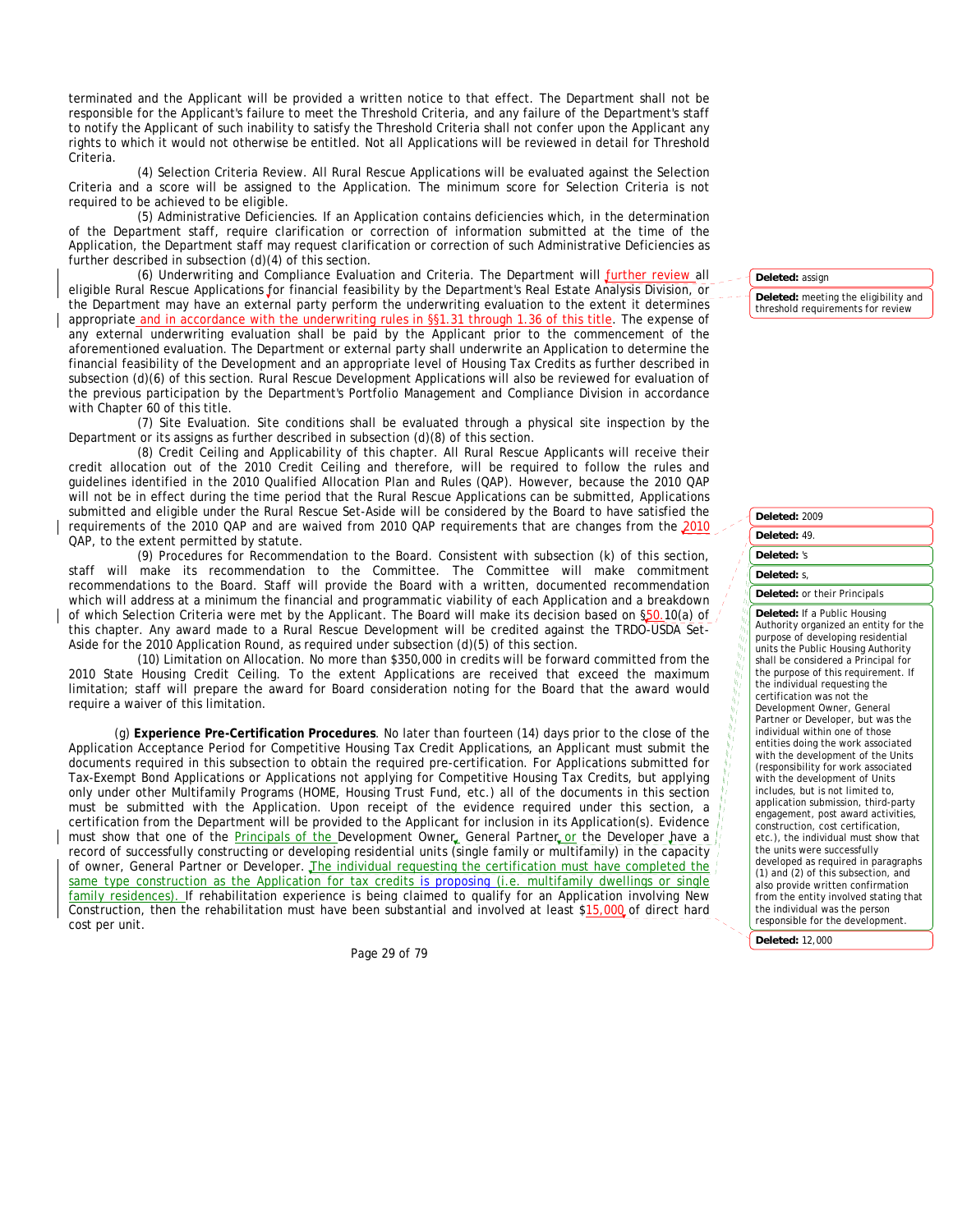(1) The term "successfully" is defined as acting in a capacity as the owner, General Partner, or Developer of:

(A) At least 200 residential units or, if less than 200 residential units, 80% of the total number of Units the Applicant is applying to build (e.g. you must have 40 units successfully built to apply for 50 Units); or

(B) At least 36 residential units if the Development is a Rural Development; or

(C) At least 25 residential units if the Development has 36 or fewer total Units.

(2) One or more of the following documents must be submitted: American Institute of Architects (AIA) Document A111 - Standard Form of Agreement Between Owner & Contractor, AIA Document G704 - Certificate of Substantial Completion, AIA Document G702 - Application and Certificate for Payment, Certificate of Occupancy, IRS Form 8609, HUD Form 9822, development agreements, partnership agreements, or other documentation satisfactory to the Department verifying that the Development Owner's General Partner, partner (or if Applicant is to be a limited liability company, the managing member), Developer or their Principals have the required experience. If submitting the IRS Form 8609, only one form per Development is required. The evidence must clearly indicate:

(A) That the Development has been completed (i.e. Development Agreements, Partnership Agreements, etc. must be accompanied by certificates of completion);

(B) That the names on the forms and agreements tie back to the Development Owner's General Partner, partner (or if Applicant is to be a limited liability company, the managing member), Developer or their Principals as listed in the Application; and

(C) The number of units completed or substantially completed.

(h) **Threshold Criteria**. The following Threshold Criteria listed in this subsection are mandatory requirements that must be submitted at the time of Application submission unless specifically indicated otherwise:

(1) Completion and submission of the Application, which includes the entire Uniform Application and any other supplemental forms which may be required by the Department. (§2306.1111)

(2) Completion and submission of the Site Packet as provided in the Application.

(3) Set-Aside Eligibility. Documentation must be provided that confirms eligibility for all Set-Asides under which the Application is seeking funding as required in the Application.

(4) Certifications. The "Certification Form" provided in the Application confirming the following items:

(A) A certification of the basic amenities selected for the Development. All Developments must meet at least the minimum threshold of points. These points are not associated with the selection criteria points in subsection (i) of this section. The amenities selected must be made available for the benefit of all tenants. If fees in addition to rent are charged for amenities reserved for an individual tenant's use, then the amenity may not be included among those provided to satisfy this requirement. Developments must provide a minimum number of common amenities in relation to the Development size being proposed. The amenities selected must be selected from clause (ii) of this subparagraph and made available for the benefit of all tenants. Developments proposing Rehabilitation (excluding Reconstruction) or proposing Single Room Occupancy will receive 1.5 points for each point item (do not round). Applications for non-contiguous scattered site housing, including New Construction, reconstruction, Adaptive Reuse, Rehabilitation, and single-family design, will have the threshold test applied based on the number of Units per individual site, and must submit a separate certification for each individual site under control by the Applicant. Any future changes in these amenities, or substitution of these amenities, must be approved by the Department in accordance with §50.17(d) of this chapter and may result in a decrease in awarded credits if the substitution or change includes a decrease in cost, or in the cancellation of a Commitment Notice or Carryover Allocation if all of the Common Amenities claimed are no longer met.

(i) Applications must meet a minimum threshold of points (based on the total number of Units in the Development) as follows:

(I) Total Units are less than 16, 0 points are required to meet Threshold for Single Room Occupancy and 1 point is required to meet threshold for all other Developments;

(II) Total Units are 16 to 24, 2 points are required to meet Threshold;

(III) Total Units are 25 to 40, 3 points are required to meet Threshold;

(IV) Total Units are 41 to 76, 6 points are required to meet Threshold;

(V) Total Units are 77 to 99, 9 points are required to meet Threshold;

(VI) Total Units are 100 to 149, 12 points are required to meet Threshold;

Page 30 of 79

**Deleted:** 100 **Deleted:** 100

**Deleted:** 49.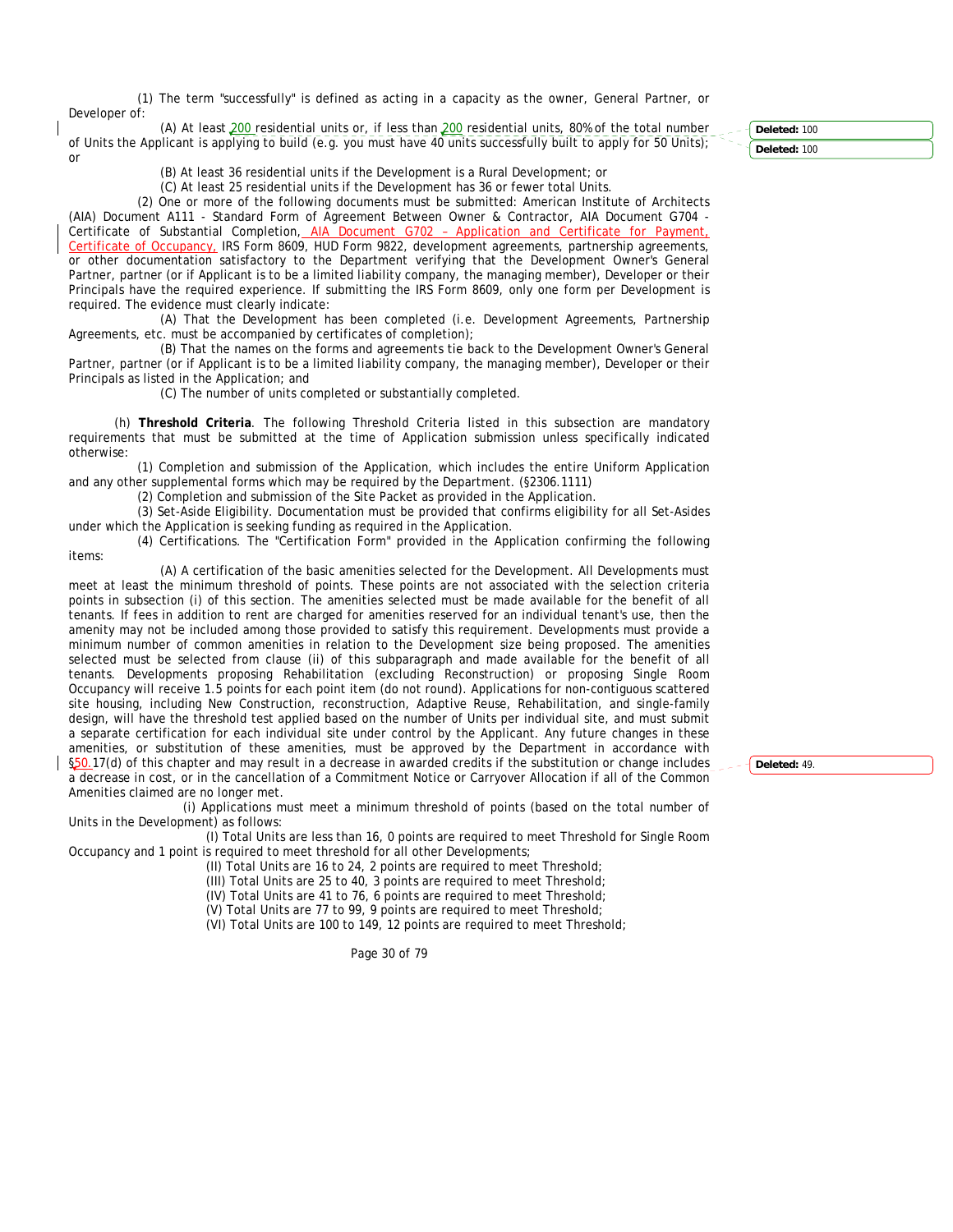(VII) Total Units are 150 to 199, 15 points are required to meet Threshold; or

(VIII) Total Units are 200 or more, 18 points are required to meet Threshold.

(ii) Amenities for selection include those items listed in subclauses (I) - (XXV) of this clause. Both Developments designed for families and Qualified Elderly Developments can earn points for providing each identified amenity unless the item is specifically restricted to one type of Development. All amenities must meet accessibility standards as further described in subparagraphs (D) and (F) of this paragraph. An Application can only count an amenity once, therefore combined functions (a library which is part of a community room) only count under one category. Spaces for activities must be sized appropriately to serve the anticipated population.

(I) Full perimeter fencing (2 points);

(II) Controlled gate access (1 point);

(III) Gazebo w/sitting area (1 point);

(IV) Accessible walking/jogging path separate from a sidewalk (1 point);

(V) Community laundry room with at least one front loading washer (1 point);

(VI) Barbecue grill and picnic table-at least one of each for every 50 Units (1 point);

(VII) Covered pavilion that includes barbecue grills and tables (2 points);

(VIII) Swimming pool (3 points);

(IX) Furnished fitness center equipped with a minimum of two of the following fitness equipment options with at least one option per every 40 Units or partial increment of 40 Units: stationary bicycle, elliptical trainer, treadmill, rowing machine, universal gym, multi-functional weight bench, sauna, stair climber, etc. The maximum number of equipment options required for any Development, regardless of number of Units, shall be five (2 points);

(X) Equipped and functioning business center or equipped computer learning center with 1 computer for every 30 Units proposed in the Application, 1 printer for every 3 computers (with minimum of one printer), and 1 fax machine (2 points);

(XI) Furnished Community room (1 point);

(XII) Library with an accessible sitting area (separate from the community room) (1

point);

(XIII) Enclosed sun porch or covered community porch/patio (2 points);

(XIV) Service coordinator office in addition to leasing offices (1 point);

(XV) Senior Activity Room (Arts and Crafts, etc.) (2 points);

(XVI) Health Screening Room (1 point);

(XVII) Secured Entry (elevator buildings only) (1 point);

(XVIII) Horseshoe pit, putting green or shuffleboard court (1 point);

(XIX) Community Dining Room w/full or warming kitchen (3 points);

(XX) One Children's Playscape Equipped for 5 to 12 year olds, or one Tot Lot (1 point);

(XXI) Two Children's Playscapes Equipped for 5 to 12 year olds, two Tot Lots, or one of

each (2 points);

(XXII) Sport Court (Tennis, Basketball or Volleyball) (2 points);

(XXIII) Furnished and staffed Children's Activity Center (3 points);

(XXIV) Community Theater Room equipped with a 52 inch or larger screen with surround sound equipment; DVD player; and theater seating (3 points); or

(XXV) Green Building amenities (Rehabilitation Developments will receive 1.5 points for each point requested for the green building amenities):

passive solar heating/cooling  $(3 \text{ points maximum})$ ;

(-1-) Two points if the glazing area on the north- and south-facing walls of the building is at least 50% greater than the sum of the glazing area on the east- and west-facing walls; and the east-west axis of the building is within 15 degrees of due east-west;

(-2-) One point if in addition to the  $above$ , if the project utilizes a narrow floor plate (less than 40 feet) and single loaded corridors to optimize daylight penetration and passive ventilation; and solar screens or solar film on all East, West, and South Windows with building oriented to east-west axis within 15 degrees of due east-west, west-south axis within 15 degrees of due west-south, and south-east axis within 15 degrees of due south-east;

(-b-) water conserving features (2 points maximum, 1 point for each): (-1-) Install high efficiency toilets using less than or equal to 1.28 gallons/flush

or WaterSense certified;

Page 31 of 79

Deleted: (-a-) evaporative coolers (for use in designated counties listed in the Application Materials, 2009 Housing Tax Credit Site Demographics Information) (1 point);

## **Deleted:** b

**Deleted:** east-west axis of the building oriented within 15 degrees of due east-west,

#### **Deleted:** ,

#### **Deleted:** and open floor plan

**Deleted:** (note: to qualify for this particular point, application must also implement the 15 degree building orientation option in subitem (-1-) of this item); and 100% of HVAC condenser units are shaded so they are fully shaded 75% of the time during summer months (May through August)

# **Deleted:** c

**Deleted:** low-flow toilets using less than or equal to 1.6 gallons per flush, or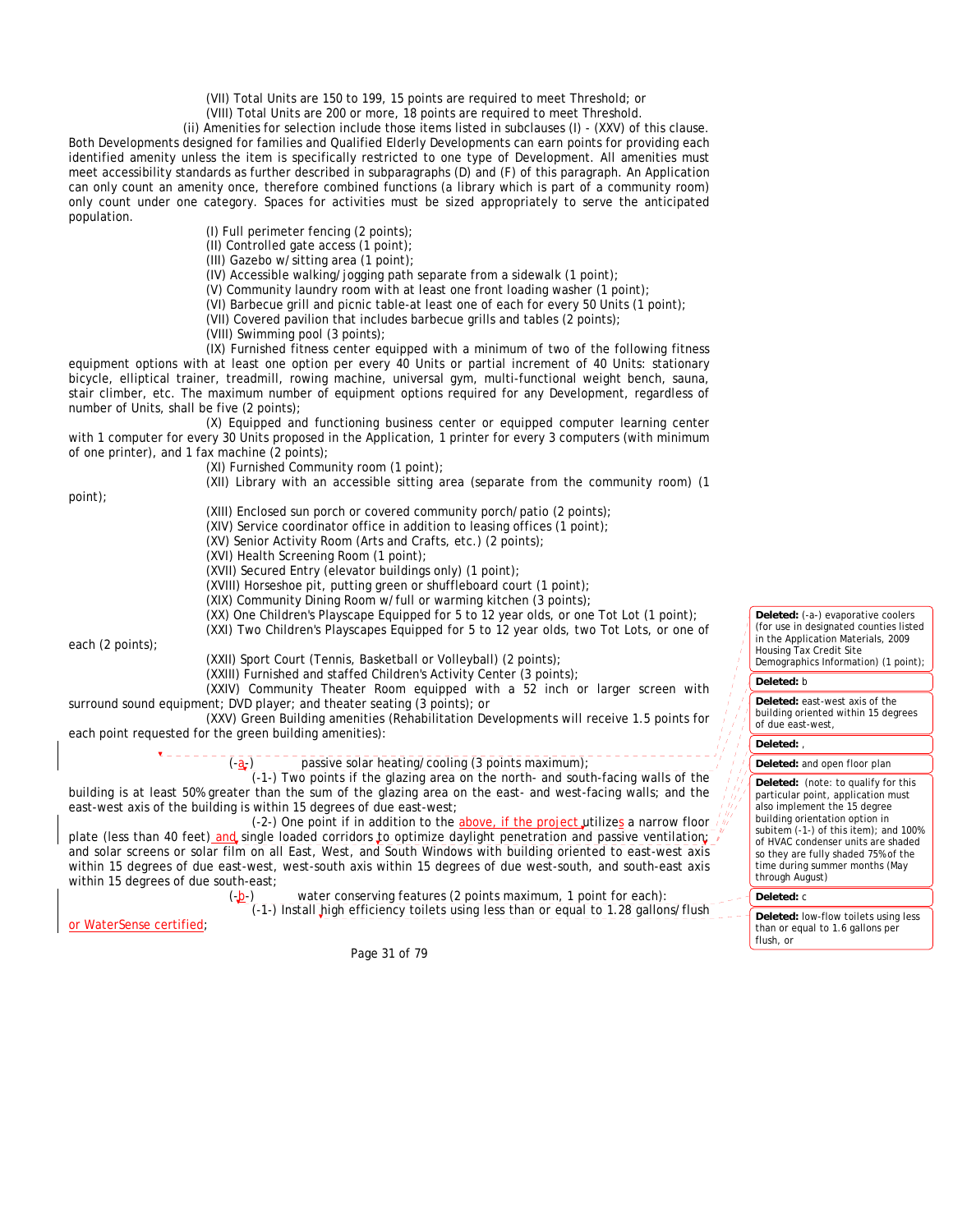(-2-) Install bathroom lavatory faucets and showerheads that do not exceed 2.0 gallons/minute and kitchen faucets that do not exceed 1.5 gallons/minute. Applies to all fixtures throughout the development. Rehab projects may choose to install compliant faucet aerators instead of replacing entire faucets;

| .                                                                                                                                                                                                                                |                                                                                                         |
|----------------------------------------------------------------------------------------------------------------------------------------------------------------------------------------------------------------------------------|---------------------------------------------------------------------------------------------------------|
| Provide solar water heaters designed to provide at least 25% of<br>$(-2)$                                                                                                                                                        | Deleted: d                                                                                              |
| the average energy used to heat domestic water throughout the entire development.) (2 points);<br>irrigation and landscaping (2 points):<br>$(-d-)$                                                                              | Deleted: solar water heaters (                                                                          |
| (-1-) collected water (at least 50%) for irrigation purposes;                                                                                                                                                                    | Deleted: S                                                                                              |
| (-2-) selection of native trees and plants that are appropriate to the site's soils                                                                                                                                              | Deleted: e                                                                                              |
| and microclimate:<br>sub-metered utility meters (2 points maximum);<br>$(-e^{-})$                                                                                                                                                | Deleted: (must implement both of<br>the following)                                                      |
| (-1-) Sub-metered utility meters on rehab project without existing sub-meters<br>or new construction senior project (2 points); or<br>(-2) Sub-metered utility meters on new construction project (excluding new                 | Deleted: and locate then to allow<br>for shading in the summer and allow<br>for heat gain in the winter |
| construction senior project) (1 point);                                                                                                                                                                                          | Deleted: f                                                                                              |
| energy efficiency (4 points maximum);<br>$(-f-)$<br>(-1-) Three points if the development uses Energy-Star qualified windows and                                                                                                 | Deleted: q                                                                                              |
| glass doors exclusively; jnsulation, and air barriers greater than or equal to Energy Star air barrier and                                                                                                                       | <b>Deleted:</b> Energy Elements                                                                         |
| insulation criteria; and HVAC, and domestic hot water heaters, or insulation that exceeds Energy Star standards;                                                                                                                 | Deleted: include                                                                                        |
| or<br>(-2-) Four points if the project promotes energy efficiency by meeting the                                                                                                                                                 | Deleted: and Exterior envelope                                                                          |
| requirements of Energy Star for Homes by either complying with the appropriate builder option package or a                                                                                                                       | Deleted: vapor barriers                                                                                 |
| HERS score of 85:                                                                                                                                                                                                                | Deleted: or exceeds the IRC 2006                                                                        |
| thermally and draft efficient doors (SHGC of 0.40 or lower and U-value<br>$(-q^{-})$<br>specified by climate zone according to the 2006 IECC) (2 points);                                                                        | Deleted: h                                                                                              |
| photovoltaic panels for electricity and design and wiring for the use of<br>$(-h)$                                                                                                                                               | Deleted: i                                                                                              |
| such panels (3 points maximum);<br>(-1-) Photovoltaic panels that total 10 kW (1 point);<br>(-2-) Photovoltaic panels that total 20 kW (2 points);<br>(-3-) Photovoltaic panels that total 30 kW (3 points);                     |                                                                                                         |
| $\left(\frac{1}{2}\right)$ -construction waste management to divert a miniumum of 50% of construction                                                                                                                            | Deleted: j                                                                                              |
| waste from landfills (1 point);<br>implementation of EPA's Best Management Practices for erosion and                                                                                                                             | Deleted: and                                                                                            |
| sedimentation control during construction (1 point);                                                                                                                                                                             |                                                                                                         |
| recycling service provided throughout the compliance period (1 point);<br>(-k-)                                                                                                                                                  | Deleted: k                                                                                              |
| (--,) water permeable paving and walkways (at least 20% of walkways and parking)<br>$(1$ point);                                                                                                                                 | Deleted: I                                                                                              |
| $(-m-)$<br>renewable materials, provide at least one of the following: bamboo                                                                                                                                                    |                                                                                                         |
| flooring, wool carpet, linoleum flooring, straw board cabinetry, poplar OSB, or cotton batt insulation (1 point);                                                                                                                |                                                                                                         |
| healthy flooring, provide at least one of the following for 50% of<br>$(-n-)$                                                                                                                                                    | Deleted: (                                                                                              |
| flooring: finished concrete ceramic tile. a resilient flooring material that is Floor Score Certified, applied with<br>a Floor Score Certified adhesive and comes with a minimum seven (7) year wear through warranty (1 point); | Deleted: on the ground floor of the<br>development must be                                              |
| healthy finish materials, use paints, stains, adhesives, and sealants<br>$(-0-)$<br>consistent with the Green Seal 11 standard or other applicable Green Seal standards (1 point).                                               | Deleted: and/or                                                                                         |
| (R) A cortification that the Development will have all of the following Amerities at no charge                                                                                                                                   | Deleted: 50% of the flooring on<br>upper floors must be ceramic tile                                    |

and/or

**Deleted:** - **Deleted:** 2 **Deleted:** s **Deleted:** .

**Deleted:** (developed by the Resilient Floor Covering Institute)

(B) A certification that the Development will have all of the following Amenities at no charge to the tenants. All New Construction or Reconstruction Units must provide the amenities in clauses (i) - (viii) of this subparagraph. Rehabilitation (excluding Reconstruction) and Adaptive Reuse must provide the amenities in clauses (ii) - (viii) of this subparagraph unless expressly identified as not required. (§2306.187)

(i) All New Construction Units must be wired with RG-6 COAX or better and CAT3 phone cable or better, wired to each bedroom, dining room and living room;

(ii) Blinds or window coverings for all windows;

(iii) Disposal and Energy-Star or equivalently rated dishwasher (not required for TRDO-USDA or SRO Developments);

(iv) Energy-Star or equivalently rated Refrigerator (not required for SRO Developments);

(v) Oven/Range (not required for SRO Developments);

(vi) Exhaust/vent fans (vented to the outside) in bathrooms;

Page 32 of 79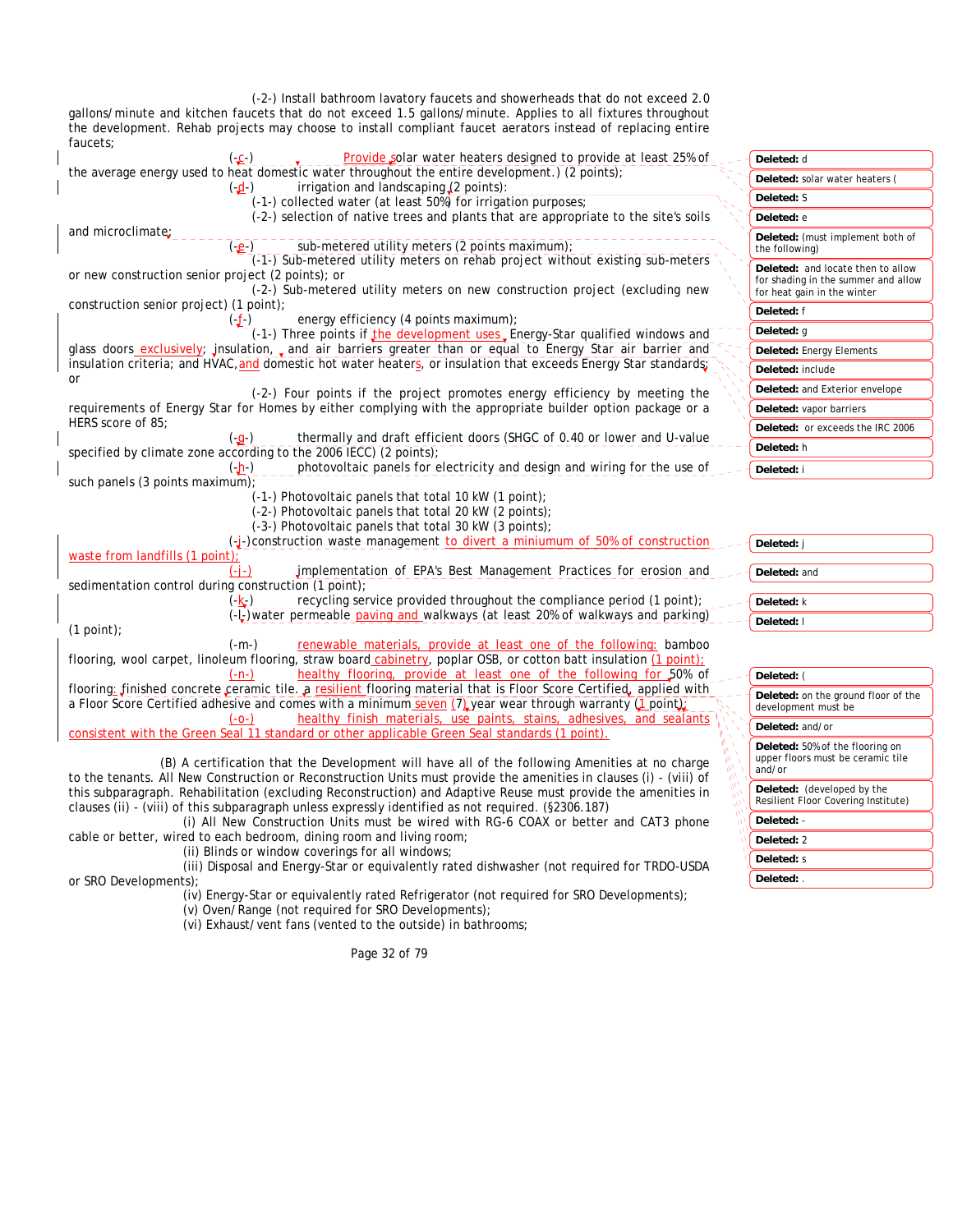(vii) Energy-Star or equivalently rated ceiling fans in living areas and bedrooms; and

(viii) Energy-Star or equivalently rated lighting in all Units, which may include compact

florescent bulbs.

(C) A certification that the Development will meet the minimum threshold for size of Units as provided in clauses (i) - (v) of this subparagraph. These minimum requirements are not associated with the Selection Criteria points in subsection (i) of this section. Developments proposing Rehabilitation (excluding Reconstruction) or Single Room Occupancy will not be subject to the requirements of this subparagraph.

(i) 550 square feet for an efficiency Unit;

(ii) 650 square feet for a one Bedroom Unit that is not in a Qualified Elderly Development nor an age restricted unit in an Intergenerational Development; 550 square feet for aone Bedroom Unit in a Qualified Elderly Development or an age restricted unit in an Intergenerational Development;

(iii) 900 square feet for a two Bedroom Unit that is not in a Qualified Elderly Development nor an age restricted unit in an Intergenerational Development; 700 square feet for atwo Bedroom Unit in a Qualified Elderly Development or an age restricted unit in an Intergenerational Development;

(iv) 1,000 square feet for a three Bedroom Unit; and

(v) 1,200 square feet for a four Bedroom Unit.

(D) A certification that the Development will adhere to the Texas Property Code relating to security devices and other applicable requirements for residential tenancies, and will adhere to local building codes or if no local building codes are in place then to the most recent version of the International Building Code.

(E) A certification that the Applicant is in compliance with state and federal laws, including but not limited to, fair housing laws, including Chapter 301, Property Code, Title VIII of the Civil Rights Act of 1968 (42 U.S.C. §§3601 et seq.), and the Fair Housing Amendments Act of 1988 (42 U.S.C. §§3601 et seq.); the Civil Rights Act of 1964 (42 U.S.C. §§2000a et seq.); the Americans with Disabilities Act of 1990 (42 U.S.C. §§12101 et seq.); the Rehabilitation Act of 1973 (29 U.S.C. §§701 et seq.); Fair Housing Accessibility; the Texas Fair Housing Act; and that the Development is designed consistent with the Fair Housing Act Design Manual produced by HUD, the Code Requirements for Housing Accessibility 2000 (or as amended from time to time) produced by the International Code Council and the Texas Accessibility Standards. (§2306.257; §2306.6705(7))

(F) A certification that the Applicant will attempt to ensure that at least 30% of the construction and management businesses with which the Applicant contracts in connection with the Development are Minority Owned Businesses, and that the Applicant will submit a report at least once in each 90-day period following the date of the Commitment Notice until the Cost Certification is submitted, in a format prescribed by the Department and provided at the time a Commitment Notice is received, on the percentage of businesses with which the Applicant has contracted that qualify as Minority Owned Businesses. (§2306.6734)

(G) Pursuant to §2306.6722, any Development supported with a Housing Tax Credit allocation shall comply with the accessibility standards that are required under §504, Rehabilitation Act of 1973 (29 U.S.C. §794), and specified under 24 C.F.R. Part 8, Subpart C. The Applicant must provide a certification from the Development engineer, an accredited architect or Department-approved third party accessibility specialist, that the Development will comply with the accessibility standards that are required under §504, Rehabilitation Act of 1973 (29 U.S.C. §794), and specified under 24 C.F.R. Part 8, Subpart C and this subparagraph. (§2306.6722 and §2306.6730)

(H) For Developments involving New Construction (excluding New Construction of nonresidential buildings) where some Units are two-stories or single family design and are normally exempt from Fair Housing accessibility requirements, a minimum of 20% of each Unit type (i.e. one bedroom, two bedroom, three bedroom) must provide an accessible entry level and all common-use facilities in compliance with the Fair Housing Guidelines, and include a minimum of one bedroom and one bathroom or powder room at the entry level. A similar certification will also be required after the Development is completed from an inspector, architect, or accessibility specialist.

(I) A certification that the Development will be equipped with energy saving devices that meet the standard statewide energy code adopted by the state energy conservation office, unless historic preservation codes permit otherwise for a Development involving historic preservation. All Units must be airconditioned. The measures must be certified by the Development architect as being included in the design of each tax credit Unit at the time the 10% Test Documentation is submitted and in actual construction upon Cost Certification. (§2306.6725(b)(1))

(J) A certification that the Development will be built by a General Contractor that satisfies the requirements of the General Appropriation Act, Article VII, Rider 8(c) applicable to the Department which

Page 33 of 79

- **Deleted:** non-elderly
- **Deleted:** n elderly
- **Deleted:** non-elderly

**Deleted:** n elderly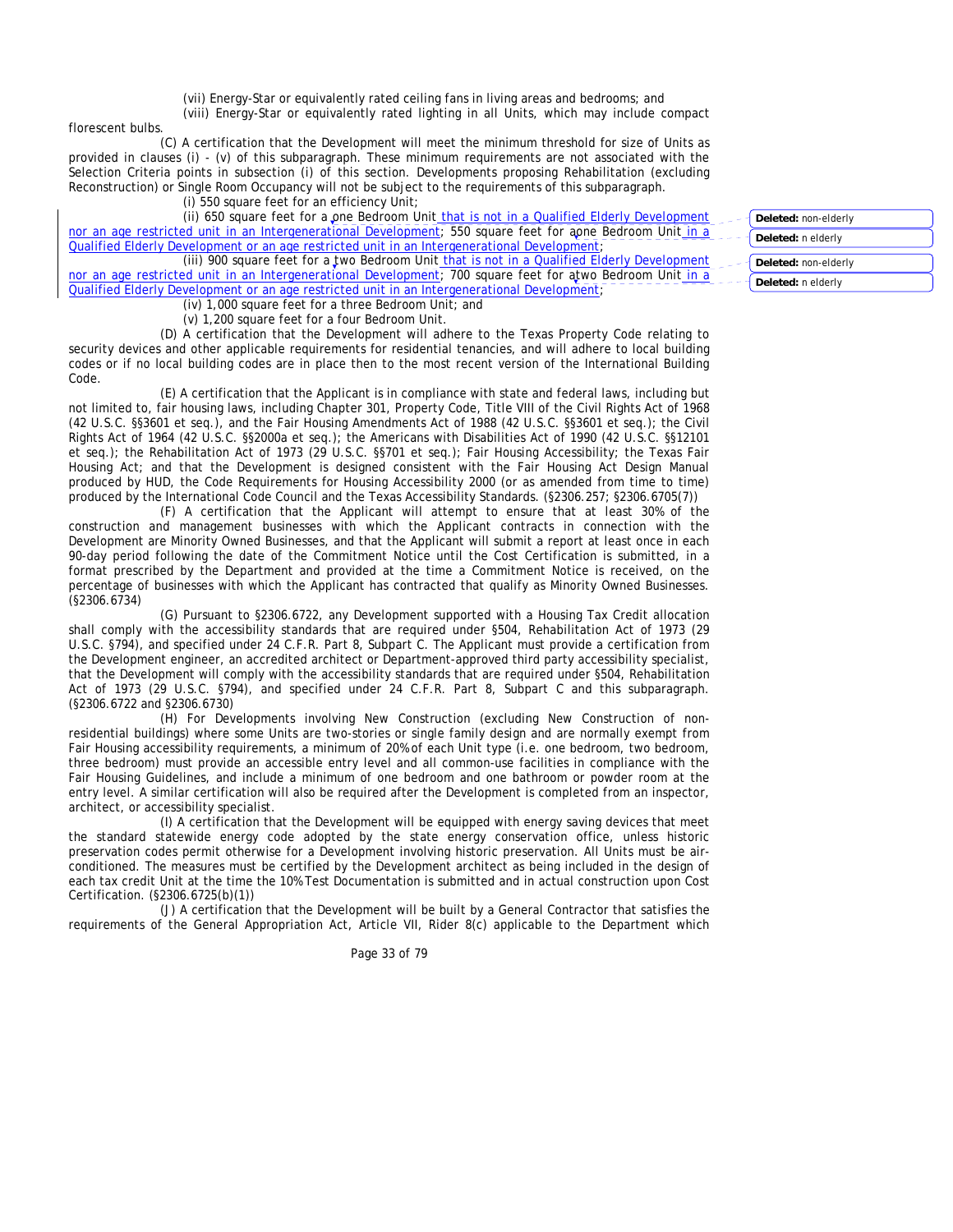requires that the General Contractor hired by the Development Owner or the Applicant, if the Applicant serves as General Contractor, must demonstrate a history of constructing similar types of housing without the use of federal tax credits.

(K) A certification that the Development Owner agrees to establish a reserve account consistent with §2306.186, Texas Government Code and as further described in §1.37 of this title.

(L) A certification that the Applicant, Developer, or any employee or agent of the Applicant has not formed a Neighborhood Organization for purposes of subsection (i)(2) of this section, has not given money or a gift to cause the Neighborhood Organization to take its position of support or opposition, nor has provided any assistance to a Neighborhood Organization to meet the requirements under subsection (i)(2) of this section which are not allowed under that subsection, as it relates to the Applicant's Application or any other Application under consideration in 2010.

(M) Operate in accordance with the requirements pertaining to rental assistance in Chapter 60 of this title.

(N) A certification that the Development Owner will contract with a Management Company throughout the Compliance Period that will perform criminal background checks on all adult tenants, head and co-head of households.

(5) Design Items. This exhibit will provide:

(A) All of the architectural drawings identified in clauses (i) - (iii) of this subparagraph. While full size design or construction documents are not required, the drawings must have an accurate and legible scale and show the dimensions. All Developments involving New Construction, or conversion of existing buildings not configured in the Unit pattern proposed in the Application, must provide all of the items identified in clauses (i) - (iii) of this subparagraph. For Developments involving Rehabilitation for which the Unit configurations are not being altered, only the items identified in clauses (i) and (iii) of this subparagraph are required:

### (i) A site plan which:

(I) Is consistent with the number of Units and Unit mix specified in the "Rent Schedule" provided in the Application;

(II) Is consistent with the number of buildings and building type/unit mix specified in the "Building/Unit Configuration" provided in the Application; and

(III) Identifies all residential and common buildings;

(ii) Floor plans and elevations for each type of residential building and each common area building clearly depicting the height of each floor and a percentage estimate of the exterior composition. Adaptive Reuse Developments, are only required to provide building plans delineating each unit by number, type and area consistent with those in the "Rent Schedule" and pictures of each elevation of the existing building depicting the height of each floor and percentage estimate of the exterior composition; and

(iii) Unit floor plans for each type of Unit. The Net Rentable Areas these Unit floor plans represent should be consistent with those shown in the "Rent Schedule" and "Building/Unit Configuration" provided in the Application. Adaptive Reuse Developments, are only required to provide Unit floor plans for each distinct typical Unit type (i.e. one-bedroom, two-bedroom) and for all Units types that vary in Net Rentable Area by 10% from the typical Unit; and

(B) A boundary survey of the proposed Development Site and of the property to be purchased. In cases where more property is purchased than the proposed Development Site, the survey or plat must show the survey calls for both the larger site and the Development Site. The survey must clearly delineate the flood plain boundary lines and show all easements. The survey does not have to be recent; but it must show the property purchased and the property proposed for the Development Site. In cases where the Development Site is only a part of the site being purchased, the depiction or drawing of the Development Site may be professionally compiled and drawn by an architect, engineer or surveyor.

(6) Evidence of the Development's development costs and corresponding credit request and syndication information as described in subparagraphs (A) - (G) of this paragraph.

(A) A written narrative describing the financing plan for the Development, including any nontraditional financing arrangements; the use of funds with respect to the Development; the funding sources for the Development including construction, permanent and bridge loans, rents, operating subsidies, and replacement reserves; and the commitment status of the funding sources for the Development. This information must be consistent with the information provided throughout the Application. (§2306.6705(1))

(B) All Developments must submit the "Development Cost Schedule" provided in the Application. This exhibit must have been prepared and executed not more than six (6) months prior to the close of the Application Acceptance Period.

Page 34 of 79

**Deleted:** 2009

**Deleted:** n **Deleted:** r **Deleted:** a **Deleted:** area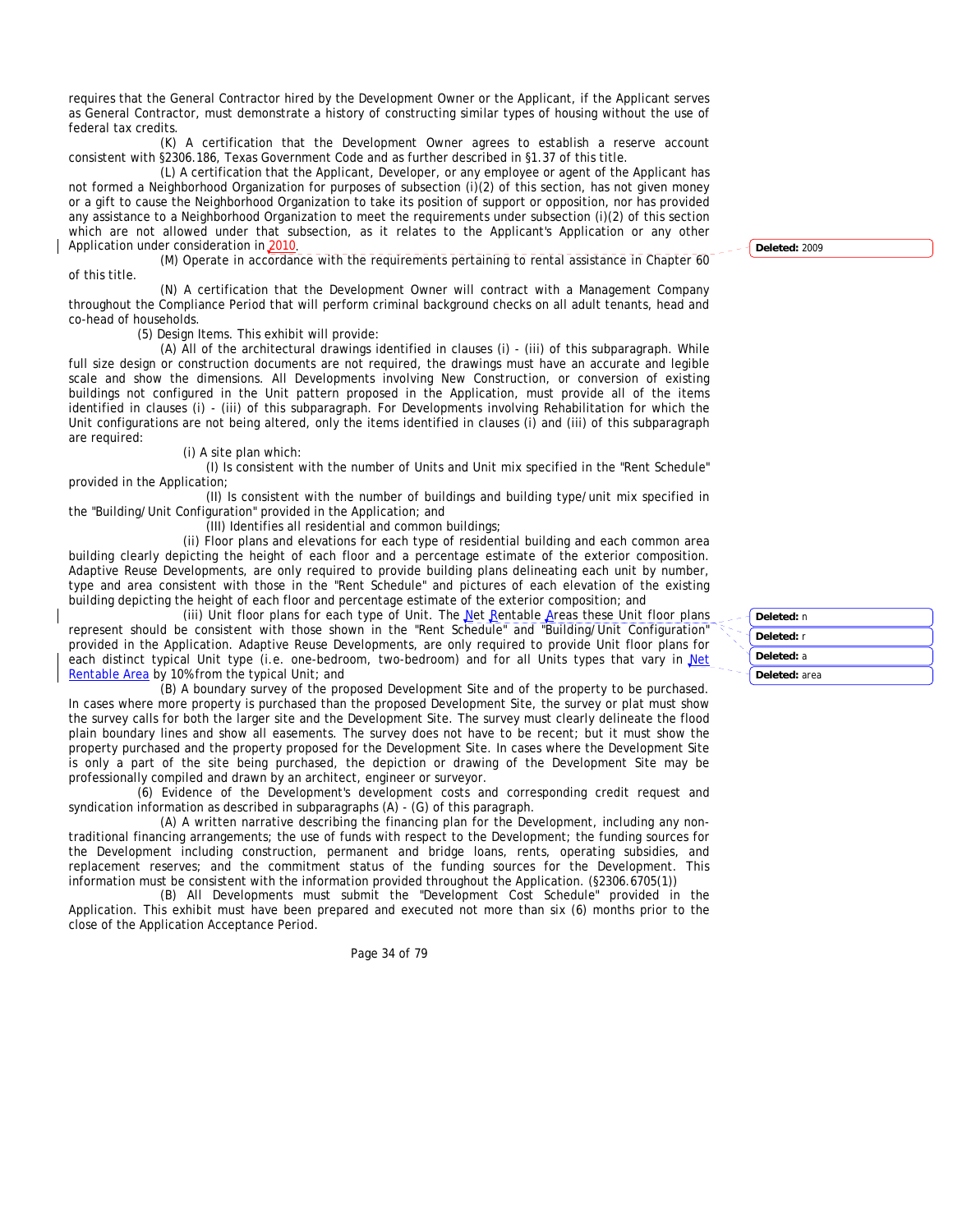(C) Provide a letter of commitment from a syndicator that, at a minimum, provides an estimate of the amount of equity dollars expected to be raised for the Development in conjunction with the amount of Housing Tax Credits requested for allocation to the Development Owner, including pay-in schedules, syndicator consulting fees and other syndication costs. No syndication costs should be included in the Eligible Basis. (§2306.6705(2) and (3))

(D) For Developments located in a Qualified Census Tract (QCT) as determined by the Secretary of HUD or otherwise qualifying for a 30% increase in Eligible Basis, pursuant to the Code, §42(d)(5)(C) or §50.6(h)(3) and (4) of this chapter, if permitted under §50.6(h) of this chapter, Applicants must submit a copy of the census map clearly showing that the proposed Development is located within a QCT. Census tract numbers must be clearly marked on the map, and must be identical to the QCT number stated in the Department's Reference Manual.

(E) Rehabilitation Developments (including reconstruction) and Adaptive Reuse must submit a Property Condition Assessment meeting the requirements of paragraph (14)(C) of this subsection.

(F) If offsite costs are included in the budget as a line item, or embedded in the site acquisition contract, or referenced in the utility provider letters, then the supplemental form "Off Site Cost Breakdown" must be provided.

(G) If projected site work costs include unusual or extraordinary items or exceed \$9,000 per Unit, then the Applicant must provide a detailed cost breakdown prepared by a Third Party engineer or architect, and a letter from a certified public accountant allocating which portions of those site costs should be included in Eligible Basis and which ones may be ineligible.

(7) Evidence of readiness to proceed as evidenced by at least one of the items under each of subparagraphs (A) - (D) of this paragraph:

(A) Evidence of Property control in the name of the Development Owner. If the evidence is not in the name of the Development Owner, then the documentation should reflect an expressed ability to transfer the rights to the Development Owner. All of the sellers of the proposed Property for the thirty-six (36) months prior to the first day of the Application Acceptance Period and their relationship, if any, to members of the Development team must be identified at the time of Application (not required at Pre-Application). One of the following items described in clauses (i) - (iii) of this subparagraph must be provided, and if the acquisition can be characterized as an identity of interest transaction as described in §1.32 of this title, items described in clause (iv) of this subparagraph must also be provided:

(i) A recorded warranty deed with corresponding executed settlement statement, unless required to submit items under clause (iv) of this subparagraph; or

(ii) A contract for lease (the minimum term of the lease must be at least forty-five (45) years) which is valid for the entire period the Development is under consideration for tax credits; or

(iii) A contract for sale, an exclusive option to purchase or a lease which is valid for the entire period the Development is under consideration for tax credits. For Tax Exempt Bond Development Applications, site control must be valid through December 1, 2009 with option to extend through March 1, 2010 (Applications submitted for lottery) or ninety (90) days from the date of the bond reservation with the option to extend through the scheduled TDHCA Board meeting at which the award of Housing Tax Credits will be considered (Applications not submitted for lottery). The potential expiration of site control does not warrant the Application being presented to the TDHCA Board prior to the scheduled meeting.

 $(iv)$  If the acquisition can be characterized as an identity of interest transaction, as described in §1.32 of this title, subclauses (I) - (III) of this clause, the Applicant must provide (not required at Pre-Application):

(I) Documentation of the original acquisition cost in the form of a settlement statement or, if a settlement statement is not available, the seller's most recent audited financial statement specifically indicating the asset value for the Development Site; and

(II) If the original acquisition cost evidenced by subclause (I) of this clause is less than the acquisition cost claimed in the Application;

(-a-) An appraisal meeting the requirements of paragraph (14)(D) of this subsection; and

(-b-) Any other verifiable costs of owning, holding, or improving the Property that, when added to the value from subclause (I) of this clause, justifies the Applicant's proposed acquisition amount.

(-1-) For land-only transactions, documentation of owning, holding or improving costs since the original acquisition date may include property taxes, interest expense, a calculated return on equity at a rate consistent with the historical returns of similar risks, the cost of any physical improvements

Page 35 of 79

**Deleted:** 49. **Deleted:** 49.

**Deleted:** 2008 **Deleted:** 2009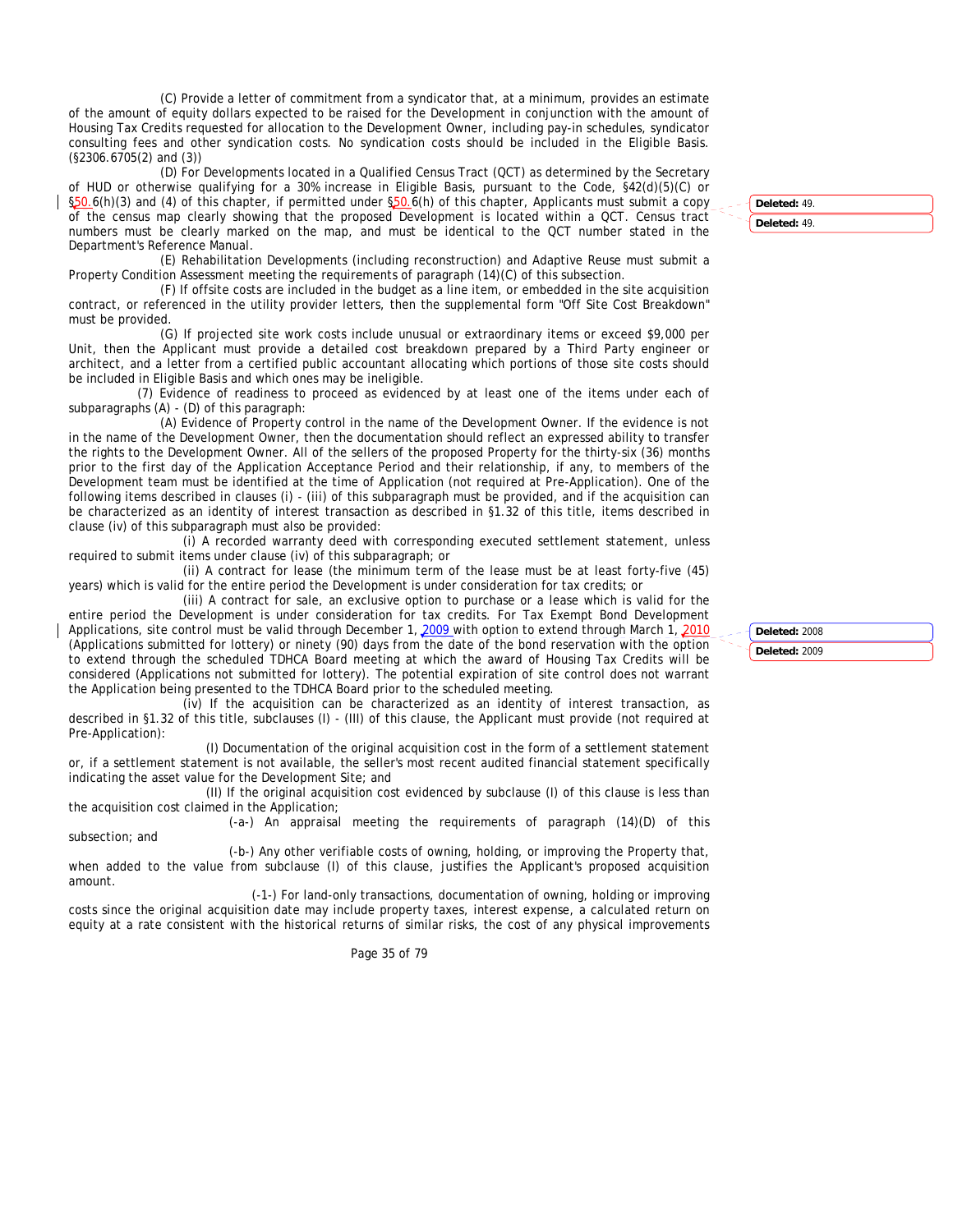made to the property, the cost of rezoning, replatting or developing the property, or any costs to provide or improve access to the property.

(-2-) For transactions which include existing buildings that will be rehabilitated or otherwise maintained as part of the Development, documentation of owning, holding, or improving costs since the original acquisition date may include capitalized costs of improvements to the property, a calculated return on equity at a rate consistent with the historical returns of similar risks, and allow the cost of exit taxes not to exceed an amount necessary to allow the sellers to be made whole in the original and subsequent investment in the property and avoid foreclosure.

(III) In no instance will the acquisition cost utilized by the underwriter exceed the lesser of the original acquisition cost evidenced by subclause (I) of this clause plus costs identified in subclause (II)(-b-) of this clause, or the "as-is" value conclusion evidenced by subclause (II)(-a-) of this clause.

(v) As described in clauses (ii) and (iii) of this subparagraph, property control must be continuous. Closing on the property is acceptable, as long as evidence is provided that there was no period in which control was not retained.

(B) Evidence from the appropriate local municipal authority that satisfies one of clauses (i) - (iii) of this subparagraph. Documentation may be from more than one department of the municipal authority and must have been prepared and executed not more than six (6) months prior to the close of the Application Acceptance Period. (§2306.6705(5))

(i) For New Construction, Adaptive Reuse or reconstruction Developments, a letter from the chief executive officer of the Local Political Subdivision or another local official with appropriate jurisdiction stating that (For Tax-Exempt Bond Applications the items in subclauses (I) - (III) of this clause must be submitted no later than fourteen (14) days prior to the Board meeting when the housing tax credits will be considered):

(I) The Development is located within the boundaries of a Local Political Subdivision which does not have a zoning ordinance; and either subclause (II) or (III) of this clause;

(II) The letter must state that the Development is consistent with a local consolidated plan, comprehensive plan, or other local planning document that addresses affordable housing; or

(III) The letter must state that there is a need for affordable housing, if no such planning document exists.

(ii) For New Construction or reconstruction Developments, a letter from the chief executive officer of the Local Political Subdivision or another local official with appropriate jurisdiction stating that:

(I) The Development is permitted under the provisions of the zoning ordinance that applies to the location of the Development; or

(II) The Applicant is in the process of seeking the appropriate zoning and has signed and provided to the political subdivision a release agreeing to hold the political subdivision and all other parties harmless in the event that the appropriate zoning is denied (§2306.6705(1)(B)). The Applicant must also provide at the time of Application a copy of the application for appropriate zoning filed with the local entity responsible for zoning approval and proof of delivery of that application in the form of a signed certified mail receipt, signed overnight mail receipt, or confirmation letter from said official. Final approval of appropriate zoning must be achieved and documentation of acceptable zoning for the Development, as proposed in the Application, must be provided to the Department at the time the Commitment Fee, or Determination Notice Fee, is paid. If this evidence is not provided with the Commitment Fee, any commitment of credits will be rescinded. No extensions may be requested for the deadline for submitting evidence of final approval of appropriate zoning.

(iii) For Rehabilitation Developments, documentation of current zoning is required. If the property is currently a non-conforming use as presently zoned, a letter from the chief executive officer of the political subdivision or another local official with appropriate jurisdiction which addresses the items in subclauses (I) - (IV) of this clause:

- (I) A detailed narrative of the nature of non-conformance;
- (II) The applicable destruction threshold;
- (III) Owner's rights to reconstruct in the event of damage; and

(IV) Penalties for noncompliance.

C) Evidence of interim and permanent financing sufficient to fund the proposed Total Housing Development Cost less any other funds requested from the Department and any other sources documented in the Application. Any local, state or federal financing identified in this section which restricts household incomes at any AMGI lower than restrictions required pursuant to the Rules must be identified in the Rent Schedule and the local, state or federal income restrictions must include corresponding rent levels that do not

Page 36 of 79

**Deleted:** if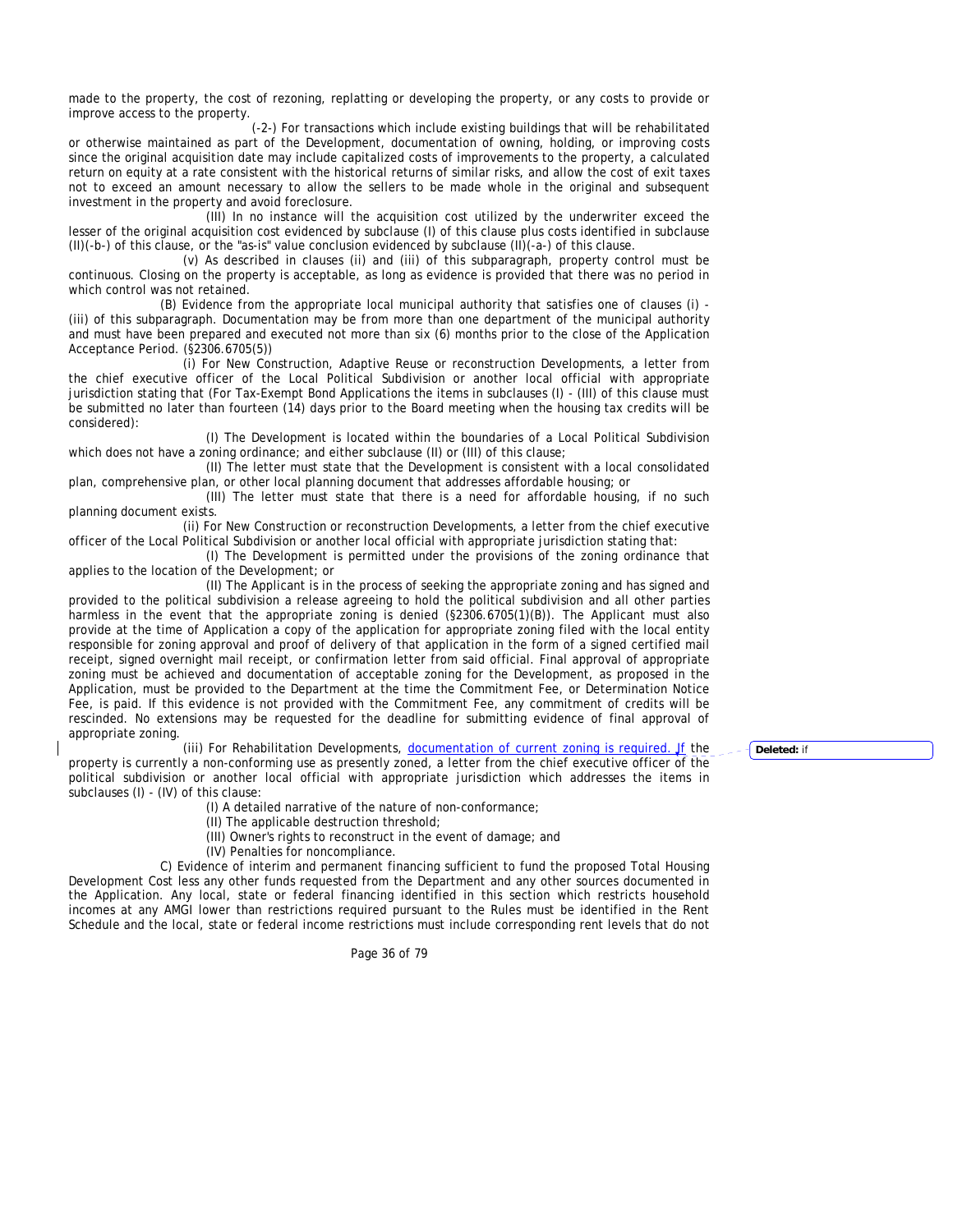exceed 30% of the income limitation in accordance with §42(g) of the Code. The income and corresponding rent restrictions will be imposed by the Housing Tax Credit LURA and monitored throughout the extended use period. Such evidence must be consistent with the sources and uses of funds represented in the Application and shall be provided in one or more of the following forms described in clauses (i) - (iv) of this subparagraph:

(i) Bona fide financing in place as evidenced by:

(I) A valid and binding loan agreement; and

(II) Deed(s) of trust in the name of the Development Owner as grantor; or

(III) For TRDO-USDA §515 Developments involving, an executed TRDO-USDA letter indicating TRDO-USDA has received a Consent Request, also referred to as a Preliminary Submittal, as described in 7 CFR §3560.406 and a copy of the original loan documents; or

(ii) Bona fide commitment or term sheet for the interim and permanent loans issued by a lending institution or mortgage company that is actively and regularly engaged in the business of lending money which is addressed to the Development Owner and which has been executed by the lender (the term of the loan must be for a minimum of fifteen (15) years with at least a thirty (30) year amortization). The commitment must state an expiration date and all the terms and conditions applicable to the financing including the mechanism for determining the interest rate, if applicable, and the anticipated interest rate and any required Guarantors. Such a commitment may be conditional upon the completion of specified due diligence by the lender and upon the award of tax credits; or

(iii) Any Federal, State or local gap financing, whether of soft or hard debt, must be identified at the time of Application as evidenced by:

(I) Evidence from the lending agency that an application for funding has been made;

(II) A term sheet which clearly describes the amount and terms of the funding, and the date by which the funding determination will be made and any commitment issued, must be submitted; and

(III) Evidence of application for funding from another Department program is not required except as indicated on the Uniform Application, as long as the Department funding is on a concurrent funding period with the Application submitted and the Applicant clearly indicates that such an Application has been filed as required by the Application Submission Procedures Manual; and

(IV) If the commitment from any funding source identified in this subparagraph has not been received by the date the Department's Commitment Notice is to be submitted, the Application will be reevaluated for financial feasibility. If the Application is infeasible without the funding source, the Commitment Notice may be rescinded; or

(iv) If the Development will be financed through more than 5% of Development Owner contributions, provide a letter from an Third Party CPA verifying the capacity of the Development Owner to provide the proposed financing with funds that are not otherwise committed together with a letter from the Development Owner's bank or banks confirming that sufficient funds are available to the Development Owner. Documentation must have been prepared and executed not more than six (6) months prior to the close of the Application Acceptance Period.

(D) Provide the documents in clauses (i) - (iii) of this subparagraph:

(i) A copy of the full legal description for the Development Site; and

(ii) A current valuation report from the county tax appraisal district and documentation of the current total property tax rate for the Development Site (unless the site is located on land that is not subject to federal, state or local property taxes); and

(iii) A copy of:

and

(I) The current title policy (or title status report if on Tribal Land) which shows that the ownership (or leasehold) of the Development Site is vested in the name of the Development Owner; or

(II) a current title commitment with the proposed insured matching the name of the Development Owner and the title of the Development Site vested in the name of the seller or lessor as indicated on the sales contract, option or lease;

(III) If the title policy, title status report, or commitment is more than six (6) months old as of the day the Application Acceptance Period closes, then a letter from the title company/Bureau of Indian Affairs indicating that nothing further has transpired on the policy, title status report or commitment.

(8) Evidence in the form of a certification of all of the notifications described in the subparagraphs of this paragraph. Such notices must be prepared in accordance with the "Public Notifications" certification provided in the Application.

(A) Evidence in the form of a certification that the Applicant met the requirements and deadlines identified in clauses (i) - (iii) of this subparagraph. Notification must not be older than three (3)

Page 37 of 79

**Deleted:** or from the Applicant indicating an intent to apply for funding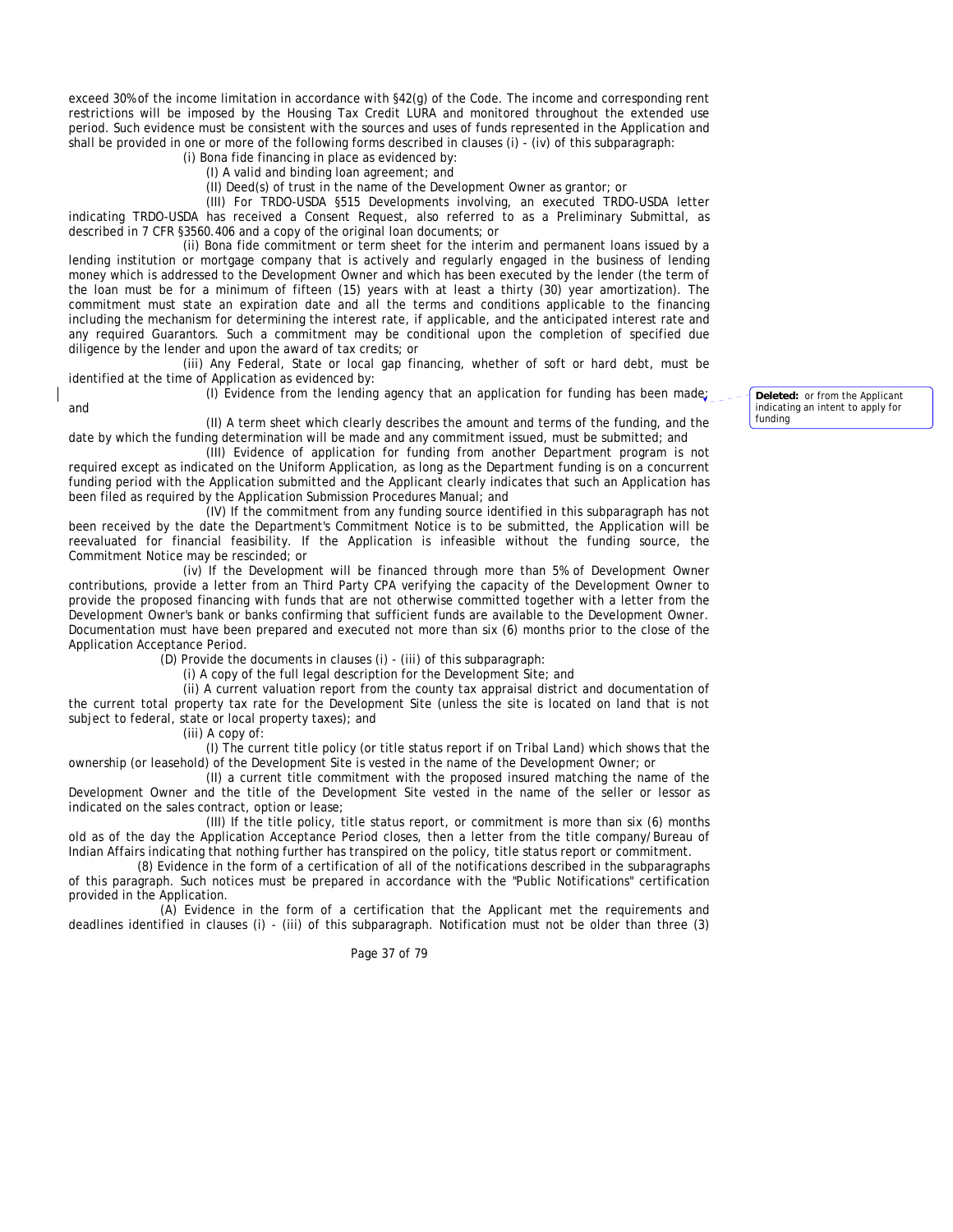months from the first day of the Application Acceptance Period. (§2306.6705(9)). If evidence of these notifications was submitted with the Pre-Application Threshold for the same Application and satisfied the Department's review of Pre-Application Threshold, then no additional notification is required at Application, except that re-notification is required by tax credit Applicants who have submitted a change in the Application, whether from Pre-Application to Application or as a result of an Administrative Deficiency that reflects a total Unit increase of greater than 10%, a total increase of greater than 10% for any given level of AMGI, or a change to the population being served (elderly, Intergenerational Housing or family). For Applications submitted for Tax-Exempt Bond Developments or Applications not applying for Tax Credits, but applying only under other Multifamily Programs (HOME, Housing Trust Fund, etc.), notifications and proof thereof must not be older than three (3) months prior to the date the Volume III of the Application is submitted.

(i) The Applicant must request a list of Neighborhood Organizations on record with the county and state whose boundaries include the proposed Development Site from local elected officials as follows:

(I) No later than January 20, 2010 for Competitive Housing Tax Credit Applications (or for Tax-Exempt Bond Applications, Rural Rescue, or Applications not applying for Tax Credits, but applying only for other Multifamily Programs such as HOME, Housing Trust Fund, etc., not later than fourteen (14) days prior to submission of the Threshold documentation), the Applicant must e-mail, fax or mail with registered receipt a completed "Neighborhood Organization Request" letter as provided in the Application to the local elected official for the city and county where the Development is proposed to be located. If the Development is located in an Area that has district based local elected officials, or both at-large and district based local elected officials, the request must be made to the city council member or county commissioner representing that district; if the Development is located an Area that has only at-large local elected officials, the request must be made to the mayor or county judge for the jurisdiction. If the Development is not located within a city or is located in the Extra Territorial Jurisdiction (ETJ) of a city, the county local elected official must be contacted. In the event that local elected officials refer the Applicant to another source, the Applicant must request Neighborhood Organizations from that source in the same format;

(II) If no reply letter is received from the local elected officials by February 19, 2010 (or For Tax-Exempt Bond Developments or Applications not applying for Tax Credits, but applying only for other Multifamily Programs such as HOME, Housing Trust Fund, etc., by seven (7) days prior to the submission of the Application), then the Applicant must certify to that fact in the "Application Notification Certification Form" provided in the Application;

(III) The Applicant must list all Neighborhood Organizations on record with the county or state whose boundaries include the proposed Development Site as outlined by the local elected officials, or that the Applicant has knowledge of as of the submission of the Application, in the "Application Notification Certification Form" provided in the Application.

(ii) Not later than the date the Application is submitted, notification must be sent to all of the following individuals and entities by e-mail, fax or mail with registered receipt return or similar tracking mechanism e-mail, fax or mail with registered receipt in the format required in the "Application Notification Template" provided in the Application. Developments located in an Extra Territorial Jurisdiction (ETJ) of a city are not required to notify city officials, however, are required to notify county officials. Evidence of Notification is required in the form of a certification in the "Application Notification Certification Form" provided in the Application, although it is encouraged that Applicants retain proof of delivery of the notifications, to the persons or entities prescribed in subclauses (I) - (IX) of this clause, in the event that the Department requires proof of Notification. Evidence of proof of delivery is demonstrated by signed receipt for mail or courier delivery and confirmation of receipt by recipient for facsimile and electronic mail. Officials to be notified are those officials in office at the time the Application is submitted.

(I) Neighborhood Organizations on record with the state or county whose boundaries include the proposed Development Site as identified in clause (i)(III) of this subparagraph.

Development;

Development;

(II) Superintendent of the school district containing the Development;

(III) Presiding officer of the board of trustees of the school district containing the

(IV) Mayor of the Governing Body of any municipality containing the Development;

(V) All elected members of the Governing Body of any municipality containing the

(VI) Presiding officer of the Governing Body of the county containing the Development;

Page 38 of 79

**Deleted:** 20 **Deleted:** 2009

**Deleted:** 2009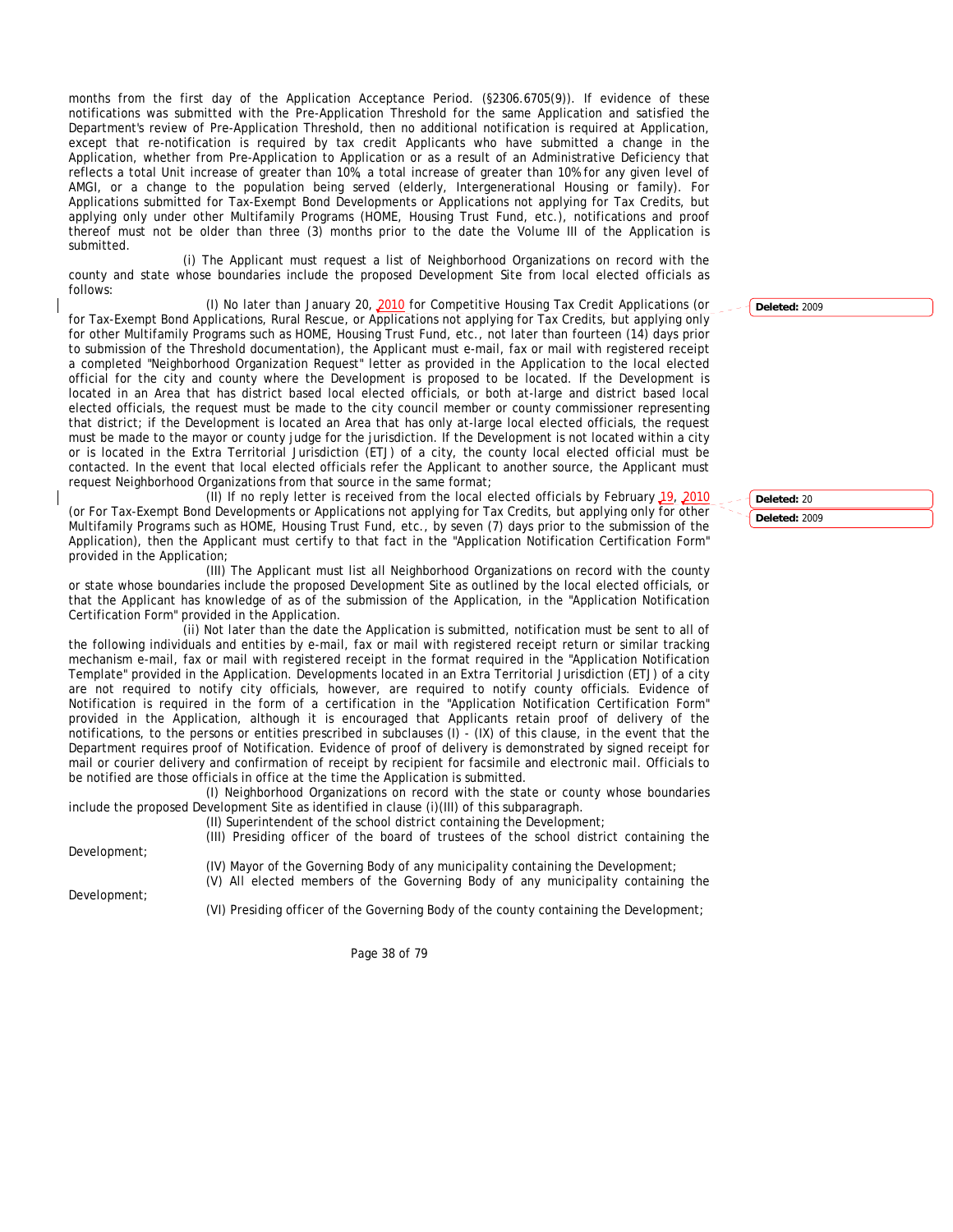Development;

(VII) All elected members of the Governing Body of the county containing the

(VIII) State senator of the district containing the Development; and

(IX) State representative of the district containing the Development.

(iii) Each such notice must include, at a minimum, all of the following:

(I) The Applicant's name, address, individual contact name and phone number;

(II) The Development name, address, city and county;

(III) A statement informing the entity or individual being notified that the Applicant is

submitting a request for Housing Tax Credits with the Texas Department of Housing and Community Affairs;

(IV) Statement of whether the Development proposes New Construction, reconstruction, Adaptive Reuse or Rehabilitation;

(V) The type of Development being proposed (single family homes, duplex, apartments, townhomes, high-rise etc.) and population being served (family, Intergenerational Housing or elderly);

(VI) The approximate total number of Units and approximate total number of low-

income Units;

(VII) The approximate percentage of Units serving each level of AMGI (e.g. 20% at 50% of AMGI, etc.) and the approximate percentage of Units that are market rate;

(VIII) The number of Units and proposed rents (less utility allowances) for the lowincome Units and the number of Units and the proposed rents for any market rate Units. Rents to be provided are those that are effective at the time of the Application, which are subject to change as annual changes in the area median income occur; and

(IX) The expected completion date if credits are awarded.

(B) Signage on Property or Alternative. A Public Notification Sign shall be installed on the Development Site prior to the date the Application is submitted unless prohibited by local ordinance or code or restrictive covenants. Scattered site Developments must install a sign on each non-contiguous Development Site. For Competitive Housing Tax Credit Applications the date, time and location of the public hearing, as published by the Department and closest to the Development Site, must be included on the sign. For Tax-Exempt Bond Developments, regardless of the Priority of the Application or the Issuer, the sign must be installed within thirty (30) days of the Department's receipt of Volumes I and II. The date, time and location of the bond Tax Exempt Fiscal Responsibility Act (TEFRA) public hearing must be included on the sign no later than thirty (30) days prior to the scheduled public hearing. Evidence submitted with the Application must include photographs of the site with the installed sign. The sign must be at least 4 feet by 8 feet in size and located within twenty (20) feet of, and facing, the main road adjacent to the site. The sign shall be continuously maintained on the site until the day that the Board takes final action on the Application for the Development. The information and lettering on the sign must meet the minimum requirements identified in the Application. For Tax-Exempt Bond Developments, regardless of the issuer, the Applicant must certify to the fact that the sign was installed within thirty (30) days of submission and the date, time and location of the TEFRA hearing is indicated on the sign at least thirty (30) days prior to the date of the scheduled hearing. In areas where the Public Notification Sign is prohibited by local ordinance or code or restrictive covenant, an alternative to installing a Public Notification Sign and at the same required time, the Applicant shall, mail written notification to those addresses described in either clause (i) or (ii) of this subparagraph. This written notification must include the information otherwise required for the sign as provided in the Application. The final Application must include a map of the proposed Development Site and mark the distance required by clause (i) or (ii) of this subparagraph, up to 1,000 feet, showing street names and addresses; a list of all addresses the notice was mailed to; an exact copy of the notice that was mailed; and a certification that the notice was mailed through the U.S. Postal Service and stating the date of mailing. If Public Notification Sign is prohibited by local ordinance or code or restrictive covenant, evidence of the applicable ordinance or code or restrictive covenant must be submitted in the Application.

(i) All addresses required for notification by local zoning notification requirements. For example, if the local zoning notification requirement is notification to all those addresses within 200 feet, then that would be the distance used for this purpose; or

(ii) For Developments located in communities that do not have zoning, communities that do not require a zoning notification or those located outside of a municipality, all addresses located within 1,000 feet of any part of the proposed Development Site.

(C) If any of the Units in the Development are occupied at the time of Application, then the Applicant must certify that it has notified each tenant at the Development of all the information otherwise

Page 39 of 79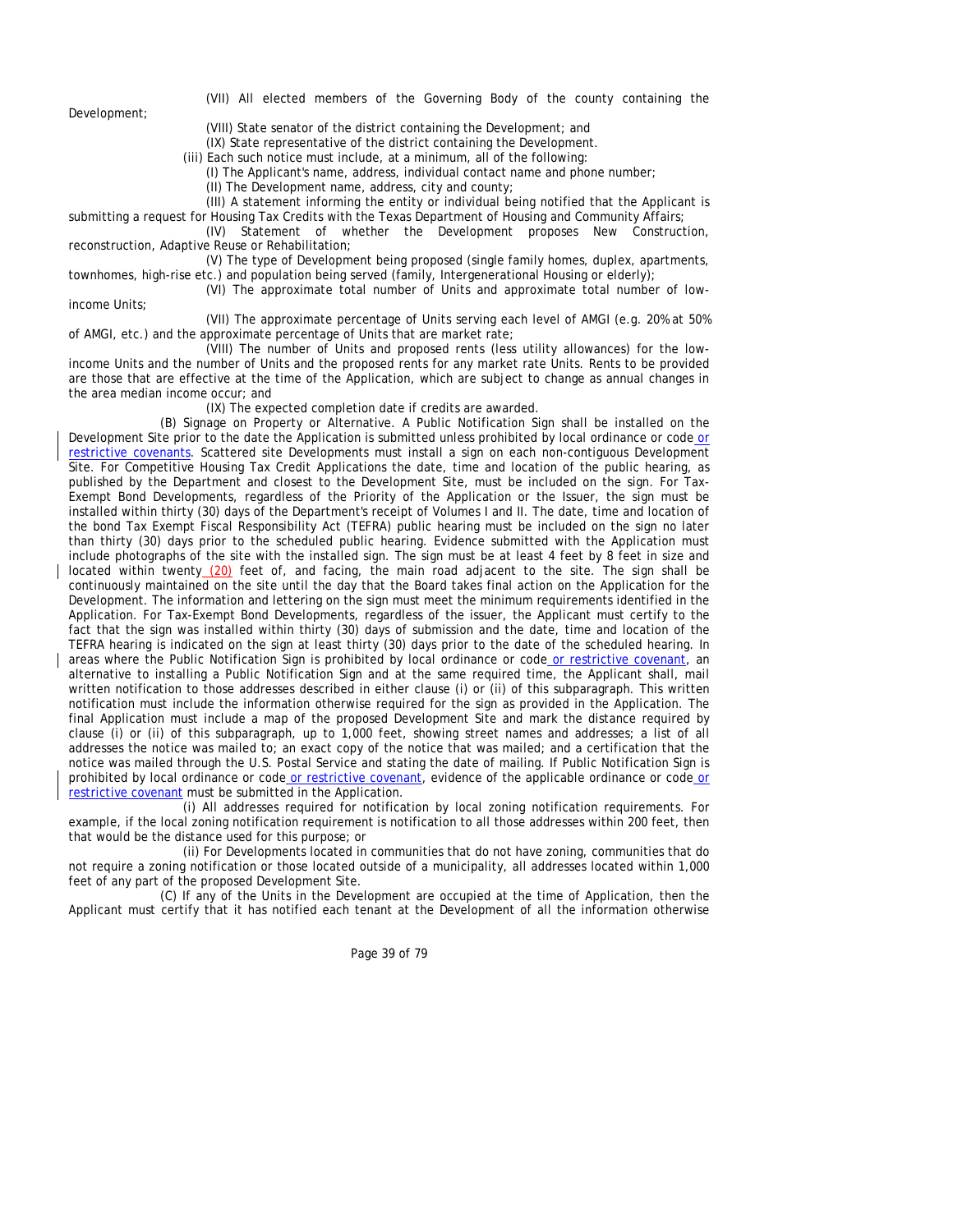required on the sign, including the Department's public hearing schedule for comment on submitted Applications.

(9) Evidence of the Development's proposed ownership structure and the Applicant's previous experience as described in subparagraphs (A) - (D) of this paragraph.

(A) Chart which clearly illustrates the complete organizational structure of the final proposed Development Owner and of any Developer or Guarantor, providing the names and ownership percentages of all Persons having an ownership interest in the Development Owner or the Developer or Guarantor, as applicable, whether directly or through one or more subsidiaries. Nonprofit entities, public housing authorities, publicly traded corporations, individual board members, and executive directors must be included in this exhibit and trusts must list all beneficiaries or provide evidence that the structure of the trust does not allow the beneficiaries to access the funds of the trust.

 (B) Each Applicant, Development Owner, Developer or Guarantor, or any entity shown on an organizational chart as described in subparagraph (A) of this paragraph that has ownership interest in the Development Owner, Developer or Guarantor, shall provide the following documentation, as applicable:

(i) For entities that are not yet formed but are to be formed either in or outside of the state of Texas, a certificate of reservation of the entity name from the Texas Secretary of State; or

(ii) For existing entities whether formed in or outside of the state of Texas, evidence that the entity has the authority to do business in Texas or has applied for such authority in the form of a Certificate of Filing from the Texas Secretary of State.

(C) Evidence that each entity shown on the organizational chart described in subparagraph (A) of this paragraph that has ownership interest in the Development Owner, Developer or Guarantor, has provided a copy of the completed and executed Previous Participation and Background Certification Form to the Department. Nonprofit entities, public housing authorities and publicly traded corporations are required to submit documentation for the entities involved; documentation for individual board members and executive directors is required for this exhibit. Any Person receiving more than 10% of the Developer fee will also be required to submit documents for this exhibit. The 2010 versions of these forms, as required in the Uniform Application, must be submitted. Units of local government are also required to submit this document. The form must include a list of all developments that are, or were, previously under ownership or Control of the Person. All participation in any TDHCA funded or monitored activity, including non-housing activities, must be disclosed.

(D) Evidence, in the form of a certification, that one of the Development Owner's General Partners, the Developer or their Principals has a record of successfully constructing or developing residential units in the capacity of owner, General Partner or Developer. Evidence must be a certification from the Department that the Person with the experience satisfies this exhibit, as further described under subsection (g)(1) of this section. Applicants must request this certification at least fourteen (14) days prior to the close of the Application Acceptance Period. Applicants must ensure that the Person whose name is on the certification appears in the organizational chart provided in subparagraph (A) of this paragraph.

10) Evidence of the Development's projected income and operating expenses as described in subparagraphs (A) - (D) of this paragraph:

(A) All Developments must provide a 30-year proforma estimate of operating expenses and supporting documentation used to generate projections (operating statements from comparable properties);

(B) If rental assistance, an operating subsidy, an annuity, or an interest rate reduction payment is proposed to exist or continue for the Development, any related contract or other agreement securing those funds or proof of application for such funds must be provided, which at a minimum identifies the source and annual amount of the funds, the number of Units receiving the funds, and the term and expiration date of the contract or other agreement; (§2306.6705(4))

(C) Applicant must provide documentation from the source of the "Utility Allowance" estimate used in completing the Rent Schedule provided in the Application. This exhibit must clearly indicate which utility costs are included in the estimate;

(D) Occupied Developments undergoing Rehabilitation must also submit the items described in clauses (i) - (iv) of this subparagraph;

(i) The items in subclauses (I) and (II) of this clause are required unless the current property owner is unwilling to provide the required documentation. In that case, submit a signed statement as to the Applicant's inability to provide all documentation as described:

(I) Submit at least one of the following:

**Deleted:** ;

**Deleted:** 9

Page 40 of 79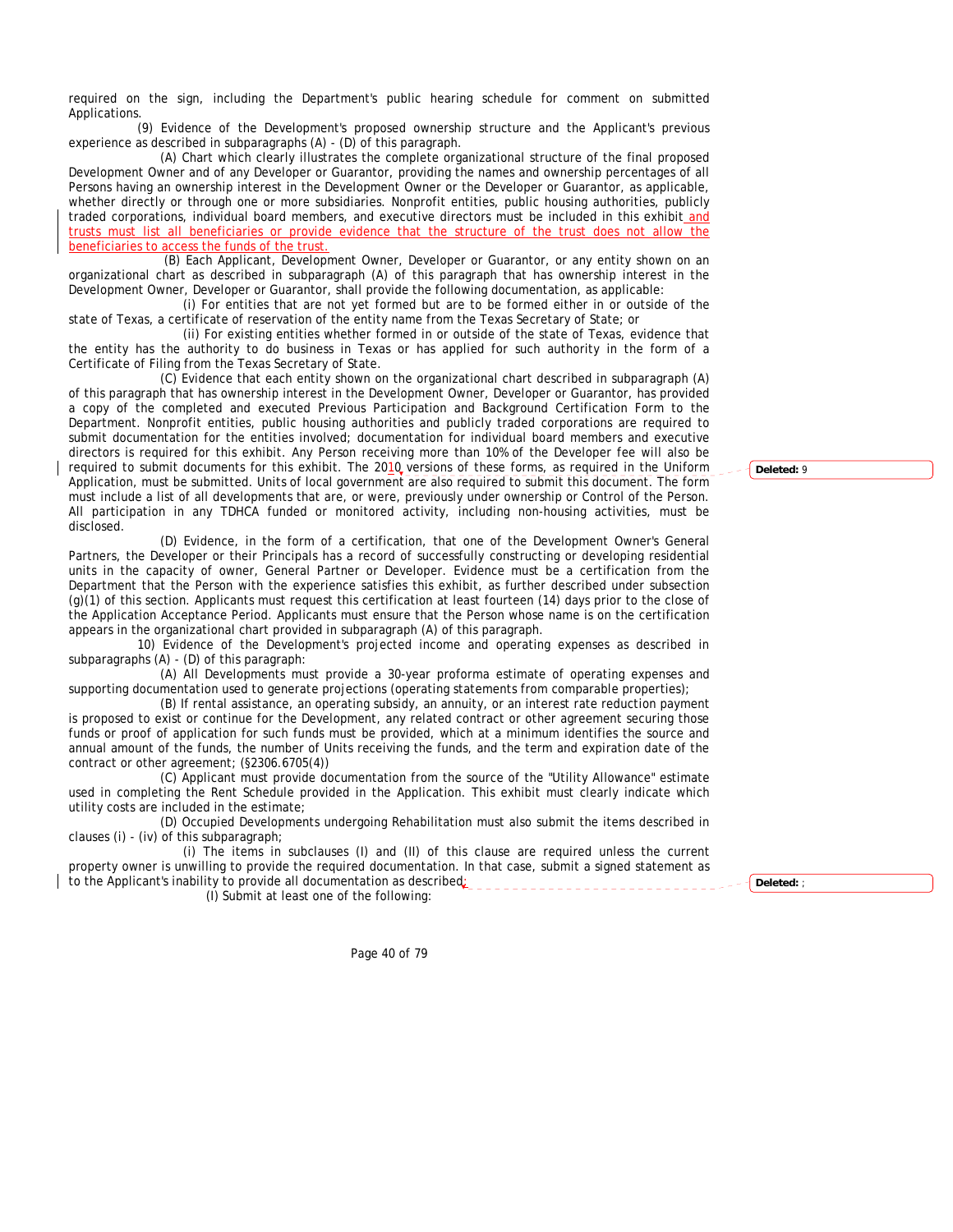(-a-) Historical monthly operating statements of the subject Development for twelve (12) consecutive months ending not more than three (3) months from the first day of the Application Acceptance Period;

(-b-) The two most recent consecutive annual operating statement summaries;

(-c-) The most recent consecutive six (6) months of operating statements and the most recent available annual operating summary;

(-d-) All monthly or annual operating summaries available and a written statement from the seller refusing to supply any other summaries or expressing the inability to supply any other summaries, and any other supporting documentation used to generate projections may be provided; and

(II) A rent roll not more than six (6) months old as of the first day the Application Acceptance Period, that discloses the terms and rate of the lease, rental rates offered at the date of the rent roll, Unit mix, tenant names or vacancy, and dates of first occupancy and expiration of lease;

(ii) A written explanation of the process used to notify and consult with the tenants in preparing the Application; (§2306.6705(6))

(iii) For Intergenerational Housing Applications or Qualified Elderly Developments, identification of the number of existing tenants qualified under the target population elected under this title;

(iv) A relocation plan outlining relocation requirements and a budget with an identified funding source; and (§2306.6705(6))

(v) If applicable, evidence that the relocation plan has been submitted to the appropriate legal or governmental agency. (§2306.6705(6))

(11) Applications involving Nonprofit General Partners and Qualified Nonprofit Developments.

(i) An IRS determination letter which states that the nonprofit organization is a  $\S501(c)(3)$ 

(A) All Applications involving a nonprofit General Partner, regardless of the Set-Aside applied under, in which the Development will receive some financial or tax benefit for the involvement of the nonprofit General Partner, must submit all of the documents described in clauses (i) and (ii) of this subparagraph and indicate the nonprofit status on the carryover documentation and IRS Forms 8609: (§2306.6706)

or (4) entity; and

(ii) The "Nonprofit Participation Exhibit."

(B) Additionally, all Applications applying under the Nonprofit Set-Aside, established under §50.7(b)(1) of this chapter, must also provide the following information with respect to the Qualified Nonprofit Organization as described in clauses (i) - (iii) of this subparagraph.

(i) A Third Party legal opinion stating:

(I) That the nonprofit organization is not affiliated with or Controlled by a for-profit organization and the basis for that opinion; and

(II) That the nonprofit organization is eligible, as further described, for a Housing Credit Allocation from the Nonprofit Set-Aside and the basis for that opinion. Eligibility is contingent upon the non-profit organization Controlling the Development, or if the organization's Application is filed on behalf of a limited partnership, or limited liability company, the Qualified Nonprofit Organization must be the controlling Managing Member; and otherwise meet the requirements of the Code, §42(h)(5); and

(III) That one of the exempt purposes of the nonprofit organization is to provide lowincome housing; and

(IV) That the nonprofit organization prohibits a member of its board of directors, other than a chief staff member serving concurrently as a member of the board, from receiving material compensation for service on the board; and

(V) That the Qualified Nonprofit Development will have the nonprofit entity or its nonprofit Affiliate or subsidiary be the Developer or co-Developer as evidenced in the development agreement; and

(ii) A copy of the nonprofit organization's most recent audited financial statement; and

(iii) Evidence in the form of a certification that a majority of the members of the nonprofit organization's board of directors principally reside:

(I) In this state, if the Development is located in a Rural Area; or

(II) Not more than ninety (90) miles from the Development, if the Development is not

located in a Rural Area.

(12) Applicants applying for acquisition credits must provide:

(A) An appraisal meeting the requirements of paragraph (14)(D) of this subsection; and (B) An "Acquisition of Existing Buildings Form."

Page 41 of 79

**Formatted:** Normal (Web), Justified, Indent: First line: 54 pt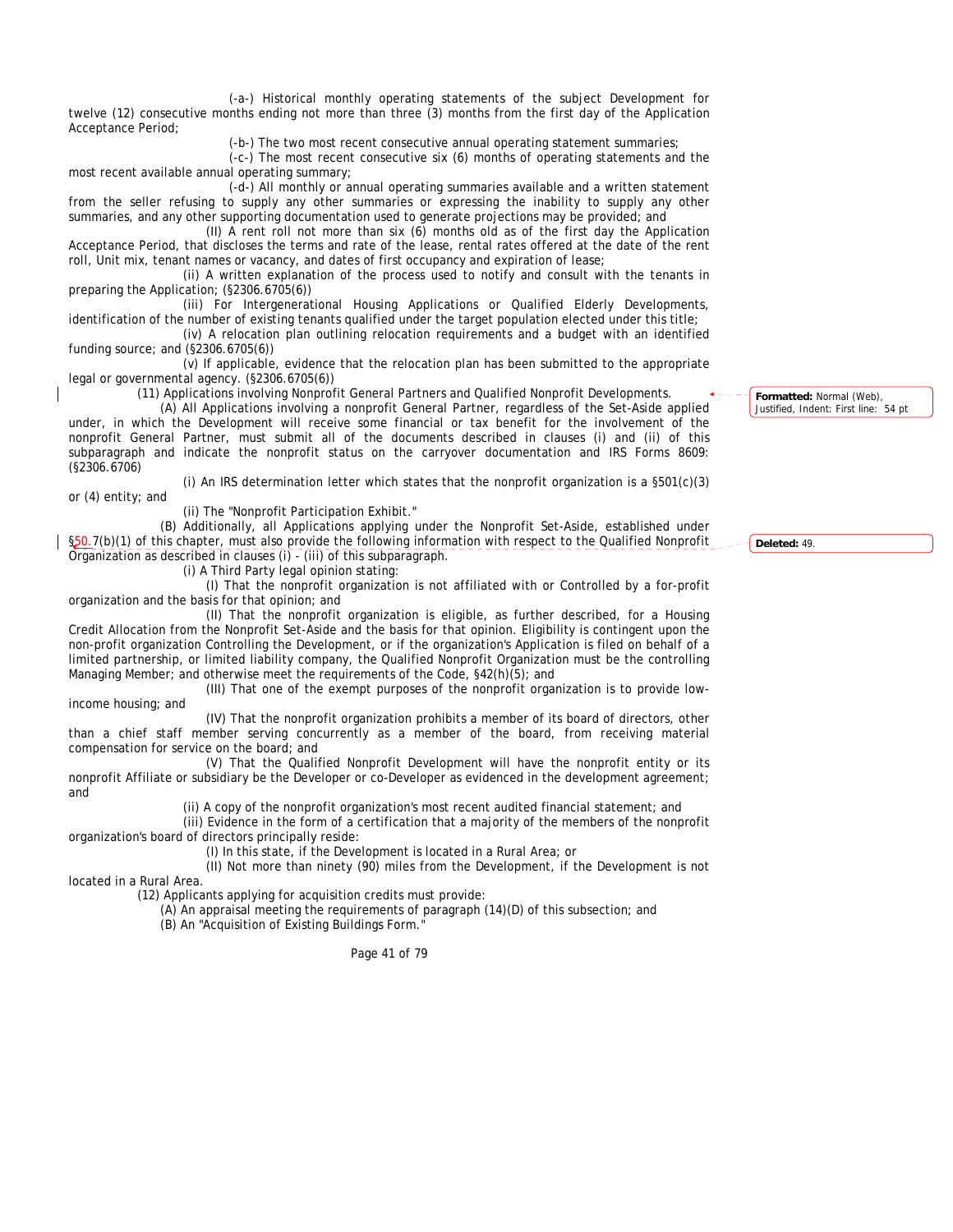(13) Authorization to Release Credit Information. The authorization to release credit information must be unbound and clearly labeled. An Authorization to Release Credit Information" must be completed and signed for any General Partner, Developer or Guarantor and any Person that has an ownership interest of 10% or more in the Development Owner, General Partner, Developer, or Guarantor. Nonprofit entities, public housing authorities and publicly traded corporations are only required to submit documentation for the entities involved; documentation for individual board members and executive directors is not required for this exhibit.

 (14) Supplemental Threshold Reports. All Applications must include documents under subparagraphs (A) and (B) of this paragraph. If required under paragraph (6) of this subsection, a Property Condition Assessment as described in subparagraph (C) of this paragraph must be submitted. If required under paragraph (7) or (12) of this subsection, an appraisal as described in subparagraph (D) of this paragraph must be submitted. All submissions must meet the requirements stated in subparagraphs (E) - (G) of this paragraph. (A) A Phase I Environmental Site Assessment (ESA) report:

(i) Prepared by a qualified Third Party;

(ii) Dated not more than twelve (12) months prior to the first day of the Application Acceptance Period. In the event that a Phase I Environmental Site Assessment on the Development is more than twelve (12) months old prior to the first day of the Application Acceptance Period, the Applicant must supply the Department with an updated letter or updated report dated not more than three (3) months prior to the first day of the Application Acceptance Period from the Person or organization which prepared the initial assessment confirming that the site has been re-inspected and reaffirming the conclusions of the initial report or identifying the changes since the initial report;

(iii) Prepared in accordance with the Department's Environmental Site Assessment Rules and Guidelines, §1.35 of this title; and

(iv) Developments whose funds have been obligated by TRDO-USDA will not be required to supply this information; however, the Applicants of such Developments are hereby notified that it is their responsibility to ensure that the Development is maintained in compliance with all state and federal environmental hazard requirements.

(B) A comprehensive Market Analysis report:

(i) Prepared by a Third Party Qualified Market Analyst approved by the Department in accordance with the approval process outlined in the Market Analysis Rules and Guidelines, §1.33 of this title;

(ii) Dated not more than six (6) months prior to the first day of the Application Acceptance Period. In the event that a Market Analysis is more than six (6) months old prior to the first day of the Application Acceptance Period, the Applicant must supply the Department with an updated Market Analysis from the Person or organization which prepared the initial report; however the Department will not accept any Market Analysis which is more than twelve (12) months old as of the first day of the Application Acceptance Period;

(iii) Prepared in accordance with the methodology prescribed in the Department's Market Analysis Rules and Guidelines, §1.33 of this title; and

(iv) For Applications in the TRDO-USDA Set-Aside proposing acquisition and Rehabilitation with residential structures at or above 80% occupancy at the time of Application Submission, the appraisal, required under paragraph (7) or (12) of this subsection and prepared in accordance with the Uniform Standards of Professional Appraisal Practice and the Department's Appraisal Rules and Guidelines, §1.34 of this title, will satisfy the requirement for a Market Analysis; however the Department may request additional information as needed. (§2306.67055, §42(m)(1)(A)(iii))

(C) A Property Condition Assessment (PCA) report (required for Rehabilitation, reconstruction and Adaptive Reuse Developments):

(i) Prepared by a qualified Third Party;

(ii) Dated not more than six (6) months prior to the first day of the Application Acceptance

Period;

(iii) Prepared in accordance with the Department's Property Condition and Assessment Rules and Guidelines, §1.36 of this title; and

(iv) For Developments which require a capital needs assessment from TRDO-USDA, the capital needs assessment may be substituted and may be more than six (6) months old, as long as TRDO-USDA has confirmed in writing that the existing capital needs assessment is still acceptable and it meets the requirements of §1.36 of this title.

(D) An appraisal report:

(i) Prepared by a qualified Third Party;

Page 42 of 79

**Deleted:** Evidence of Financial Statement and

**Deleted:** financial statements and

**Deleted:** "Financial Statement and

**Deleted:** (A) Financial statements for an individual must not be older than six (6) months from the first day of the Application Acceptance Period. ¶

**Deleted:** (B) Financial statements for partnerships or corporations should be for the most recent fiscal year ended ninety (90) days from the first day of the Application Acceptance Period. An audited financial statement should be provided, if available, and all partnership or corporate financials must be certified. Financial statements are required for an entity even if the entity is wholly-owned by a Person who has submitted this document as an individual. ¶

**Deleted:** (C) Entities that have not yet been formed and entities that have been formed recently but have no assets, liabilities, or net worth are not required to submit this documentation, but must submit a statement with their Application that this is the case. ¶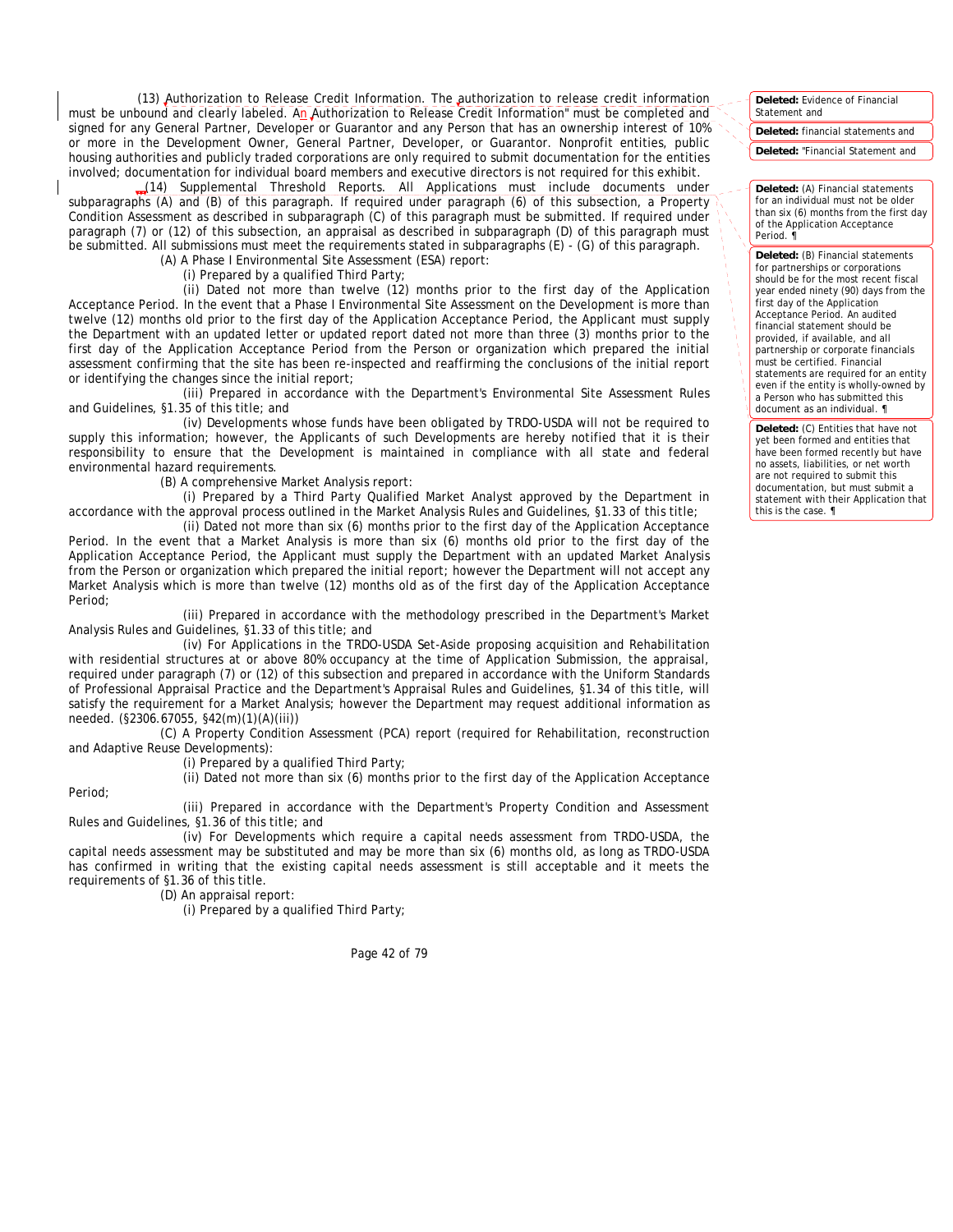(ii) Dated not more than six (6) months prior to the first day of the Application Acceptance Period. In the event that an appraisal is more than six (6) months old prior to the first day of the Application Acceptance Period, the Applicant must supply the Department with an updated appraisal from the Person or organization which prepared the initial report; however the Department will not accept any appraisal which is more than twelve (12) months old as of the first day of the Application Acceptance Period;

(iii) Prepared in accordance with the Uniform Standards of Professional Appraisal Practice and the Department's Appraisal Rules and Guidelines, §1.34 of this title; and

(iv) For Developments that require an appraisal from TRDO-USDA, the appraisal may be more than six (6) months old, as long as TRDO-USDA has confirmed in writing that the existing appraisal is still acceptable.

(E) Inserted at the front of each of these reports must be a transmittal letter from the individual preparing the report that states that the Department is granted full authority to rely on the findings and conclusions of the report. The transmittal letter must also state the report preparer has read and understood the Department rules specific to the report found at §§1.33 - 1.36 of this title.

(F) All Applicants acknowledge by virtue of filing an Application that the Department is not bound by any opinion expressed in the report. The Department may determine from time to time that information not required in the Department's Rules and Guidelines will be relevant to the Department's evaluation of the need for the Development and the allocation of the requested Housing Credit Allocation Amount. The Department may request additional information from the report provider or revisions to the report to meet this need. In instances of non-response by the report provider, the Department may substitute in-house analysis.

(G) The requirements for each of the reports identified in subparagraphs (A) - (C) of this paragraph can be satisfied in either of the methods identified in clause (i) or (ii) of this subparagraph and meet the requirements of clause (iii) of this subparagraph.

(i) Upon Application submission, the documentation for each of these exhibits may be submitted in its entirety; or

(ii) Upon Application submission, the Applicant may provide evidence in the form of an executed engagement letter with the party performing each of the individual reports that the required exhibit has been commissioned to be performed and that the delivery date will be no later than April 1, 2010. In addition to the submission of the engagement letter with the Application, a map must be provided that reflects the Qualified Market Analyst's intended market area. Subsequently, the entire exhibit must be submitted on or before 5:00 p.m. CDT, April 1, 2010. If the entire exhibit is not received by that time, the Application will be terminated and will be removed from consideration;

(iii) A single hard copy of the report and a searchable soft copy in the format of a single file containing all information and exhibits in the hard copy report, presented in the order they appear in the hard copy report on a CD-R clearly labeled with the report type, Development name, and Development location are required.

(15) Self-Scoring. Applicant's self-score must be completed on the "Application Self-Scoring Form." An Applicant may not adjust the Application Self Scoring Form, after the submission of the Application, without a request from the Department as a result of an Administrative Deficiency.

(i) **Selection Criteria**. All Applications will be scored and ranked using the point system identified in this subsection. Unless otherwise stated, do not round calculations. Points other than those provided in paragraphs (2) and (6) of this subsection will not be awarded unless requested in the Self Scoring Form. All Applications, with the exception of TRDO-USDA Applications, must receive a final score totaling a minimum of 118, not including any points awarded or deducted pursuant to paragraphs (2) and (6) of this subsection to be eligible for an allocation of Housing Tax Credits. Maximum Total Points: 240.

(1) Financial Feasibility of the Development. Financial Feasibility of the Development based on the supporting financial data required in the Application that will include a Development underwriting pro forma from the permanent or construction lender. (§2306.6710(b)(1)(A)). Applications may qualify to receive 28 points for this item. No partial points will be awarded. Evidence will include the documentation required for this exhibit, as reflected in the Application submitted, in addition to the commitment letter required under subsection (h)(7)(C) of this section. The supporting financial data shall include:

(A) A fifteen year pro forma prepared by the permanent or construction lender:

(i) Specifically identifying each of the first five (5) years and every fifth year thereafter; (ii) Specifically identifying underlying assumptions including, but not limited to general

growth factor applied to income and expense; and

Page 43 of 79

**Deleted:** 2009

**Deleted:** 2009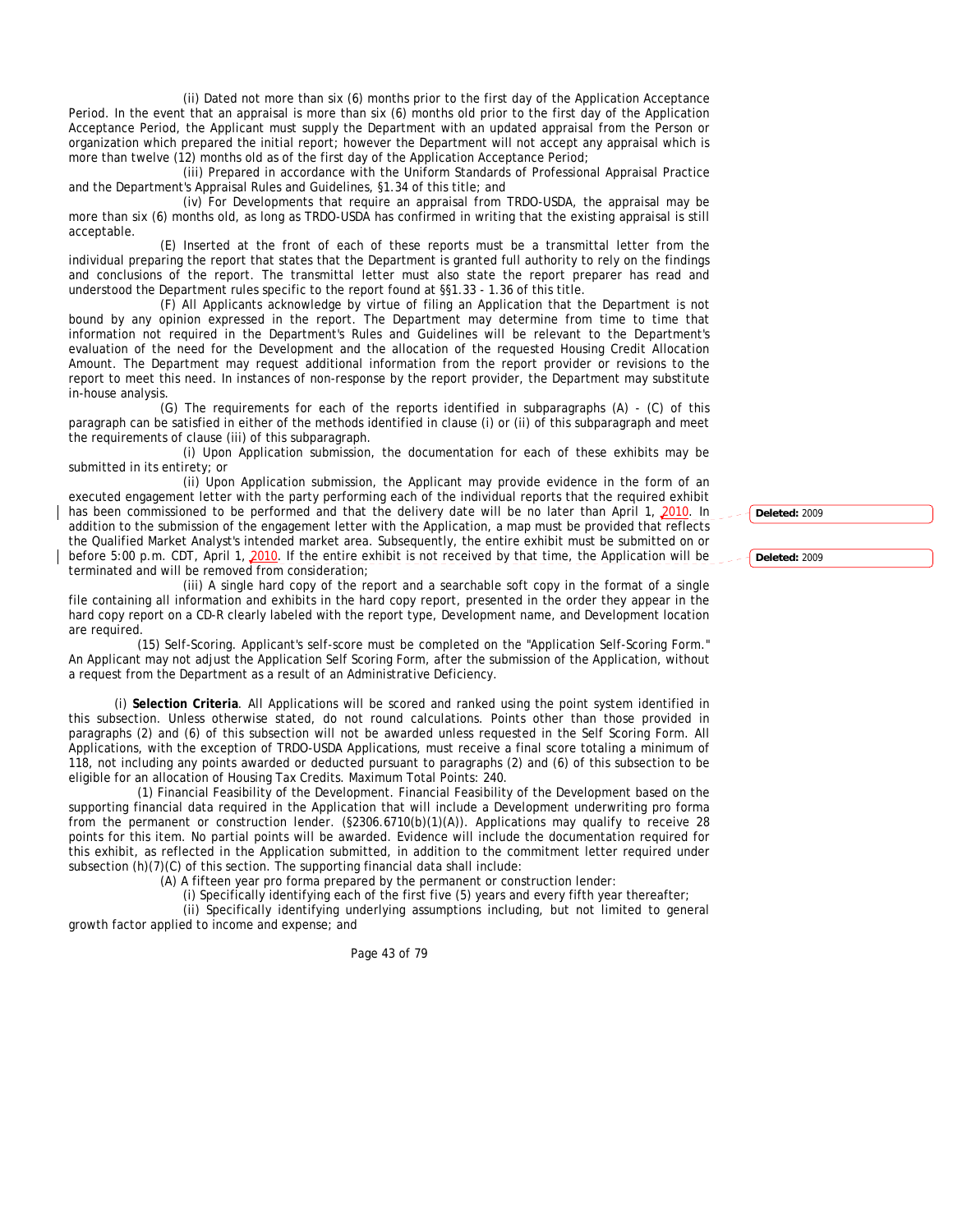(iii) Indicating that the Development maintains a minimum 1.15 debt coverage ratio throughout the initial fifteen (15) years proposed for all third party lenders that require scheduled repayment; and

(B) A statement in the commitment letter, or other form deemed acceptable by the Department, indicating that the lender's assessment finds that the Development will be feasible for fifteen (15) years.

(C) For Developments receiving financing from TRDO-USDA, the form entitled "Sources and Uses Comprehensive Evaluation for Multi-Family Housing Loans" or other form deemed acceptable by the Department shall meet the requirements of this section.

(2) Quantifiable Community Participation from Neighborhood Organizations on Record with the State or County and Whose Boundaries Contain the Proposed Development Site. Points will be awarded based on written statements of support or opposition from Neighborhood Organizations on record with the state or county in which the Development is to be located and whose boundaries contain the proposed Development site. (§2306.6710(b)(1)(B); §2306.6725(a)(2)). It is possible for points to be awarded or deducted based on written statements from organizations that were not identified by the process utilized for notification purposes under subsection (h)(8)(A)(ii) of this section if the organization provides the information and documentation required in subparagraphs (A) - (C) of this paragraph. It is also possible that neighborhood organizations that were initially identified as appropriate organizations for purposes of the notification requirements will subsequently be determined by the Department not to meet the requirements for scoring. If an organization is determined not to be qualified under this paragraph, the organization may qualify under paragraph (18)(B) of this subsection.

(A) Basic Submission Requirements for Scoring. Each Neighborhood Organization may submit one letter (and enclosures) that represents the organization's input. In order to receive a point score, the letter (and enclosures) must be received, by the Department, or postmarked, if mailed by the U.S. Postal Service, no later than March 1, 2010, for letters relating to Applications that submitted a Pre-Application, or April 1, 2010 if a Pre-Application was not submitted. Letters should be addressed to the Texas Department of Housing and Community Affairs, "Attention: Director of Multifamily Finance (Neighborhood Input)." Letters received after the applicable deadline will be summarized for the Board's information and consideration, but will not affect the score for the Application. The organization's letter (and enclosures) must:

(i) State the name and location of the proposed single Development;

(ii) Certify that the letter is signed by the persons with the authority to sign on behalf of the neighborhood organization, and provide:

(I) the street and/or mailing addresses;

(II) day and evening phone numbers;

(III) and e-mail addresses and/or facsimile numbers for the signers of the letter and one additional contact for the organization;

(IV) (if applicable) the minutes from the meeting at which the decision to support or oppose the development was made, identifying the section in the minutes where the decision was recorded;

(V) a list of the organization's membership that includes the name, address and email or telephone number for each member.

(iii) Certify that the organization has boundaries, and that the boundaries in effect March 2010 contain the proposed Development Site;

(iv) Certify that the organization meets the definition of "Neighborhood Organization" as defined in §50.3(68) of this chapter. For the purposes of this section, a "Neighborhood Organization" is defined as an organization of persons living near one another within the organization's defined boundaries in effect March 1, 2010 that contain the proposed Development site and that has a primary purpose of working to maintain or improve the general welfare of the neighborhood. "Neighborhood Organizations" include homeowners associations, property owners associations, and resident councils in which the council is commenting on the Rehabilitation or reconstruction of the property occupied by the residents. "Neighborhood Organizations" do not include broader based "community" organizations;

(v) Include documentation showing that the organization is on record as of March 1, 2010 with the state or county in which the Development is proposed to be located. The receipt of a OCP letter, by the Department on or before March 1, 2010, that meets the requirements outlined in the QCP neighborhood information packet and the 2010 QAP, will constitute being on record with the State. The Neighborhood Organization letter must be signed by two officials or board members of the Neighborhood Organization and must include in its letter, a contact name with a mailing address and phone number of the persons signing the letter; one additional contact for the organization a written description and map of the organization's

Page 44 of 79

**Deleted:** February 27, 2009 **Deleted:** 2009

- **Formatted:** Not Highlight **Formatted:** Not Highlight **Formatted:** Not Highlight
- **Deleted:** February 27, 2009
- **Deleted:** 49.
- 
- -
- **Deleted:** 9
- **Deleted:** February 27, 2009
- 
- **Deleted:** February 27, 2009
- **Deleted:** 63 **Deleted:** February 27, 2009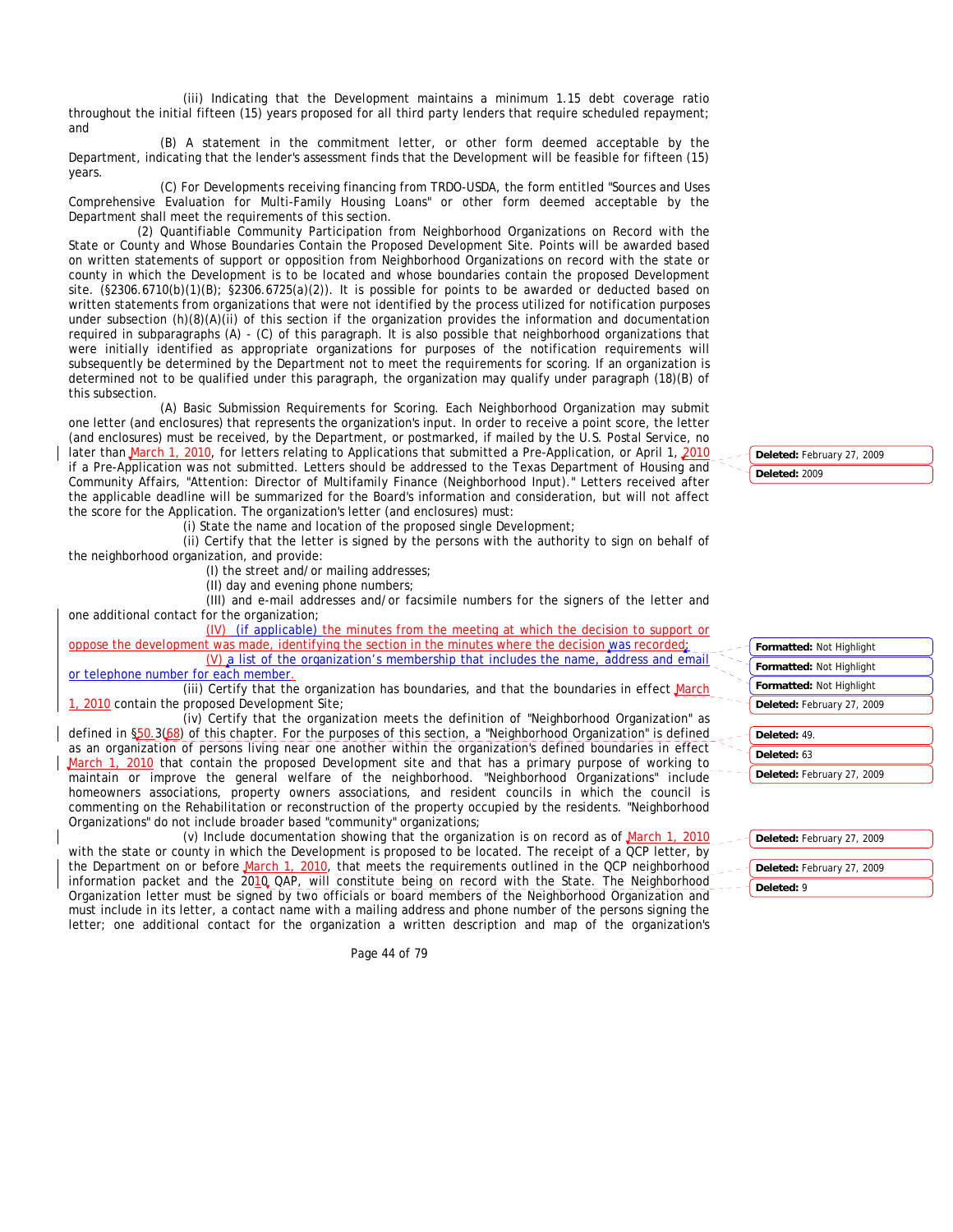geographical boundaries; and proof that the boundaries described were in effect as of March 1, 2010. This request must be received no later than March 1, 2010. Acceptance of this documentation will be subject to Department approval. The Department is permitted to issue a deficiency notice for this registration process and if satisfied, the organization will still be deemed to be timely placed on record with the state;

(vi) Accurately certify that the Neighborhood Organization was not formed by any Applicant, Developer, or any seller of the land comprising the development site, any employee or agent of any Applicant, in the 2010 Competitive Housing Tax Credit Application Round, that the organization and any member did not accept money or a gift to cause the Neighborhood Organization to take its position of support or opposition, and has not provided any assistance other than education and information sharing to the Neighborhood Organization to meet the requirements of this subparagraph for any Application in the Application Round (i.e. hosting a public meeting, providing the "TDHCA Information Packet for Neighborhoods" to the Neighborhood Organization, or referring the Neighborhood Organization to TDHCA staff for guidance). Applicants may not provide any "production" assistance to meet these requirements for any Application in the Application Round (i.e. use of fax machines owned by the Applicant, use of legal counsel related to the Applicant, or assistance drafting a letter for the purposes of this subparagraph). Any deficiency notices issued to the Neighborhood Organization will also be sent to the Applicant for information purposes only. Applicants may not provide delivery assistance of any communication between the Neighborhood Organization and the Department and Applicants may not assist the Neighborhood Organization in preparing its response to a deficiency notice. Applicants may provide information about the deficiency notice process or deadlines to a Neighborhood Organization;

(vii) Accurately certify that all residents within the Neighborhood Organization's defined boundaries were offered membership in the Neighborhood Organization;

(viii) While not required, the organization is encouraged to hold a meeting to which all the members of the organization are invited to consider whether the organization should support, oppose, or be neutral on the proposed Development, and to have the membership vote on whether the organization should support, oppose, or be neutral on the proposed Development. The organization is also encouraged to invite the Developer or Applicant to this meeting; and

(ix) Letters from Neighborhood Organizations, and subsequent correspondence from Neighborhood Organizations, may not be provided via the Applicant which includes facsimile and e-mail communication.

(B) Scoring of Letters (and Enclosures). The input must clearly and concisely state each reason for the Neighborhood Organization's support for or opposition to the proposed Development.

(i) The score awarded for each letter for this exhibit will range from a maximum of  $+24$ points for the position support to +12 points for the neutral position to 0 for a position of opposition. The number of points to be allocated to each organization's letter will be based on the organization's letter and evidence enclosed with the letter. The final score will be determined by the Executive Director. The Department may investigate a matter and contact the Applicant and Neighborhood Organizations for more information. The Department may consider any relevant information specified in letters from other Neighborhood Organizations regarding a Development in determining a score.

(ii) The Department highly values quality public input addressed to the merits of a Development. Input that points out matters that are specific to the neighborhood, the proposed site, the proposed Development, or Developer are valued. If a proposed Development is permitted by the existing or pending zoning or absence of zoning, concerns addressed by the allowable land use that are related to any multifamily development may generally be considered to have been addressed at the local level through the land use planning process. Input concerning positive efforts or the lack of efforts by the Applicant to inform and communicate with the neighborhood about the proposed Development is highly valued. If the Neighborhood Organization refuses to communicate with the Applicant the efforts of the Applicant will not be considered negative. Input that evidences unlawful discrimination against classes of persons protected by Fair Housing law or the scoring of which the Department determines to be contrary to the Department's efforts to affirmatively further fair housing will not be considered.

(iii) In general, letters that meet the requirements of this paragraph and:

(I) Establish at least one reason for support or opposition will be scored the maximum points for either support (+24 points) or opposition (zero); or

(II) That do not establish a reason for support or opposition or that are unclear will be considered ineligible and scored as neutral (+12 points).

(iv) If an Application receives multiple eligible letters, the average score of all eligible letters will be applied to the Application.

Page 45 of 79

**Deleted:** February 27, 2009

**Deleted:** February 27, 2009

# **Deleted:**

**Deleted:** (the seller of land is not considered, with the exception of an identity of interest, to be an agent of the Application)

**Deleted:** 9

**Deleted:** vii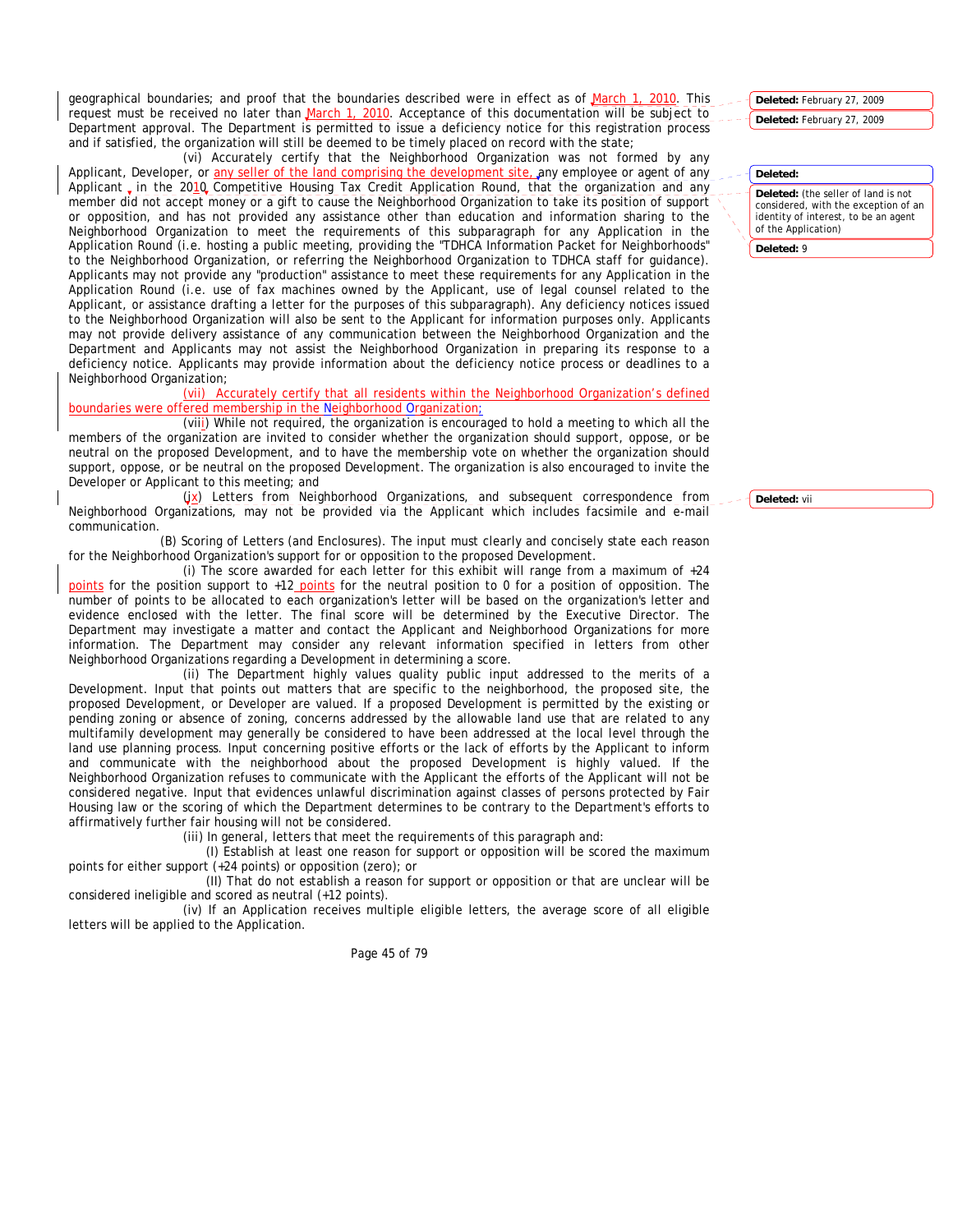(v) Applications for which no letters from Neighborhood Organizations are scored will receive a neutral score of +12 points.

(C) Basic Submission Deficiencies. The Department is authorized but not required to request that the Neighborhood Organization provide additional information or documentation the Department deems relevant to clarify information contained in the organization's letter (and enclosures). If the Department determines to request additional information from an organization, it will do so by e-mail or facsimile to the email addresses or facsimile number provided with the organization's letter. If the deficiencies are not clarified or corrected in the Department's determination within five (5) business days from the date the e-mail or facsimile is sent to the organization, the organization's letter will not be considered further for scoring and the organization will be so advised. This potential deficiency process does not extend any deadline required above for the "Quantifiable Community Participation" process. An organization may not submit additional information or documentation after the applicable deadlines except in response to an e-mail or facsimile from the Department specifically requesting additional information.

(3) The Income Levels of Tenants of the Development. Applications may qualify to receive up to 22 points for qualifying under only one of subparagraphs (A) - (F) of this paragraph. To qualify for these points, the household incomes must not be higher than permitted by the AMGI level (must round to the next highest whole Unit, no less than one Unit). If a Development includes market rate or non-restricted Units, to qualify for these points at least 10% of all the Units that are not Low-Income Units (i.e. market rate or non-restricted Units) in the Development must be set-aside with incomes at or below 80% of AMGI. The Development Owner, upon making selections for this exhibit, will set aside Units at the levels of AMGI and will maintain the percentage of such Units continuously over the compliance and extended use period as specified in the LURA. These income levels require corresponding rent levels that do not exceed 30% of the income limitation in accordance with §42(g), Internal Revenue Code. (§§2306.111(g)(3)(B); 2306.111(g)(3)(E); 2306.6710(b)(1)(C); 2306.6710(e); and 42(m)(1)(B)(ii)(I))

(A) 22 points if at least 80% of the Low-Income Units in the Development are set-aside with incomes at or below 50% of AMGI; or

(B) 22 points if at least 40% of the Low-Income Units in the Development are set-aside with incomes at or below a combination of 50% and 30% of AMGI in which at least 5% of the Low-Income Units are at or below 30% of AMGI; or

(C) 20 points if at least 60% of the Low-Income Units in the Development are set-aside with incomes at or below 50% of AMGI; or

(D) 18 points if at least 10% of the Low-Income Units in the Development are set-aside with incomes at or below 30% of AMGI; or

(E) 16 points if at least 40% of the Low-Income Units in the Development are set-aside with incomes at or below 50% of AMGI; or

(F) 14 points if at least 35% of the Low-Income Units in the Development are set-aside with incomes at or below 50% of AMGI.

(4) The Size and Quality of the Units (Development Characteristics). Applications may qualify to receive up to 20 points. Applications may qualify for points under both subparagraphs (A) and (B) of this paragraph. (§2306.6710(b)(1)(D) and §42(m)(1)(C)(iii))

(A) Size of the Units. Applications may qualify to receive 6 points. The Development must meet the minimum requirements identified in this subparagraph to qualify for points. Six points for this item will be automatically granted for Applications involving Rehabilitation (excluding Reconstruction), Developments receiving funding from TRDO-USDA, or Developments proposing Single Room Occupancy without meeting these square footage minimums if requested in the Self Scoring Form. The square feet of all of the Units in the Development, for each type of Unit, must be at least the minimum noted in clauses (i) - (v) of this subparagraph. Changes to an Application during any phase of the review process that decreases the square footage below the minimums noted in clauses (i) - (v) of this subparagraph, will be re-evaluated and may result in a reduction of the Application score.

(i) 600 square feet for an efficiency Unit;

(ii) 700 square feet for a one Bedroom Unit that is not in a Qualified Elderly Development nor an age restricted unit in an Intergenerational Development; 600 square feet for a one Bedroom Unit in a Qualified Elderly Development or an age restricted unit in an Intergenerational Development;

(iii) 950 square feet for a two Bedroom Unit that is not in a Qualified Elderly Development nor an age restricted unit in an Intergenerational Development; 750 square feet for a two Bedroom Unit in a Qualified Elderly Development or an age restricted unit in an Intergenerational Development;

(iv) 1,050 square feet for a three Bedroom Unit; and

Page 46 of 79

**Formatted:** Normal (Web), Justified, Indent: First line: 72 pt **Formatted:** Font color: Auto,

**Deleted:** non-elderly **Deleted:** n elderly **Deleted:** non-elderly **Deleted:** n elderly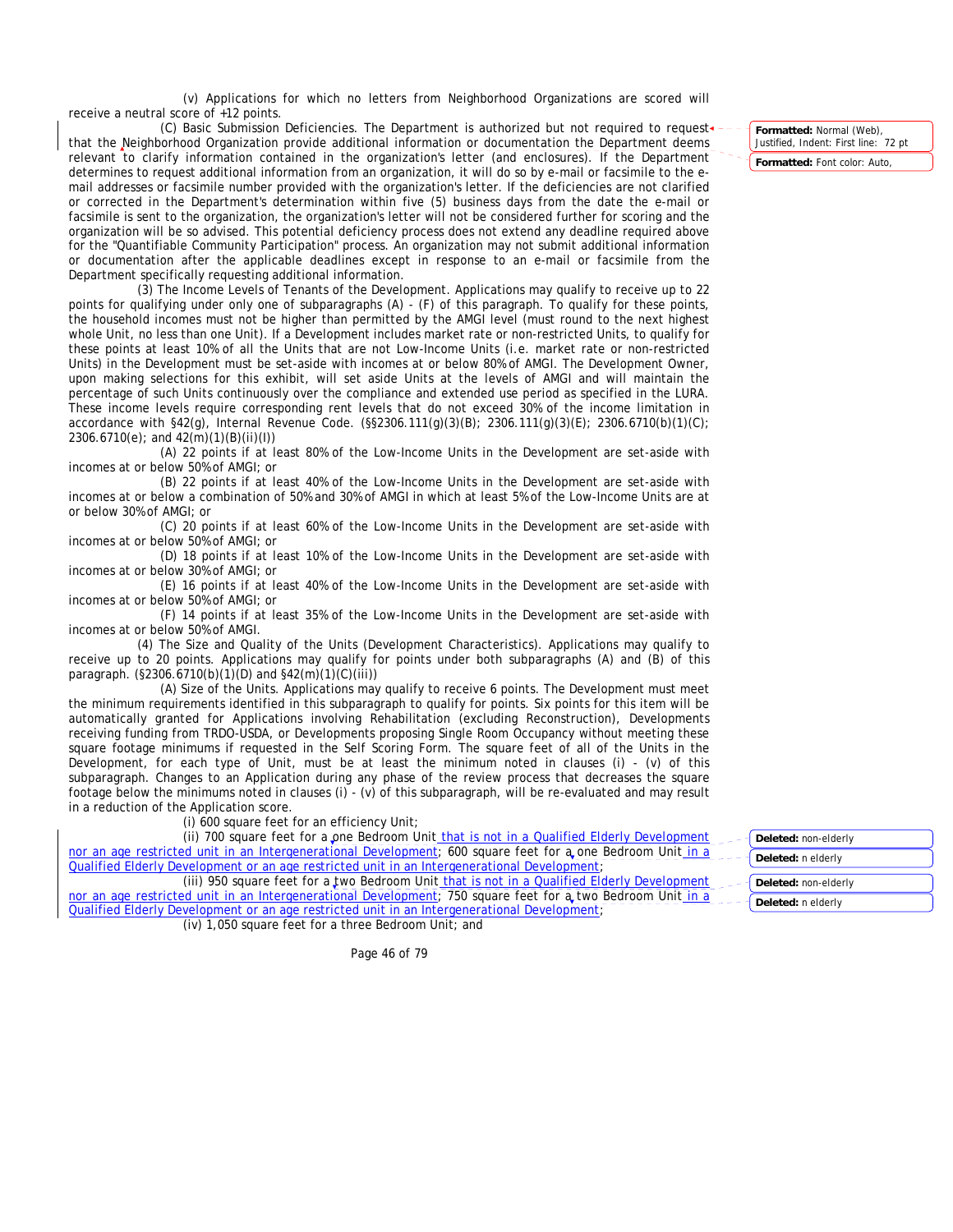(v) 1,250 square feet for a four Bedroom Unit.

(B) Quality of the Units. Applications may qualify to receive 14 points. Applications in which Developments provide specific amenity and quality features in every Unit at no extra charge to the tenant will be awarded points based on the point structure provided in clauses (i) - (xix) of this subparagraph, not to exceed 14 points in total. Applications involving scattered site Developments must have all of the Units located with a specific amenity to count for points. Applications involving Rehabilitation (excluding reconstruction) or Single Room Occupancy may receive 1.5 points for each point item, not to exceed 14 points in total (do not round).

(i) Covered entries (1 point);

(ii) Nine foot ceilings in living room and all bedrooms (at minimum) (1 point);

(iii) Microwave ovens (1 point);

(iv) Self-cleaning or continuous cleaning ovens (1 point);

(v) Ceiling fixtures in all rooms (light with ceiling fan in living area and all bedrooms) (1

point);

(vi) Refrigerator with icemaker (1 point);

(vii) Laundry connections (2 points);

(viii) Storage room or closet, of approximately 9 square feet or greater, which does not include bedroom, entryway or linen closets - does not need to be in the Unit but must be on the property site (1 point);

(ix) Laundry equipment (washers and dryers) for each individual unit including a front loading washer and dryer in required UFAS compliant Units (3 points);

(x) Thirty  $(30)$  year architectural shingle roofing  $(1 \text{ point})$ ;

(xi) Covered patios or covered balconies (1 point);

(xii) Covered parking (including garages) of at least one covered space per Unit (2 points);

(xiii) 100% masonry on exterior, which can include stucco, cementitious board products, concrete brick and mortarless concrete masonry, but not EIFS synthetic stucco (3 points) (Applicants may not select this item if clause (xiv) of this subparagraph is selected);

(xiv) Greater than 75% masonry on exterior, which can include stucco and cementitious board products, concrete brick and mortarless concrete masonry, but not EIFS synthetic stucco (1 point) (Applicants may not select this item if  $\text{ clause}(xiii)$  of this subparagraph is selected);

(xv) Use of energy efficient alternative construction materials (for example, Structural Insulated Panel construction) with wall insulation at a minimum of R-20 (3 points);

(xvi) R-15 Walls / R-30 Ceilings (rating of wall system) (3 points);

(xvii) 14 SEER HVAC or evaporative coolers in dry climates for New Construction, Adaptive Reuse, and reconstruction or radiant barrier in the attic for Rehabilitation (excluding reconstruction) (3 points);

> (xviii) High Speed Internet service to all Units at no cost to residents (2 points); or (xix) Fire sprinklers in all Units (2 points).

(5) The Commitment of Development Funding by Local Political Subdivisions. Applications may qualify to receive up to 18 points for qualifying under this paragraph provided for under Development Funding. (§2306.6710(b)(1)(E))

(A) Basic Submission Requirements for Scoring. Evidence of the following must be submitted in accordance with the Application Submission Procedures Manual (ASPM).

(i) The loans, grant(s) or in-kind contribution(s) must be attributed to the Total Housing Development Costs, as defined in this chapter, unless otherwise stipulated in this section.

(ii) An Applicant may submit enough sources to substantiate the point request, and all sources must be included in the Sources and Uses form. For example, if an Applicant is requesting 18 points, five sources may be submitted if each is for an amount equal to 1% of the Total Housing Development Cost.

(iii) An Applicant may substitute any source in response to a Deficiency Notice or after the Application has been submitted to the Department.

(iv) A loan does not qualify as an eligible source unless it has a minimum term of the later of 1-year or the Placed in Service date, and the interest rate must be at the Applicable Federal Rate (AFR) or below (at the time of loan closing).

(v) In-kind contributions such as donation of land, tax exemptions, or waivers of fees such as building permits, water and sewer tap fees, or similar contributions are only eligible for points if the in-kind contribution provides a tangible economic benefit that results in a quantifiable Total Housing Development Cost reduction to benefit the Development. The quantified value of the Total Housing Development Cost

Page 47 of 79

| Deleted: item   |
|-----------------|
| Deleted: clause |
| Deleted: item   |
| Deleted: clause |

**Deleted:** will be acceptable to qualify for these points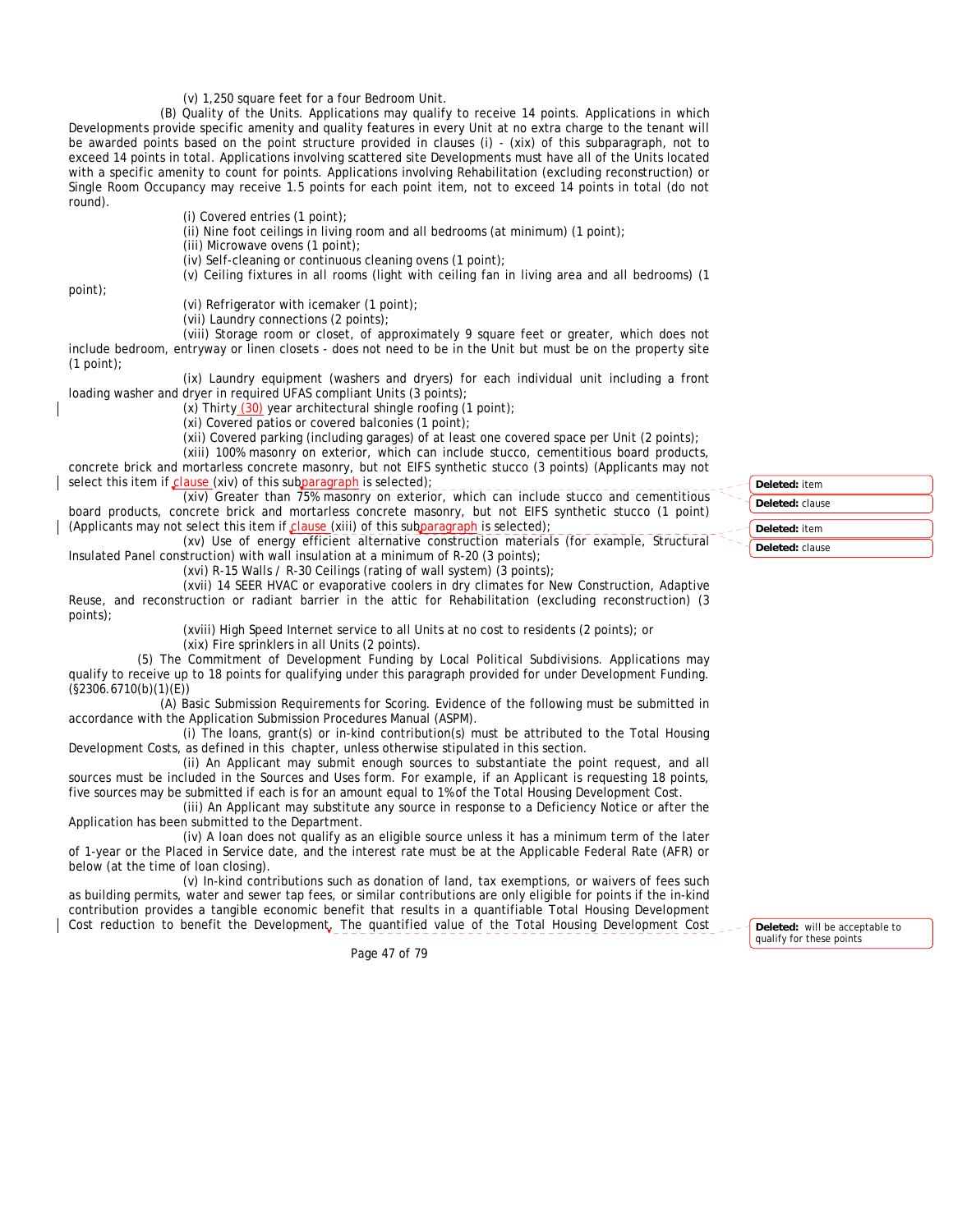reduction may only include the value during the period the contribution or waiver is received and/or assessed. Donations of land must be under the control of the Applicant, pursuant to subsection (h)(7) of this section to qualify. The value of in-kind contributions may only include the time period between award, or August 2, 2010 and the Development's Placed in Service date, with the exception of contributions of land. The full value of land contributions, as established by the appraisal required pursuant to clause (viii) of this subparagraph will be counted. Contributions in the form of tax exemptions or abatements may only count for points if the contribution is in addition to any tax exemption or abatement required under statute.

(vi) To the extent that a Notice of Funding Availability (NOFA) is released and funds are available, funds from TDHCA's HOME Investment Partnerships (HOME) Program will qualify if a resolution, dated on or before the date the Application Acceptance Period ends, is submitted with the Application from the Governing Body of the Local Political Subdivision authorizing the Applicant to act on behalf of the Governing Body of the Local Political Subdivision in applying for HOME Funds from TDHCA for the particular Application. TDHCA's HOME funds may be substituted for a source originally submitted with the Application, provided the HOME funds substituted are from a NOFA released after the Application Acceptance Period ends and a resolution is submitted with the substitution documentation from the Governing Body of the Local Political Subdivision authorizing the Applicant to act on behalf of the Local Political Subdivision in applying for HOME Funds from TDHCA for the particular Application.

(vii) Development based rental subsidies may qualify under this section if evidence of the remaining value of the contract remaining as of December  $31<sup>st</sup>$  of the application year is submitted from the Local Political Subdivision. The value of the contract does not include past subsidies.

(viii) Evidence to be submitted with the Application must include a copy of the commitment of funds; a copy of the application to the funding entity and a letter from the funding entity indicating that the application was received. For in-kind contributions, evidence must be submitted in the Application from Local Political Subdivision substantiating the value of the in-kind contributions. For in-kind contributions of land, evidence of the value of the contribution must be in the form of an appraisal.

(ix) If not already provided, at the time the executed Commitment Notice is required to be submitted, the Applicant or Development Owner must provide evidence of a commitment approved by the Governing Body of the Local Political Subdivision for the Development Funding to the Department. If the funding commitment from the Local Political Subdivision has not been received by the date the Department's Commitment Notice is to be submitted, the Application will be evaluated to determine if the loss of these points would have resulted in the Department's not committing the tax credits. If the loss of points would have made the Application noncompetitive, the Commitment Notice will be rescinded and the credits reallocated. If the Application would still be competitive even with the loss of points and the loss would not have impacted the recommendation for an award, the Application will be reevaluated for financial feasibility. If the Application is infeasible without the Local Political Subdivision's Development Funding, the Commitment Notice will be rescinded and the credits reallocated.

(x) Funding commitments from a Local Political Subdivision will not be considered final unless the Local Political Subdivision attests to the fact that any funds committed were not first provided to the Local Political Subdivision by the Applicant, the Developer, Consultant, Related Party or any individual or entity acting on behalf of the proposed Application, unless the Applicant itself is a Local Political Subdivision or subsidiary.

(B) Scoring. Points will be determined on a sliding scale based on the percentage of the Total Housing Development Costs of the Development, as reflected in the in the Development Cost Schedule. If a revised Development Cost Schedule is submitted to the Department in response to a deficiency notice at anytime during the review process, the Revised Development Cost Schedule will be utilized for this calculation, and Applicants will be notified of the revised score, consistent with subsection (e) of this section. Do not round for the following calculations. The "total contribution" is the total combined value of qualifying loan(s), grants or in-kind contributions from a Local Political Subdivision pursuant to subparagraph (A) of this paragraph.

(i) A total contribution equal to or greater than 1% (for Urban Developments) and 0.5% (for Rural Developments and Developments located in non-participating jurisdictions) of the Total Housing Development Cost of the Development receives 6 points; or

(ii) A total contribution equal to or greater than 2.5% (for Urban Developments) and 1.5% (for Rural Developments and Developments located in non-participating jurisdictions) of the Total Housing Development Cost of the Development receives 12 points; or

(iii) A total contribution equal to or greater than 5% (for Urban Developments) and 3% (for Rural Developments and Developments located in non-participating jurisdictions) of the Total Housing Development Cost of the Development receives 18 points.

Page 48 of 79



**Formatted:** Superscript

**Deleted:** ; or a certification of intent to apply for funding that indicates the funding entity and program to which the application will be submitted, the loan amount to be applied for and the specific proposed terms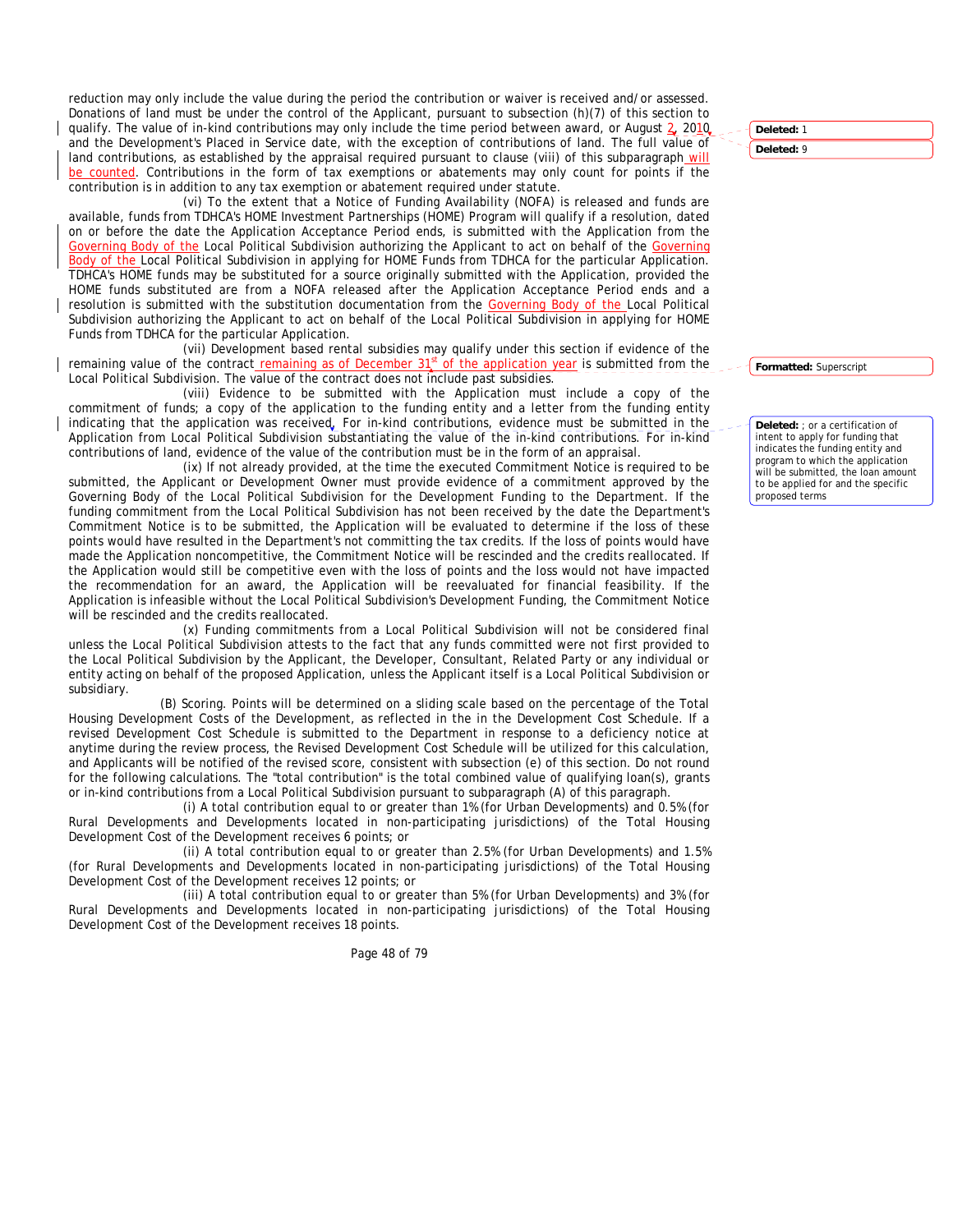(6) The Level of Community Support from State Representative or State Senator. The level of community support for the Application, evaluated on the basis of written statements received from the State Representative or State Senator that represents the district containing the proposed Development Site. (§2306.6710(b)(1)(F) and §2306.6725(a)(2)). Applications may qualify to receive 14 points for this item. Letters must identify the specific Development and must clearly state support for or opposition to the specific Development. This documentation will be accepted with the Application or through delivery to the Department from the Applicant or the State Representative or Senator on or before 5:00 p.m. (CDT) April 1, 2010. A State Representative or State Senator may withdraw (in writing) a letter that is submitted by the April 1st deadline on or before June 15, 2010 but may not submit a new letter. The previous position of support or opposition that is withdrawn will be scored as neutral (0 points). State Representatives or Senators to be considered are those State Representatives or Senators in office at the time the Application is submitted. Letters of support from State Representatives or Senators that do not represent the district containing the proposed Development Site will not qualify for points under this Exhibit. Neutral letters, or letters that do not specifically refer to the Development, will receive neither positive nor negative points. Letters from State of Texas Representative or Senator: support letters are +14 points; opposition letters are -14 points for a maximum of either 14 or -14 points. If one letter is received in support and one letter is received in opposition the score would be 0 points.

(7) The Rent Levels of the Units. Applications may qualify to receive up to 12 points for qualifying under this exhibit. (§2306.6710(b)(1)(G)). Provided the Application has qualified for points under paragraph (3) of this subsection, Income Levels of Tenants of the Development, an Application may qualify for points under this subsection by providing additional Low-Income Units at 50% of AMGI (must round up to the next whole Unit, not less than one Unit), as follows:

(A) An Application may receive 12 points if the Development provides an additional 10% of all Low-Income Units in excess of those committed in subparagraph (3) of this subsection at rents and incomes at or below 50% of AMGI; or

(B) An Application may receive 6 points if the Development provides an additional 5% of all Low-Income Units in excess of those committed in paragraph (3) of this subsection at rents and incomes at or below 50% of AMGI.

(8) The Cost of the Development by Square Foot (Development Characteristics). Applications may qualify to receive 10 points for this item. (§2306.6710(b)(1)(H); §42(m)(1)(C)(iii)). For this exhibit, costs shall be defined as construction costs, including site work, direct hard costs, contingency, contractor profit, overhead and general requirements, as represented in the Development Cost Schedule. This calculation does not include indirect construction costs. The calculation will be costs per square foot of Net Rentable Area (NRA). For the purposes of this paragraph only, if a building is in a Qualified Elderly Development or is an age restricted building in an Intergenerational Housing Development with an elevator or a high rise building with four or more stories serving any population, the NRA may include elevator served interior corridors. If the proposed Development is a Single Room Occupancy Development, the NRA may include elevator served interior corridors and may include up to 50 square feet of common area per Unit. As it relates to this paragraph, an interior corridor is a corridor that is enclosed, heated and/or cooled and otherwise finished space. The calculations will be based on the cost listed in the Development Cost Schedule and NRA shown in the Rent Schedule of the Application. Developments qualify for 10 points if their costs do not exceed \$95 per square foot for Qualified Elderly, single family design, transitional, and Single Room Occupancy Developments (transitional housing for the homeless and Single Room Occupancy units as provided in the Code, §42(i)(3)(B)(iii) and (iv)), unless located in a "First Tier County" in which case their costs do not exceed \$97 per square foot; and \$85 for all other Developments, unless designated as "First Tier" by the Texas Department of Insurance, in which case their costs do not exceed \$87 per square foot. For 2008, the First Tier counties are Aransas, Brazoria, Calhoun, Chambers, Galveston, Jefferson, Kenedy, Kleberg, Matagorda, Nueces, San Patricio, and Willacy. There are also specifically designated First Tier communities in Harris County that are east of State Highway 146, and evidence in the Application must include a map with the Development Site designated clearly within the community. These communities are Pasadena, Morgan's Point, Shoreacres, Seabrook and La Porte. Intergenerational Housing Developments will receive 10 points if costs described above do not exceed the square footage limit for elderly and non-elderly Units as determined by using the NRA attributable to the respective elderly and non-elderly Units. The Department will determine if points will be awarded by multiplying the NRA for elderly Units by the applicable square footage limit for the elderly Units and adding that total to the result of the multiplication of the NRA for family Units by the applicable nonelderly square footage limit. If this maximum cost amount is equal to, or greater than the total of the costs identified above for the Application, points will be awarded (10 points).

Page 49 of 79

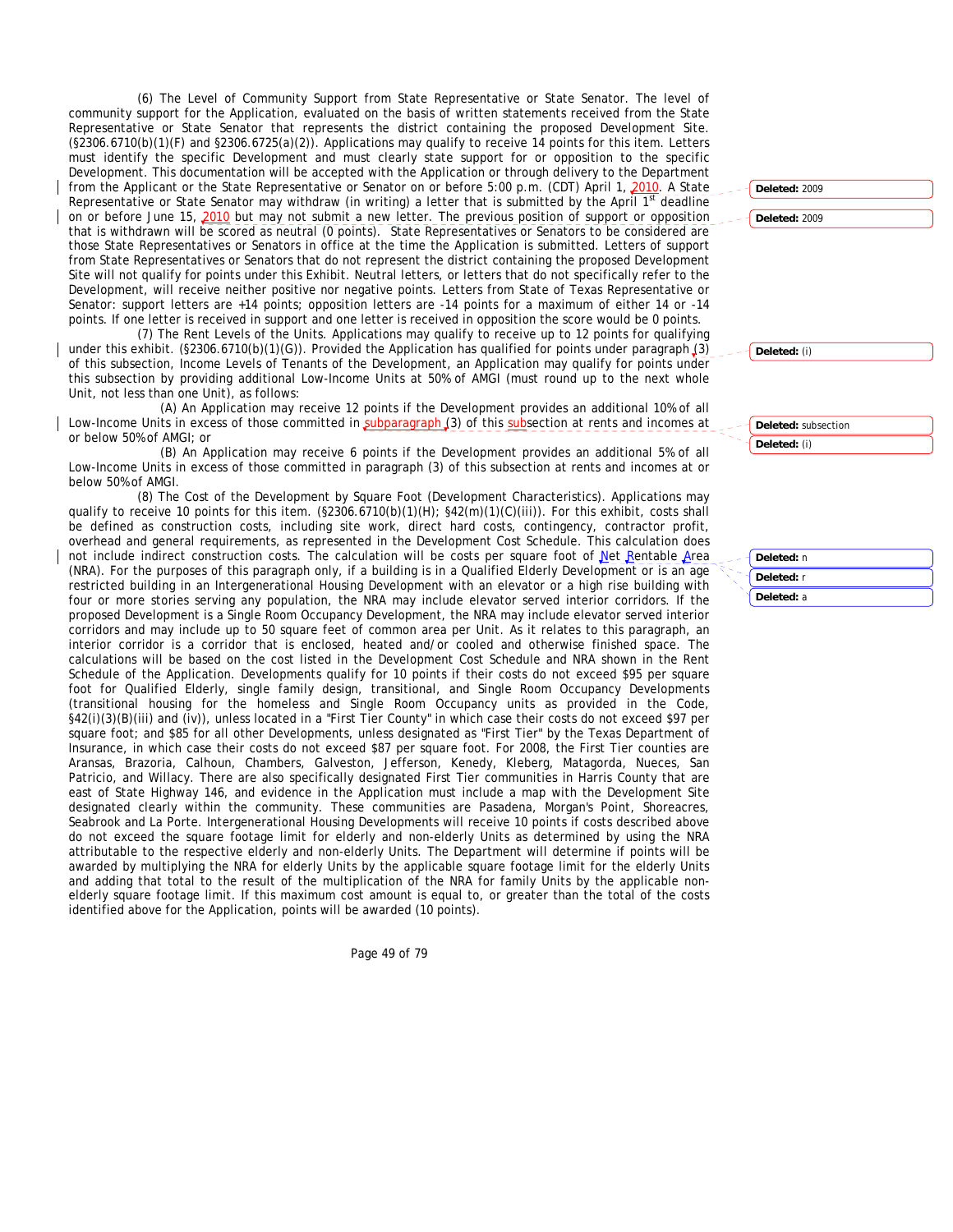(9) The Services to be Provided to Tenants of the Development. Applications may qualify to receive up to 8 points. (§2306.6710(b)(1)(I) and §2306.6725(a)(1))

(A) The Applicant must certify that the Development will provide a combination of special supportive services appropriate for the proposed tenants. The provision of supportive services will be included in the LURA as selected from the list of services identified in this paragraph. No fees may be charged to the tenants for any of the services. Services must be provided on-site or transportation to off-site services must be provided (maximum of 7 points). The same service may not be used for more than one scoring item.

|                                 | Applications will be awarded points for selecting services listed in clauses $(i)$ - (xvii) of this                                                                                                                                                                             | Deleted: (i)                                                                                                                                                                                                                                                                                                                                          |
|---------------------------------|---------------------------------------------------------------------------------------------------------------------------------------------------------------------------------------------------------------------------------------------------------------------------------|-------------------------------------------------------------------------------------------------------------------------------------------------------------------------------------------------------------------------------------------------------------------------------------------------------------------------------------------------------|
| subparagraph:                   | Joint use library center, as evidenced by by a written agreement with the local school                                                                                                                                                                                          | Deleted: (                                                                                                                                                                                                                                                                                                                                            |
| district $(2 \text{ points})$ ; | $(ii)$ child care $(2$ points);<br>(iii) transportation (1 point);<br>$(iv)$ basic adult education $(1 point)$ :<br>$(v)$ legal assistance $(1$ point);<br>$(vi)$ counseling services $(1$ point);<br>$(vii)\overline{GED}$ preparation $(1 \text{ point})$ ;                   | Deleted: ii) of this subparagraph<br>based on the following scoring range:<br>(I) Two points will be awarded for<br>providing two of the services; or ¶<br>(II) Four points will be awarded for<br>providing four of the services; or ¶<br>(III) Seven points will be awarded for<br>providing six of the services. 1<br>(ii) Service options include |
|                                 | (viii) English as a second language classes (1 point);<br>$(ix)$ vocational training $(1 \text{ point})$ ;<br>$(x)$ home buyer education $(1 point)$ ;                                                                                                                          | Formatted: Indent: Left: 0 pt, First<br>line: 90 pt, Tabs: 108 pt, List tab $+$<br>Not at 194.25 pt                                                                                                                                                                                                                                                   |
|                                 | $(xi)$ credit counseling $(1 \text{ point})$ ;<br>(xii) financial planning assistance or courses (1 point);                                                                                                                                                                     | Formatted: Bullets and Numbering                                                                                                                                                                                                                                                                                                                      |
|                                 | (xiii) health screening services (1 point);                                                                                                                                                                                                                                     | Deleted:                                                                                                                                                                                                                                                                                                                                              |
|                                 | $(xiv)$ health and nutritional courses $(1 point)$ :<br>$(xv)$ organized team sports programs or youth programs $(1 \text{ point})$ ;<br>(xvi) scholastic tutoring (1 point); and<br>(xvii) any other programs described under Title IV-A of the Social Security Act (42 U.S.C. |                                                                                                                                                                                                                                                                                                                                                       |

§§601 et seq.) which enables children to be cared for in their homes or the homes of relatives; ends the dependence of needy families on government benefits by promoting job preparation, work and marriage; prevents and reduces the incidence of out-of wedlock pregnancies; and encourages the formation and maintenance of two-parent families approved in writing by the Department.

(B) In addition, Applications will receive 1 point for providing Notary Public Services to tenants at no cost to the tenant during regular business hours. If this point is selected, this requirement will be included in the LURA.

(10) Declared Disaster Areas (§2306.6710(b)(1)). Applications may receive 7 points, if at time the complete Application is submitted or at any time within the two-year period preceding the date of submission, the proposed Development site is located in a Disaster Area as defined in §50.3(38) of this chapter.

(11) Rehabilitation, (which includes reconstruction) or Adaptive Reuse. Applications may qualify to receive 3 points. Applications proposing to build solely Rehabilitation (excluding New Construction of nonresidential buildings), solely reconstruction (excluding New Construction of non-residential buildings), or solely Adaptive Reuse qualify for points.

(12) Housing Needs Characteristics.  $(\frac{642(m)(1)(C)(ii)}{2})$ . Applications may qualify to receive up to 6 points (if the Development Site is located in an Area with a certain Affordable Housing Need Score). Each Application may receive a score if correctly requested in the self score form based on objective measures of housing need in the Area where the Development is located. This Affordable Housing Need Score for each Area will be published in a Site Demographic Characteristics table in the Reference Manual.

(13) Community Revitalization (Development Characteristics) (§42(m)(1)(C)(iii)) or Historic Preservation. Applications may qualify to receive 6 points for either subparagraph (A) or (B) of this paragraph.

(A) The Development includes the use of an Existing Residential Development and proposes any Rehabilitation or any Reconstruction that is part of a Community Revitalization Plan. Evidence of the Community Revitalization Plan (such evidence must include an ordinance, resolution, or otherwise recorded documentation of a vote taken by the local elected Governing Body specifically adopting the Community Revitalization Plan) and a letter from the chief executive officer or other local official with appropriate jurisdiction of the local Governing Body stating that the Development Site is located within the targeted development areas outlined in the Community Revitalization Plan must be submitted; or

(B) The Development includes the use of an existing building that is designated as historic by a federal or state Entity and proposes Rehabilitation (including reconstruction) or Adaptive Reuse. The

Page 50 of 79

Deleted: ; or any other services

**Deleted:** 49. **Deleted:** 6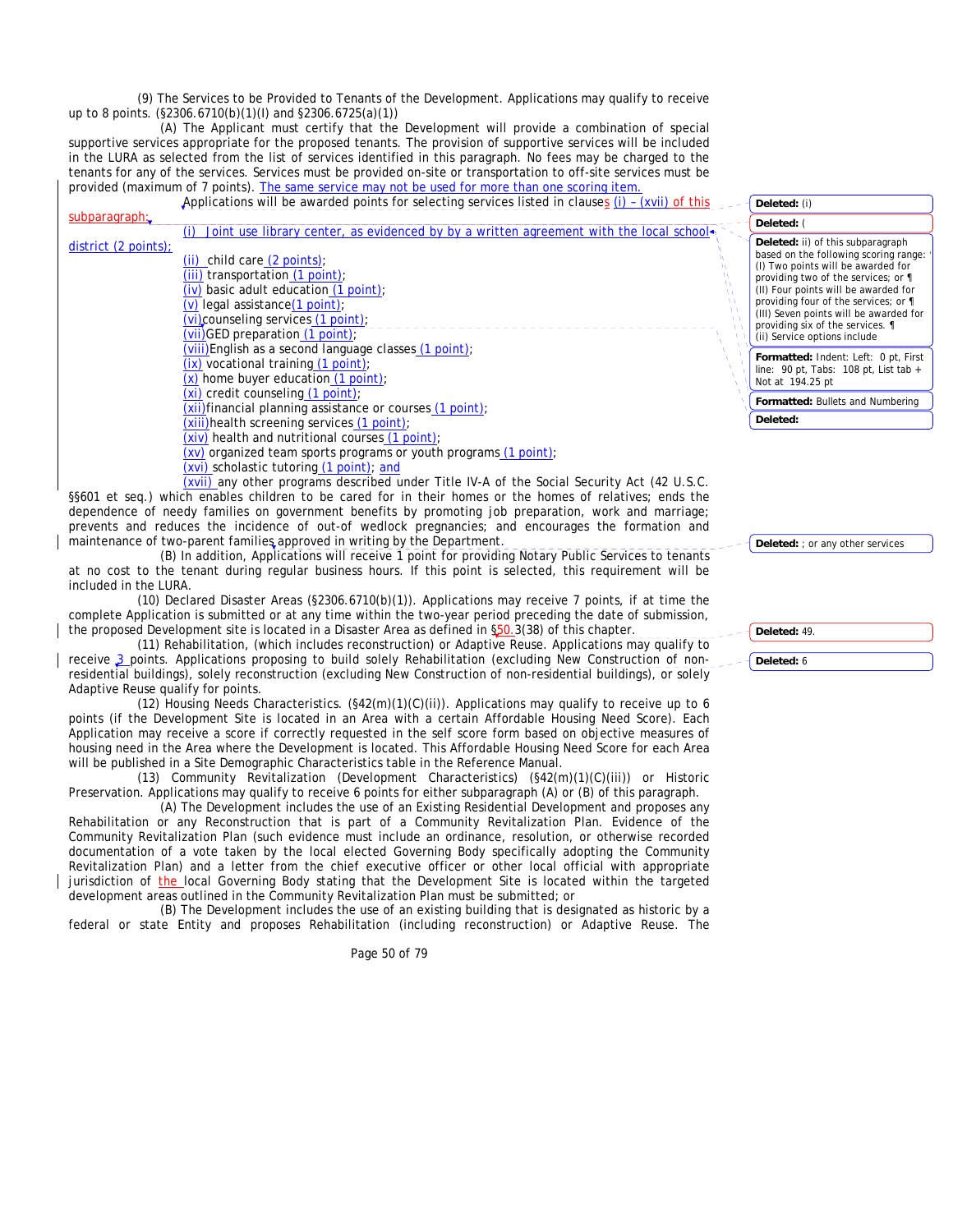Development itself must have the designation; points in this subparagraph are not available for Developments simply located within historic districts or areas that do not have a designation on the building. The Development must include the historic building. Evidence will include proof of the historic designation from the appropriate Governmental Entity.

(14) Pre-Application Participation Incentive Points. (§2306.6704). Applications that submitted a Pre-Application during the Pre-Application Acceptance Period and meet the requirements of this paragraph will qualify to receive 6 points for this item. To be eligible for these points, the Application must:

(A) Be for the identical Development Site, or reduced portion of the Development Site as the proposed Development Site under control in the Pre-Application;

(B) Have met the Pre-Application Threshold Criteria;

(C) Be serving the same target population (family, Intergenerational Housing, or elderly) as in the Pre-Application;

(D) Be applying for the same Set-Asides as indicated in the Pre-Application (Set-Asides can be dropped between Pre-Application and Application, but no Set-Asides can be added); and

(E) Be awarded by the Department an Application score that is not more than 5% greater or less than the number of points awarded by the Department at Pre-Application, with the exclusion of points for support and opposition under paragraphs (2), (6), and (18) of this subsection. The Application score used to determine whether the Application score is 5% greater or less than the number of points awarded at Pre-Application will also include all point losses under subsection (d)(4) of this section. An Applicant must choose, at the time of Application either clause (i) or (ii) of this subparagraph:

(i) To request the Pre-Application points and have the Department cap the Application score at no greater than the 5% increase regardless of the total points accumulated in the scoring evaluation. This allows an Applicant to avoid penalty for increasing the point structure outside the 5% range from Pre-Application to Application; or

(ii) To request that the Pre-Application points be forfeited and that the Department evaluate the Application as requested in the self-scoring sheet.

(15) Economic Development Initiatives. A Development that is located in one of the following two areas may qualify to receive 4 points. For the purpose of this paragraph, "area" shall mean the boundaries of any zone or community in subparagraph (A) of this paragraph or the area in which funds in subparagraph (B) of this paragraph must be used:

(A) A Designated State or Federal Empowerment/Enterprise Zone, Urban Enterprise Community, or Urban Enhanced Enterprise Community. To be eligible for these points, Applicants must submit a letter and a map of the zoned area from a city/county official stating that the proposed Development is located within such a designated zone or area; is eligible to receive the state or federal economic development grants or loans associated with such designations; and the city/county still has available funds in such program. The letter should be no older than six (6) months from the first day of the Application Acceptance Period. (General Appropriation Act, Article VII, Rider 3; §2306.127); or

(B) An area that has received an award within the three year period prior to November 1, 2009, from the Texas Capital Fund, Texas or Federal Enterprise Zone Fund, Texas Leverage Fund, Industrial Revenue Bond Program, Emerging Technologies, Skills Development, Rural Business Enterprise Grants, Certified Development Company Loans, or Micro Loan Program or other state or federally funded economic development initiatives approved by the Department (This excludes limited highway improvement and roadwork projects, but does include broader regional transportation initiatives targeted to expanding economic development). Grants that qualify in these areas are included in the Application Reference Manual;

(C) Points under subparagraphs (A) and (B) of this paragraph will not be granted if more than 3 Developments received an award of Housing Tax Credits in the applicable area in the seven (7) years prior to the Application Acceptance Period. The Applicant must provide receipt of funds to the area by evidence of a map of the designated area for such funding and documentation of the recipient of the award of funds or a letter from the entity granting such funds stating that funds were awarded in the designated area.

(16) Development Location. (§2306.6725(a)(4); §42(m)(1)(C)(i)). Applications may qualify to receive 4 points. Evidence, not more than six (6) months old from the first day of the Application Acceptance Period, that the Development Site is located within one of the geographical areas described in subparagraphs (A) - (F) of this paragraph. Areas qualifying under any one of the subparagraphs (A) - (F) of this paragraph will receive 4 points. An Application may only receive points under one of the subparagraphs (A) - (F) of this paragraph.

(A) A geographical Area which is an Economically Distressed Area; a Colonia; or a Difficult Development Area (DDA) as specifically designated by the Secretary of HUD at the time of Application

Page 51 of 79

**Formatted:** Indent: First line: 72 pt

**Deleted:** of this

**Deleted:** 2008

**Deleted:** evidence of the boundaries of the area, as required in the Application and Application Submission Procedures Manual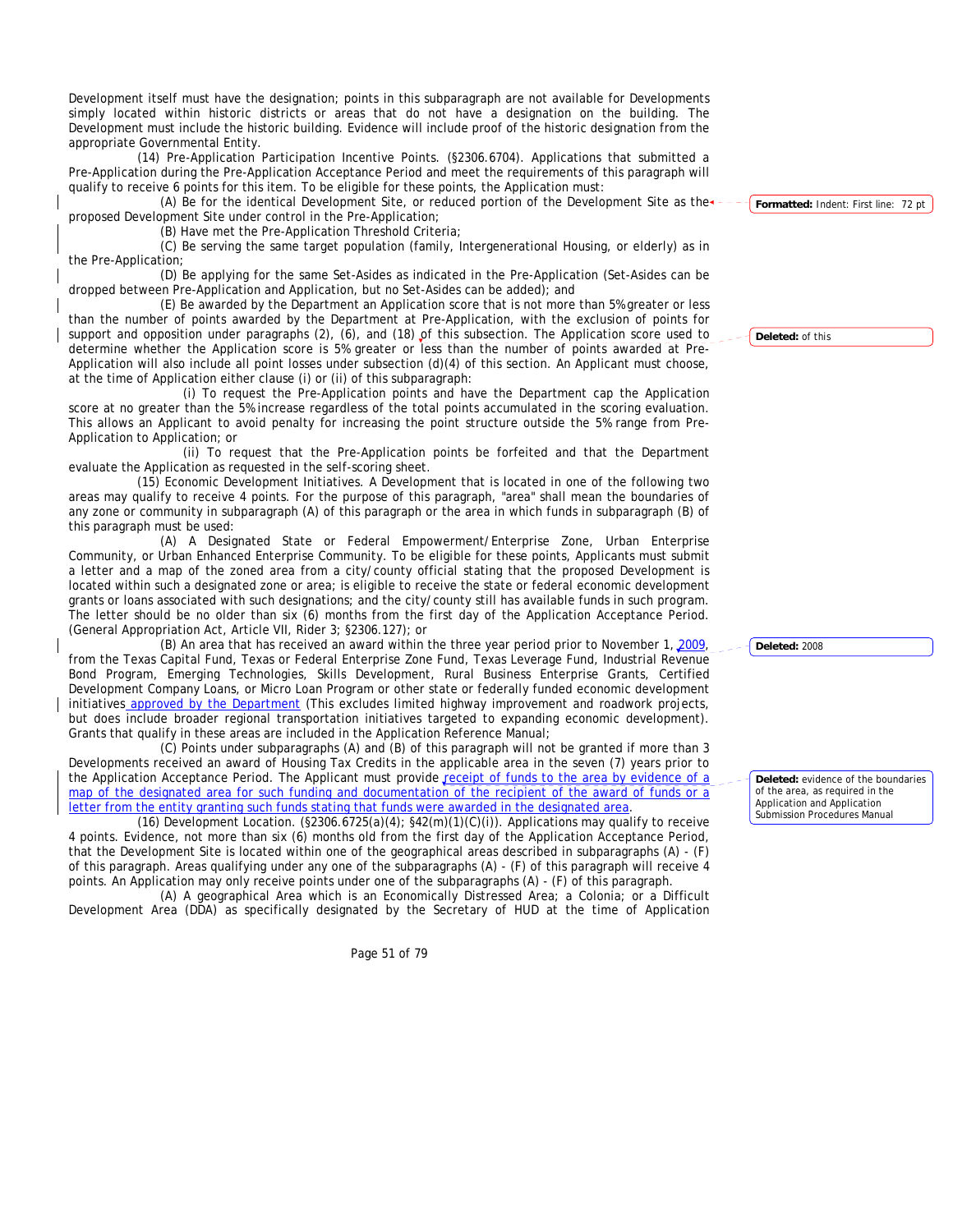submission (these census tracts are designated in the 2010 Housing Tax Credit Site Demographic Characteristics included in the application materials). (§2306.127)

(B) The Development is located in a county that has received an award within the three (3) years prior to November 1, 2009, within the past three (3) years, from the Texas Department of Agriculture's Rural Municipal Finance Program or Real Estate Development and Infrastructure Program. Cities which have received one of these awards are categorized as awards to the county as a whole so Developments located in a different city than the city awarded, but in the same county, will still be eligible for these points.

(C) The Development is located in a census tract which has a median family income (MFI), as published by the United States Bureau of the Census (U.S. Census) that is higher than the median family income for the county in which the census tract is located. This comparison shall be made using the most recent data available as of the date the Application Round opens the year preceding the applicable program year. Developments eligible for these points must submit evidence documenting the median income for both the census tract and the county. These Census Tracts are outlined in the 2008 Housing Tax Credit Site Demographic Characteristics Report.

(D) The proposed Development will serve families with children (at least 70% of the Units must have an eligible bedroom mix of two bedrooms or more) and is proposed to be located in an elementary school attendance zone of an elementary school that has an academic rating of "Exemplary" or "Recognized," or comparable rating if the rating system changes. The date for consideration of the attendance zone is that in existence as of the opening date of the Application Round and the academic rating is the most current rating determined by the Texas Education Agency as of that same date. (§42(m)(1)(C)(vii))

(E) The proposed Development will expand affordable housing opportunities for low-income families with children outside of poverty areas. This must be demonstrated by showing that the Development will serve families with children (at least 70% of the Units must have an eligible bedroom mix of two bedrooms or more) and that the census tract in which the Development is proposed to be located has no greater than 10% poverty population according to the most recent census data. Intergenerational Developments may qualify for points if 70% of the non-elderly Units in the Development have an eligible bedroom mix of two bedrooms or more. (§42(m)(1)(C)(vii)). These Census Tracts are outlined in the 2010 Housing Tax Credit Site Demographic Characteristics Report.

(F) The proposed Development is located in an Urban Core, on a site where the proposed use is not prohibited by the Local Political Subdivision via ordinance or regulation.

(17) Green Building Initiatives. Application may qualify to receive up to 6 points for providing green building amenities (points under this paragraph may not be requested for the same items utilized for points under subsection (h)(4)(A)(ii)(XXV) of this section, Threshold Amenities) (Rehabilitation Developments will receive 1.5 points for each point requested for the green building amenities):

 $(A)$ (A) passive solar heating/cooling (3 points maximum);

(i) Two points if the glazing area on the north- and south-facing walls of the building is at least 50% greater than the sum of the glazing area on the east- and west-facing walls; and the east-west axis of the building is within 15 degrees of due east-west;

(ii) One point if in addition to clause (i) of this subparagraph  $_{v}$  utilize a narrow floor plate (less than 40 feet), and single loaded corridors to optimize daylight penetration and passive ventilation and solar screens or solar film on all East, West, and South Windows with building oriented to east-west axis within 15 degrees of due east-west, west-south axis within 15 degrees of due west-south, and south-east axis within 15 degrees of due south-east;

(B) water conserving features (2 points maximum, 1 point for each):

(i) Install high efficiency toilets using less than or equal to 1.28 gallons/flush or W

(ii) Install bathroom lavatory faucets and showerheads that do not exceed 2.0 gallons/minute and kitchen faucets that do not exceed 1.5 gallons/minute. Applies to all fixtures throughout development. Rehab projects may choose to install compliant faucet aerators instead of replacing entire faucets;

(C) provide solar water heaters designed to provide at least 25% of the average energy used to heat domestic water throughout the entire development.) (2 points); (D) irrigation and landscaping (2 points);

(i) collected water (at least 50%) for irrigation purposes;

(ii) selection of native trees and plants that are appropriate to the site's soils and

microclimate;

certified;

Page 52 of 79

**Deleted:** 2009

**Deleted:** 2009

## **Deleted:** that is properly zoned for the intended use

**Deleted:** evaporative coolers (for use in designated counties listed in the Application Materials, 2009 Housing Tax Credit Site

Demographics Information) (1 point);

# **Deleted:** B

**Deleted:** the east-west axis of the building oriented within 15 degrees of due east-west

#### **Deleted:** and open floor plan

**Deleted:** (note: to qualify for this particular point, application must also implement the 15 degree building orientation option in clause (i) of this subparagraph); and 100% of HVAC condenser units are shaded so they are fully shaded 75% of the time during summer months (May through August);

#### **Deleted:** C

**Deleted:** low-flow toilets using less than or equal to 1.6 gallons per flush, or

### **Deleted:** D

**Deleted:** solar water heaters (

# **Deleted:** S

**Deleted:** E

#### **Deleted:** (must implement both of the following)

**Deleted:** and locate then to allow for shading in the summer and allow for heat gain in the winter

**Deleted:** 8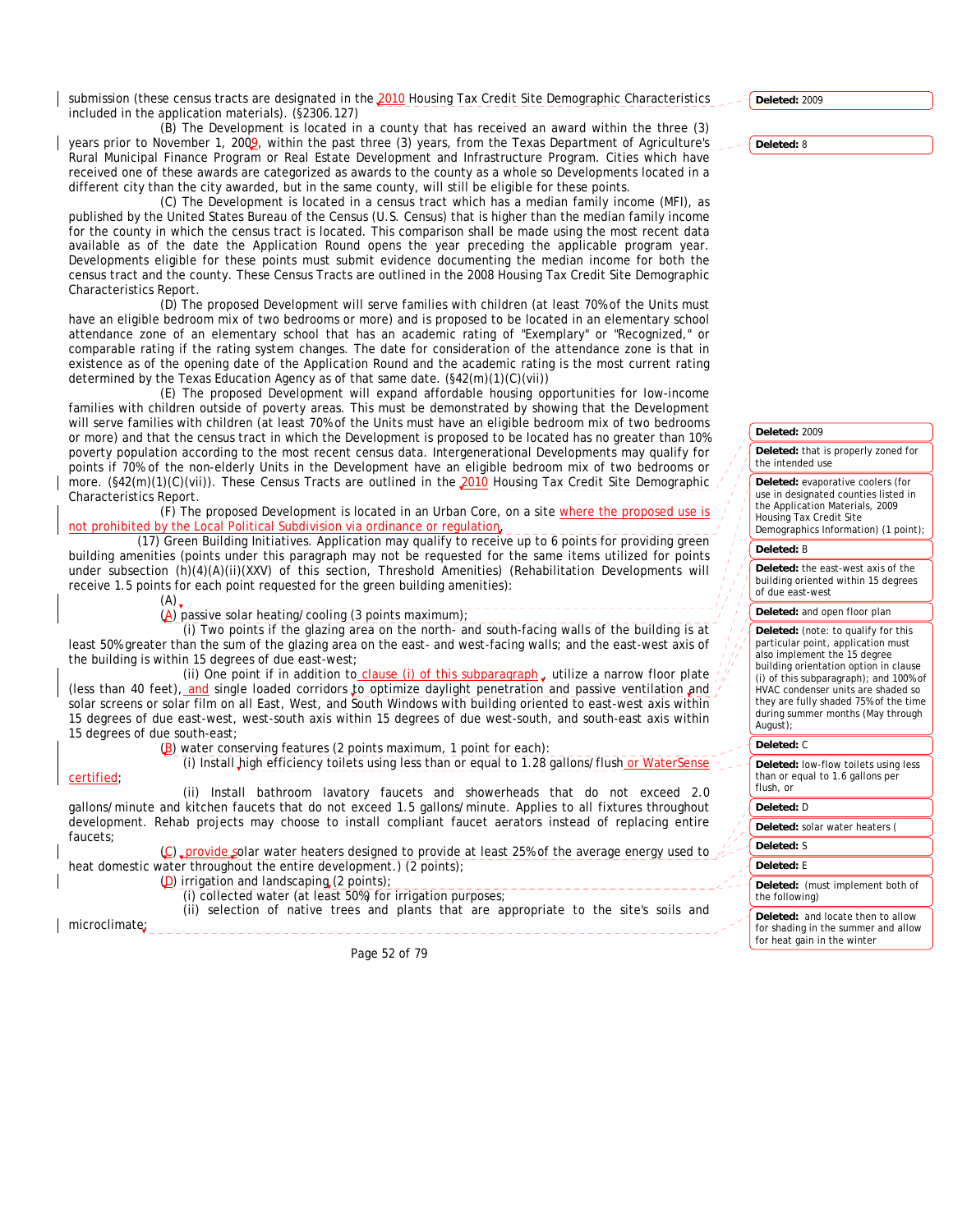| $(E)$ sub-metered utility meters (2 points maximum);                                                                                                                                                                          | Deleted: F                                                             |
|-------------------------------------------------------------------------------------------------------------------------------------------------------------------------------------------------------------------------------|------------------------------------------------------------------------|
| (i) Sub-metered utility meters on rehab project without existing sub-meters or new                                                                                                                                            |                                                                        |
| construction senior project (2 points); or<br>(ii) Sub-metered utility meters on new construction project (excluding new construction                                                                                         |                                                                        |
| senior project) (1 point);                                                                                                                                                                                                    |                                                                        |
| $(F)$ energy efficiency (4 points maximum);                                                                                                                                                                                   | Deleted: G                                                             |
| (i) Three points if the development includes Energy-Star qualified windows and glass doors                                                                                                                                    |                                                                        |
| exclusively; and insulation, and air barriers greater than or equal to Energy Star air barrier and insulation                                                                                                                 | <b>Deleted: Energy Elements</b>                                        |
| criteria; and HVAC and domestic hot water heaters, or insulation that exceeds Energy Star standards; or                                                                                                                       | Deleted: Exterior envelope                                             |
| (ii) Four points if the project promotes energy efficiency by meeting the requirements of                                                                                                                                     | Deleted: vapor barriers                                                |
| Energy Star for Homes by either complying with the appropriate builder option package or a HERS score of 85;                                                                                                                  | Deleted:                                                               |
| or<br>(iii) Two points if thermally and draft efficient doors (SHGC of 0.40 or lower and U-value $\leftarrow$                                                                                                                 | Deleted: or exceeds the IRC 2006                                       |
| specified by climate zone according to the 2006 IECC) are used.                                                                                                                                                               | Formatted: Indent: First line: 90 pt                                   |
| (G) photovoltaic panels for electricity and design and wiring for the use of such panels (3 points                                                                                                                            | Deleted: H                                                             |
| maximum);                                                                                                                                                                                                                     |                                                                        |
| (i) Photovoltaic panels that total 10 kW (1 point);                                                                                                                                                                           | Deleted: (2 points)                                                    |
| (ii) Photovoltaic panels that total 20 kW (2 points);                                                                                                                                                                         | Deleted: I                                                             |
| (iii) Photovoltaic panels that total 30 kW (3 points);                                                                                                                                                                        |                                                                        |
| (H) construction waste management to divert a minimum of 50% of construction waste from<br>landfills;                                                                                                                         | Deleted: J                                                             |
| (I) implementation of EPA's Best Management Practices for erosion and sedimentation control                                                                                                                                   | Deleted: and                                                           |
| during construction $(1$ point);                                                                                                                                                                                              |                                                                        |
| ( <i>L</i> recycling service provided throughout the compliance period (1 point);                                                                                                                                             | Deleted: K)                                                            |
| (K) water permeable walkways (at least 20% of walkways and parking) (1 point);                                                                                                                                                | Deleted: L                                                             |
| (L) renewable materials, provide at least one of the following: bamboo flooring, wool carpet,                                                                                                                                 | Deleted: M                                                             |
| linoleum flooring, straw board cabinetry, poplar OSB, or cotton batt insulation (1 point);<br>(M) healthy flooring, provide at least one of the following for 50% of flooring.<br>finished                                    |                                                                        |
| concrete, ceramic tile resilient flooring material that is Floor Score Certified, applied with a Floor Score                                                                                                                  | Deleted: (                                                             |
| Certified adhesive and comes with a minimum 7-year wear through warranty (1 point);                                                                                                                                           | Deleted: on the ground floor of the<br>development must be             |
| (N) healthy finish materials, use paints, stains, adhesives and sealants consistent with the                                                                                                                                  |                                                                        |
| Green Seal 11 standard or other applicable Green Seal standards (1 point).                                                                                                                                                    | Deleted: and/or                                                        |
| (18) Demonstration of Community Input other than Quantifiable Community Participation: if an                                                                                                                                  | Deleted: . 50% of the flooring on<br>upper floors must be ceramic tile |
| Application was awarded 12 points under paragraph (2) of this subsection, then that Application may receive up                                                                                                                | and/or a                                                               |
| to 6 points for letters that qualify for points under subparagraph (A), (B) or (C) of this paragraph. An<br>Application may not receive points under more than one of the subparagraphs (A) - (C) of this paragraph. All      | Deleted: (developed by the                                             |
| letters must be received by March 1, 2010 for the Application to receive these points. At no time will the                                                                                                                    | Resilient Floor Covering Institute)                                    |
| Application receive a score lower than zero for this item.                                                                                                                                                                    | Deleted: 2                                                             |
| (A) An Application may receive two points (maximum of 6 points) for each letter of support                                                                                                                                    | <b>Deleted: s</b>                                                      |
| submitted from a community or civic organization that serves the community in which the Development Site is                                                                                                                   | Deleted:                                                               |
| located. Letters of support must identify the specific Development and must state support of the specific                                                                                                                     | Deleted: February 27, 2009                                             |
| Development at the proposed location. The community or civic organization must provide some documentation<br>of its existence in the community in which the Development is located to include, but not be limited to, listing |                                                                        |
| of services and/or members, brochures, annual reports, etc. Letters of support from organizations that are not                                                                                                                |                                                                        |
| active in the area that includes the location of the Development will not be counted. For purposes of this                                                                                                                    |                                                                        |
| subparagraph, community and civic organizations do not include neighborhood organizations, governmental                                                                                                                       |                                                                        |
| entities (excluding Special Management Districts), taxing entities or educational activities. Organizations that                                                                                                              |                                                                        |
| were created by a governmental entity or derive their source of creation from a governmental entity do not                                                                                                                    |                                                                        |

**Deleted:** February 27, 2009

Page 53 of 79

association created for a master planned community whose boundaries include the development site that does not meet the requirements of a Neighborhood Organization for points under paragraph (2) of this subsection.

(B) An Application may receive 6 points for a letter of support, from a property owners

is from an organization serving the community.

qualify under this item. For purposes of this item, educational activities include school districts, trade and vocational schools, charter schools and depending on how characterized could include day care centers; it would not include a PTA or PTO as that is a service organization even though it supports an educational activity. Should an Applicant elect this option and the Application receives letters in opposition by March 1, 2010, then two points will be subtracted from the score for each letter in opposition, provided that the letter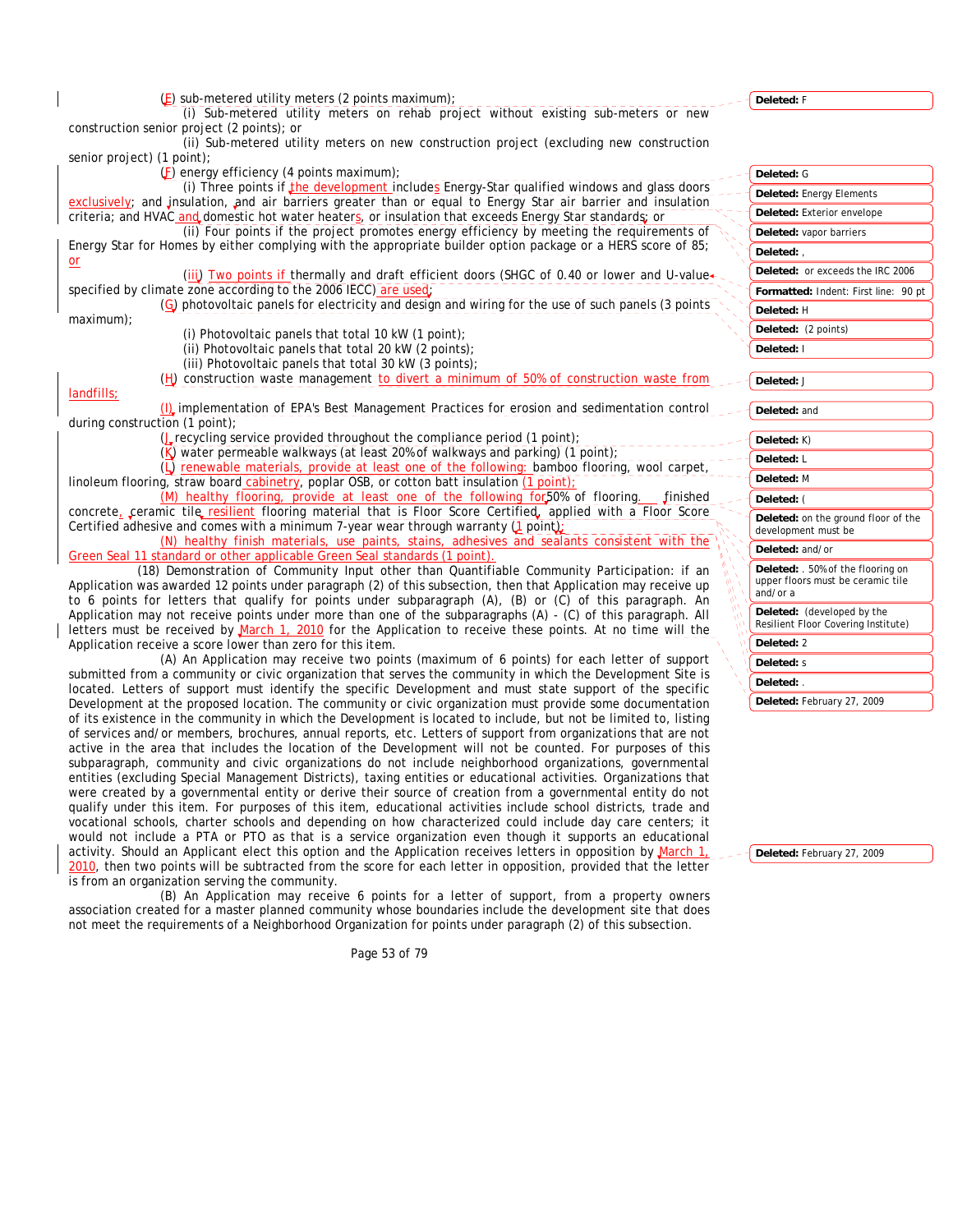(C) An Application may receive 6 points for a letter of support from a Special Management District, whose boundaries, as of March 1, 2010, include the Development Site and for which there is not Neighborhood Organization on record with the county or state.

(19) Developments in Census Tracts with No Other Existing Same Type Developments Supported by Tax Credits. Application may receive 6 points if the proposed Development is located in a census tract in which there are no other existing Developments supported by Housing Tax Credits that serve the same type household, regardless of whether the development serves families, or elderly individuals (Intergeneration Housing is not a type of household as it relates to this paragraph). Applicant must provide evidence of the census tract in which the Development is located. (§2306.6725(b)(2)). These Census Tracts are outlined in the 2010 Housing Tax Credit Site Demographic Characteristics Report.

(20) Affirmative Marketing for Veterans. Applications may qualify to receive six points for this item. The Departmet will award these points to Applications that agree to include in their affirmative marketing pla for the development of a plan to affirmatively market to veterans. The Applicant will be required to report the Department in the annual housing report on the results of the marketing efforts to veterans.

(21) Tenant Populations with Special Housing Needs. Applications may qualify to receive 4 poin for this item.  $(\frac{642(m)(1)(C)}{v})$ . The Department will award these points to Applications in which at least 10 of the Units are set aside for Persons with Special Needs. Throughout the Compliance Period, unless otherwis permitted by the Department, the Development Owner agrees to affirmatively market Units to Persons with Special Needs. In addition, the Department will require a minimum twelve-month period during which Uni must either be occupied by Persons with Special Needs or held vacant. The twelve (12) month period will beg on the date each building receives its certificate of occupancy. For buildings that do not receive a Certificat of Occupancy, the twelve-month period will begin on the placed in service date as provided in the Co Certification manual. After the twelve-month period, the Development Owner will no longer be required hold Units vacant for households with special needs, but will be required to continue to affirmatively market Units to household with special needs.

(22) Length of Affordability Period. Applications may qualify to receive up to 4 points.  $(S_{52}306.6725(a)(5); 2306.111(g)(3)(C); 2306.185(a)(1)$  and  $(c); 2306.6710(e)(2);$  and  $42(m)(1)(B)(ii)(II)).$  In accordance with the Code, each Development is required to maintain its affordability for a 15-year compliance period and, subject to certain exceptions, an additional 15-year extended use period. Development Owne that are willing to extend the affordability period for a Development beyond the thirty (30) years required the Code may receive points as follows:

(A) Add five (5) years of affordability after the extended use period for a total affordabili period of thirty-five (35) years (2 points); or

(B) Add ten (10) years of affordability after the extended use period for a total affordabili period of forty (40) years (4 points).

(23) Site Characteristics. Development Sites, including scattered sites, will be evaluated based on proximity to amenities, the presence of positive site features and the absence of negative site features. Site will be rated based on the criteria in subparagraphs (A) and (B) of this paragraph.

(A) Proximity of site to amenities. Developments Sites located within a one mile radius (tw mile radius for Developments competing for a Rural Regional Allocation) of at least three services appropriation to the target population will receive four points. A site located within one-quarter mile of public transportation that is accessible to all residents including Persons With Disabilities and/or located within a community that has "on demand" transportation, special transit service, or specialized elderly transportation for Qualifie Elderly Developments, will receive full points regardless of the proximity to amenities, as long as the Applicant provides appropriate evidence of the transportation services used to satisfy this requirement. If a Development is providing its own specialized van or on demand service, then this will be a requirement of the LURA. On one service of each type listed in clauses (i) - (xiv) of this subparagraph will count towards the points. A ma must be included identifying the Development Site and the location of the services. The services must be identified by name on the map. If the services are not identified by name, points will not be awarded. All services must exist or, if under construction, must be at least 50% complete by the date the Application is submitted (4 points)

(i) Full service grocery store or supermarket.

(ii) Pharmacy.

(iii) Convenience Store/Mini-market.

(iv) Department or Retail Merchandise Store.

(v) Bank/Credit Union.

(vi) Restaurant (including fast food).

Page 54 of 79

| . .                     |                            |
|-------------------------|----------------------------|
| a                       | Deleted: February 27, 2009 |
| by                      |                            |
| ch                      | Deleted: :                 |
| οf                      | Deleted: The               |
| ıal                     |                            |
| he                      |                            |
| he                      |                            |
|                         | Deleted: 2009              |
| <u>n.</u>               |                            |
| an                      |                            |
| <u>to</u>               |                            |
|                         |                            |
| ıts<br>$\overline{9\%}$ | Deleted: 20                |
| se                      |                            |
| th                      |                            |
| its                     |                            |
| յin                     |                            |
| te                      |                            |
| ıst                     |                            |
| to                      |                            |
| et                      |                            |
|                         |                            |
| ts.                     | Deleted: 21                |
| In                      |                            |
| cе                      |                            |
| ers:<br>in              |                            |
|                         |                            |
| ty                      |                            |
|                         |                            |
| ty                      |                            |
|                         | Deleted: .                 |
| on                      | Deleted: 22                |
| es                      |                            |
|                         |                            |
| Ό-                      |                            |
| te                      |                            |
| on                      |                            |
| at<br>эd                |                            |
| nt                      |                            |
| nt                      |                            |
| ıly                     |                            |
|                         |                            |
|                         |                            |
| aр<br>be                |                            |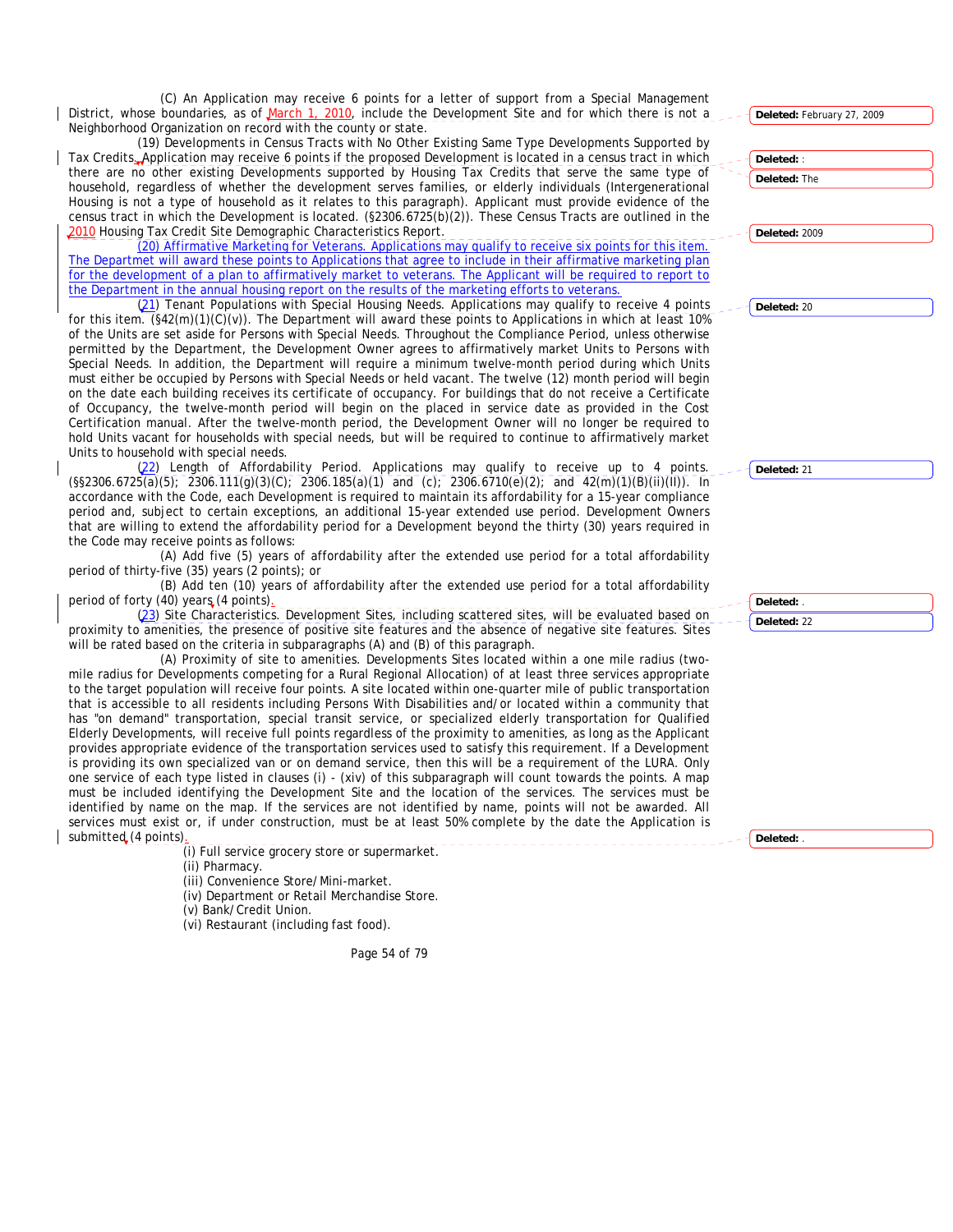libraries.

(vii) Indoor public recreation facilities, such as civic centers, community centers, and

(viii) Outdoor public recreation facilities such as parks, golf courses, and swimming pools.

(ix) Hospital/medical clinic.

(x) Medical offices (physician, dentistry, optometry).

(xi) Public Schools (only eligible for Developments that are not Qualified Elderly

Developments).

(xii) Senior Center.

(xiii) Dry cleaners.

(xiv) Family video rental (Blockbuster, Hollywood Video, Movie Gallery).

(B) Negative Site Features. Development Sites with the following negative characteristics will have points deducted from their score. For purpose of this exhibit, the term 'adjacent' is interpreted as sharing a boundary with the Development Site. The distances are to be measured from all boundaries of the Development Site to all boundaries of the property containing the negative site feature. If an Applicant negligently fails to note a negative feature, double points will be deducted from the score or the Application may be terminated. If none of these negative features exist, the Applicant must sign a certification to that effect (-6 points).

(i) Developments located adjacent to or within 300 feet of junkyards will have 1 point deducted from their score.

(ii) Developments located adjacent to or within 300 feet of active railroad tracks will have 1 point deducted from their score, unless the Applicant provides evidence that the city/community has adopted a Railroad Quiet Zone or the railroad in question is commuter or light rail. Rural Developments funded through TRDO-USDA are exempt from this point deduction.

(iii) Developments located adjacent to or within 300 feet of heavy industrial uses such as manufacturing plants will have 1 point deducted from their score.

(iv) Developments located adjacent to or within 300 feet of a solid waste or sanitary landfills will have 1 point deducted from their score.

(v) Developments where the buildings are located within the "fall line" of high voltage transmission power lines will have 1 point deducted from their score.

(vi) Developments where the buildings are located within the accident zones or clear zones for commercial or military airports will have 1 point deducted from their score.

 $(24)$  Development Size. The Development consists of not more than 36 Units (3 points).

(25) Qualified Census Tracts with Revitalization. Applications may qualify to receive 1 point for this item. (§42(m)(1)(B)(ii)(III)). Applications will receive the points for this item if the Development is located within a Qualified Census Tract and contributes to a concerted Community Revitalization Plan. Evidence of the Community Revitalization Plan (such evidence must include an ordinance, resolution, or otherwise recorded documentation of a vote taken by the local elected Governing Body specifically adopting the Community Revitalization Plan) and a letter from the chief executive officer or other local official with appropriate jurisdiction of the local Governing Body stating that the Development Site is located within the targeted development areas outlined in the Community Revitalization Plan must be submitted.

(26) Sponsor Characteristics. Applications may qualify to receive a maximum of 2 points for this item for qualifying under either subparagraph (A) or (B) of this paragraph.  $(\frac{242(m)}{(1)}(\overline{c})(\overline{iv}))$ 

(A) An Application will receive these two points for submitting a plan to use Historically Underutilized Businesses (HUB) in the development process consistent with the Historically Underutilized Business Guidelines for contracting with the State of Texas. The Applicant will be required to submit a report of the success of the plan as part of the cost certification documentation, in order to receive IRS Forms 8609.

(B) An Application will receive these points if there is evidence that a HUB that does not meet the experience requirements under subsection (g) of this section, as certified by the Texas Comptroller of Public Accounts, has at least 51% ownership interest in the General Partner and materially participates in the Development and operation of the Development throughout the Compliance Period. To qualify for these points, the Applicant must submit a certification from the Texas Comptroller of Public Accounts that the Person is a HUB at the close of the Application Acceptance Period. The HUB will be disqualified from receiving these points if any Principal of the HUB has developed, and received 8609's for, more than two Developments involving tax credits. Additionally, to qualify for these points, the HUB must partner with an experienced Developer (as defined by subsection (g) of this section); the experienced Developer, as an Affiliate, will not be subject to the credit limit described under §50.6(d) of this chapter for one Application per Application Round. For purposes of this section the experienced Developer may not be a Related Party to the HUB.

Page 55 of 79

**Deleted:** . **Deleted:** 

**Deleted:** 23 **Deleted:** 24

**Deleted:** 25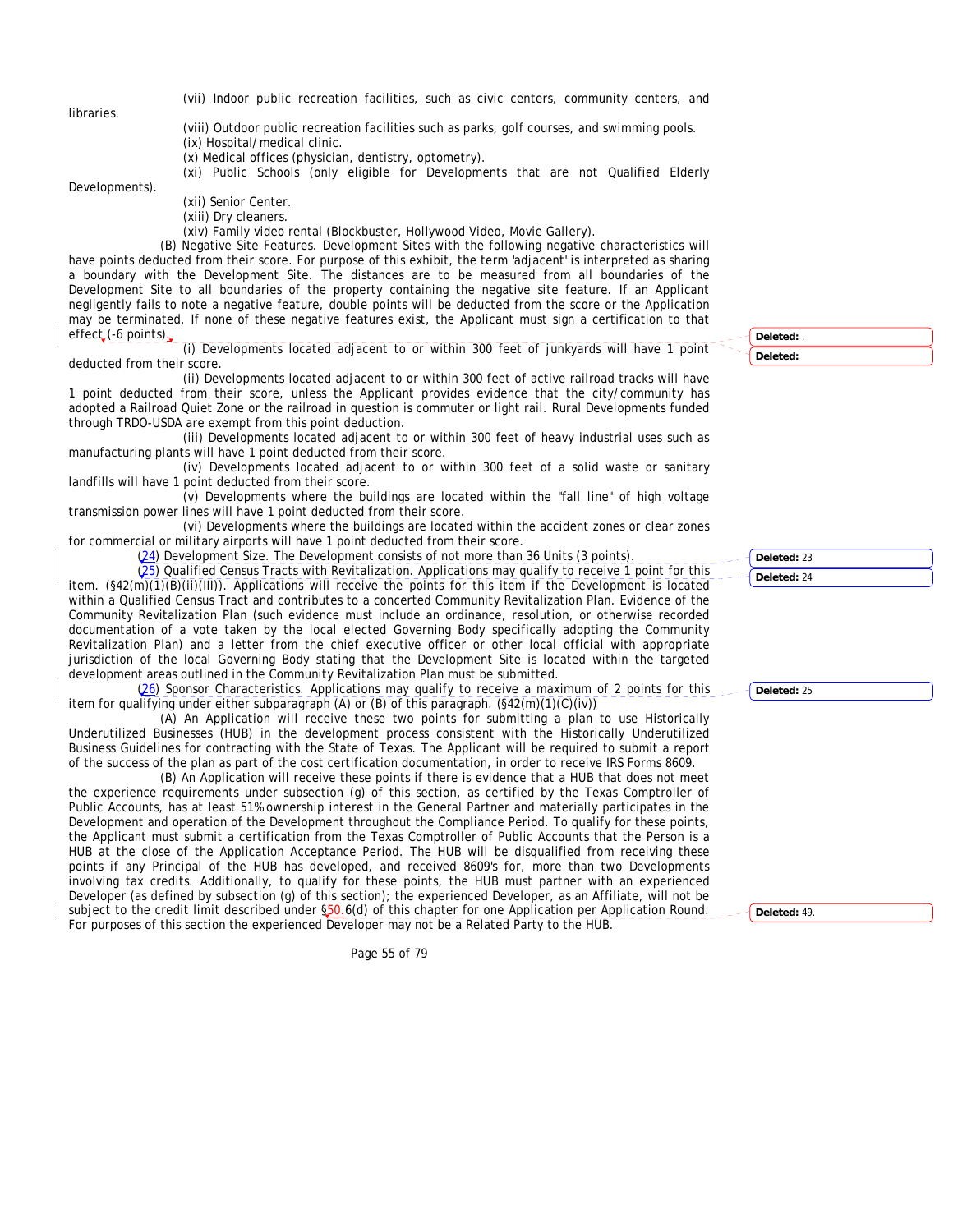(27) Developments Intended for Eventual Tenant Ownership--Right of First Refusal. Applications may qualify to receive 1 point for this item. (§2306.6725(b)(1); §42(m)(1)(C)(viii)). Evidence that Development Owner agrees to provide a right of first refusal to purchase the Development upon or following the end of the Compliance Period for the minimum purchase price provided in, and in accordance with the requirements of, §42(i)(7) of the Code (the "Minimum Purchase Price"), to a Qualified Nonprofit Organization, the Department, or either an individual tenant with respect to a single family building, or a tenant cooperative, a resident management corporation in the Development or other association of tenants in the Development with respect to multifamily developments (together, in all such cases, including the tenants of a single family building, a "Tenant Organization"). Development Owner may qualify for these points by providing the right of first refusal in the following terms.

(A) Upon the earlier to occur of:

(i) The Development Owner's determination to sell the Development; or

(ii) The Development Owner's request to the Department, pursuant to  $$42(h)(6)(E)(II)$  of the Code, to find a buyer who will purchase the Development pursuant to a "qualified contract" within the meaning of §42(h)(6)(F) of the Code, the Development Owner shall provide a notice of intent to sell the Development ("Notice of Intent") to the Department and to such other parties as the Department may direct at that time. If the Development Owner determines that it will sell the Development at the end of the Compliance Period, the Notice of Intent shall be given no later than two (2) years prior to expiration of the Compliance Period. If the Development Owner determines that it will sell the Development at some point later than the end of the Compliance Period, the Notice of Intent shall be given no later than two (2) years prior to date upon which the Development Owner intends to sell the Development.

(B) During the two (2) years following the giving of Notice of Intent, the Sponsor may enter into an agreement to sell the Development only in accordance with a right of first refusal for sale at the Minimum Purchase Price with parties in the following order of priority:

(i) During the first six-month period after the Notice of Intent, only with a Qualified Nonprofit Organization that is also a community housing development organization, as defined for purposes of the federal HOME Investment Partnerships Program at 24 C.F.R. §92.1 (a "CHDO") and is approved by the Department;

(ii) During the second six-month period after the Notice of Intent, only with a Qualified Nonprofit Organization or a Tenant Organization; and

(iii) During the second year after the Notice of Intent, only with the Department or with a Qualified Nonprofit Organization approved by the Department or a Tenant Organization approved by the Department;

(iv) If, during such two-year period, the Development Owner shall receive an offer to purchase the Development at the Minimum Purchase Price from one of the organizations designated in clauses (i) - (iii) of this subparagraph (within the period(s) appropriate to such organization), the Development Owner shall sell the Development at the Minimum Purchase Price to such organization. If, during such period, the Development Owner shall receive more than one offer to purchase the Development at the Minimum Purchase Price from one or more of the organizations designated in clauses (i) - (iii) of this subparagraph (within the period(s) appropriate to such organizations), the Development Owner shall sell the Development at the Minimum Purchase Price to whichever of such organizations it shall choose.

(C) After whichever occurs the later of:

(i) The end of the Compliance Period; or

(ii) Two (2) years from delivery of a Notice of Intent, the Development Owner may sell the Development without regard to any right of first refusal established by the LURA if no offer to purchase the Development at or above the Minimum Purchase Price has been made by a Qualified Nonprofit Organization, a Tenant Organization or the Department, or a period of one hundred twenty (120) days has expired from the date of acceptance of all such offers as shall have been received without the sale having occurred, provided that the failure(s) to close within any such 120-day period shall not have been caused by the Development Owner or matters related to the title for the Development.

(D) At any time prior to the giving of the Notice of Intent, the Development Owner may enter into an agreement with one or more specific Qualified Nonprofit Organizations and/or Tenant Organizations to provide a right of first refusal to purchase the Development for the Minimum Purchase Price, but any such agreement shall only permit purchase of the Development by such organization in accordance with and subject to the priorities set forth in subparagraph (B) of this paragraph.

(E) The Department shall, at the request of the Development Owner, identify in the LURA a Qualified Nonprofit Organization or Tenant Organization which shall hold a limited priority in exercising a right

Page 56 of 79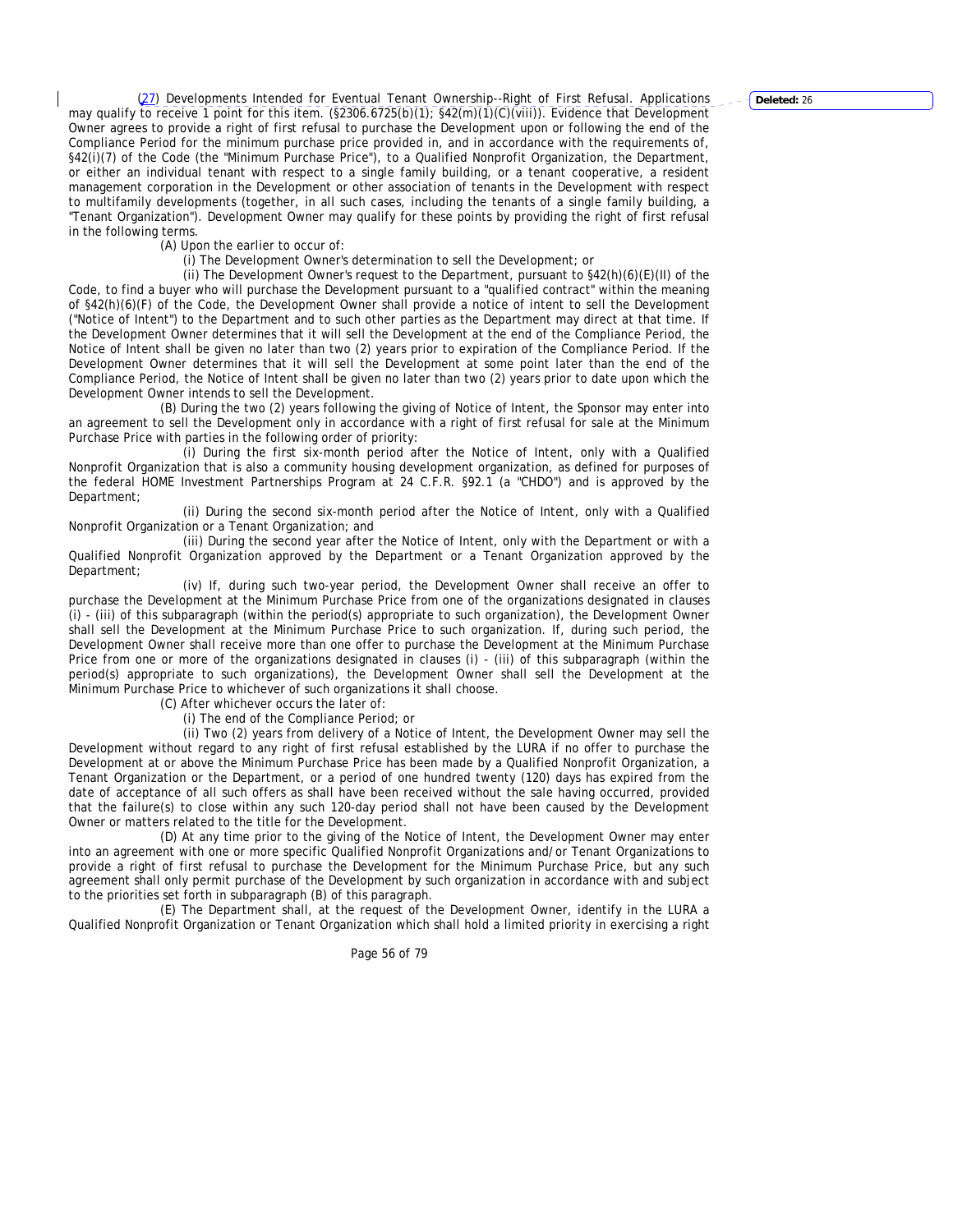of first refusal to purchase the Development at the Minimum Purchase Price, in accordance with and subject to the priorities set forth in subparagraph (B) of this paragraph.

(F) The Department shall have the right to enforce the Development Owner's obligation to sell the Development as herein contemplated by obtaining a power-of-attorney from the Development Owner to execute such a sale or by obtaining an order for specific performance of such obligation or by such other means or remedy as shall be, in the Department's discretion, appropriate.

(28) Leveraging of Private, State, and Federal Resources. Applications may qualify to receive 1 point for this item. (§2306.6725(a)(3)). Funding sources used for points under paragraph (5) of this subsection, may not be used for this point item.

(A) Evidence must be submitted in the Application that the proposed Development has received or will receive loan(s), grant(s) or in-kind contributions from a private, state or federal resource, which include Capital Grant Funds and HOPE VI funds, that is equal to or greater than 2% (do not round) of the Total Housing Development Costs reflected in the Application.

(B) For in-kind contributions, evidence must be submitted in the Application from a private, state or federal resource which substantiates the value of the in-kind contributions. Development based rental subsidies from private, state or federal resource may qualify under this section if evidence of the remaining value of the contract is submitted from the source. The value of the contract does not include past subsidies.

(C) Qualifying funds awarded through local entities may qualify for points if the original source of the funds is from a private, state or federal source. If qualifying funds awarded through local entities are used for this item, a statement from the local entity must be provided that identifies the original source of funds.

(D) Applicants may only submit enough sources to substantiate the point request, and all sources must be included in the Sources and Uses form. For example, two sources may be submitted if each is for an amount equal to 1% of the Total Housing Development Cost. However, two sources may not be submitted if each source is for an amount equal to 2% of the Total Housing Development Cost.

(E) The funding must be in addition to the primary funding (construction and permanent loans) that is proposed to be utilized and cannot be issued from the same primary funding source or an affiliated source. The provider of the funds must attest to the fact that they are not the Applicant, the Developer, Consultant, Related Party or any individual or entity acting on behalf of the proposed Application and attest that none of the funds committed were first provided to the entity by the Applicant, the Developer, Consultant, Related Party or any individual or entity acting on behalf of the proposed Application, unless the Applicant itself is a Local Political Subdivision.

(F) The Development must have already applied for funding from the funding entity. Evidence to be submitted with the Application must include a copy of the commitment of funds or a copy of the application to the funding entity and a letter from the funding entity indicating that the application was received. At the time the executed Commitment Notice is required to be submitted, the Applicant or Development Owner must provide evidence of a commitment approved by the governing body of the entity for the sufficient financing to the Department. If the funding commitment from the private, state or federal source, identified in the Application, or qualifying substitute source, has not been received by the date the Department's Commitment Notice is to be submitted, the Application will be evaluated to determine if the loss of these points would have resulted in the Department's not committing the tax credits. If the loss of points would have made the Application noncompetitive, the Commitment Notice will be rescinded and the credits reallocated. If the Application would still be competitive even with the loss of points and the loss would not have impacted the recommendation for an award, the Application will be reevaluated for financial feasibility. If the Application is infeasible without the commitment from the private, state or federal source, the Commitment Notice will be rescinded and the credits reallocated. Funds from the Department's HOME and Housing Trust Fund sources will only qualify under this category if there is a Notice of Funding Availability (NOFA) out for available funds and the Applicant is eligible under that NOFA.

(G) To qualify for this point, the Rent Schedule must show that at least 3% (not using normal rounding) of all Low-Income Units are designated to serve individuals or families with incomes at or below 30% of AMGI.

(28) Third-Party Funding Commitment Outside of Qualified Census Tracts. Applications may qualify to receive 1 point for this item. (§2306.6710(e)(1)). Evidence that the proposed Development has documented and committed Third-Party funding sources and the Development is located outside of a Qualified Census Tract. The provider of the funds must attest to the fact that they are not the Applicant, the Developer, Consultant, Related Party or any individual or entity acting on behalf of the proposed Application and attest that none of the funds committed were first provided to the entity by the Applicant, the Developer,

Page 57 of 79

**Deleted:** 27

**Deleted:** entity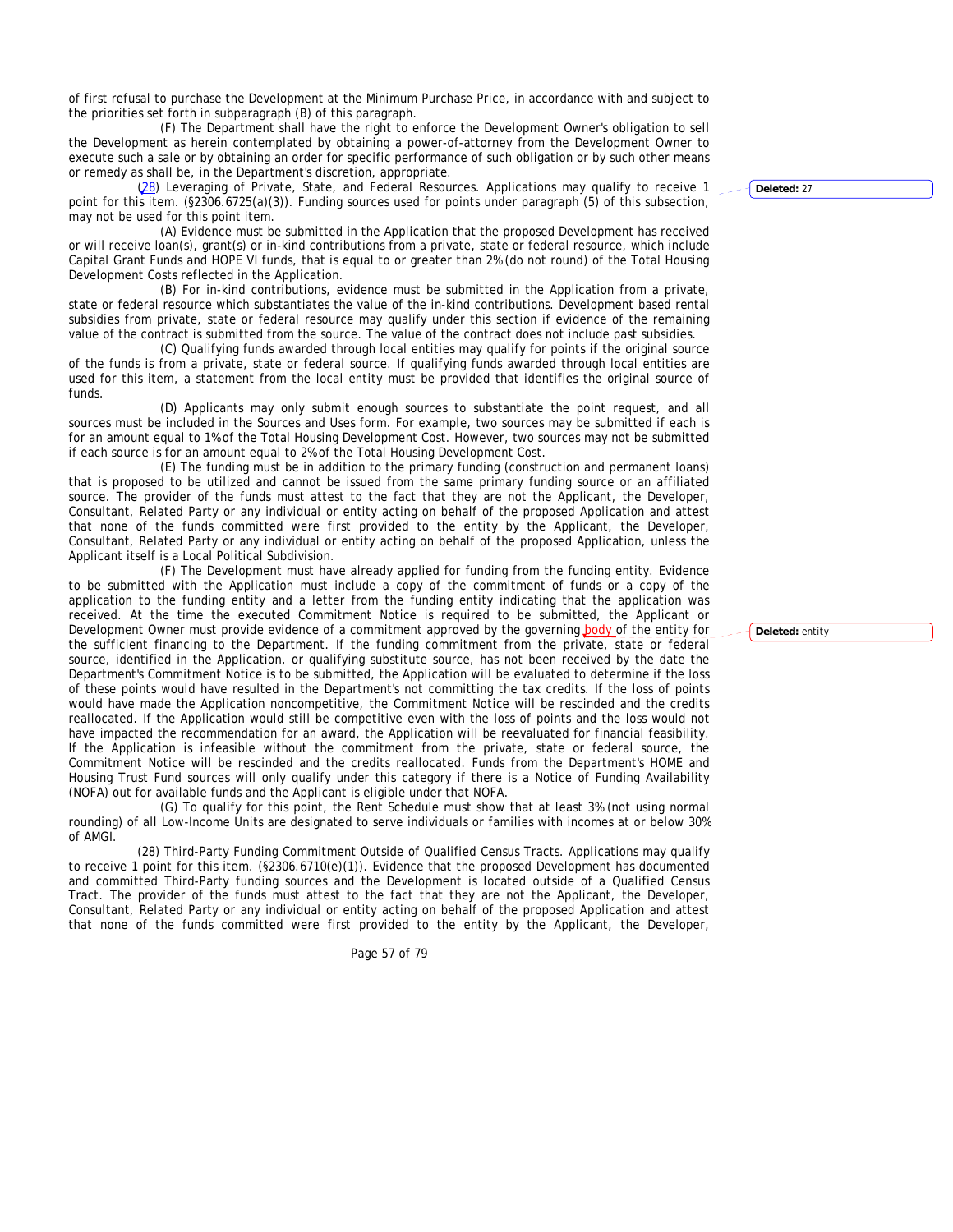Consultant, Related Party or any individual or entity acting on behalf of the proposed Application. The commitment of funds (an application alone will not suffice) must already have been received from the Third-Party funding source and must be equal to or greater than 2% (do not round) of the Total Development Costs reflected in the Application. Funds from the Department's HOME and Housing Trust Fund sources will not qualify under this category. The Third-Party funding source cannot be a loan from a commercial lender.

(30) Scoring Criteria Imposing Penalties. (§2306.6710(b)(2))

(A) Penalties will be imposed on an Application if the Applicant has requested an extension of the Carryover or 10% Test deadline, and did not meet the original submission deadline, relating to Developments receiving a Housing Tax Credit commitment made in the Application Round preceding the current round. For each extension request made, the Applicant will receive a 5 point deduction. No penalty points or fees will be deducted for extensions that were requested on Developments that involved Rehabilitation when the Department is the primary lender, or for Developments that involve TRDO-USDA as a lender if TRDO-USDA or the Department is the cause for the Applicant not meeting the deadline.

(B) Penalties will be imposed on an Application if the Developer or Principal of the Applicant has been removed by the lender, equity provider, or limited partners in the past five (5) years for failure to perform its obligations under the loan documents or limited partnership agreement. An affidavit will be provided by the Applicant and the Developer certifying that they have not been removed as described, or requiring that they disclose each instance of removal with a detailed description of the situation. If an Applicant or Developer submits the affidavit, and the Department learns at a later date that a removal did take place as described, then the Application will be terminated and any Allocation made will be rescinded. The Applicant, Developers or Principals of the Applicant that are in court proceedings at the time of Application must disclose this information and the situation will be evaluated on a case-by-case basis. 3 points will be deducted for each instance of removal.

(C) Penalties will be imposed on an Application if Developer or Principal of the Applicant violates the Adherence to Obligations pursuant to subsection (c) of this section.

 $(31)$  Bonus Points. Applicants may received up to five  $(5)$  additional points for having limited. deficiencies in the Application. The deficiencies will be determined at the reasonable discretion of the Department as defined in this chapter. The points will the awarded as follows:

(A) Two (2) or less deficiencies for Eligibility review (1 point);

 (B) Five (5) or less deficiencies for Selection review (2 points); and/or (C) Ten (10) or less deficiencies for Threshold review (3 points).

## (j) **Tie Breaker Factors**.

(1) In the event that two or more Applications receive the same number of points in any given Set-Aside category, Rural Regional Allocation or Urban Regional Allocation, or Uniform State Service Region, and are both practicable and economically feasible, the Department will utilize the factors in this paragraph, in the order they are presented, to determine which Development will receive a preference in consideration for a tax credit commitment.

(A) Applications involving any Rehabilitation or Reconstruction of existing Units will win this first tier tie breaker over Applications involving solely New Construction or Adaptive Reuse.

(B) The Application located in the municipality or, if located outside a municipality, the county that has the lowest state average of units per capita supported by Housing Tax Credits or private activity bonds at the time the Application Round begins as reflected in the Reference Manual will win this second tier tie breaker.

(C) The amount of requested tax credits per square foot of Net Rentable Area (the lower credits per square foot has preference).

(D) Developments that are intended for eventual tenant ownership. Such Developments must utilize a detached single family site plan and building design and have a business plan describing how the Development is intended to convert to tenant ownership at the end of the 15-year compliance period.

(2) This paragraph identifies how ties will be handled when dealing with the restrictions on location identified in §50.5(a)(8) of this chapter, and in dealing with any issues relating to capture rate calculation. When two Tax-Exempt Bond Developments would violate one of these restrictions, and only one Development can be selected, the Department will utilize the reservation docket number issued by the Texas Bond Review Board in making its determination. When two Competitive Housing Tax Credits Applications in the Application Round would violate one of these restrictions, and only one Development can be selected, the Department will utilize the tie breakers identified in paragraph (1) of this subsection. When a Tax-Exempt Bond Development

Page 58 of 79

**Deleted:** 29

**Formatted:** Indent: First line: 0 pt, Tabs: 54 pt, Left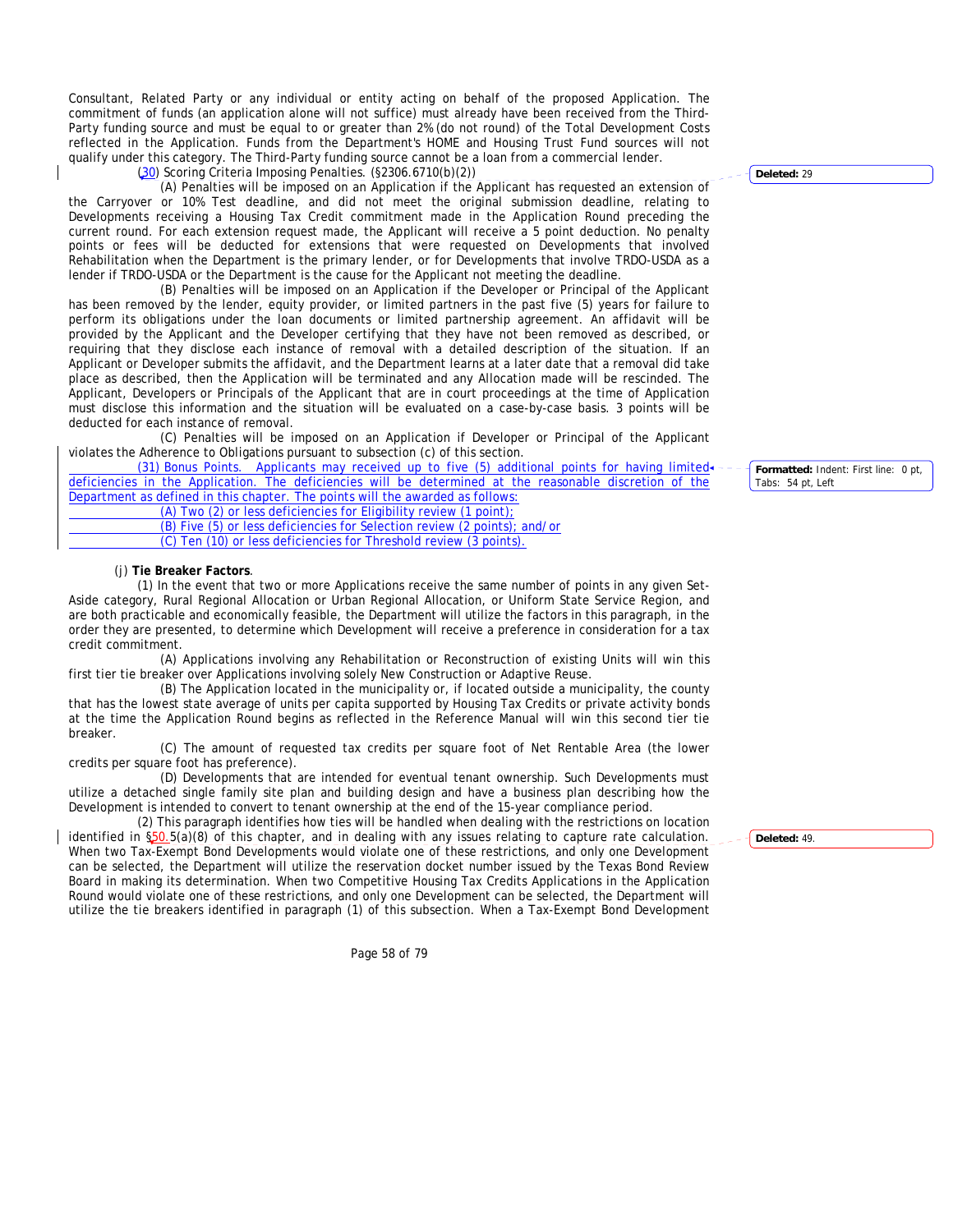and a Competitive Housing Tax Credit Application in the Application Round would both violate a restriction, the following determination will be used:

(A) Tax-Exempt Bond Developments that receive their reservation from the Bond Review Board on or before April 30, 2010 will take precedence over the Housing Tax Credit Applications in the 2010 Application Round;

(B) Housing Tax Credit Applications approved by the Board for tax credits in July 2010 will take precedence over the Tax-Exempt Bond Developments that received their reservation from the Bond Review Board on or between May  $3,2010$  and July 31,  $2010$ ; and

(C) After July 31, 2010, a Tax-Exempt Bond Development with a reservation from the Bond Review Board will take precedence over any Housing Tax Credit Application from the 2010 Application Round on the Waiting List. However, if no reservation has been issued by the date the Board approves an allocation to a Development from the Waiting List of Applications in the 2010 Application Round or a forward commitment, then the Waiting List Application or forward commitment will be eligible for its allocation.

(k) **Staff Recommendations**. (§2306.1112 and §2306.6731). After eligible Applications have been evaluated, ranked and underwritten in accordance with the QAP and the Rules, the Department staff shall make its recommendations to the Executive Award and Review Advisory Committee. The Committee will develop funding priorities and shall make commitment recommendations to the Board. Such recommendations and supporting documentation shall be made in advance of the meeting at which the issuance of Commitment Notices or Determination Notices shall be discussed. The Committee will provide written, documented recommendations to the Board which will address at a minimum the financial or programmatic viability of each Application and a list of all submitted Applications which enumerates the reason(s) for the Development's proposed selection or denial, including all factors provided in \$50.10(a) of this chapter that were used in making this determination.

- (l) **Tax Credits Financed Under American Recovery and Reinvestment Act of 2009.** (§2306.6736) (1) To the extent the Department receives federal funds under the American Recovery and Reinvestment Act of 2009 (Pub. L. No. 111-5) or any subsequent law (including any extension or renewal thereof) that requires the Department to award the federal funds in the same manner and subject to the same limitation as the awards of the housing tax credits, the following provisions apply.
	- (2) Any reference in this chapter to the administration of the housing tax credit program shall apply equally to the administration of such federal funds except:
		- (A) the Department may establish a separate application procedure for such funds, outside of the uniform application cycle referred to in §2306.111 Texas Government Code and the deadlines established in §2306.6724 Texas Government Code, and any reference herein to the application period shall refer to the period beginning on the date the Department begins accepting applications for such funds and continuing until all such available funds are awarded;

(B) unless reauthorized, this section is repealed on August 31, 2011.

### **§50.10. Board Decisions; Waiting List; Forward Commitments.**

(a) **Board Decisions**. The Board's decisions shall be based upon the Department's and the Board's evaluation of the proposed Developments' consistency with the criteria and requirements set forth in this QAP and Rules.

(1) On awarding tax credits, the Board shall document the reasons for each Application's selection, including any discretionary factors used in making its determination, and the reasons for any decision that conflicts with the recommendations made by Department staff. The Board may not make, without good cause, a commitment decision that conflicts with the recommendations of Department staff. Good cause includes the Board's decision to apply discretionary factors. (§§2306.6725(c); 2306.6731; and 42(m)(1)(A)(iv))

(2) In making a determination to allocate tax credits, the Board shall be authorized to not rely solely on the number of points scored by an Application. It shall in addition, be entitled to take into account, as it deems appropriate, the discretionary factors listed in this paragraph. The Board may also apply these discretionary factors to its consideration of Tax-Exempt Bond Developments. If the Board disapproves or fails to act upon an Application, the Department shall issue to the Applicant a written notice stating the reason(s) for the Board's disapproval or failure to act. In making tax credit decisions (including those related to Tax-Exempt

Page 59 of 79

| Deleted: 2009 |  |
|---------------|--|
| Deleted: 2009 |  |
| Deleted: 2009 |  |
| Deleted: 1    |  |
| Deleted: 2009 |  |
| Deleted: 2009 |  |
| Deleted: 2009 |  |
| Deleted: 2009 |  |
| Deleted: 2009 |  |

**Deleted:** 49.

#### **Formatted:** Font: Bold

**Formatted:** Bullets and Numbering **Formatted:** Indent: Left: 54 pt, Hanging: 18 pt, Numbered + Level: 2 + Numbering Style: 1, 2, 3, … + Start at: 1 + Alignment: Left + Aligned at:  $72$  pt + Tab after:  $96.75$ pt + Indent at: 96.75 pt, Tabs: 72 pt, List tab + Not at 96.75 pt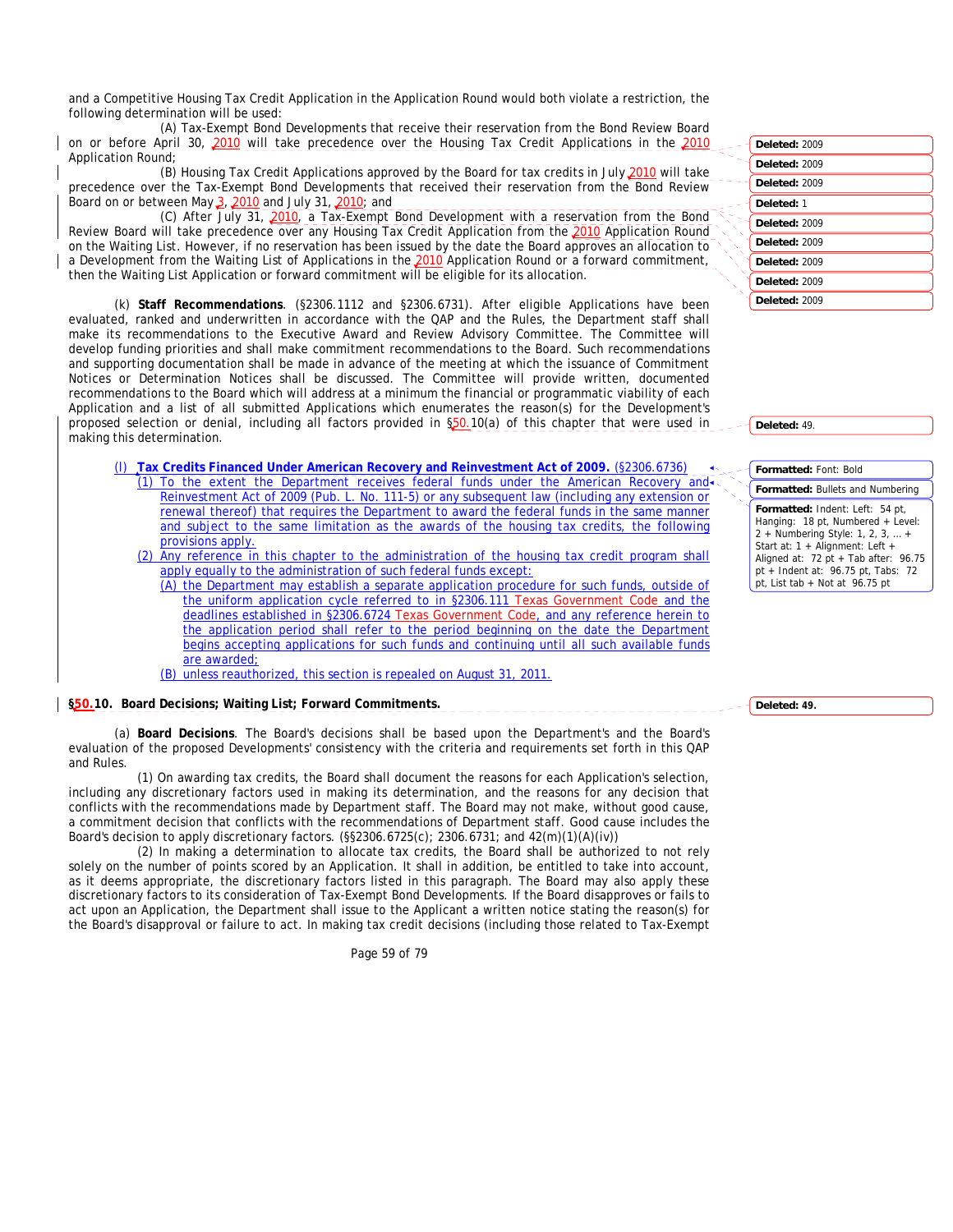Bond Developments), the Board, in its discretion, may evaluate, consider and apply any one or more of the following discretionary factors: (§2306.111(g)(3))

(A) The Developer market study;

(B) The location;

(C) The compliance history of the Developer;

(D) The financial feasibility;

(E) The appropriateness of the Development's size and configuration in relation to the housing needs of the community in which the Development is located;

(F) The Development's proximity to other low-income housing Developments;

(G) The availability of adequate public facilities and services;

(H) The anticipated impact on local school districts;

(I) Zoning and other land use considerations;

(J) Any matter considered by the Board to be relevant to the approval decision and in furtherance of the Department's purposes; and

(K) Other good cause as determined by the Board.

(3) Before the Board approves any Application, the Department shall assess the compliance history of the Applicant with respect to all applicable requirements; and the compliance issues associated with the proposed Development, including compliance information provided by the Texas State Affordable Housing Corporation. The Committee shall provide to the Board a written report regarding the results of the assessments. The written report will be included in the appropriate Development file for Board and Department review. The Board shall fully document and disclose any instances in which the Board approves a Development Application despite any noncompliance associated with the Development or Applicant. (§2306.057)

(b) **Waiting List**. (§2306.6711(c) and (d)). If the entire State Housing Credit Ceiling for the applicable calendar year has been committed or allocated in accordance with this chapter, the Board shall generate, concurrently with the issuance of commitments, a waiting list of additional Applications ranked by score in descending order of priority based on Set-Aside categories and regional allocation goals. The Board may also apply discretionary factors in determining the Waiting List. If at any time prior to the end of the Application Round, one or more Commitment Notices expire or a sufficient amount of the State Housing Credit Ceiling becomes available, the Board shall issue a Commitment Notice to Applications on the waiting list subject to the amount of returned credits, the regional allocation goals and the Set-Aside categories, including the 10% Nonprofit Set-Aside allocation and 15% At-Risk Set-Aside allocation and 5% TRDO-USDA Set-Aside required under the Code, §42(h)(5). At the end of each calendar year, all Applications which have not received a Commitment Notice shall be deemed terminated. The Applicant may re-apply to the Department during the next Application Acceptance Period.

(c) **Forward Commitments**. The Board may determine to issue commitments of tax credit authority with respect to Applications from the State Housing Credit Ceiling for the calendar year following the year of issuance (each a "forward commitment") to Applications submitted in accordance with the rules and timelines required under this rule and the Application Submission Procedures Manual. The Board will utilize its discretion in determining the amount of credits to be allocated as forward commitments and the reasons for those commitments considering score and discretionary factors. The Board may utilize the forward commitment authority to allocate credits to TRDO-USDA Developments which are experiencing foreclosure or loan acceleration at any time during the 2010 calendar year, also referred to as Rural Rescue Developments. Applications that are submitted under the 2010 QAP and granted a Forward Commitment of 2010 Housing Tax Credits are considered by the Board to comply with the 2010 QAP by having satisfied the requirements of this 2010 OAP, except for statutorily required OAP changes.

(1) Unless otherwise provided in the Commitment Notice with respect to a Development selected to receive a forward commitment, actions which are required to be performed under this chapter by a particular date within a calendar year shall be performed by such date in the calendar year of the State Housing Credit Ceiling from which the credits are allocated.

(2) Any forward commitment made pursuant to this section shall be made subject to the availability of State Housing Credit Ceiling in the calendar year with respect to which the forward commitment is made. If a forward commitment shall be made with respect to a Development placed in service in the year of such commitment, the forward commitment shall be a "binding commitment" to allocate the applicable credit dollar amount within the meaning of the Code, §42(h)(1)(C).

Page 60 of 79

**Deleted:** 2009 **Deleted:** 2009 **Deleted:** 2009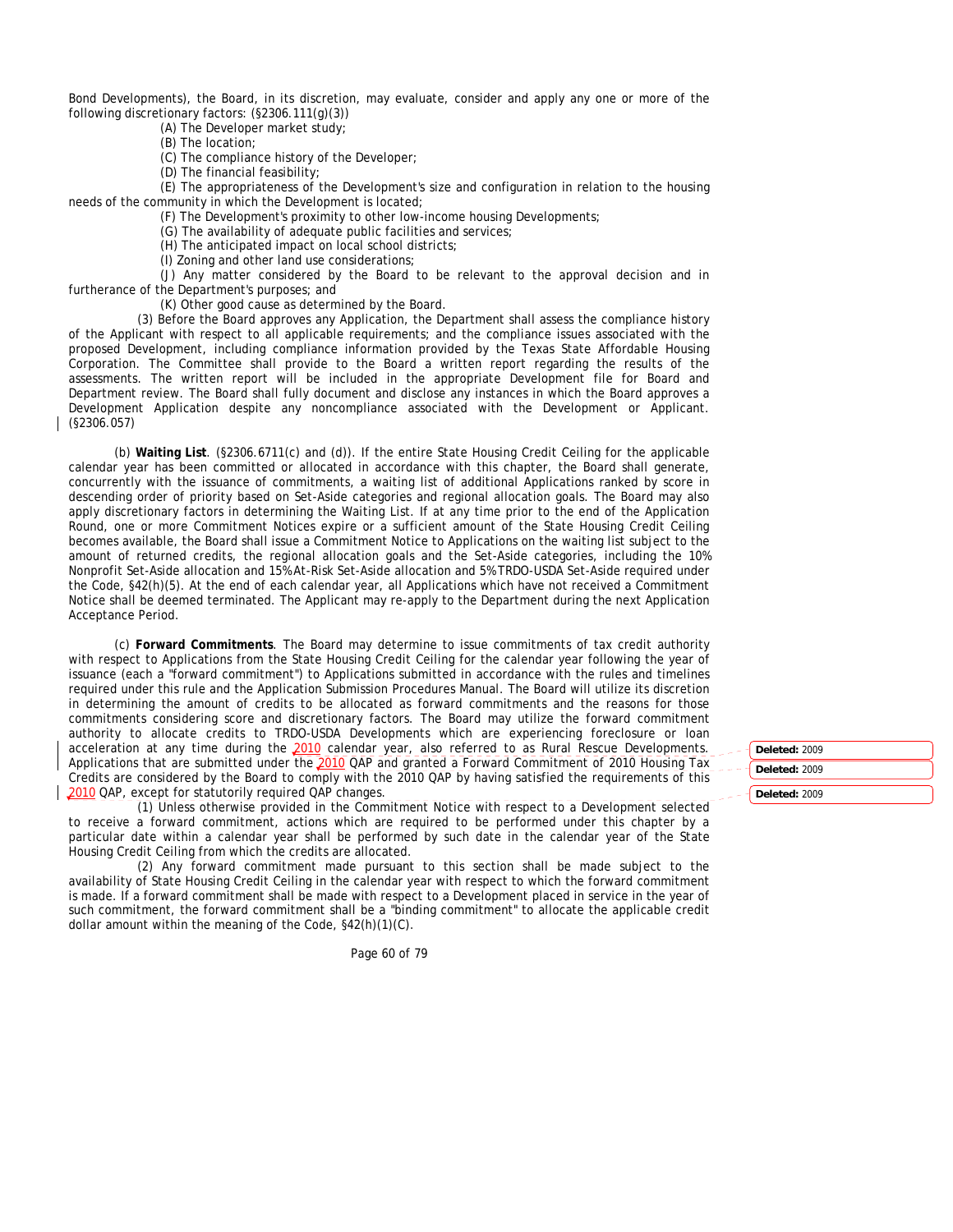(3) If tax credit authority shall become available to the Department in a calendar year in which forward commitments have been awarded, the Department may allocate such tax credit authority to any eligible Development which received a forward commitment, in which event the forward commitment shall be canceled with respect to such Development.

**§50.11. Required Application Notifications, Receipt of Public Comment, and Meetings with Applicants; Viewing of Pre-Applications and Applications; Confidential Information.** 

**Deleted: 49.**

#### (a) **Required Application Notifications, Receipt of Public Comment, and Meetings with Applicants**.

(1) Within approximately fourteen (14) days after the close of the Pre-Application Acceptance Period, the Department shall publish a Pre-Application Submission Log on its website. Such log shall contain the Development name, address, Set-Aside, number of Units, requested credits, owner contact name and phone number. (§2306.6717(a)(1))

(2) Approximately thirty (30) days before the close of the Application Acceptance Period, the Department will release the evaluation and assessment of the Pre-Applications on its website.

(3) Not later than fourteen (14) days after the close of the Pre-Application Acceptance Period, or Application Acceptance Period for Applications for which no Pre-Application was submitted, the Department shall: (§2306.1114)

(A) Publish an Application submission log on its website.

(B) Give notice of a proposed Development in writing that provides the information required under clause (i) of this subparagraph to all of the individuals and entities described in clauses (ii) - (x) of this subparagraph. (§2306.6718(a) - (c))

(i) The following information will be provided in these notifications:

(I) The relevant dates affecting the Application including the date on which the Application was filed, the date or dates on which any hearings on the Application will be held and the date by which a decision on the Application will be made;

(II) A summary of relevant facts associated with the Development;

(III) A summary of any public benefits provided as a result of the Development, including rent subsidies and tenant services; and

(IV) The name and contact information of the employee of the Department designated by the director to act as the information officer and liaison with the public regarding the Application.

(ii) Presiding officer of the Governing Body of the political subdivision containing the Development (mayor or county judge) to advise such individual that the Development, or a part thereof, will be located in his/her jurisdiction and request any comments which such individual may have concerning such Development;

(iii) If the Department receives a letter from the mayor or county judge of an affected city or county that expresses opposition to the Development, the Department will give consideration to the objections raised and will offer to visit the proposed site or Development with the mayor or county judge or their designated representative within thirty (30) days of notification. The site visit must occur before the Housing Tax Credit can be approved by the Board. The Department will obtain reimbursement from the Applicant for the necessary travel and expenses at rates consistent with the state authorized rate; (General Appropriation Act, Article VII, Rider 5) (§42(m)(1))

(iv) Any member of the Governing Body of a political subdivision who represents the Area containing the Development. If the Governing Body has single-member districts, then only that member of the Governing Body for that district will be notified, however if the Governing Body has at-large districts, then all members of the Governing Body will be notified;

(v) State representative and state senator who represent the community where the Development is proposed to be located. If the state representative or senator host a community meeting, the Department, if timely notified, will ensure staff are in attendance to provide information regarding the Housing Tax Credit Program; (General Appropriation Act, Article VII, Rider 8(d))

(vi) United States representative who represents the community containing the Development;

(vii) Superintendent of the school district containing the Development;

(viii) Presiding officer of the board of trustees of the school district containing the

Development;

Page 61 of 79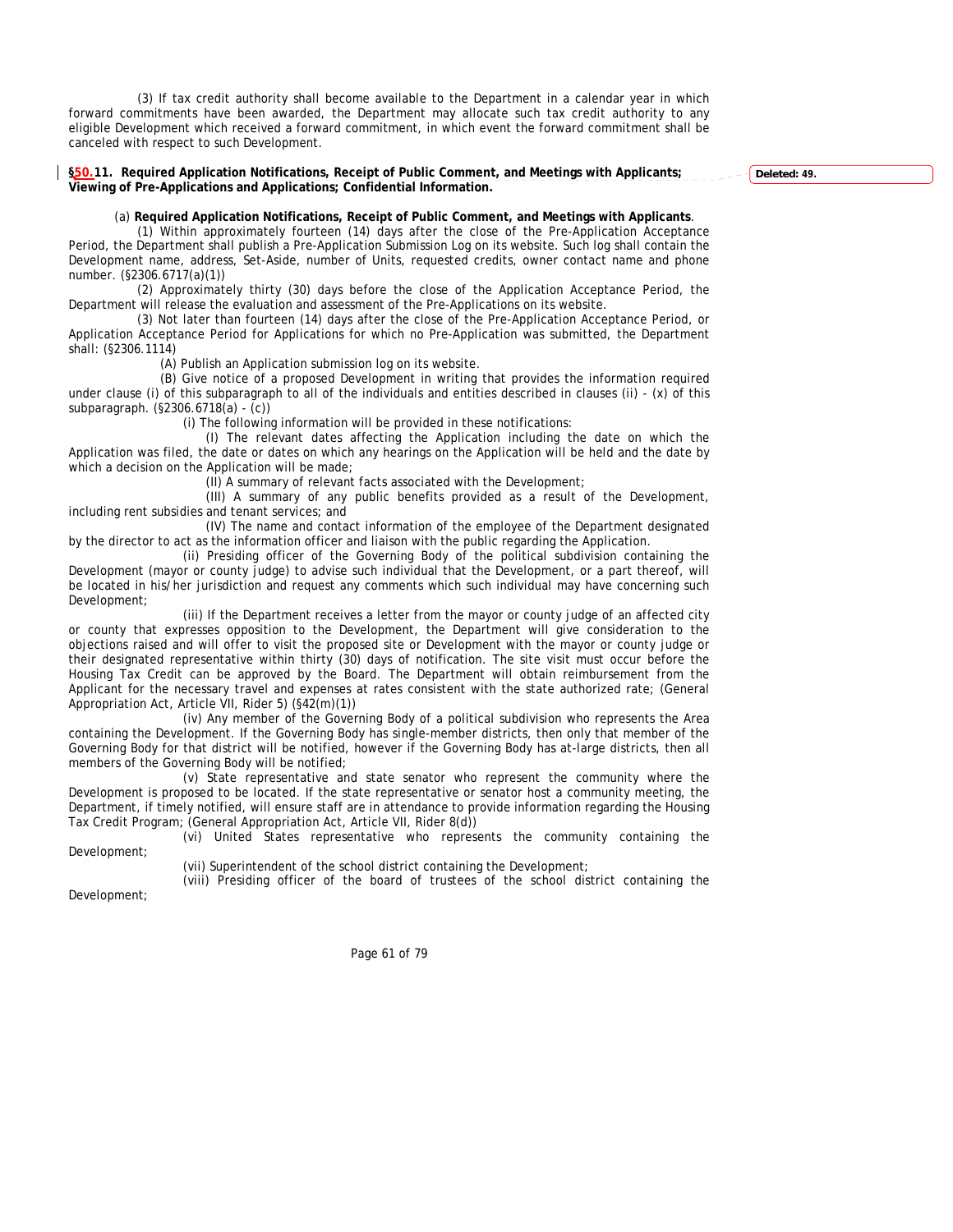(ix) Any Neighborhood Organizations on record with the state or county in which the Development is to be located and whose boundaries contain the proposed Development site or otherwise known to the Applicant or Department and on record with the state or county; and

(x) Advocacy organizations, social service agencies, civil rights organizations, tenant organizations, or others who may have an interest in securing the development of affordable housing that are registered on the Department's e-mail list service.

(C) The Department shall maintain an electronic mail notification service that will notify a subscriber, by zip code, of: (§2306.67171)

(i) The receipt of a Pre-Application or Application for a Development Site within such zip code within fourteen (14) days of receipt;

(ii) The publication of materials to be presented to the Board for the Pre-Application or Application referred to in clause (i) of this subparagraph; and

(iii) Any public hearing for the Pre-Application or Application referred to in clause (i) of this subparagraph.

(D) The elected officials identified in subparagraph (B) of this paragraph will be provided an opportunity to comment on the Application during the Application evaluation process. (§42(m)(1))

(4) The Department shall hold at least three public hearings in different Uniform State Service Regions of the state to receive comment on the submitted Applications and on other issues relating to the Housing Tax Credit Program for Competitive Housing Tax Credit Applications under the State Housing Credit Ceiling. (§2306.6717(c))

(5) The Department shall make available on the Department's website information regarding the Housing Tax Credit Program including notice of public hearings, meetings, Application Round opening and closing dates, submitted Applications, and Applications approved for underwriting and recommended to the Board, and shall provide that information to locally affected community groups, local and state elected officials, local housing departments, any appropriate newspapers of general or limited circulation that serve the community in which a proposed Development is to be located, nonprofit and for-profit organizations, onsite property managers of occupied Developments that are the subject of Applications for posting in prominent locations at those Developments, and any other interested persons including community groups, who request the information. (§2306.6717(b))

(6) Approximately forty (40) days prior to the date of the July Board meeting at which the issuance of Commitment Notices shall be discussed, the Department will notify each Applicant of the receipt of any opposition received by the Department relating to his or her Development at that time.

(7) Not later than the third working day after the date of completion of each stage of the Application process, including the results of the Application scoring and underwriting phases and the commitment phase, the results will be posted to the Department's website. (§2306.6717(a)(3))

(8) At least thirty (30) days prior to the date of the July Board meeting at which the issuance of Commitment Notices shall be discussed, the Department will:

(A) Provide the Application scores to the Board; and (§2306.6711(a))

(B) If feasible, post to the Department's website the entire Application, including all supporting documents and exhibits, the Application Log as further described in §50.19(b) of this chapter, a scoring sheet providing details of the Application score, and any other documents relating to the processing of the Application. (§2306.6717(a)(1) and (2))

(9) A summary of comments received by the Department on specific Applications shall be part of the documents required to be reviewed by the Board under this subsection if such comments are received thirty (30) business days prior to the date of the Board Meeting at which the issuance of Commitment Notices or Determination Notices shall be discussed. Comments received after this deadline will not be part of the documentation submitted to the Board. However, a public comment period will be available prior to the Board's decision, at the Board meeting where tax credit commitment decisions will be made.

(10) Not later than the 120th day after the date of the initial issuance of Commitment Notices for Housing Tax Credits, the Department shall provide an Applicant who did not receive a commitment for Housing Tax Credits with an opportunity to meet and discuss with the Department the Application's deficiencies, scoring and underwriting. (§2306.6711(e))

(b) **Viewing of Pre-Applications and Applications**. Pre-Applications and Applications for tax credits are public information and are available upon request after the Pre-Application and Application Acceptance Periods close, respectively. All Pre-Applications and Applications, including all exhibits and other supporting materials, except Personal Financial Statements and Social Security numbers, will be made available for public

Page 62 of 79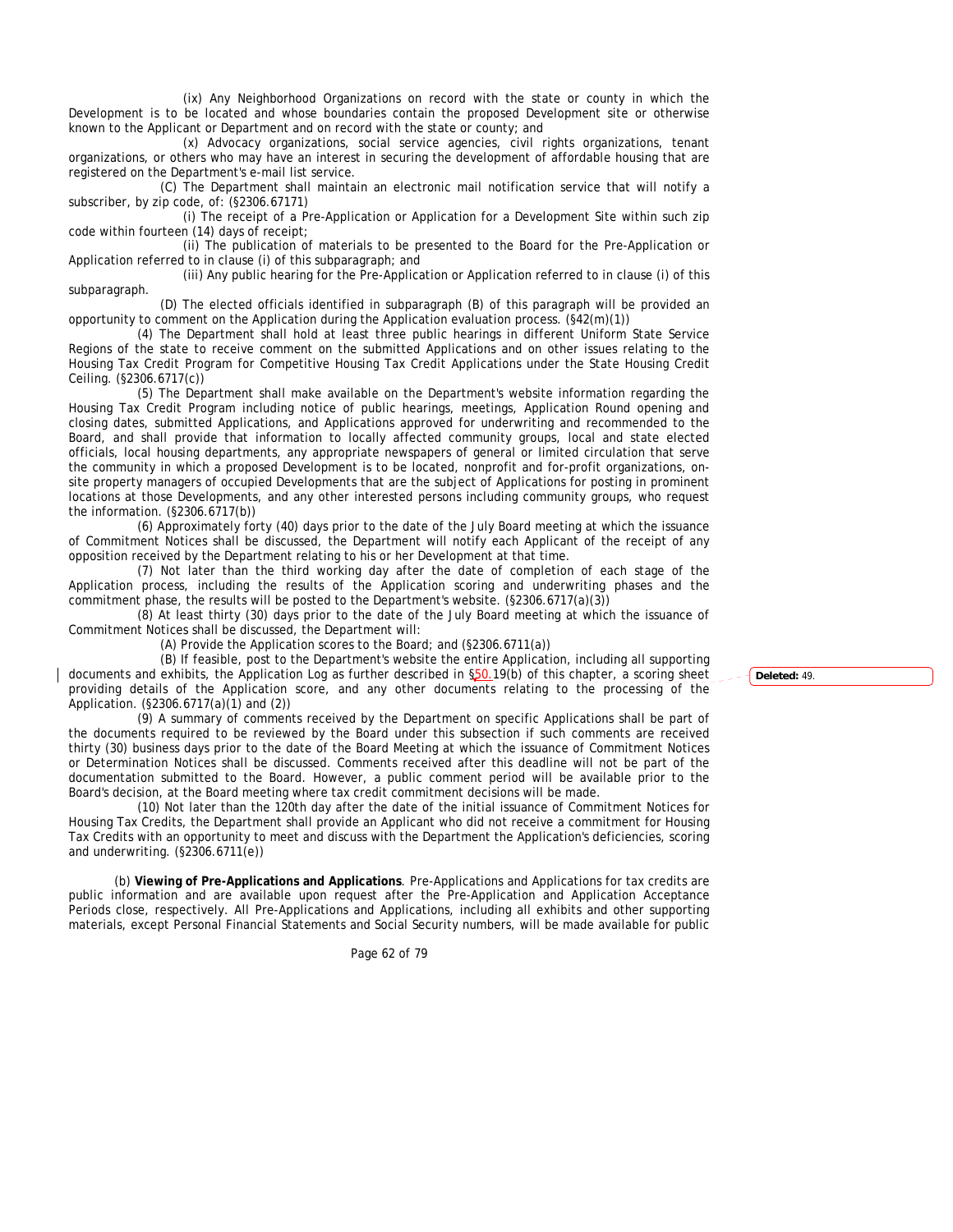disclosure after the Pre-Application and Application periods close, respectively. The content of Personal Financial Statements may still be made available for public disclosure upon request if the Attorney General's office deems it is not protected from disclosure by the Texas Public Information Act.

(c) **Confidential Information**. The Department may treat the financial statements of any Applicant as confidential and may elect not to disclose those statements to the public. A request for such information shall be processed in accordance with §552.305 of the Texas Government Code. (§2306.6717(d))

**§50.12. Tax-Exempt Bond Developments: Filing of Applications; Applicability of Rules; Supportive Services; Financial Feasibility Evaluation; Satisfaction of Requirements.** 

(a) **Filing of Applications for Tax-Exempt Bond Developments**. Applications for a Tax-Exempt Bond Development may be submitted to the Department as described in paragraphs (1) and (2) of this subsection:

(1) Applicants which receive advance notice of a Program Year 2010 reservation as a result of the Texas Bond Review Board's (TBRB) lottery for the private activity volume cap must file a complete Application not later than 12:00 p.m. on December 30, 2009. Such filing must be accompanied by the Application fee described in §50.20 of this chapter;

(2) Applicants which receive advance notice of a Program Year 2010 reservation after being placed on the waiting list as a result of the TBRB lottery for private activity volume cap must submit Volume 1 and Volume 2 of the Application and the Application fee described in §50.20 of this chapter prior to the Applicant's bond reservation date as assigned by the TBRB. Those Applications designated as Priority 3 by the TBRB must submit Volumes I and II within fourteen (14) days of the bond reservation date if the Applicant intends to apply for tax credits regardless of the Issuer. Any outstanding documentation required under this section regardless of Priority must be submitted to the Department at least sixty (60) days prior to the Board meeting at which the decision to issue a Determination Notice would be made unless a waiver is requested by the Applicant. The Department staff will have limited discretion to recommend an Application with appropriate justification of the late submission;

(3) Applications involving multiple sites must submit the required information as outlined in the Application Submission Procedures Manual. The Application will be considered to be one Application as identified in Chapter 1372, Texas Government Code.

(b) **Applicability of Rules for Tax-Exempt Bond Developments**. Tax-Exempt Bond Development Applications are subject to all rules in this chapter, with the only exceptions being the following sections: §50.4 of this chapter (regarding State Housing Credit Ceiling), §50.7 of this chapter (regarding Regional Allocation and Set-Asides), §50.8 of this chapter (regarding Pre-Application), §50.9(d) and (f) of this chapter (regarding Evaluation Processes for Competitive Applications and Rural Rescue Applications), §50.9(i) of this chapter (regarding Selection Criteria), \$50.10(b) and (c) of this chapter (regarding Waiting List and Forward Commitments), and §50.14(a) and (b) of this chapter (regarding Carryover and 10% Test). Such Developments requesting a Determination Notice in the current calendar year must meet all Threshold Criteria requirements stipulated in §50.9(h) of this chapter. Such Developments which received a Determination Notice in a prior calendar year must meet all Threshold Criteria requirements stipulated in the QAP and Rules in effect for the calendar year in which the Determination Notice was issued; provided, however, that such Developments shall comply with all procedural requirements for obtaining Department action in the current QAP and Rules; and such other requirements of the QAP and Rules as the Department determines applicable. Applicants will be required to meet all conditions of the Determination Notice by the time the construction loan is closed unless otherwise specified in the Determination Notice. Applicants must meet the requirements identified in §50.15 of this chapter. No later than sixty (60) days following closing of the bonds, the Development Owner must also submit a Management Plan and an Affirmative Marketing Plan (as further described in the Carryover Allocation Procedures Manual), and evidence must be provided at this time of attendance of the Development Owner or management company at Department-approved Fair Housing training relating to leasing and management issues for at least five (5) hours and the Development architect and engineer at Department-approved Fair Housing training relating to design issues for at least five (5) hours. Certifications must not be older than two (2) years. Applications that receive a reservation from the TBRB on or before December 31, 2008 will be required to satisfy the requirements of the 2008 QAP; Applications that receive a reservation from the TBRB on or after January 1, 2010 will be required to satisfy the requirements of the 2010 OAP.

Page 63 of 79

| Deleted: 2009              |
|----------------------------|
| Deleted: December 29, 2008 |
| Deleted: 49.               |
| Deleted: 2009              |

**Deleted: 49.**

**Deleted:** 49.

| Deleted: 49. |
|--------------|
| Deleted: 49. |
| Deleted: 49. |
| Deleted: 49. |
| Deleted: 49. |
| Deleted: 49. |
| Deleted: 49. |
| Deleted: 49. |
|              |

**Deleted:** 49.

**Deleted:** 2009 **Deleted:** 2009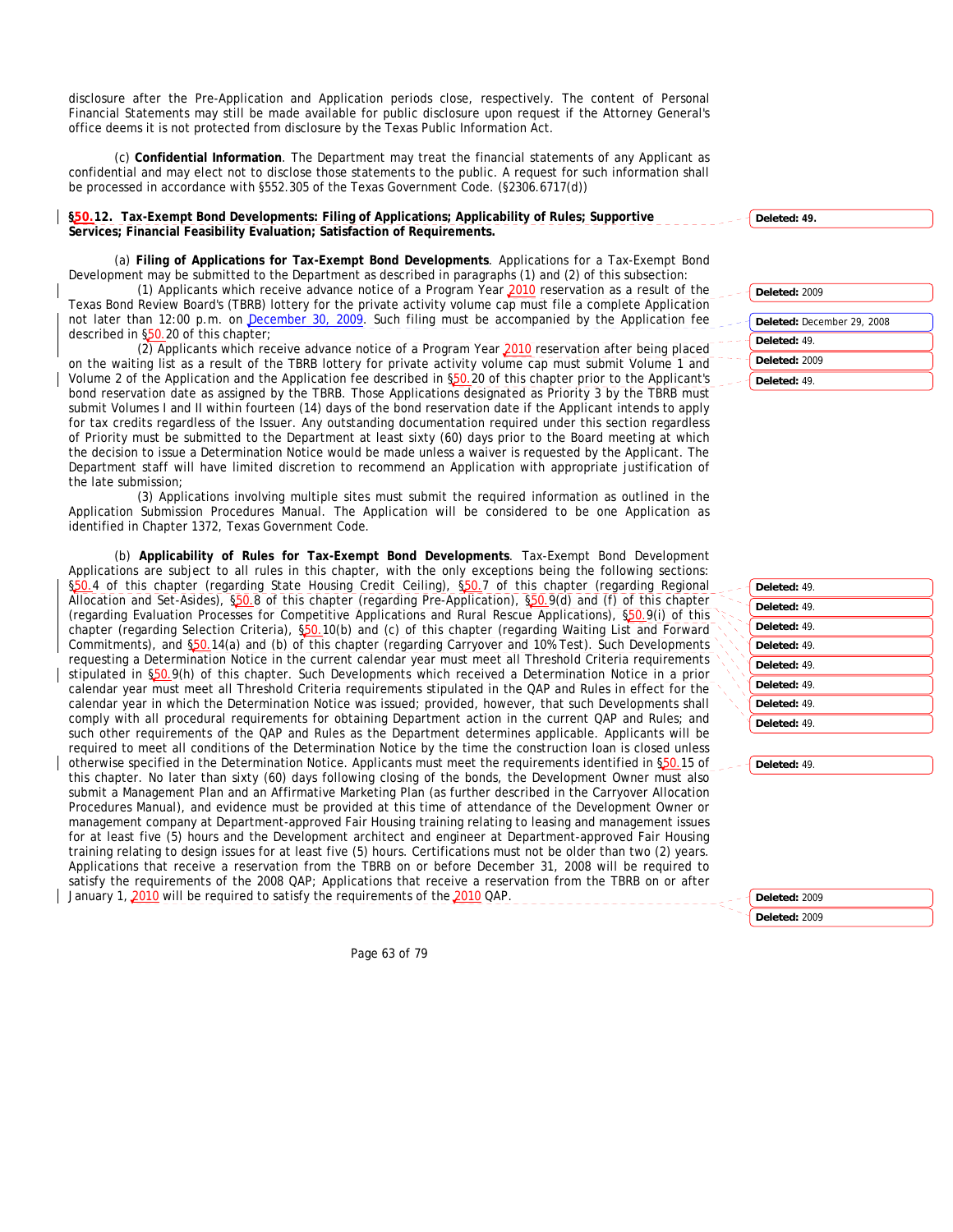(c) **Supportive Services for Tax-Exempt Bond Developments**. Tax-Exempt Bond Development Applications must provide an executed agreement with a qualified service provider for the provision of special supportive services that would otherwise not be available for the tenants. No fees may be charged to the tenants for any of the services. Services must be provided on-site or transportation to off-site services must be provided. The provision of these services will be included in the LURA. Acceptable services as described in paragraphs (1) - (3) of this subsection include:

(1) The services must be in at least one of the following categories: child care, transportation, notary public service, basic adult education, legal assistance, counseling services, GED preparation, English as a second language classes, vocational training, home buyer education, credit counseling, financial planning assistance or courses, health screening services, health and nutritional courses, organized team sports programs, youth programs, scholastic tutoring, social events and activities, community gardens or computer facilities;

(2) Any other program described under Title IV-A of the Social Security Act (42 U.S.C. §§601 et seq.) which enables children to be cared for in their homes or the homes of relatives; ends the dependence of needy families on government benefits by promoting job preparation, work and marriage; prevents and reduces the incidence of out-of wedlock pregnancies; and encourages the formation and maintenance of two-parent families; or

(3) Any other services approved in writing by the Issuer. The plan for tenant supportive services submitted for review and approval of the Issuer must contain a plan for coordination of services with state workforce development and welfare programs. The coordinated effort will vary depending upon the needs of the tenant profile at any given time as outlined in the plan.

(d) **Financial Feasibility Evaluation for Tax-Exempt Bond Developments**. Code §42(m)(2)(D) requires the bond issuer (if other than the Department) to ensure that a Tax-Exempt Bond Development does not receive more tax credits than the amount needed for the financial feasibility and viability of a Development throughout the Compliance Period. Treasury Regulations prescribe the occasions upon which this determination must be made. In light of the requirement, issuers may either elect to underwrite the Development for this purpose in accordance with the QAP and the Underwriting Rules and Guidelines, §1.32 of this title or request that the Department perform the function. If the issuer underwrites the Development, the Department will, nonetheless, review the underwriting report and may make such changes in the amount of credits which the Development may be allowed as are appropriate under the Department's guidelines. The Determination Notice issued by the Department and any subsequent IRS Form(s) 8609 will reflect the amount of tax credits for which the Development is determined to be eligible in accordance with this subsection, and the amount of tax credits reflected in the IRS Form 8609 may be greater or less than the amount set forth in the Determination Notice, based upon the Department's and the bond issuer's determination as of each building's placement in service. Any increase of tax credits, from the amount specified in the Determination Notice, at the time of each building's placement in service will only be permitted if it is determined by the Department, as required by Code §42(m)(2)(D), that the Tax-Exempt Bond Development does not receive more tax credits than the amount needed for the financial feasibility and viability of a Development throughout the Compliance Period. Increases to the amount of tax credits that exceed 110% of the amount of credits reflected in the Determination Notice are contingent upon approval by the Board. Increases to the amount of tax credits that do not exceed 110% of the amount of credits reflected in the Determination Notice may be approved administratively by the Executive Director.

(e) **Satisfaction of Requirements for Tax-Exempt Bond Developments**. If the Department staff determines that all requirements of this QAP and Rules have been met, the Department will recommend that the Board authorize the issuance of a Determination Notice. The Board, however, may utilize the discretionary factors identified in \$50.10(a) of this chapter in determining if they will authorize the Department to issue a Determination Notice to the Development Owner. The Determination Notice, if authorized by the Board, will confirm that the Development satisfies the requirements of the QAP and Rules in accordance with the Code,  $§42(m)(1)(D)$ .

(f) **Certification of Tax Exempt Applications with New Docket Numbers**. Applications that are processed through the Department review and evaluation process and receive an affirmative Board Determination, but do not close the bonds prior to the bond reservation expiration date, and subsequently have that docket number withdrawn from the TBRB, may have their Determination Notice reinstated. The Applicant would need to receive a new docket number from the TBRB. One of the following must apply:

Page 64 of 79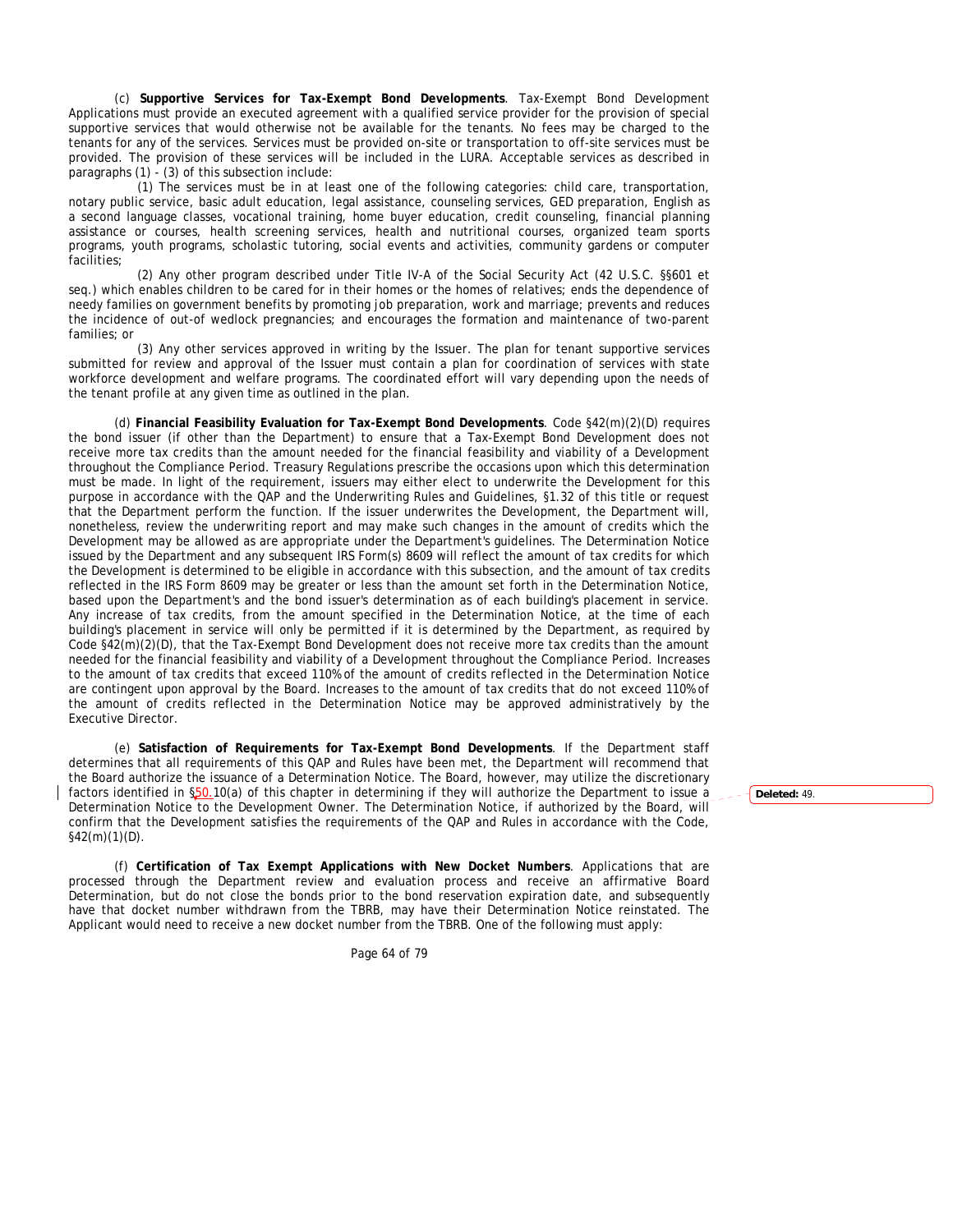(1) The new docket number must be issued in the same program year as the original docket number and must not be more than four (4) months from the date the original application was withdrawn from the TBRB. The application must remain unchanged. This means that at a minimum, the following cannot have changed: site control, total number of units, unit mix (bedroom sizes and income restrictions), design/site plan documents, financial structure including bond and Housing Tax Credit amounts, development costs, rent schedule, operating expenses, sources and uses, ad valorem tax exemption status, target population, scoring criteria (TDHCA issues) or TBRB priority status including the effect on the inclusive capture rate. Note that the entities involved in the Applicant entity and Developer cannot change; however, the certification can be submitted even if the lender, syndicator or issuer changes, as long as the financing structure and terms remain unchanged. Notifications under \$50.9(h)(8) of this chapter are not required to be reissued. In the event that the Department's Board has already approved the Application for tax credits, the Application is not required to be presented to the Board again (unless there is public opposition) and a revised Determination Notice will be issued once notice of the assignment of a new docket number has been provided to the Department and the Department has confirmed that the capture rate and market demand remain acceptable. This certification must be submitted no later than thirty (30) days after the date the TBRB issues the new docket number and no later than thirty (30) days before the anticipated closing. In the event that the Department's Board has not yet approved the Application, the Application will continue to be processed and ultimately provided to the Board for consideration. This certification must be submitted no later than thirty (30) days after the date the TBRB issues the new docket number and no later than forty-five (45) days before the anticipated Department's Board meeting date; or

(2) If there are changing to the Application as referenced in paragraph (1) of this subsection, the Applicant will be required to submit a new Application in full, along with the applicable fees, to be reviewed and evaluated in its entirety for a new determination notice to be issued.

### **§50.13. Commitment and Determination Notices; Agreement and Election Statement; Documentation Submission Requirements.**

(a) **Commitment and Determination Notices**. If the Board approves an Application for a Housing Tax Credit Allocation, the Department will:

(1) If the Application is for a commitment from the State Housing Credit Ceiling, issue a Commitment Notice to the Development Owner which shall:

(A) Confirm that the Board has approved the Application; and

(B) State the Department's commitment to make a Housing Credit Allocation to the Development Owner in a specified amount, subject to the feasibility determination described in §50.16 of this chapter, and compliance by the Development Owner with the remaining requirements of this chapter and any other terms and conditions set forth therein by the Department. This commitment shall expire on the date specified therein unless the Development Owner indicates acceptance of the commitment by executing the Commitment Notice, pays the required fee specified in §50.20 of this chapter, and satisfies any other conditions set forth therein by the Department. The Commitment Notice expiration date may not be extended;

(2) If the Application regards a Tax-Exempt Bond Development, issue a Determination Notice to the Development Owner which shall:

(A) Confirm the Board's determination that the Development satisfies the requirements of this QAP; and

(B) State the Department's commitment to issue IRS Form(s) 8609 to the Development Owner in a specified amount, subject to the requirements set forth in §50.12 of this chapter and compliance by the Development Owner with all applicable requirements of this chapter and any other terms and conditions set forth therein by the Department. The Determination Notice shall expire on the date specified therein unless the Development Owner indicates acceptance by executing the Determination Notice and paying the required fee specified in §50.20 of this chapter. The Determination Notice shall also expire unless the Development Owner satisfies any conditions set forth therein by the Department. The Determination Notice expiration date may not be extended;

(3) Notify, in writing, the mayor or other equivalent chief executive officer of the municipality in which the Property is located informing him/her of the Board's issuance of a Commitment Notice or Determination Notice, as applicable;

Page 65 of 79

**Deleted:** 49.

**Deleted: 49.**

**Deleted:** 49. **Deleted:** 49. **Deleted:** 49. **Deleted:** 49.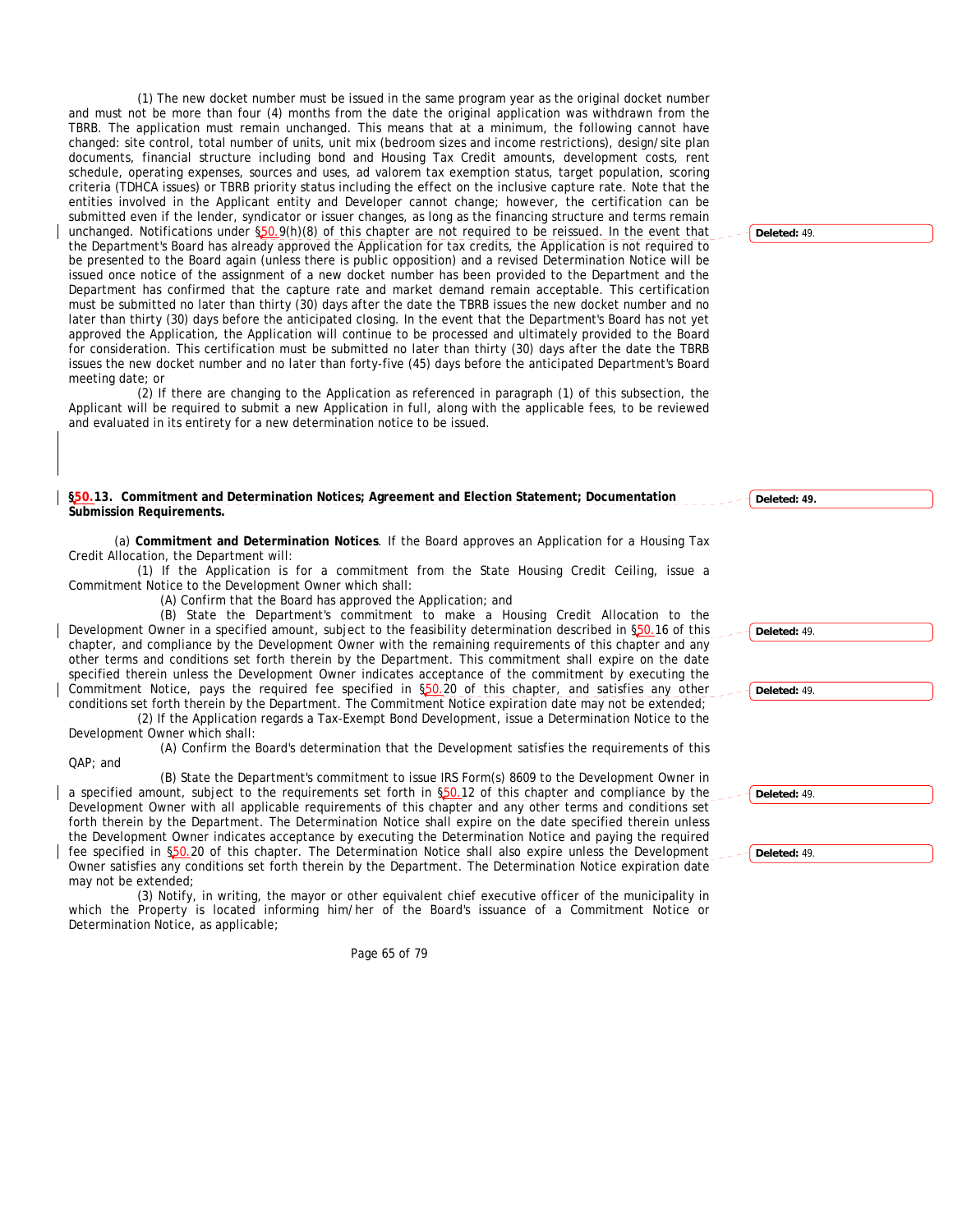(4) A Commitment or Determination Notice shall not be issued with respect to any Development for an unnecessary amount or where the cost for the total development, acquisition, construction or Rehabilitation exceeds the limitations established from time to time by the Department and the Board, unless the Department staff make a recommendation to the Board based on the need to fulfill the goals of the Housing Tax Credit Program as expressed in this QAP and Rules, and the Board accepts the recommendation. The Department's recommendation to the Board shall be clearly documented;

(5) A Commitment or Determination Notice shall not be issued with respect to the Applicant, the Development Owner, the General Contractor, or any Affiliate of the General Contractor that is active in the ownership or Control of one or more other low-income rental housing properties in the state of Texas administered by the Department that is in Material Noncompliance with the LURA (or any other document containing an Extended Low-income Housing Commitment) or the program rules in effect for such property, as described in Chapter 60 of this title;

(6) The executed Commitment or Determination Notice must be returned to the Department on the date specified within the Commitment Notice or Determination Notice, which shall be no earlier than ten (10) days after the effective date of the Notice.

(b) **Agreement and Election Statement**. Together with the Development Owner's acceptance of the Carryover Allocation, the Development Owner may execute an Agreement and Election Statement, in the form prescribed by the Department, for the purpose of fixing the Applicable Percentage for the Development as that for the month in which the Carryover Allocation was accepted (or the month the bonds were closed for Tax-Exempt Bond Developments), as provided in the Code, §42(b)(2). Current Treasury Regulations, §1.42-  $8(a)(1)(v)$ , suggest that in order to permit a Development Owner to make an effective election to fix the Applicable Percentage for a Development (receiving credits from the State Housing Credit Ceiling), the Carryover Allocation Document must be executed by the Department and the Development Owner within the same month. The Department staff will cooperate with a Development Owner, as possible or reasonable; to assure that the Carryover Allocation Document can be so executed.

(c) **Documentation Submission Requirements at Commitment of Funds**. No later than the date the Commitment Notice or Determination Notice is executed by the Applicant and returned to the Department with the appropriate Commitment or Determination Fee as further described in \$50.20(f) of this chapter, the following documents must also be provided to the Department. Failure to provide these documents may cause the Commitment or Determination to be rescinded. For each Applicant all of the following must be provided:

(1) Evidence that the entity has the authority to do business in Texas in the form of a Certificate of Filing from the Texas Secretary of State;

(2) A Certificate of Account Status from the Texas Comptroller of Public Accounts or, if such a Certificate is not available because the entity is newly formed, a statement to such effect; and a Certificate of Organization from the Texas Secretary of State;

(3) Copies of the entity's governing documents, including, but not limited to, its Articles of Incorporation, Articles of Organization, Certificate of Limited Partnership, Bylaws, Regulations and/or Partnership Agreement; and

(4) Evidence that the signer(s) of the Application have the authority to sign on behalf of the Applicant in the form of a corporate resolution or by-laws which indicate same from the sub-entity in Control and that those Persons signing the Application constitute all Persons required to sign or submit such documents.

**§50.14. Carryover; 10% Test; Commencement of Substantial Construction.** 

(a) **Carryover**. All Developments which received a Commitment Notice, and will not be placed in service and receive IRS Form 8609 in the year the Commitment Notice was issued, must submit the Carryover documentation to the Department no later than November 2 of the year in which the Commitment Notice is issued pursuant to §42(h)(1)(C) of this Code.

 (1) Commitments for credits will be terminated if the Carryover documentation, or an approved extension, has not been received by this deadline. In the event that a Development Owner intends to submit the Carryover documentation in any month preceding November of the year in which the Commitment Notice is issued, in order to fix the Applicable Percentage for the Development in that month, it must be submitted no later than the first Friday in the preceding month.

Page 66 of 79

**Deleted: 49.**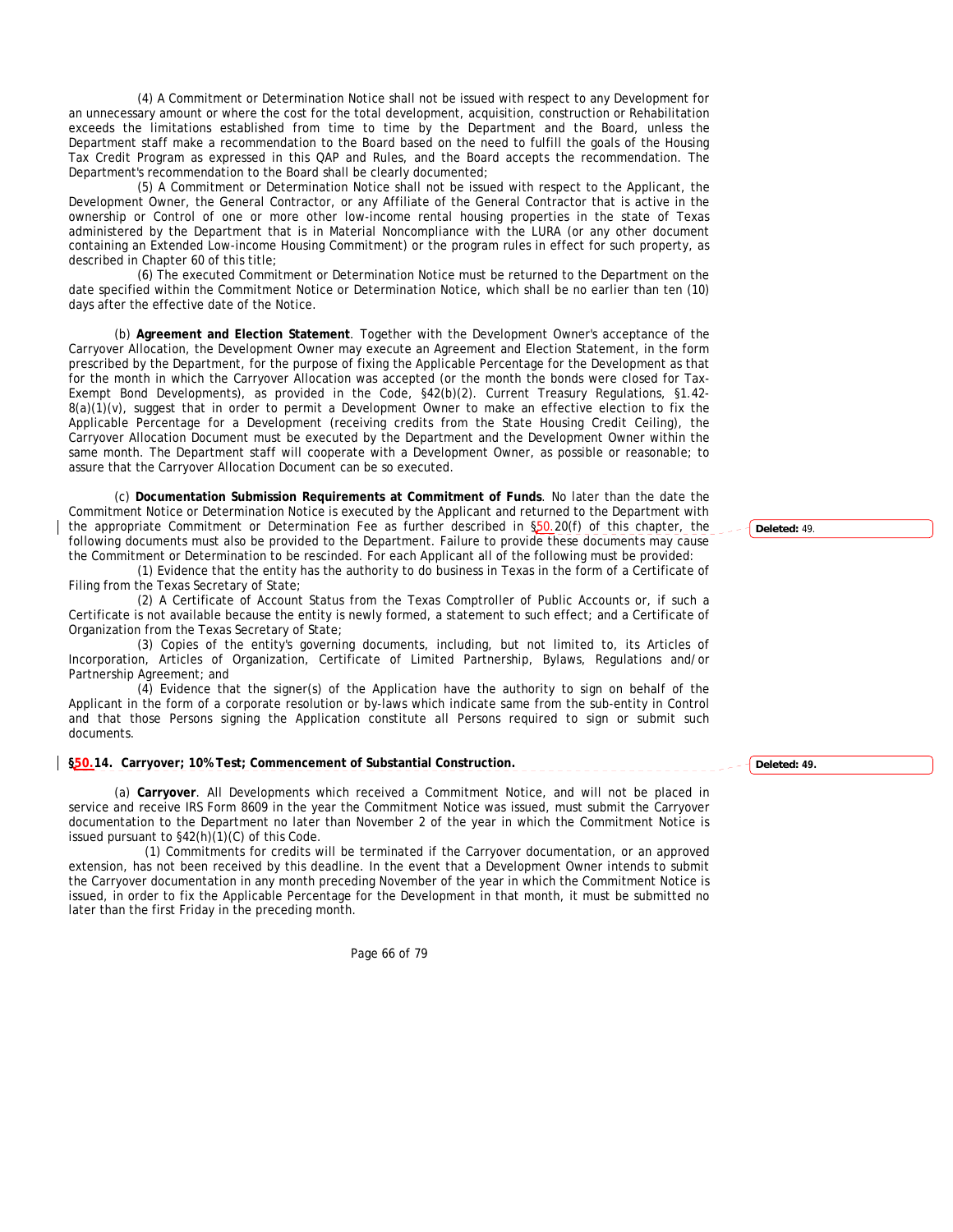(2) If the financing structure, syndication rate, amount of debt or syndication proceeds are revised at the time of Carryover from what was proposed in the original Application, applicable documentation of such changes must be provided and the Development may be reevaluated by the Department.

 (3) The Carryover Allocation format must be properly completed and delivered to the Department as prescribed by the Carryover Allocation Procedures Manual.

 (4) All Carryover Allocations will be contingent upon the Development Owner providing evidence that the Development site is still under control of the Development Owner. For purposes of this paragraph, site control must be identical to the same Development Site that was submitted at the time of Application Submission.

 (5) The Department will not execute a Carryover Allocation Agreement with any Development Owner having any member in Material Noncompliance on October 1, 2010.

(b) 10% Test. No later than  $\sin(6)$  months from the date the Carryover Allocation Document is executed by the Department and the Development Owner, more than 10% of the Development Owner's reasonably expected basis must have been incurred pursuant to §42(h)(1)(E)(i) and (ii) of the Internal Revenue Code (as amended by The Housing and Economic Recovery Act of 2008) and Treasury Regulations, §1.42-6. The evidence to support the satisfaction of this requirement must be submitted to the Department no later than July 1 of the year following the execution of the Carryover Allocation Document in a format prescribed by the Department. At the time of submission of the documentation, the Development Owner must also submit a Management Plan and an Affirmative Marketing Plan as further described in the Carryover Allocation Procedures Manual. Evidence must be provided at this time of attendance of the Development Owner or management company at Department-approved Fair Housing training relating to leasing and management issues for at least five (5) hours and the Development architect and engineer at Department-approved Fair Housing training relating to design issues for at least five (5) hours on or before the time the 10% Test Documentation is submitted. Certifications must not be older than two (2) years from the date of submission of the 10% Test Documentation. The 10% Test Documentation will be contingent upon the following, in addition to all other conditions placed upon the Application in the Commitment Notice:

(1) Evidence that the Development Owner has purchased, transferred, leased or otherwise has ownership of, the Development Site;

(2) A current original plat or survey of the land, prepared by a duly licensed Texas Registered Professional Land Surveyor. Such survey shall conform to standards prescribed in the Manual of Practice for Land Surveying in Texas as promulgated and amended from time to time by the Texas Surveyors Association as more fully described in the Carryover Procedures Manual;

(3) For all Developments involving New Construction or Adaptive Reuse, evidence of the availability of all necessary utilities/services to the Development site must be provided. Necessary utilities include natural gas (if applicable), electric, trash, water, and sewer. Such evidence must be a letter or a monthly utility bill from the appropriate municipal/local service provider. If utilities are not already accessible, then the letter must clearly state: an estimated time frame for provision of the utilities, an estimate of the infrastructure cost necessary to obtain service, and an estimate of any portion of that cost that will be borne by the Development Owner. Letters must be from an authorized individual representing the organization which actually provides the services. Such documentation should clearly indicate the Development Site. If utilities are not already accessible (undeveloped areas), then the letter should not be older than three (3) months from the first day of the Application Acceptance Period;

(4) The Development Owner must submit evidence of having commenced and continued substantial construction activities as defined in Chapter 60 of this title.

### **§50.15. LURA, Cost Certification.**

(a**) Land Use Restriction Agreement (LURA**). The Development Owner must request a LURA from the Department no later than the date specified in Chapter 60 of this title, the Department's Compliance Rules. The Development Owner must complete, date, sign and acknowledge before a notary public the LURA and send the original to the Department for execution. The initial compliance and monitoring fee must be included, accompanied by a statement, signed by the Owner, indicating the start of the Development's Credit Period and the earliest placed in service date for the Development buildings. After receipt of the signed LURA from the Department, the Development Owner shall then record the LURA, along with any and all exhibits attached thereto, in the real property records of the county where the Development is located and return the original document, duly certified as to recordation by the appropriate county official, to the Department no later than

Page 67 of 79

**Deleted:** 9

**Deleted:** eleven (11)

**Deleted:** December 1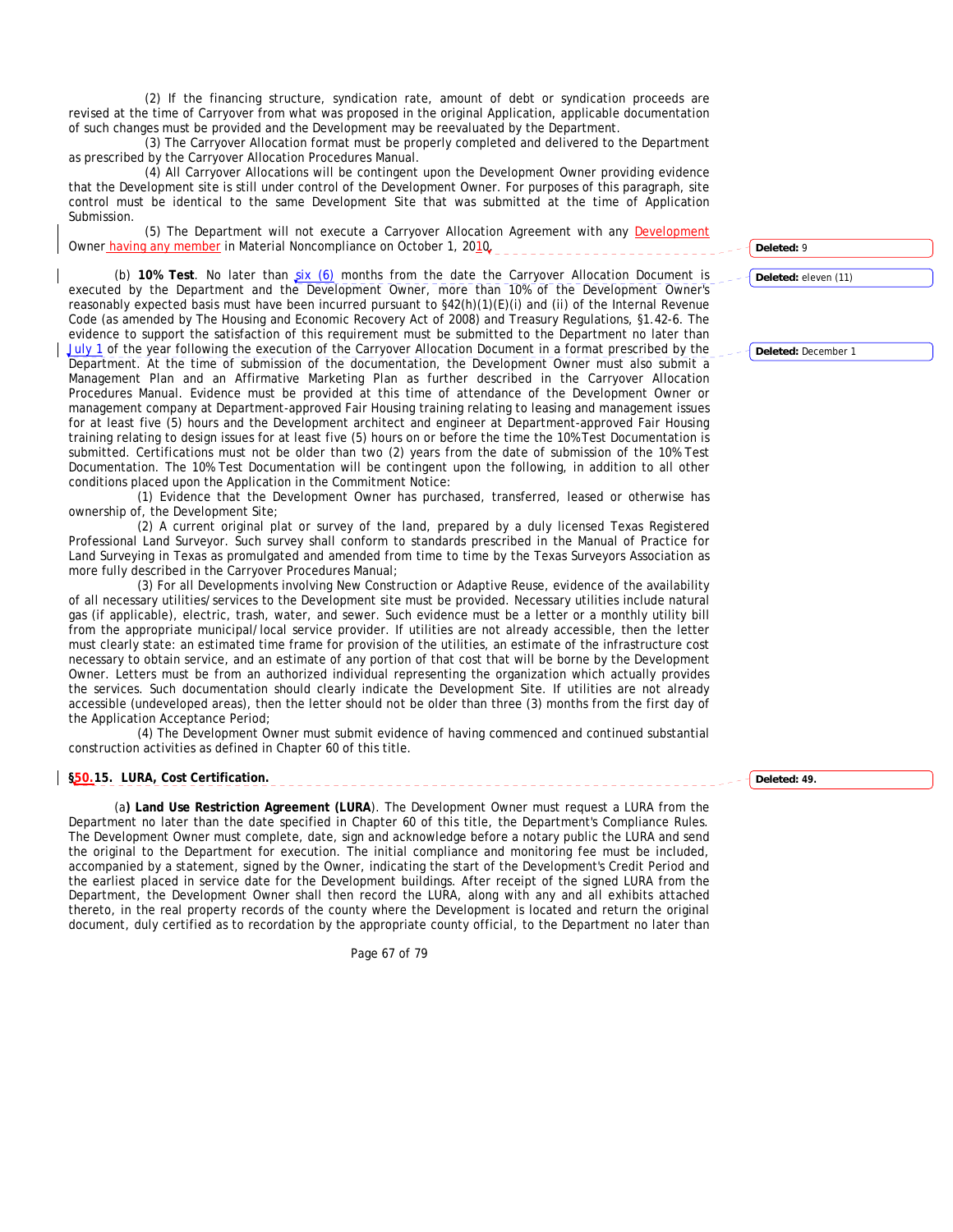the date that the Cost Certification Documentation is submitted to the Department. If any liens (other than mechanics' or materialmen's liens) shall have been recorded against the Development and/or the Property prior to the recording of the LURA, the Development Owner shall obtain the subordination of the rights of any such lienholder, or other effective consent, to the survival of certain obligations contained in the LURA, which are required by §42(h)(6)(E)(ii) of the Code to remain in effect following the foreclosure of any such lien. Receipt of such certified recorded original LURA by the Department is required prior to issuance of IRS Form 8609. A representative of the Department, or assigns, shall physically inspect the Development for compliance with the Application and the representations, warranties, covenants, agreements and undertakings contained therein. Such inspection will be conducted before the IRS Form 8609 is issued for a building, but it shall be conducted in no event later than the end of the second calendar year following the year the last building in the Development is placed in service. The Development Owner for Tax-Exempt Bond Developments shall obtain a subordination agreement wherein the lien of the mortgage is subordinated to the LURA. The LURA shall contain any provision which requires the Development Owner to restrict rents and incomes at any AMGI level, as approved by the Board. The restricted gross rents for any AMGI level outlined in the LURA will be calculated in accordance with §42(g)(2)(A), Internal Revenue Code.

(b) **Cost Certification**. The Cost Certification Procedures Manual sets forth the documentation required for the Department to perform a feasibility analysis in accordance with §42(m)(2)(C)(i)(II), Internal Revenue Code, and determine the final Credit to be allocated to the Development.

(1) To request IRS Forms 8609, Developments must have:

(A) Placed in Service by December 31 of the year the Commitment Notice was issued if a Carryover Allocation was not requested and received; or December 31 of the second year following the year the Carryover Allocation Agreement was executed;

(B) Scheduled a final construction inspection in accordance with Chapter 60 of this title, the Department's Compliance Monitoring Policies and Procedures;

(C) Informed the Department of and received written approval for all Development amendments in accordance with §50.17(c) of this chapter;

(D) Submitted to the Department the LURA in accordance with subsection (a) of this section; (E) Paid all applicable Department fees; and

(F) Prepared all Cost Certification documentation as more fully described in the Cost Certification Procedures Manual including:

(i) Carryover Allocation Agreement/Determination Notice and Election Statement;

(ii) Owner's Statement of Certification;

(iii) Owner Summary;

(iv) Evidence of Nonprofit and CHDO Participation;

(v) Evidence of Historically Underutilized Business (HUB) Participation;

(vi) Development Summary;

(vii) As-Built Survey;

(viii) Closing Statement;

(ix) Title Policy;

(x) Evidence of Placement in Service;

(xi) Independent Auditor's Reports;

(xii) Total Development Cost Schedule;

(xiii) AIA Form G702 and G703, Application and Certificate for Payment;

(xiv) Rent Schedule;

(xv) Utility Allowance;

(xvi) Annual Estimated Operating Expenses and 15-Year Proforma;

(xvii) Current Annual Operating Statement and Rent Roll;

(xviii) Final Sources of Funds;

(xix) Executed Limited Partnership Agreement;

(xx) Loan Agreement or Firm Commitment;

(xxi) Architect's Certification of Fair Housing Requirements; and

(xxii) TDHCA Compliance Workshop Certificate.

(2) Required Cost Certification documentation must be received by the Department no later than January 15 following the year the Credit Period begins. Any Developments issued a Commitment Notice or Determination Notice that fails to submit its Cost Certification documentation by this deadline will be reported

Page 68 of 79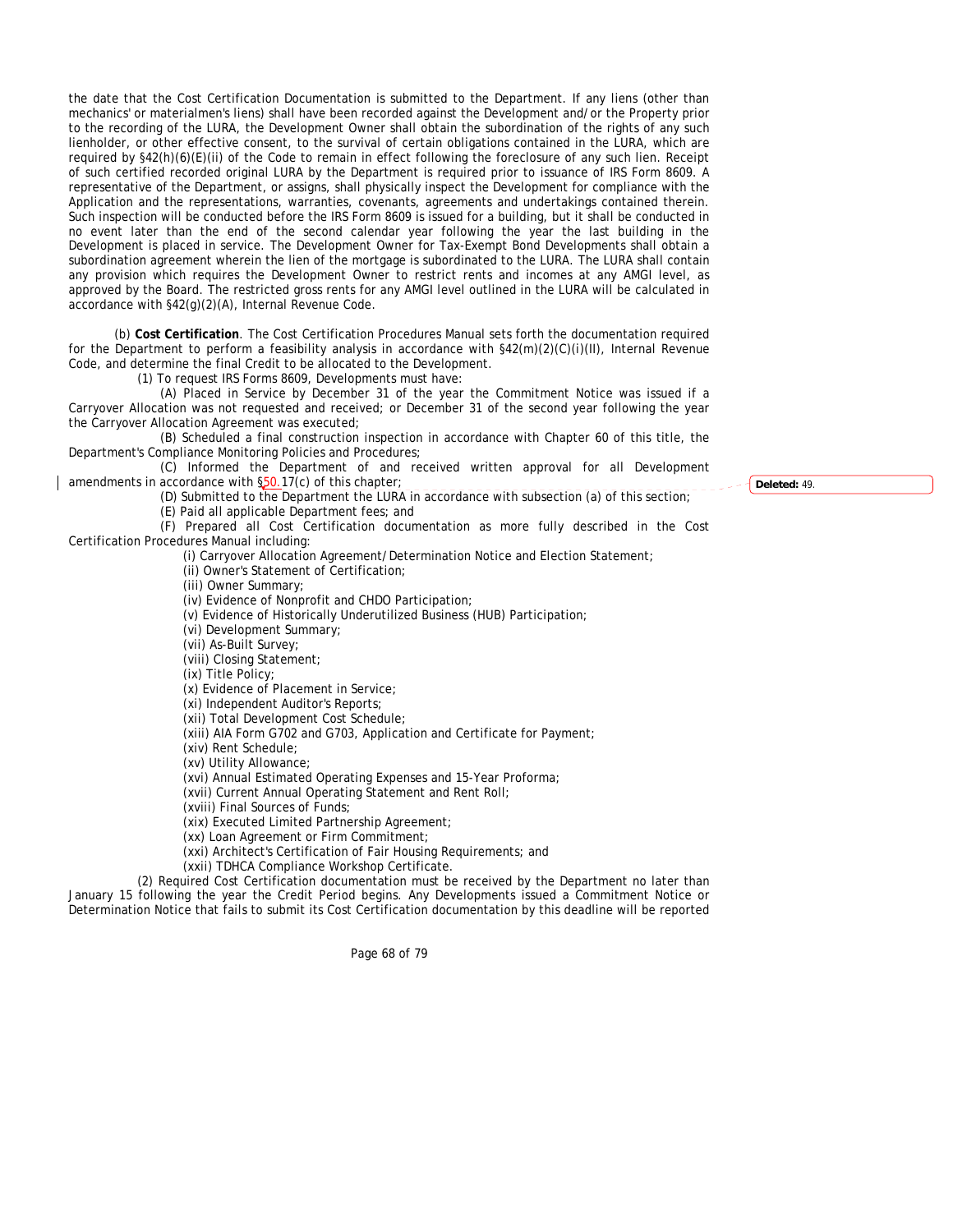to the IRS and the Owner will be required to submit a request for extension consistent with §50.20(I) of this chapter;

(3) The Department will perform an initial evaluation of the Cost Certification documentation within forty-five (45) days from the date of receipt and notify the Development Owner in a deficiency letter of all additional required documentation. Any deficiency letters issued to the Development Owner pertaining to the Cost Certification documentation will also be copied to the syndicator. The Department will issue IRS Forms 8609 no later than ninety (90) days from the date that all required documents have been received;

(4) The Department will perform an evaluation to determine if the Applicant is in Material Noncompliance with the LURA (or any other document containing an Extended Low-income Housing Commitment) or the program rules in effect for the subject property, as described in Chapter 60 of this title, prior to issuance of IRS Forms 8609.

## **§50.16. Housing Credit Allocations.**

(a) In making a commitment of a Housing Credit Allocation under this chapter, the Department shall rely upon information contained in the Application to determine whether a building is eligible for the credit under the Code, §42. The Development Owner shall bear full responsibility for claiming the credit and assuring that the Development complies with the requirements of the Code, §42. The Department shall have no responsibility for ensuring that a Development Owner who receives a Housing Credit Allocation from the Department will qualify for the tax credit.

(b) The Housing Credit Allocation Amount shall not exceed the dollar amount the Department determines is necessary for the financial feasibility and the long term viability of the Development throughout the affordability period. (§2306.6711(b)). Such determination shall be made by the Department at the time of issuance of the Commitment Notice or Determination Notice; at the time the Department makes a Housing Credit Allocation; and as of the date each building in a Development is placed in service. Any Housing Credit Allocation Amount specified in a Commitment Notice, Determination Notice or Carryover Allocation Document is subject to change by the Department based upon such determination. Such a determination shall be made by the Department based on its evaluation and procedures, considering the items specified in the Code, §42(m)(2)(B), and the Department in no way or manner represents or warrants to any Applicant, sponsor, investor, lender or other entity that the Development is, in fact, feasible or viable.

(c) The General Contractor hired by the Development Owner must meet specific criteria as defined by the General Appropriation Act, Article VII, Rider 8(c). A General Contractor hired by a Development Owner or a Development Owner, if the Development Owner serves as General Contractor must demonstrate a history of constructing similar types of housing without the use of federal tax credits. Evidence must be submitted to the Department, in accordance with §50.9(h)(4)(l) of this chapter, which sufficiently documents that the General Contractor has constructed some housing without the use of Housing Tax Credits. This documentation will be required as a condition of the Commitment Notice or Carryover Allocation Agreement, and must be complied with prior to commencement of construction and at cost certification and final allocation of credits.

(d) An allocation will be made in the name of the Development Owner identified in the related Commitment Notice or Determination Notice. If an allocation is made to a member or Affiliate of the ownership entity proposed at the time of Application, the Department will transfer the allocation to the ownership entity as consistent with the intention of the Board when the Development was selected for an award of tax credits. Any other transfer of an allocation will be subject to review and approval by the Department consistent with §50.17(c) of this chapter. The approval of any such transfer does not constitute a representation to the effect that such transfer is permissible under §42 of the Code or without adverse consequences thereunder, and the Department may condition its approval upon receipt and approval of complete current documentation regarding the owner including documentation to show consistency with all the criteria for scoring, evaluation and underwriting, among others, which were applicable to the original Applicant.

(e) The Department shall make a Housing Credit Allocation, either in the form of IRS Form 8609, with respect to current year allocations for buildings placed in service, or in the Carryover Allocation Document, for buildings not yet placed in service, to any Development Owner who holds a Commitment Notice which has not

Page 69 of 79

**Deleted:** 49.

**Deleted: 49.**

**Deleted:** 49.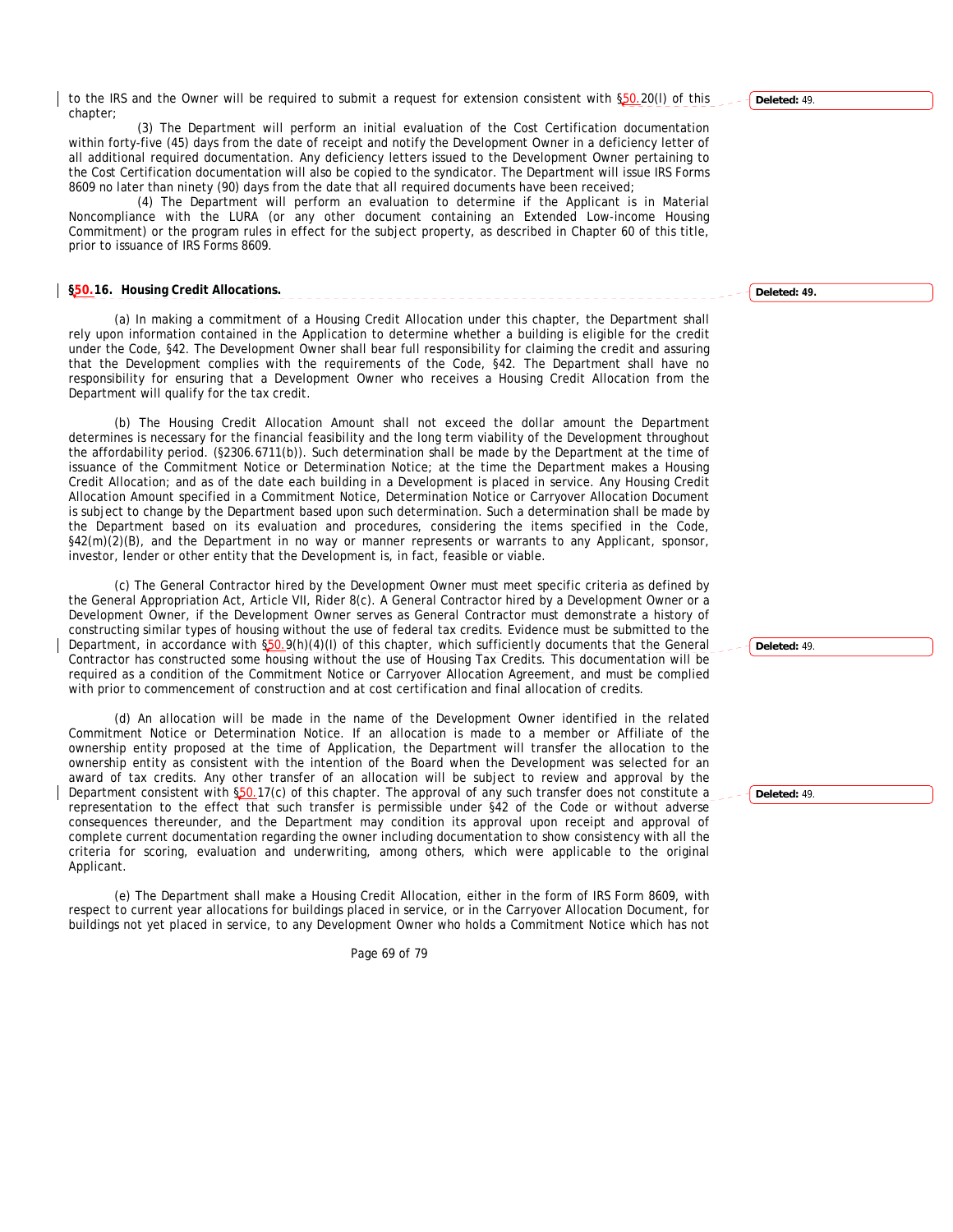expired, and for which all fees as specified in §50.20 of this chapter have been received by the Department and with respect to which all applicable requirements, terms and conditions have been met. For Tax-Exempt Bond Developments, the Housing Credit Allocation shall be made in the form of a Determination Notice. For an IRS Form 8609 to be issued with respect to a building in a Development with a Housing Credit Allocation, satisfactory evidence must be received by the Department that such building is completed and has been placed in service in accordance with the provisions of the Department's Cost Certification Procedures Manual. The Cost Certification documentation requirements will include a certification and inspection report prepared by a Third-Party accessibility specialist to certify that the Development meets all required accessibility standards. IRS Form 8609 will not be issued until the certifications are received by the Department. The Department shall mail or deliver IRS Form 8609 (or any successor form adopted by the Internal Revenue Service) to the Development Owner, with Part I thereof completed in all respects and signed by an authorized official of the Department. The delivery of the IRS Form 8609 will occur only after the Development Owner has complied with all procedures and requirements listed within the Cost Certification Procedures Manual. Regardless of the year of Application to the Department for Housing Tax Credits, the current year's Cost Certification Procedures Manual must be utilized when filing all cost certification materials. A separate Housing Credit Allocation shall be made with respect to each building within a Development which is eligible for a tax credit; provided, however, that where an allocation is made pursuant to a Carryover Allocation Document on a Development basis in accordance with the Code, §42(h)(1)(F), a housing credit dollar amount shall not be assigned to particular buildings in the Development until the issuance of IRS Form 8609s with respect to such buildings. The Department may delay the issuance of IRS Form 8609 if any Development violates the representations of the Application.

(f) In making a Housing Credit Allocation, the Department shall specify a maximum Applicable Percentage, not to exceed the Applicable Percentage for the building permitted by the Code, §42(b), and a maximum Qualified Basis amount. In specifying the maximum Applicable Percentage and the maximum Qualified Basis amount, the Department shall disregard the first-year conventions described in the Code, §42(f)(2)(A) and (3)(B). The Housing Credit Allocation made by the Department shall not exceed the amount necessary to support the extended low-income housing commitment as required by the Code,  $\frac{242(h)(6)(c)}{h}$ .

(g) Development inspections shall be required to show that the Development is built or rehabilitated according to construction Threshold Criteria and Development characteristics identified at application. At a minimum, all Development inspections must meet Uniform Physical Condition Standards (UPCS) as referenced in Treasury Regulation §1.42-5(d)(2)(ii) and include an inspection for quality during the construction process while defects can reasonably be corrected and a final inspection at the time the Development is placed in service. All such Development inspections shall be performed by the Department or by an independent Third Party inspector acceptable to the Department. The Development Owner shall pay all fees and costs of said inspections as described in §50.20 of this chapter. Details regarding the construction inspection process are set forth in the Department Rule Chapter 60 of this title, the Department's Compliance Monitoring Policies and Procedures. (§2306.081; General Appropriation Act, Article VII, Rider 8(b))

(h) After the entire Development is placed in service, which must occur prior to the deadline specified in the Carryover Allocation Document and as further outlined in \$50.15 of this chapter, the Development Owner shall be responsible for furnishing the Department with documentation which satisfies the requirements set forth in the Cost Certification Procedures Manual. For purposes of this title, and consistent with IRS Notice 88- 116, the placed in service date for a new or existing building used as residential rental property is the date on which the building is ready and available for its specifically assigned function and more specifically when the first Unit in the building is certified as being suitable for occupancy in accordance with state and local law and as certified by the appropriate local authority or registered architect as ready for occupancy. The Cost Certification must be submitted for the entire Development; therefore partial Cost Certifications are not allowed. The Department may require copies of invoices and receipts and statements for materials and labor utilized for the New Construction or Rehabilitation and, if applicable, a closing statement for the acquisition of the Development as well as for the closing of all interim and permanent financing for the Development. If the Development Owner does not fulfill all representations and commitments made in the Application, the Department may make reasonable reductions to the tax credit amount allocated via the IRS Form 8609, may withhold issuance of the IRS Form 8609s until these representations and commitments are met, and/or may terminate the allocation, if appropriate corrective action is not taken by the Development Owner.

Page 70 of 79

#### **Deleted:** 49.

**Deleted:** §42(f)

**Deleted:** 49.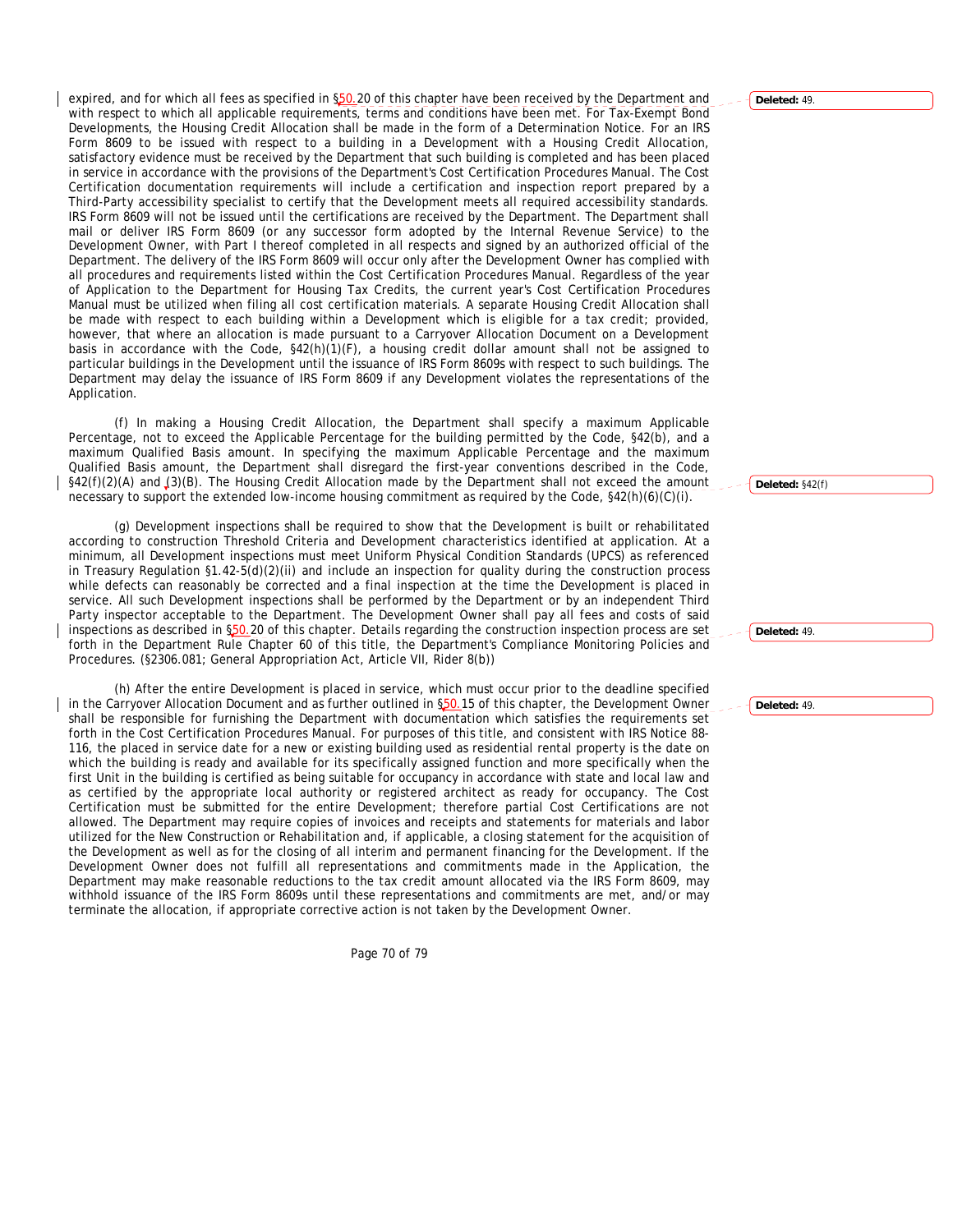(i) The Board at its sole discretion may allocate credits to a Development Owner in addition to those awarded at the time of the initial Carryover Allocation in instances where there is bona fide substantiation of cost overruns and the Department has made a determination that the allocation is needed to maintain the Development's financial viability.

(j) The Department may, at any time and without additional administrative process, determine to award credits to Developments previously evaluated and awarded credits if it determines that such previously awarded credits are or may be invalid and the owner was not responsible for such invalidity.

(k) If an Applicant returns a full credit allocation after the Carryover Allocation deadline required for that allocation, the Department will impose a penalty on the score for any Competitive Housing Tax Credit Applications submitted by that Applicant or any Affiliate of that Applicant for any Application in an Application Round occurring concurrent to the return of credits or if no Application Round is pending the Round immediately following the return of credits unless otherwise exempted in accordance with the Board's policy pursuant to the implementation of The Housing and Economic Recovery Act of 2008, H.R. 3221, in September 2008. The penalty will be assessed in an amount that reduces the Applicant's final awarded score by an additional 20%.

### **§50.17. Board Reevaluation, Appeals Process; Provision of Information or Challenges Regarding Applications; Amendments; Housing Tax Credit and Ownership Transfers; Sale of Tax Credit Properties; Withdrawals; Cancellations; Alternative Dispute Resolution.**

(a) **Board Reevaluation**. (§2306.6731(b)). Regardless of development stage, the Board shall reevaluate a Development that undergoes a substantial change between the time of initial Board approval of the Development and the time of issuance of a Commitment Notice or Determination Notice for the Development. For the purposes of this subsection, substantial change shall be those items identified in subsection (d)(4) of this section. The Board may revoke any Commitment Notice or Determination Notice issued for a Development that has been unfavorably reevaluated by the Board.

(b) **Appeals Process**. (§2306.6715). An Applicant may appeal decisions made by the Department as follows.

(1) The decisions that may be appealed are identified in subparagraphs (A) - (D) of this paragraph.

(A) A determination regarding the Application's satisfaction of:

- (i) Eligibility Requirements;
- (ii) Disqualification or debarment criteria;
- (iii) Pre-Application or Application Threshold Criteria;
- (iv) Underwriting Criteria;
- (B) The scoring of the Application under the Application Selection Criteria; and
- (C) A recommendation as to the amount of Housing Tax Credits to be allocated to the

Application;

Applicant.

(D) Any Department decision that results in termination of an Application.

(2) An Applicant may not appeal a decision made regarding an Application filed by another

(3) An Applicant must file its appeal in writing with the Department not later than the seventh day after the date the Department publishes the results of any stage of the Application evaluation process identified in §50.9 of this chapter. In the appeal, the Applicant must specifically identify the Applicant's grounds for appeal, based on the original Application and additional documentation filed with the original Application. If the appeal relates to the amount of Housing Tax Credits recommended to be allocated, the Department will provide the Applicant with the underwriting report upon request.

(4) The Executive Director of the Department shall respond in writing to the appeal not later than the 14th day after the date of receipt of the appeal. If the Applicant is not satisfied with the Executive Director's response to the appeal, the Applicant may appeal directly in writing to the Board, provided that an appeal filed with the Board under this subsection must be received by the Board before:

(A) The seventh day preceding the date of the Board meeting at which the relevant commitment decision is expected to be made; or

Page 71 of 79

**Deleted: 49.**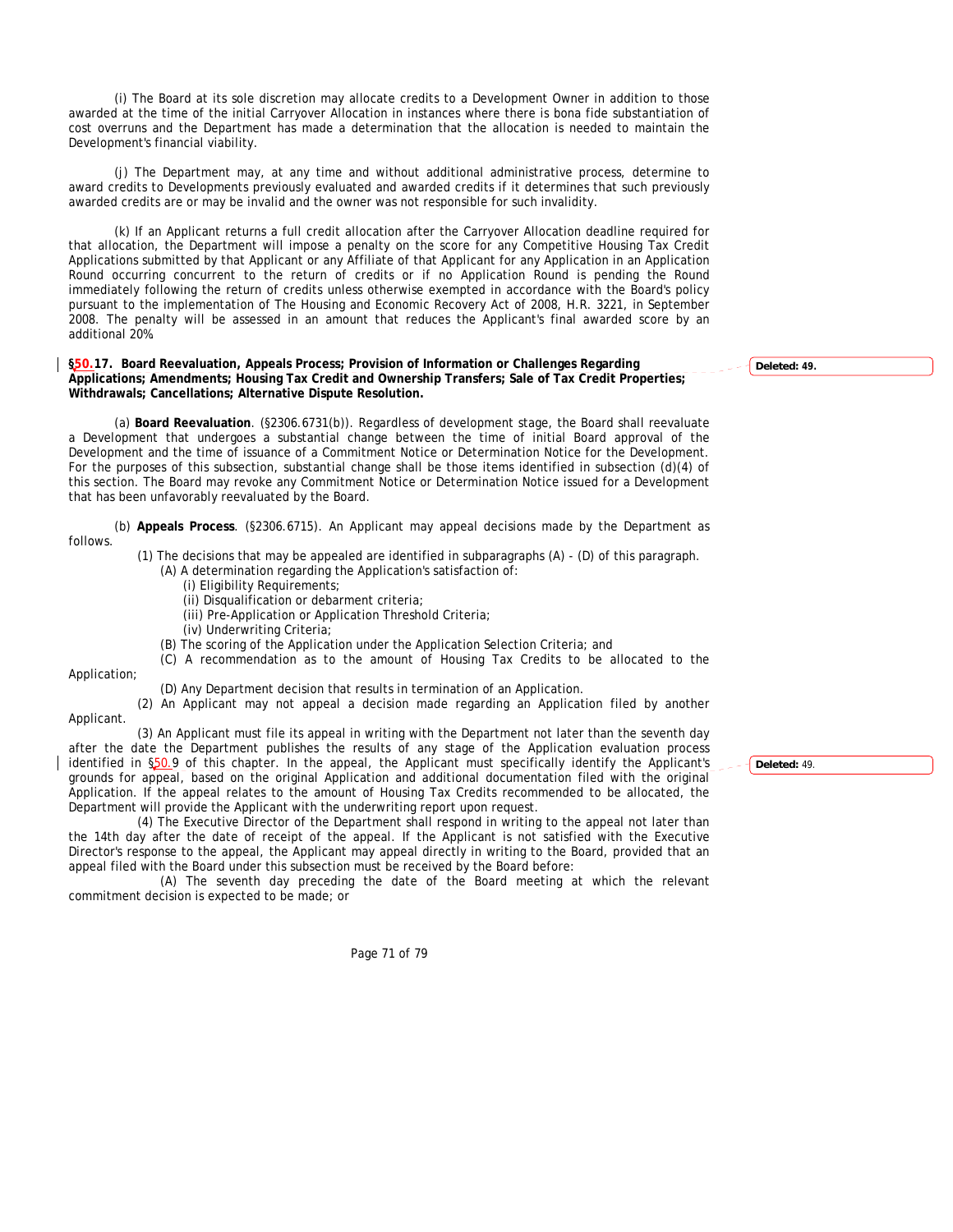(B) The third day preceding the date of the Board meeting described by subparagraph (A) of this paragraph, if the Executive Director does not respond to the appeal before the date described by subparagraph (A) of this paragraph;

(5) Board review of an appeal under paragraph (4) of this subsection is based on the original Application and additional documentation filed with the original Application. The Board may not review any information not contained in or filed with the original Application. The decision of the Board regarding the appeal is final;

(6) The Department will post to its website an appeal filed with the Department or Board and any other document relating to the processing of the appeal. (§2306.6717(a)(5))

(c) **Provision of Information or Challenges Regarding Applications from Unrelated Entities to the Application**. The Department will address information or challenges received from unrelated entities to a specific 2010 active Application, utilizing a preponderance of the evidence standard, as stated in paragraphs (1) - (3) of this subsection, provided the information or challenge includes a contact name, telephone number, fax number and e-mail address of the person providing the information or challenge and must be received by the Department no later than June 15, 2010:

(1) Within fourteen (14) business days of the receipt of the information or challenge, the Department will post all information and challenges received (including any identifying information) to the Department's website;

(2) Within seven (7) business days of the receipt of the information or challenge, the Department will notify the Applicant related to the information or challenge. The Applicant will then have seven (7) business days to respond to all information and challenges provided to the Department; and

(3) Within fourteen (14) business days of the receipt of the response from the Applicant, the Department will evaluate all information submitted and other relevant documentation related to the investigation. This information may include information requested by the Department relating to this evaluation. The Department will post its determination summary to its website. Any determinations made by the Department cannot be appealed by any party unrelated to the Applicant.

(d) **Amendment of Application Subsequent to Allocation by Board**. (§2306.6712 and §2306.6717(a)(4))

(1) If a proposed modification would materially alter a Development approved for an allocation of a Housing Tax Credit, or if the Applicant has altered any selection criteria item for which it received points, the Department shall require the Applicant to file a formal, written request for an amendment to the Application.

(2) The Executive Director of the Department shall require the Department staff assigned to underwrite Applications to evaluate the amendment and provide an analysis and written recommendation to the Board. The appropriate party monitoring compliance during construction in accordance with §50.18 of this chapter shall also provide to the Board an analysis and written recommendation regarding the amendment. For amendments which require Board approval, the amendment request must be received by the Department at least thirty (30) days prior to the Board meeting where the amendment will be considered.

(3) The Board must vote on whether to approve an amendment. The Board by vote may reject an amendment and, if appropriate, rescind a Commitment Notice or terminate the allocation of Housing Tax Credits and reallocate the credits to other Applicants on the Waiting List if the Board determines that the modification proposed in the amendment:

| (A) Would materially alter the Development in a negative manner; or                              |
|--------------------------------------------------------------------------------------------------|
| (B) Would have adversely affected the selection of the Application in the Application Round.     |
| (4) Material alteration of a Development includes, but is not limited to:                        |
| $(A)$ A significant modification of the site plan;                                               |
| $(B)$ . A modification of the number of units or bedroom mix of units;                           |
| $(C)$ . A substantive modification of the scope of tenant services;                              |
| (D) $\triangle$ reduction of 3% or more in the square footage of the units or common areas;      |
| $(E)$ A significant modification of the architectural design of the Development;                 |
| (F) A modification of the residential density of the Development of at least $5\%$ ;             |
| (G) An increase or decrease in the site acreage of greater than 10% from the original site under |
| control and proposed in the Application; and                                                     |
| (H) Any other modification considered significant by the Board.                                  |

(5) In evaluating the amendment under this subsection, the Department staff shall consider whether the need for the modification proposed in the amendment was:

(A) Reasonably foreseeable by the Applicant at the time the Application was submitted; or

| Deleted: w |  |
|------------|--|
| Deleted: w |  |
| Deleted: a |  |
| Deleted: a |  |
| Deleted: a |  |
| Deleted: a |  |
| Deleted: a |  |
| Deleted: a |  |
| Deleted: a |  |

**Deleted:** 2009

**Deleted:** 2009

**Deleted:** 49.

**Deleted:** a

Page 72 of 79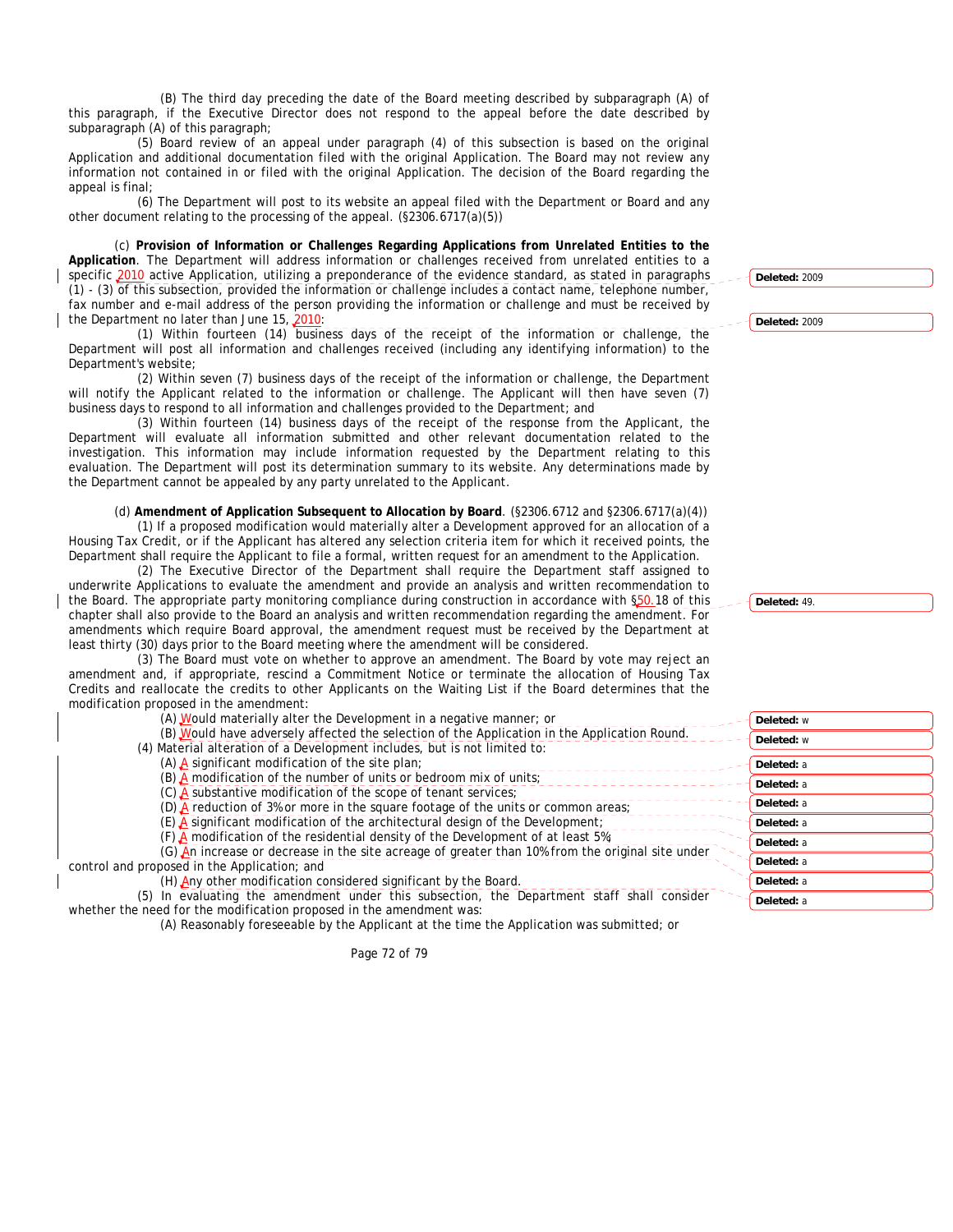(B) Preventable by the Applicant.

(6) This section shall be administered in a manner that is consistent with the Code, §42.

(7) Before the 15th day preceding the date of Board action on the amendment, notice of an amendment and the recommendation of the Executive Director and monitor regarding the amendment will be posted to the Department's website and the Applicant will be notified of the posting.

(8) In the event that an Applicant or Developer seeks to be released from the commitment to serve the income level of tenants targeted in the Real Estate Analysis Report at the time of the Commitment Notice issuance, as approved by the Board, the following procedure will apply. For amendments that involve a reduction in the total number of Low-Income Units being served, or a reduction in the number of Low-Income Units at any level of AMGI, as approved by the Board, evidence must be presented to the Department that includes written confirmation from the lender and syndicator that the Development is infeasible without the adjustment in Units. The Board may or may not approve the amendment request; however, any affirmative recommendation to the Board is contingent upon concurrence from the Real Estate Analysis Division that the Unit adjustment (or an alternative Unit adjustment) is necessary for the continued feasibility of the Development. Additionally, if it is determined by the Department that the allocation of credits would not have been made in the year of allocation because the loss of low-income targeting points would have resulted in the Application not receiving an allocation, and the amendment is approved by the Board, the approved amendment will carry a penalty that prohibits the Applicant and all Persons or entities with any ownership interest in the Application (excluding any tax credit purchaser/syndicator), from participation in the Housing Tax Credit Program (for both the Competitive Housing Tax Credit Developments and Tax-Exempt Bond Developments) for twenty-four (24) months from the time that the amendment is approved.

(e) **Housing Tax Credit and Ownership Transfers**. (§2306.6713). A Development Owner may not transfer an allocation of Housing Tax Credits or ownership of a Development supported with an allocation of Housing Tax Credits to any Person including an Affiliate of the Development Owner unless the Development Owner obtains the Executive Director's prior, written approval of the transfer. The Executive Director may not unreasonably withhold approval of the transfer.

(1) Transfers (other than an Affiliate included in the ownership structure) will not be approved prior to the issuance of IRS Forms 8609 unless the Development Owner can provide evidence that a hardship is creating the need for the transfer (potential bankruptcy, removal by a partner, etc.). A Development Owner seeking Executive Director approval of a transfer and the proposed transferee must provide to the Department a copy of any applicable agreement between the parties to the transfer, including any third-party agreement with the Department.

(2) A Development Owner seeking Executive Director approval of a transfer must provide the Department with documentation requested by the Department, including but not limited to, a list of the names of transferees and Related Parties; and detailed information describing the experience and financial capacity of transferees and related parties. All transfer requests must disclose the reason for the request. The Development Owner shall certify to the Executive Director that the tenants in the Development have been notified in writing of the transfer before the 30th day preceding the date of submission of the transfer request to the Department. Not later than the fifth working day after the date the Department receives all necessary information under this section, the Department shall conduct a qualifications review of a transferee to determine the transferee's past compliance with all aspects of the Housing Tax Credit Program, LURAs; and the sufficiency of the transferee's experience with Developments supported with Housing Credit Allocations. If the viable operation of the Development is deemed to be in jeopardy by the Department, the Department may authorize changes that were not contemplated in the Application.

(3) As it relates to the Credit Cap further described in §50.6(d) of this chapter, the credit cap will not be applied in the following circumstances:

(A) In cases of transfers in which the syndicator, investor or limited partner is taking over ownership of the Development and not merely replacing the general partner; or

(B) In cases where the General Partner is being replaced if the award of credits was made at least five (5) years prior to the transfer request date.

(f) **Sale of Certain Tax Credit Properties**. Consistent with §2306.6726, Texas Government Code, not later than two (2) years before the expiration of the Compliance Period, a Development Owner who agreed to provide a right of first refusal under §2306.6725(b)(1), Texas Government Code and who intends to sell the property shall notify the Department of its intent to sell.

Page 73 of 79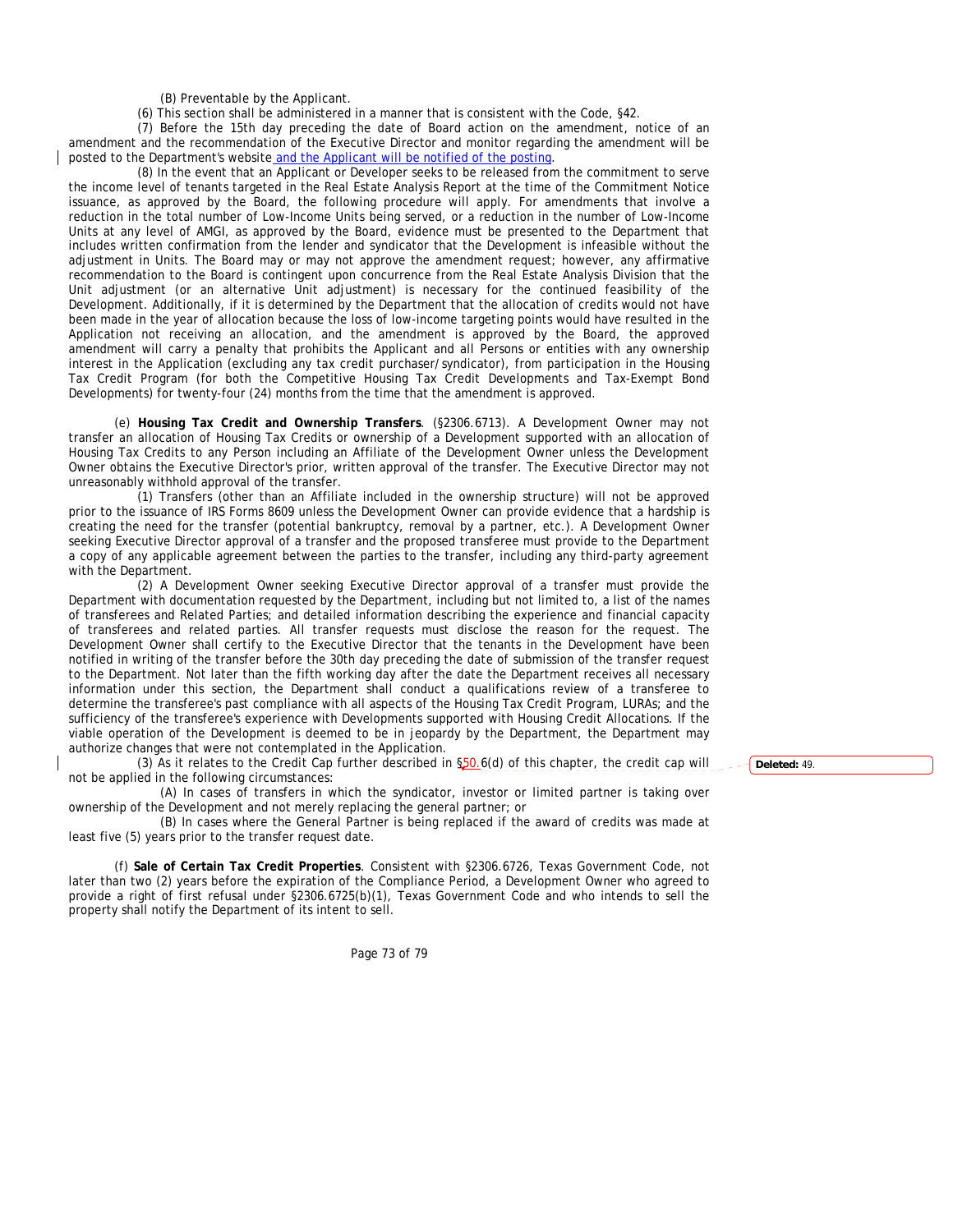(1) The Development Owner shall notify Qualified Nonprofit Organizations and tenant organizations of the opportunity to purchase the Development. The Development Owner may:

(A) During the first six-month period after notifying the Department, negotiate or enter into a purchase agreement only with a Qualified Nonprofit Organization that is also a community housing development organization as defined by the Federal Home Investment Partnership Program (HOME);

(B) During the second six-month period after notifying the Department, negotiate or enter into a purchase agreement with any Qualified Nonprofit Organization or tenant organization; and

(C) During the year before the expiration of the compliance period, negotiate or enter into a purchase agreement with the Department or any Qualified Nonprofit Organization or tenant organization approved by the Department.

(2) Notwithstanding items for which points were received consistent with §50.9(i) of this chapter, a Development Owner may sell the Development to any purchaser after the expiration of the compliance period if a Qualified Nonprofit Organization or tenant organization does not offer to purchase the Development at the minimum price provided by §42(i)(7), Internal Revenue Code of 1986 (26 U.S.C. §42(i)(7)), and the Department declines to purchase the Development.

(g) **Withdrawals.** An Applicant may withdraw an Application prior to receiving a Commitment Notice, Determination Notice, Carryover Allocation Document or Housing Credit Allocation, or may cancel a Commitment Notice or Determination Notice by submitting to the Department a notice, as applicable, of withdrawal or cancellation, and making any required statements as to the return of any tax credits allocated to the Development at issue.

(h) **Cancellations**. The Department may cancel a Commitment Notice, Determination Notice or Carryover Allocation prior to the issuance of IRS Form 8609 with respect to a Development if:

 (1) The Applicant or the Development Owner, or the Development, as applicable, fails to meet any of the conditions of such Commitment Notice or Carryover Allocation or any of the undertakings and commitments made by the Development Owner in the Applications process for the Development;

 (2) Any statement or representation made by the Development Owner or made with respect to the Development Owner or the Development is untrue or misleading;

 (3) An event occurs with respect to the Applicant or the Development Owner which would have made the Development's Application ineligible for funding pursuant to §50.5 of this chapter if such event had occurred prior to issuance of the Commitment Notice or Carryover Allocation; or

 (4) The Applicant or the Development Owner or the Development, as applicable, fails to comply with these Rules or the procedures or requirements of the Department.

(i) **Alternative Dispute Resolution Policy**. In accordance with §2306.082, Texas Government Code, it is the Department's policy to encourage the use of appropriate alternative dispute resolution procedures ("ADR") under the Governmental Dispute Resolution Act, Chapter 2010, Texas Government Code, to assist in resolving disputes under the Department's jurisdiction. As described in Chapter 154, Civil Practices and Remedies Code, ADR procedures include mediation. Except as prohibited by the Department's ex parte communications policy, the Department encourages informal communications between Department staff and Applicants, and other interested persons, to exchange information and informally resolve disputes. The Department also has administrative appeals processes to fairly and expeditiously resolve disputes. If at any time an Applicant or other person would like to engage the Department in an ADR procedure, the person may send a proposal to the Department's Dispute Resolution Coordinator. For additional information on the Department's ADR Policy, see the Department's General Administrative Rule on ADR at §1.17 of this title.

**§50.18. Compliance Monitoring and Material Noncompliance.**

The Code, §42(m)(1)(B)(iii), requires the Department as the housing credit agency to include in its QAP a procedure that the Department will follow in monitoring Developments for compliance with the provisions of the Code, §42 and in notifying the IRS of any noncompliance of which the Department becomes aware. Detailed compliance rules and procedures for monitoring are set forth in Chapter 60 of this title.

**§50.19. Department Records; Application Log; IRS Filings.**

(a) **Department Records**. At all times during each calendar year the Department shall maintain a record of the following:

Page 74 of 79

**Deleted:** 49.

**Deleted:** 49.

**Deleted:** 2009

**Deleted: 49.**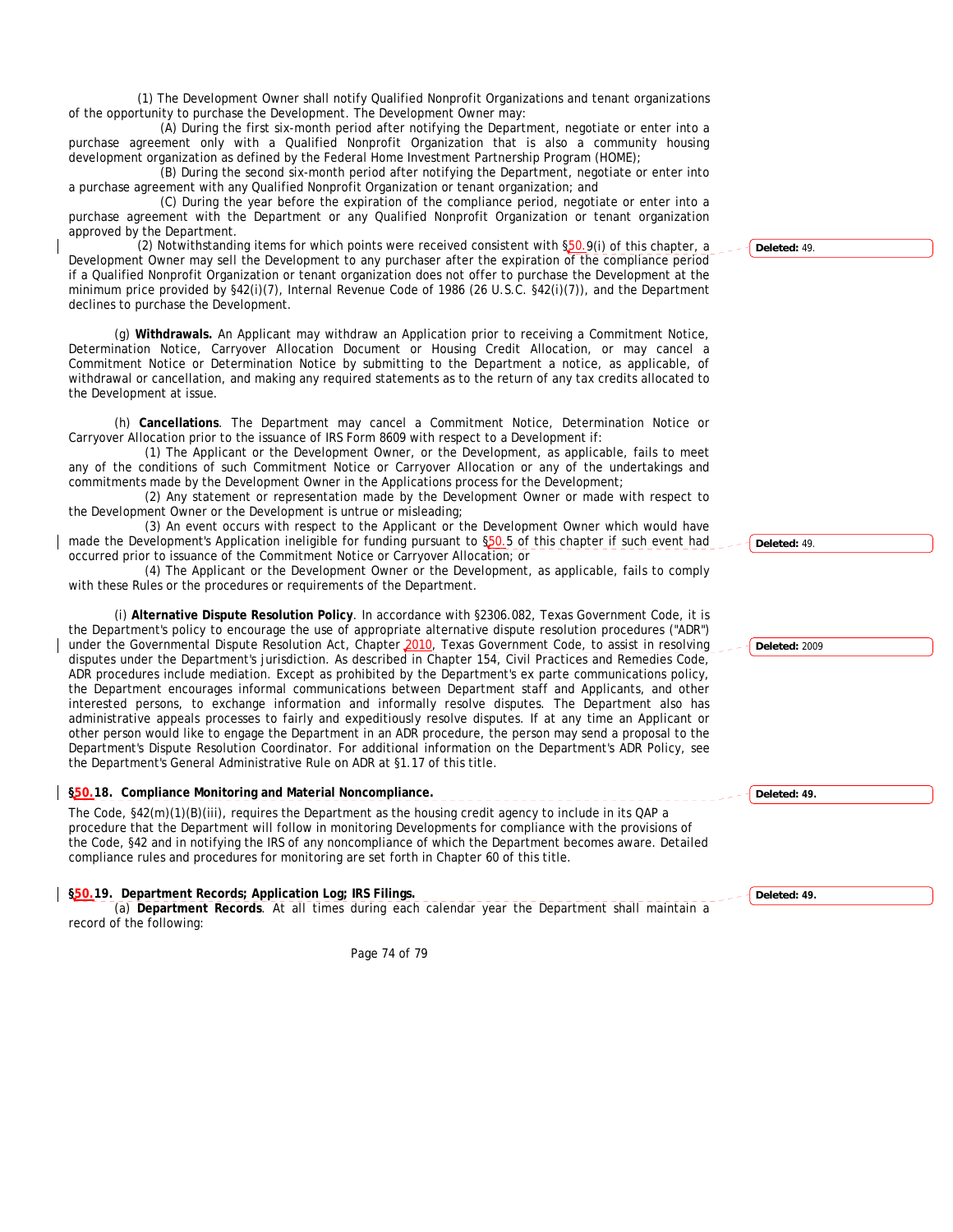(1) The cumulative amount of the State Housing Credit Ceiling that has been committed pursuant to Commitment Notices during such calendar year;

(2) The cumulative amount of the State Housing Credit Ceiling that has been committed pursuant to Carryover Allocation Documents during such calendar year;

(3) The cumulative amount of Housing Credit Allocations made during such calendar year; and

(4) The remaining unused portion of the State Housing Credit Ceiling for such calendar year.

(b) **Application Log**. (§2306.6702(a)(3) and §2306.6709). The Department shall maintain for each Application an Application Log that tracks the Application from the date of its submission. The Application Log will contain, at a minimum, the information identified in paragraphs (1) - (9) of this subsection.

(1) The names of the Applicant and all General Partners of the Development Owner, the owner contact name and phone number, and full contact information for all members of the Development Team;

(2) The name, physical location, and address of the Development, including the relevant Uniform State Service Region of the state;

(3) The number of Units and the amount of Housing Tax Credits requested for allocation by the Department to the Applicant;

(4) Any Set-Aside category under which the Application is filed;

(5) The requested and awarded score of the Application in each scoring category adopted by the Department under the Qualified Allocation Plan;

(6) Any decision made by the Department or Board regarding the Application, including the Department's decision regarding whether to underwrite the Application and the Board's decision regarding whether to allocate Housing Tax Credits to the Development;

(7) The names of individuals making the decisions described by paragraph (6) of this subsection, including the names of Department staff scoring and underwriting the Application, to be recorded next to the description of the applicable decision;

(8) The amount of Housing Tax Credits allocated to the Development; and

(9) A dated record and summary of any contact between the Department staff, the Board, and the Applicant or any Related Parties.

(c) **IRS Filings**. The Department shall mail to the Internal Revenue Service, not later than the 28th day of the second calendar month after the close of each calendar year during which the Department makes Housing Credit Allocations, a copy of each completed (as to Part I) IRS Form 8609, the original of which was mailed or delivered by the Department to a Development Owner during such calendar year, along with a single completed IRS Form 8610, Annual Low-income Housing Credit Agencies Report. When a Carryover Allocation is made by the Department, a copy of the Carryover Allocation Agreement will be mailed or faxed to the Development Owner by the Department. The original of the Carryover Allocation Document will be retained by the Department and IRS Form 8610 Schedule A will be filed by the Department with IRS Form 8610 for the year in which the allocation is made. The Department shall be authorized to vary from the requirements of this section to the extent required to adapt to changes in IRS requirements.

## **§50.20. Program Fees; Refunds; Public Information Requests; Adjustments of Fees and Notification of Fees; Extensions; Penalties.**

(a) **Timely Payment of Fees**. All fees must be paid as stated in this section, unless the Executive Director has granted a waiver for specific extenuating and extraordinary circumstances. To be eligible for a waiver, the Applicant must submit a request for a waiver no later than ten (10) business days prior to the deadlines as stated in this section. Any fees, as further described in this section, that are not timely paid will cause an Applicant to be ineligible to apply for tax credits and additional tax credits and ineligible to submit extension requests, ownership changes and Application amendments. Payments made by check, for which insufficient funds are available, may cause the Application, Commitment or Allocation to be terminated.

(b) **Pre-Application Fee**. Each Applicant that submits a Pre-Application shall submit to the Department, along with such Pre-Application, a non refundable Pre-Application fee, in the amount of \$10 per Unit. Units for the calculation of the Pre-Application Fee include all Units within the Development, including tax credit, market rate and owner-occupied Units. Pre-Applications without the specified Pre-Application Fee in the form of a check will not be accepted. Pre-Applications in which a CHDO or Qualified Nonprofit Organization intends to serve as the Managing General Partner of the Development Owner, or Control the Managing General Partner of the Development Owner, will receive a discount of 10% off the calculated Pre-

Page 75 of 79

**Deleted: 49.**

**Deleted:** m

**Deleted:** m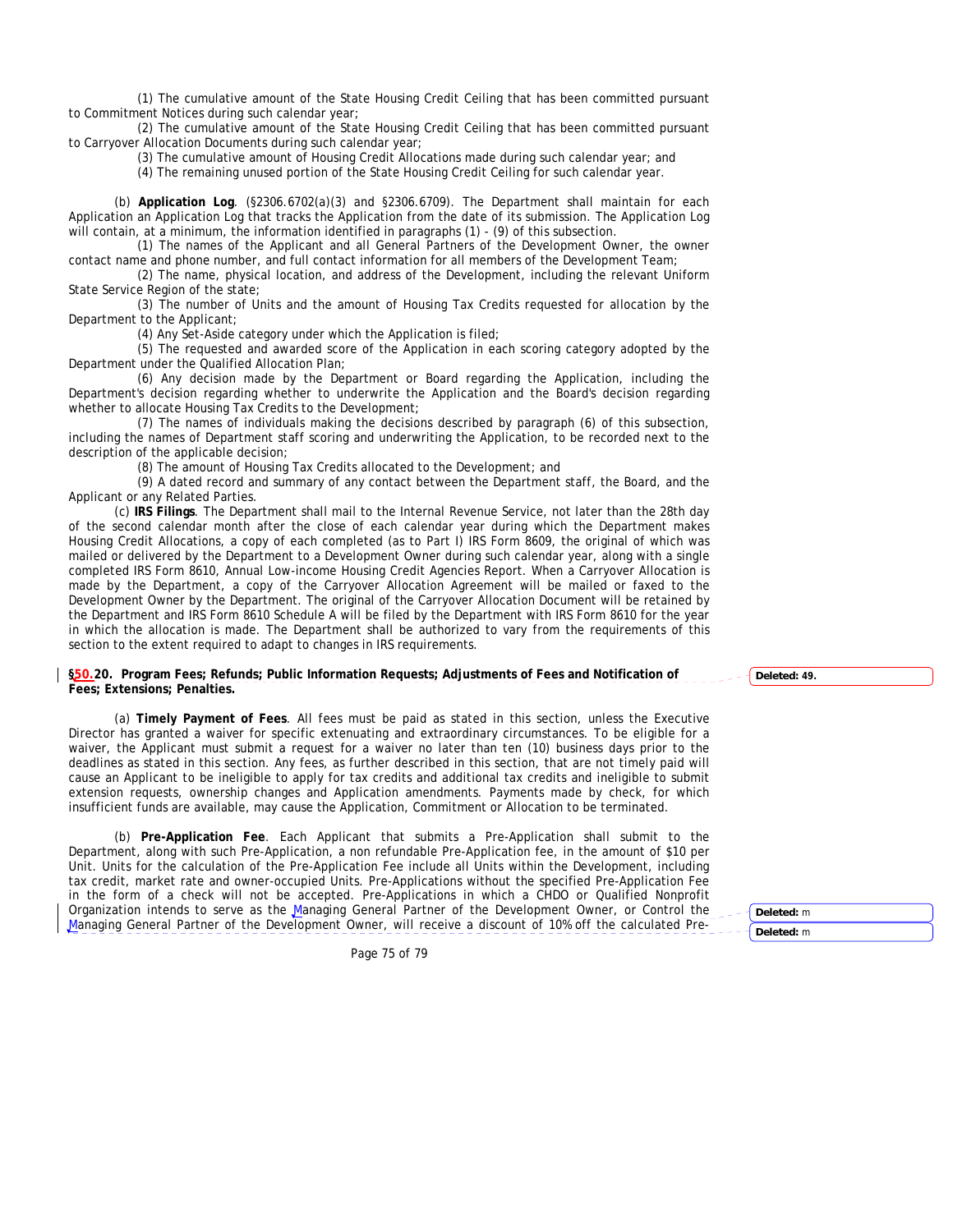Application fee. (General Appropriation Act, Article VII, Rider 7; §2306.6716(d)). For Tax Exempt Bond Developments with the Department as the issuer, the Applicant shall submit the following fees: \$1,000 (payable to TDHCA), \$2,000 (payable to Vinson & Elkins, Bond Counsel), and \$5,000 (payable to the Texas Bond Review Board).

(c**) Application Fee**. Each Applicant that submits an Application shall submit to the Department, along with such Application, an Application fee. For Applicants having submitted a Pre-Application which met Pre-Application Threshold and for which a Pre-Application fee was paid, the Application fee will be \$20 per Unit. For Applicants not having submitted a Pre-Application, the Application fee will be \$30 per Unit. Units for the calculation of the Application Fee include all Units within the Development, including tax credit, market rate and owner-occupied Units. Applications without the specified Application Fee in the form of a check will not be accepted. Applications in which a CHDO or Qualified Nonprofit Organization intends to serve as the Managing General Partner of the Development Owner, or Control the Managing General Partner of the Development Owner, will receive a discount of 10% off the calculated Application fee. (General Appropriation Act, Article VII, Rider 7; §2306.6716(d)). For Tax Exempt Bond Developments with the Department as the Issuer the Applicant shall submit a tax credit application fee of \$30 per unit and bond application fee of \$10,000. For Tax-Exempt Bond Development refunding Applications, with the Department as the issuer, the Application Fee will be \$10,000 unless the refunding is not required to have a TEFRA public hearing, in which case the fee will be \$5,000. Those Applications utilizing a local issuer only need to submit the tax credit application fee.

(d) **Refunds of Pre-Application or Application Fees**. (§2306.6716(c)). Upon written request from the Applicant, the Department shall refund the balance of any fees collected for a Pre-Application or Application that is withdrawn by the Applicant or that is not fully processed by the Department. The amount of refund on Pre-Applications not fully processed by the Department will be commensurate with the level of review completed. Intake and data entry will constitute 50% of the review, and Threshold review prior to a deficiency issued will constitute 30% of the review. Deficiencies submitted and reviewed constitute 20% of the review. The amount of refund on Applications not fully processed by the Department will be commensurate with the level of review completed. Intake and data entry will constitute 20% of the review, the site visit will constitute 20% of the review, Eligibility and Selection review will constitute 20%, and Threshold review will constitute 20% of the review, and underwriting review will constitute 20%. The Department must provide the refund to the Applicant not later than the 30th day after the date of request.

(e) **Third Party Underwriting Fee**. Applicants will be notified in writing prior to the evaluation of a Development by an independent external underwriter in accordance with  $\S50.9(d)(6)$ , (e)(3), and (f)(6) of this chapter if such a review is required. The fee must be received by the Department prior to the engagement of the underwriter. The fees paid by the Development Owner to the Department for the external underwriting will be credited against the commitment fee established in subsection (f) of this section, in the event that a Commitment Notice or Determination Notice is issued by the Department to the Development Owner.

(f) **Commitment or Determination Notice Fee**. Each Development Owner that receives a Commitment Notice or Determination Notice shall submit to the Department, not later than the expiration date on the Commitment or Determination notice, a Commitment or Determination fee equal to 5% of the annual Housing Credit Allocation amount. The Commitment or Determination fee shall be paid by check. If a Development Owner of an Application awarded Competitive Housing Tax Credits has paid a Commitment Fee and returns the credits by November 1, 2010, the Development Owner may receive a refund of 50% of the Commitment Fee. If a Development Owner of an Application awarded Housing Tax Credits associated with Tax-Exempt Bonds has paid a Determination Fee and is not able close on the bond transaction within ninety (90) days of the issuance date of the Determination Notice, the Development Owner may receive a refund of 50% of the Determination Fee. The Determination Fee will not be refundable after ninety (90) days of the issuance date of the Determination Notice.

(g) **Compliance Monitoring Fee**. Upon receipt of the cost certification, the Department will invoice the Development Owner for compliance monitoring fees. The amount due will equal \$40 per tax credit unit. The fee will be collected, retroactively if applicable, beginning with the first year of the credit period. The invoice must be paid prior to the issuance of form 8609. Subsequent anniversary dates on which the compliance monitoring fee payments are due shall be determined by the month the first building is placed in service. For Tax-Exempt Bond Developments with the Department as the issuer, the annual tax credit compliance fee will

Page 76 of 79

**Deleted:** m **Deleted:** m

**Deleted:** 49.

**Deleted:** 2009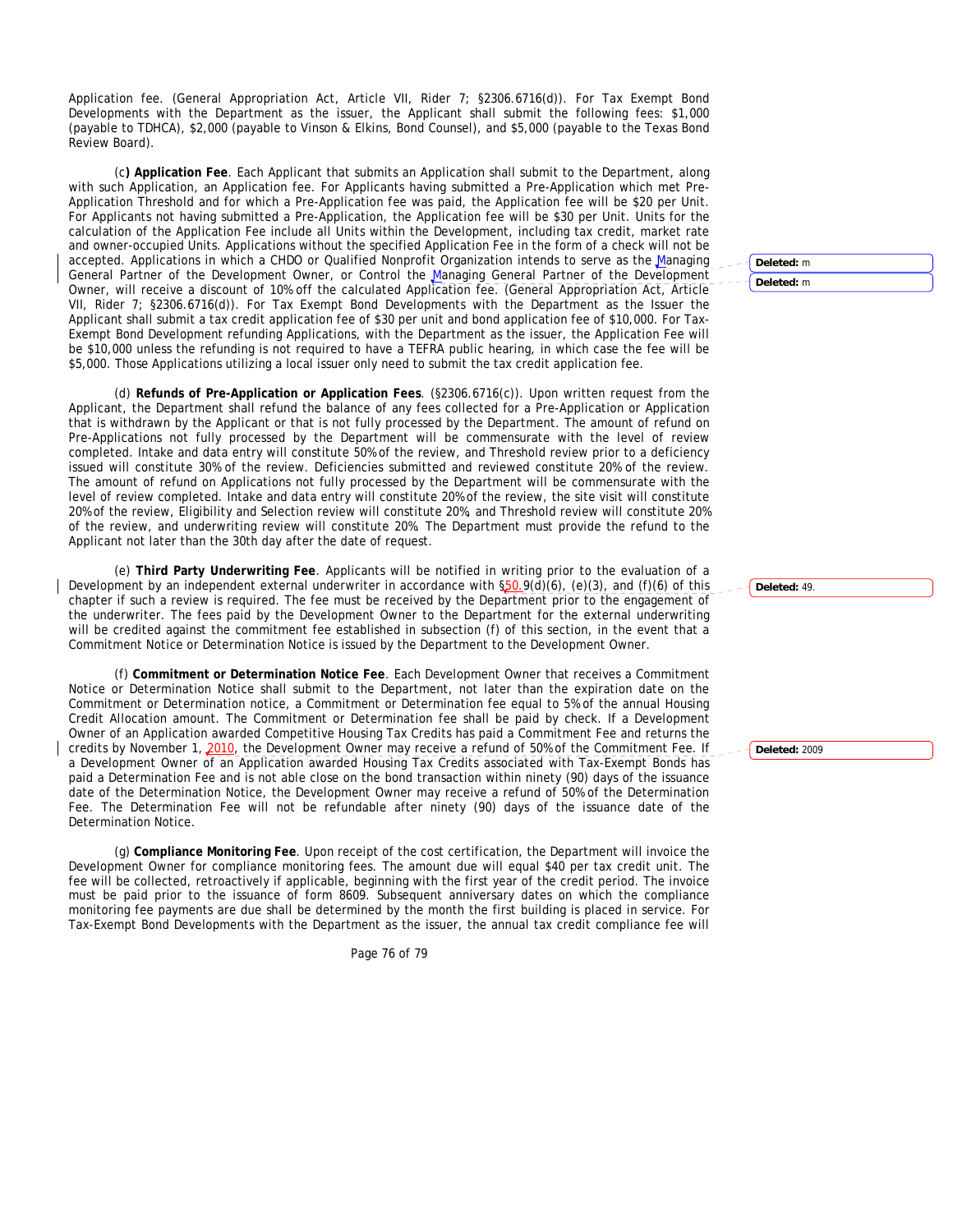be paid annually in advance (for the duration of the compliance or affordability period) and is equal to \$40/Unit beginning two (2) years from the first payment date of the bonds; the asset management fee is paid in advance and is equal to \$25/Unit beginning two (2) years from the first payment date, if applicable. Compliance fees may be adjusted from time to time by the Department.

(h) **Building Inspection Fee**. The Building Inspection Fee must be paid at the time the Commitment Fee is paid. The Building Inspection Fee for all Developments is \$750. Inspection fees in excess of \$750 may be charged to the Development Owner not to exceed an additional \$250 per Development.

(i) **Tax-Exempt Bond Credit Increase Request Fee**. As further described in §50.12 of this chapter, requests for increases to the credit amounts to be issued on IRS Forms 8609 for Tax-Exempt Bond Developments must be submitted with a request fee equal to 5% of the amount of the credit increase for one year.

(j) **Public Information Requests**. Public information requests are processed by the Department in accordance with the provisions of the Government Code, Chapter 552. The Department uses the guidelines promulgated by the Office of the Attorney General to determine the cost of copying, and other costs of production.

(k) **Periodic Adjustment of Fees by the Department and Notification of Fees**. (§2306.6716(b)). All fees charged by the Department in the administration of the tax credit program will be revised by the Department from time to time as necessary to ensure that such fees compensate the Department for its administrative costs and expenses. The Department shall publish each year an updated schedule of Application fees that specifies the amount to be charged at each stage of the Application process. Unless otherwise determined by the Department, all revised fees shall apply to all Applications in process and all Developments in operation at the time of such revisions.

## (l) **Extension and Amendment Requests**.

(1) All extension requests relating to the Carryover, Documentation for 10% Test, Substantial Construction Commencement, Placed in Service or Cost Certification requirements shall be submitted to the Department in writing and be accompanied by a mandatory non-refundable extension fee in the form of a check in the amount of \$2,500. Such requests must be submitted to the Department no later than the date for which an extension is being requested. All requests for extensions totaling less than six (6) months may be approved by the Executive Director and are not required to have Board approval. For extensions that require Board approval, the extension request must be received by the Department at least fifteen (15) business days prior to the Board meeting where the extension will be considered. The extension request shall specify a requested extension date and the reason why such an extension is required. Carryover extension requests shall not request an extended deadline later than December 1st of the year the Commitment Notice was issued. The Department, in its sole discretion, may consider and grant such extension requests for all items. If an extension is required at Cost Certification, the fee of \$2,500 must be received by the Department to qualify for issuance of Forms 8609.

(2) Amendment requests must be submitted consistent with  $$50.17(d)$  of this chapter. Amendment requests shall be submitted to the Department in writing and be accompanied by a mandatory non-refundable amendment fee in the form of a check in the amount of \$2,500. The amendment request will not be considered received until the corresponding fee is received.

(3) The Board may waive extension or amendment fees for good cause.

(m) Penalties. Development Owners who have more tax credits allocated to them than they can substantiate through Cost Certification will return those excess tax credits prior to issuance of 8609's. For Competitive Housing Tax Credit Developments, a penalty fee equal to the one year credit amount of the lost credits (10% of the total unused tax credit amount) will be required to be paid by the Owner prior to the issuance of form 8609's if the tax credits are not returned, and 8609's issued, within one hundred eighty (180) days of the end of the first year of the credit period. This penalty fee may be waived without further Board action if the Department recaptures and re-issues the returned tax credits in accordance with §42, Internal Revenue Code.

**§50.21. Manner and Place of Filing All Required Documentation.** 

Page 77 of 79

**Deleted:** 49.

**Deleted: 49.**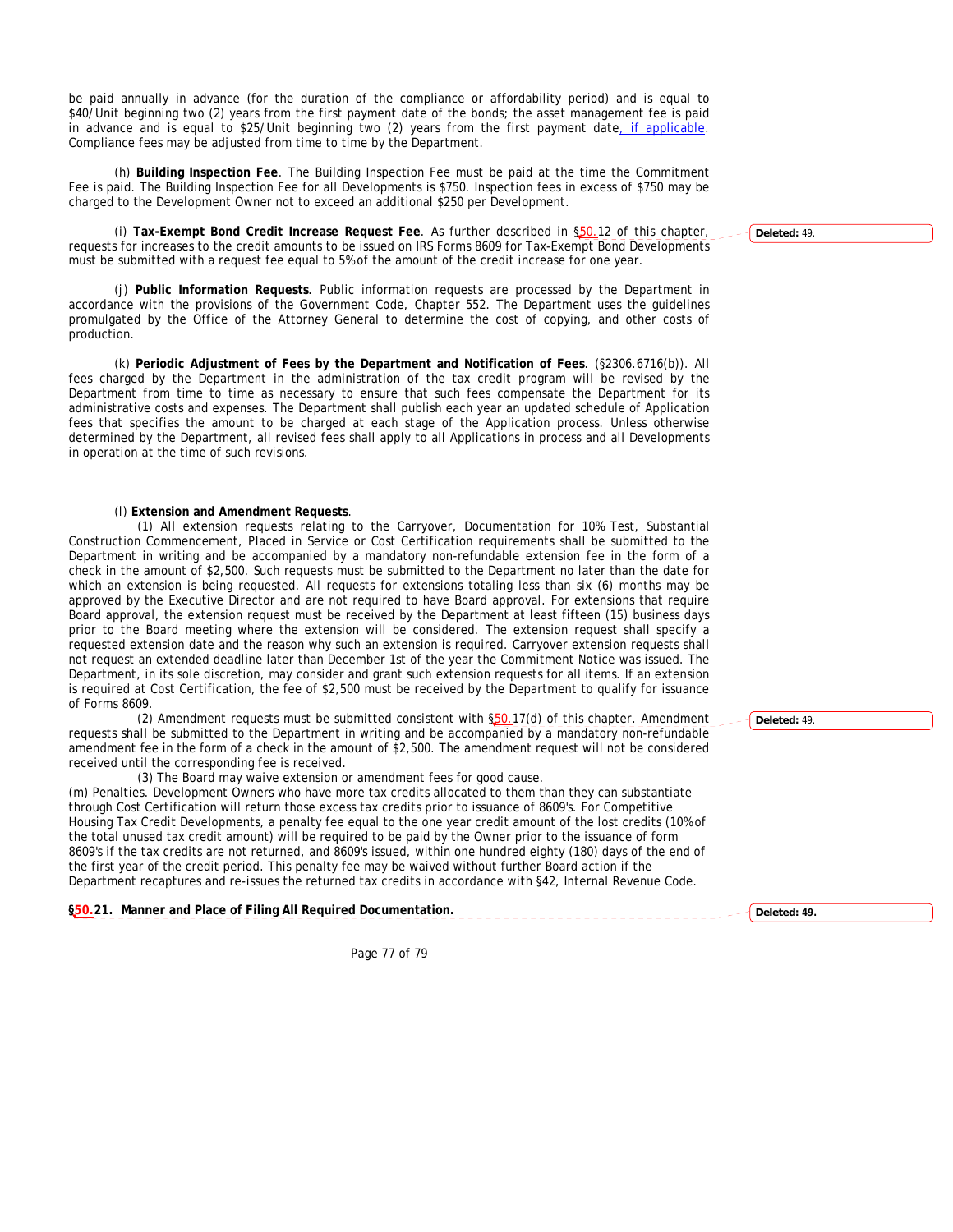(a) All Applications, letters, documents, or other papers filed with the Department must be received only between the hours of 8:00 a.m. and 5:00 p.m. on any day which is not a Saturday, Sunday or a holiday established by law for state employees.

(b) All notices, information, correspondence and other communications under this chapter shall be deemed to be duly given if delivered or sent and effective in accordance with this subsection. Such correspondence must reference that the subject matter is pursuant to the Tax Credit Program and must be addressed to the Housing Tax Credit Program, Texas Department of Housing and Community Affairs, P.O. Box 13941, Austin, Texas 78711-3941 or for hand delivery or courier to 221 East 11th Street, Austin, Texas 78701 or more current address of the Department as released on the Department's website. Every such correspondence required or contemplated by this chapter to be given, delivered or sent by any party may be delivered in person or may be sent by courier, telecopy, express mail, telex, telegraph or postage prepaid certified or registered air mail (or its equivalent under the laws of the country where mailed), addressed to the party for whom it is intended, at the address specified in this subsection. Regardless of method of delivery, documents must be received by the Department no later than 5:00 p.m. for the given deadline date. Notice by courier, express mail, certified mail, or registered mail will be considered received on the date it is officially recorded as delivered by return receipt or equivalent. Notice by telex or telegraph will be deemed given at the time it is recorded by the carrier in the ordinary course of business as having been delivered, but in any event not later than one business day after dispatch. Notice not given in writing will be effective only if acknowledged in writing by a duly authorized officer of the Department.

(c) If required by the Department, Development Owners must comply with all requirements to use the Department's website to provide necessary data to the Department.

## **§50.22. Waiver and Amendment of Rules.**

(a) The Board, in its discretion, may waive any one or more of these Rules if the Board finds that a waiver is appropriate to fulfill the purposes or policies of Chapter 2306, Texas Government Code, or for other good cause, as determined by the Board.

(b) Section 1.13 of this title may be waived for any person seeking any action by filing a request with the Board.

(c) The Department may amend this chapter and the Rules contained herein at any time in accordance with the Texas Government Code, Chapter 2001.

## **§50.23. Deadlines for Allocation of Housing Tax Credits. (§2306.6724).**

(a) Not later than September 30 of each year, the Department shall prepare and submit to the Board for adoption the draft QAP required by federal law for use by the Department in setting criteria and priorities for the allocation of tax credits under the Housing Tax Credit program.

(b) The Board shall adopt and submit to the Governor the QAP not later than November 15 of each year.

(c) The Governor shall approve, reject, or modify and approve the QAP not later than December 1 of each year. (§2306.67022; §42(m)(1))

(d) The Board shall annually adopt a manual, corresponding to the QAP, to provide information on how to apply for Housing Tax Credits.

(e) Applications for Housing Tax Credits to be issued a Commitment Notice during the Application Round in a calendar year must be submitted to the Department not later than March 1.

(f) The Board shall review the recommendations of Department staff regarding Applications and shall issue a list of approved Applications each year in accordance with the Qualified Allocation Plan not later than June 30.

(g) The Board shall approve final commitments for allocations of Housing Tax Credits each year in accordance with the Qualified Allocation Plan not later than July 31, unless unforeseen circumstances prohibit

Page 78 of 79

**Deleted: 49.**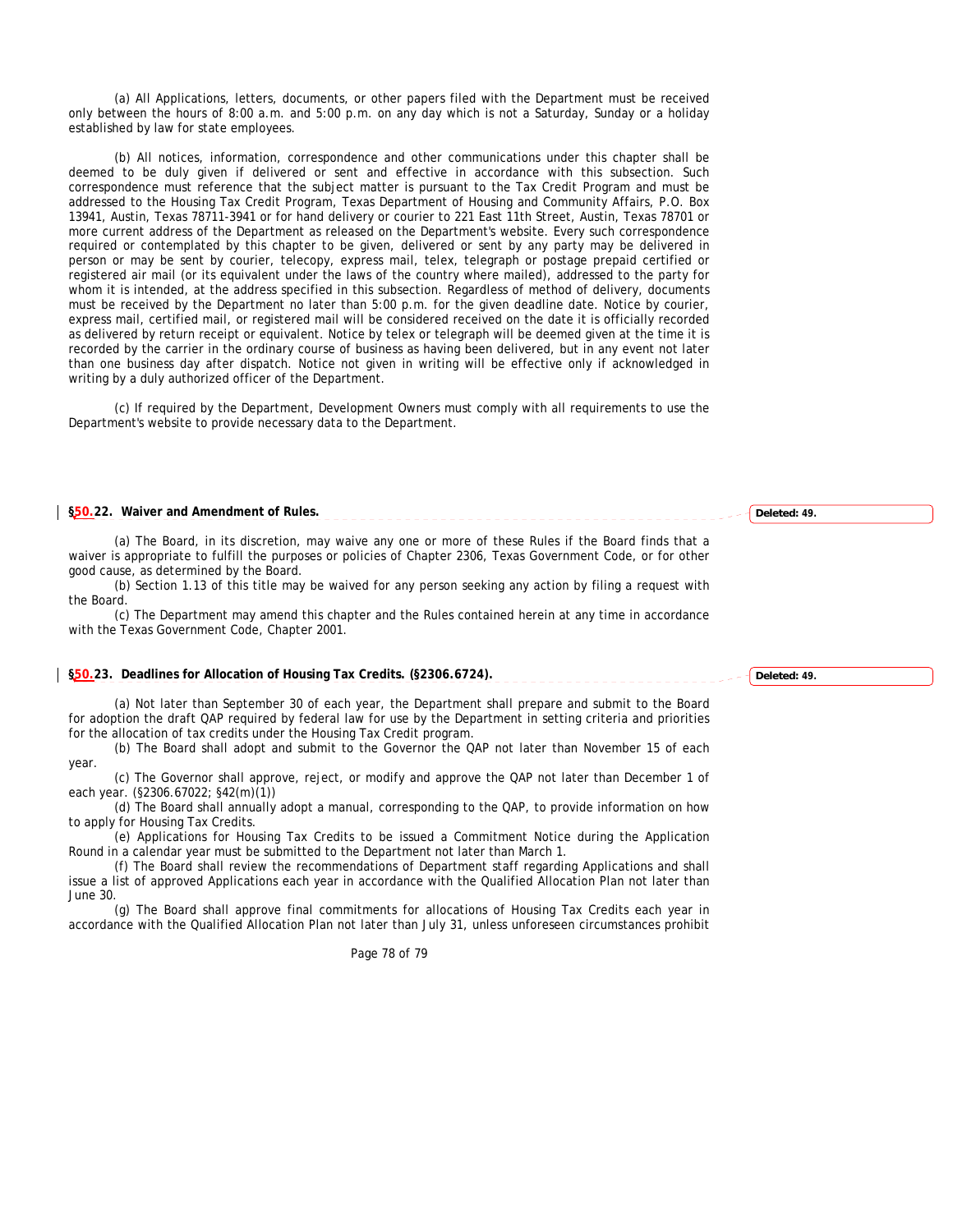action by that date. In any event, the Board shall approve final commitments for allocations of Housing Tax Credits each year in accordance with the Qualified Allocation Plan not later than September 30. Department staff will subsequently issue Commitment Notices based on the Board's approval. Final commitments may be conditioned on various factors approved by the Board, including resolution of contested matters in litigation.

Page 79 of 79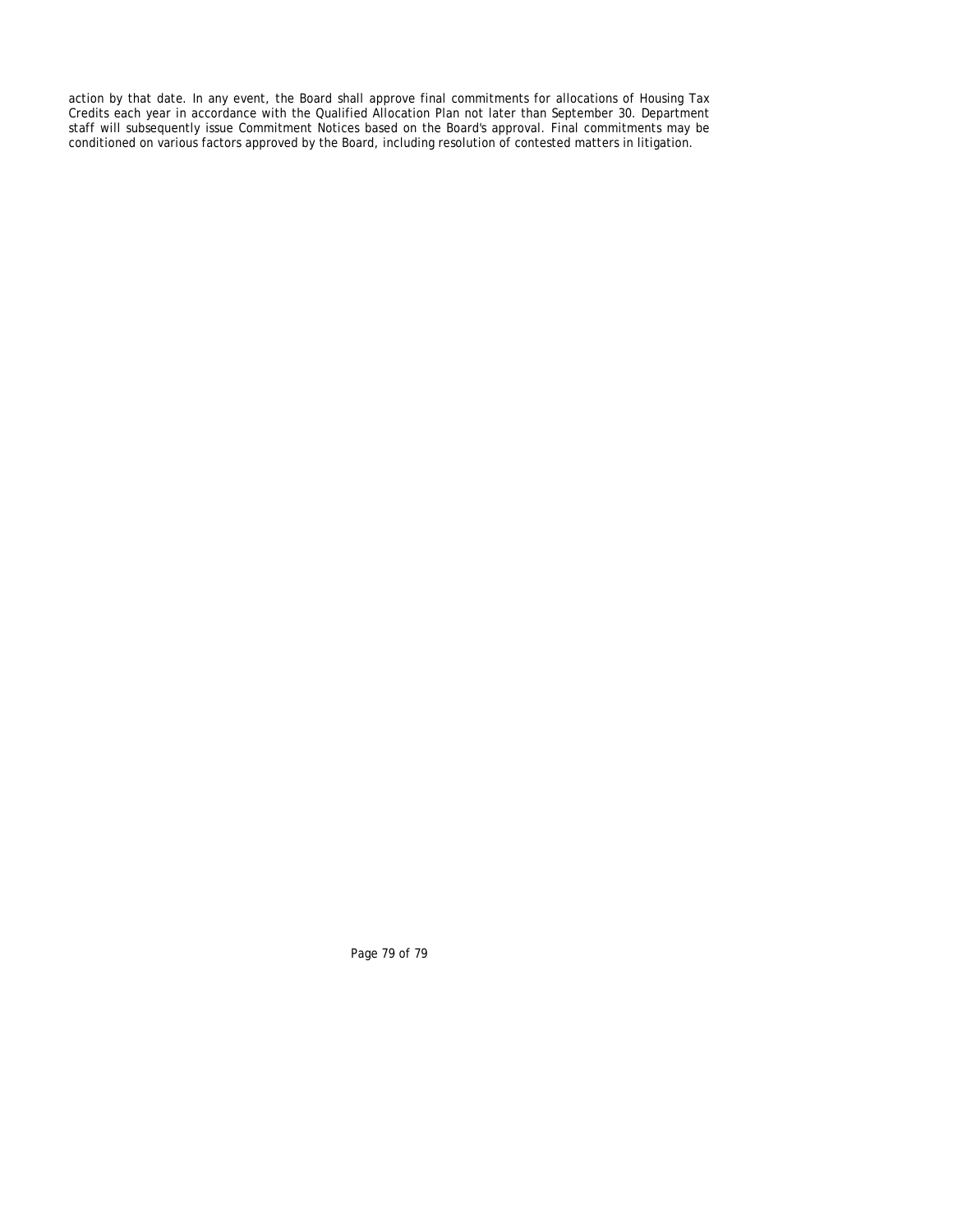| Page 11: [1] Formatted                                  | <b>Elizabeth Henderson</b> | 8/11/2009 8:54:00 AM |
|---------------------------------------------------------|----------------------------|----------------------|
| Font color: Auto,                                       |                            |                      |
| Page 11: [1] Formatted<br>Font: Bold, Font color: Auto, | <b>Elizabeth Henderson</b> | 8/11/2009 8:55:00 AM |
| Page 11: [1] Formatted<br>Font color: Auto,             | <b>Elizabeth Henderson</b> | 8/11/2009 8:54:00 AM |
| Page 11: [2] Formatted<br>Font color: Auto,             | <b>Elizabeth Henderson</b> | 8/11/2009 8:54:00 AM |
| Page 11: [2] Formatted<br>Font: Bold, Font color: Auto, | <b>Elizabeth Henderson</b> | 8/11/2009 8:55:00 AM |
| Page 11: [2] Formatted<br>Font color: Auto,             | <b>Elizabeth Henderson</b> | 8/11/2009 8:54:00 AM |
| Page 11: [3] Formatted<br>Font color: Auto,             | <b>Elizabeth Henderson</b> | 8/11/2009 8:54:00 AM |
| Page 11: [3] Formatted<br>Font: Bold, Font color: Auto, | <b>Elizabeth Henderson</b> | 8/11/2009 8:56:00 AM |
| Page 11: [3] Formatted<br>Font color: Auto,             | <b>Elizabeth Henderson</b> | 8/11/2009 8:54:00 AM |
| Page 11: [4] Formatted<br>Font color: Auto,             | <b>Elizabeth Henderson</b> | 8/11/2009 8:54:00 AM |
| Page 11: [4] Formatted<br>Font: Bold, Font color: Auto, | <b>Elizabeth Henderson</b> | 8/11/2009 8:56:00 AM |
| Page 11: [4] Formatted<br>Font color: Auto,             | <b>Elizabeth Henderson</b> | 8/11/2009 8:54:00 AM |
| Page 11: [5] Formatted<br>Font color: Auto,             | <b>Elizabeth Henderson</b> | 8/11/2009 8:54:00 AM |
| Page 11: [5] Formatted<br>Font: Bold, Font color: Auto, | <b>Elizabeth Henderson</b> | 8/11/2009 8:57:00 AM |
| Page 11: [5] Formatted<br>Font color: Auto,             | <b>Elizabeth Henderson</b> | 8/11/2009 8:54:00 AM |
| Page 11: [6] Formatted<br>Font color: Auto,             | <b>Elizabeth Henderson</b> | 8/11/2009 8:54:00 AM |
| Page 11: [6] Formatted<br>Font: Bold, Font color: Auto, | <b>Elizabeth Henderson</b> | 8/11/2009 8:57:00 AM |
| Page 11: [6] Formatted<br>Font color: Auto,             | <b>Elizabeth Henderson</b> | 8/11/2009 8:54:00 AM |
| Page 11: [7] Formatted<br>Font color: Auto,             | <b>Elizabeth Henderson</b> | 8/11/2009 8:54:00 AM |
| Page 11: [7] Formatted<br>Font: Bold, Font color: Auto, | <b>Elizabeth Henderson</b> | 8/11/2009 8:57:00 AM |
| Page 11: [7] Formatted<br>Font color: Auto,             | <b>Elizabeth Henderson</b> | 8/11/2009 8:54:00 AM |